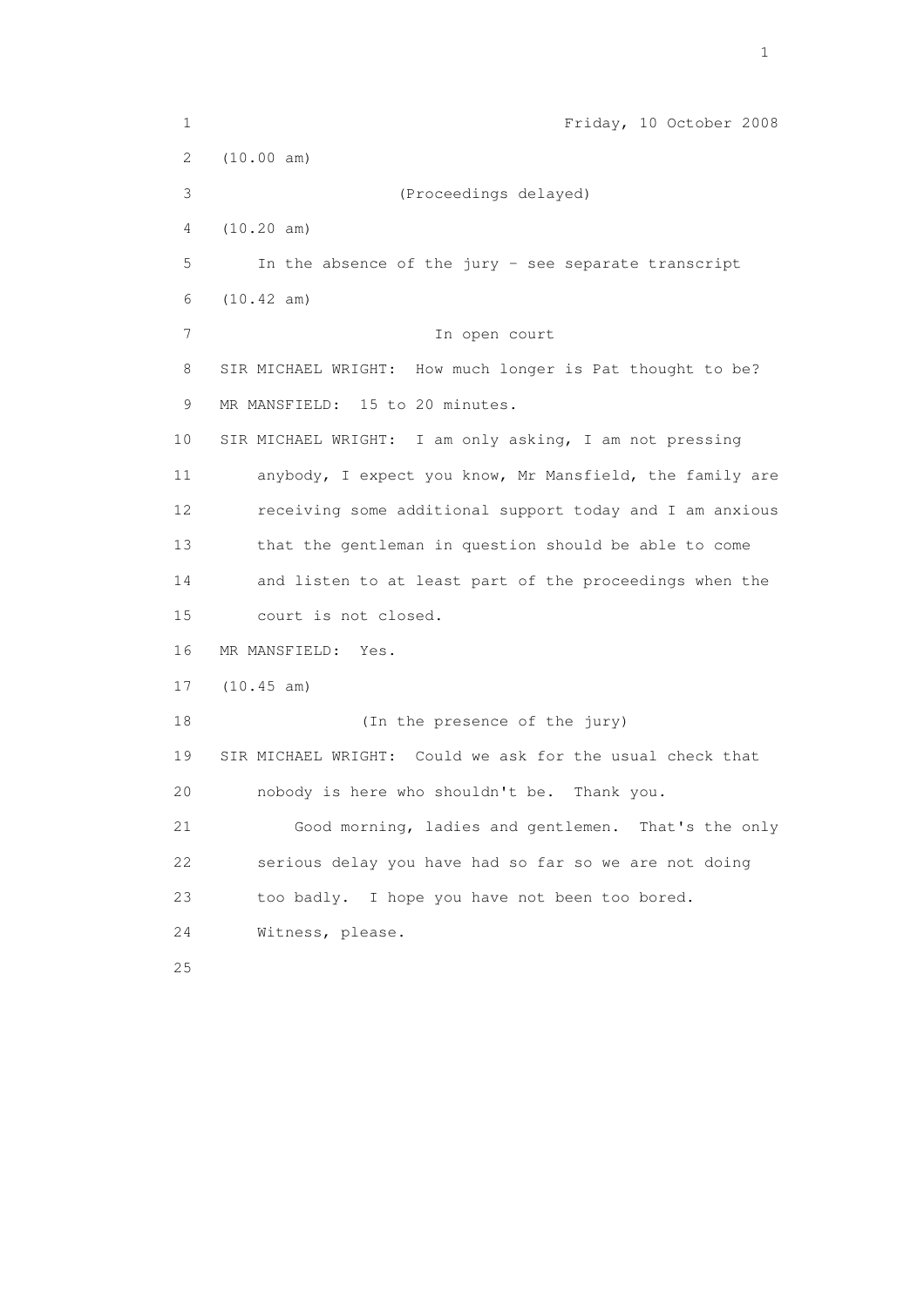1 CODENAME "PAT" (continued) 2 SIR MICHAEL WRIGHT: Yes, good morning. Yes, Mr Mansfield. 3 Questions from MR MANSFIELD 4 MR MANSFIELD: Yes, good morning, Pat, I just want to deal 5 with two areas, please, with you. 6 So it's easier for everyone including the jury to 7 follow this, particularly the jury since they don't have 8 the documents, I will want two documents so it can be 9 followed on screen. The first is your statement where 10 you originally set out the narrative, two particular 11 pages, 134 first of all and then 135. 12 It's the bottom of 134 in particular I want to start 13 with, if I may. I am really dealing with the core 14 incident itself as well as the strategy. Right at the 15 very bottom, so I am not going through everything that's 16 happened before that with you, the jury have heard about 17 it, you have this paragraph: 18 "I was aware that a strategy ..." 19 Do you have that? 20 A. I have sir, yes. 21 Q. Right: 22 "... had been written on a white board at the rear 23 of the room in relation to any persons leaving addresses 24 under surveillance." 25 I think it means any of the addresses under

 $\overline{2}$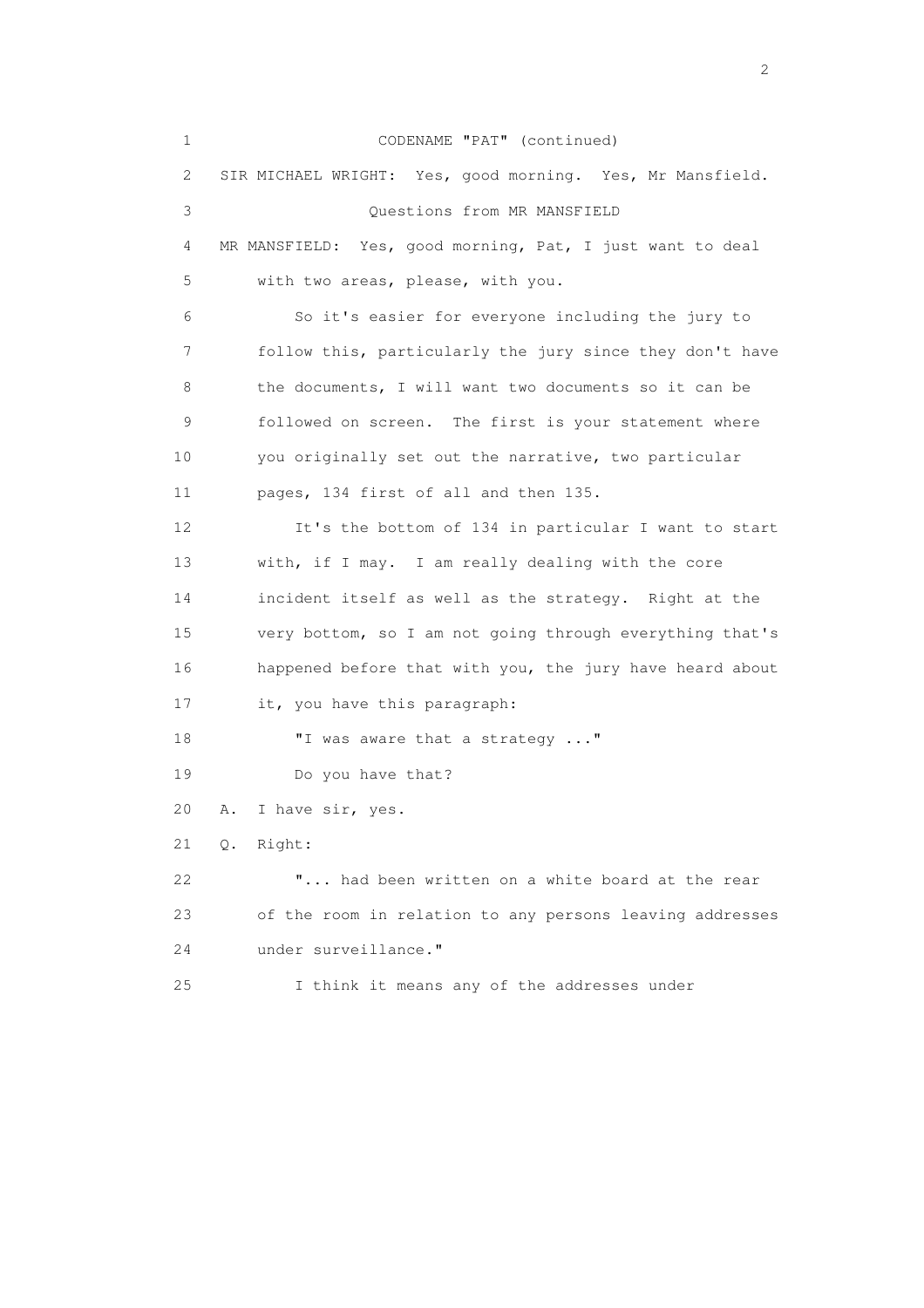1 surveillance; is that right?

2 A. Yes, I believe that's my understanding, sir, yes.

3 Q. That's what you meant by that:

 4 "This had been written in green and was attributed 5 to Commander Dick. In effect, all persons seen to 6 leave" over the page, 135, "the various addresses would 7 be assessed, stopped with suitable precautions and then 8 arrested or spoken to. Unfortunately due to the 9 communal entrance being observed at Scotia Road ... and 10 the time of day a number of people would be seen who 11 were not connected to the operation. I raised this 12 issue to Brian several times", he is the manager sitting 13 behind you, isn't he?

14 A. That's correct, sir, yes.

15 Q. And we have heard from him yesterday:

 16 "... and was aware that this issue then was raised 17 with Detective Superintendent Johnston. I was told to 18 inform the SIO when any persons left the address so 19 a strategic decision could be made."

 20 I am pausing there for two things. You were 21 describing this much later, but who did you understand 22 you would have to report it to, that is so that it could 23 be referred back to somebody for an assessment of 24 whether to stop them from Scotia Road, do you follow? 25 A. As I indicated, the SIO, being the senior investigating

 $\sim$  3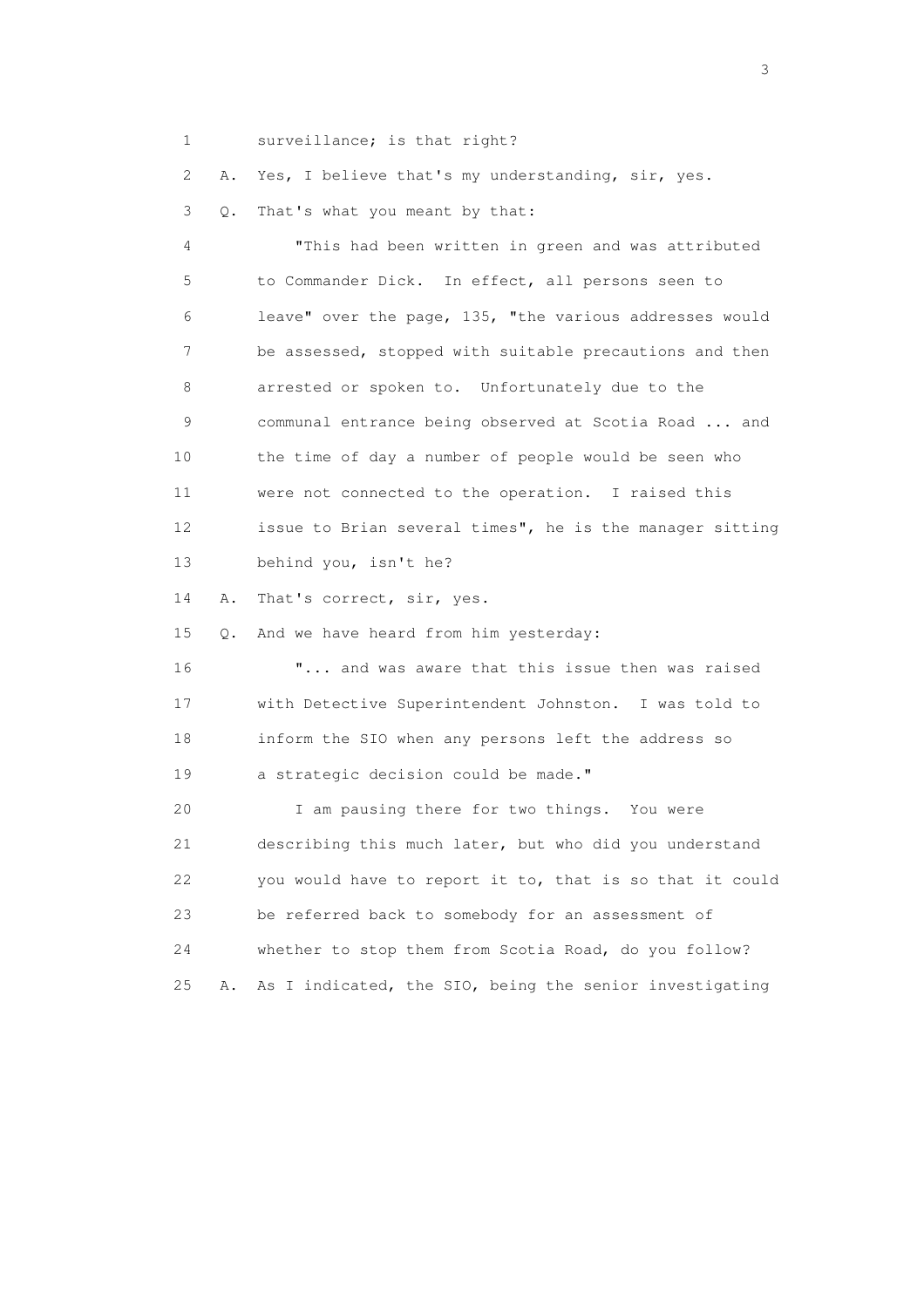1 officer.

|  |  |  |  | 0. So Mr Boutcher? |
|--|--|--|--|--------------------|
|--|--|--|--|--------------------|

| Α.        | It's Mr Boutcher who was more at the time nearer where   |
|-----------|----------------------------------------------------------|
|           | I was sat.                                               |
| Q.        | Again dealing with strategy, are you aware of any        |
|           | strategic decision at the early stage here that the      |
|           | overarching policy was that if somebody had been         |
|           | identified either as a suspect or a possible suspect but |
|           | in the context of suspect, they should not be allowed to |
|           | run; do you remember anything along those lines?         |
| Α.        | No, I have no recollection of that, sir.                 |
| $\circ$ . | You do understand what I am asking you?                  |
| Α.        | Yes, I do, sir.                                          |
| Q.        | You understand the concept. So you don't recollect       |
|           | anything about that at that stage.                       |
|           | I want to come on to the next section, and as it is      |
|           | detailed I will do it through the statement so the jury  |
|           | can follow. It's not the next paragraph: throughout the  |
|           | day you kept a real time running log. Then this next     |
|           | section:                                                 |
|           | "At about 9.34", do you have that?                       |
| Α.        | I do, sir, yes.                                          |
| Q.        | " an unidentified male, possibly the subject             |
|           | Nettle Tip", and that accounts for the way you have put  |
|           |                                                          |

25 it in the log, PIW, possibly identical with?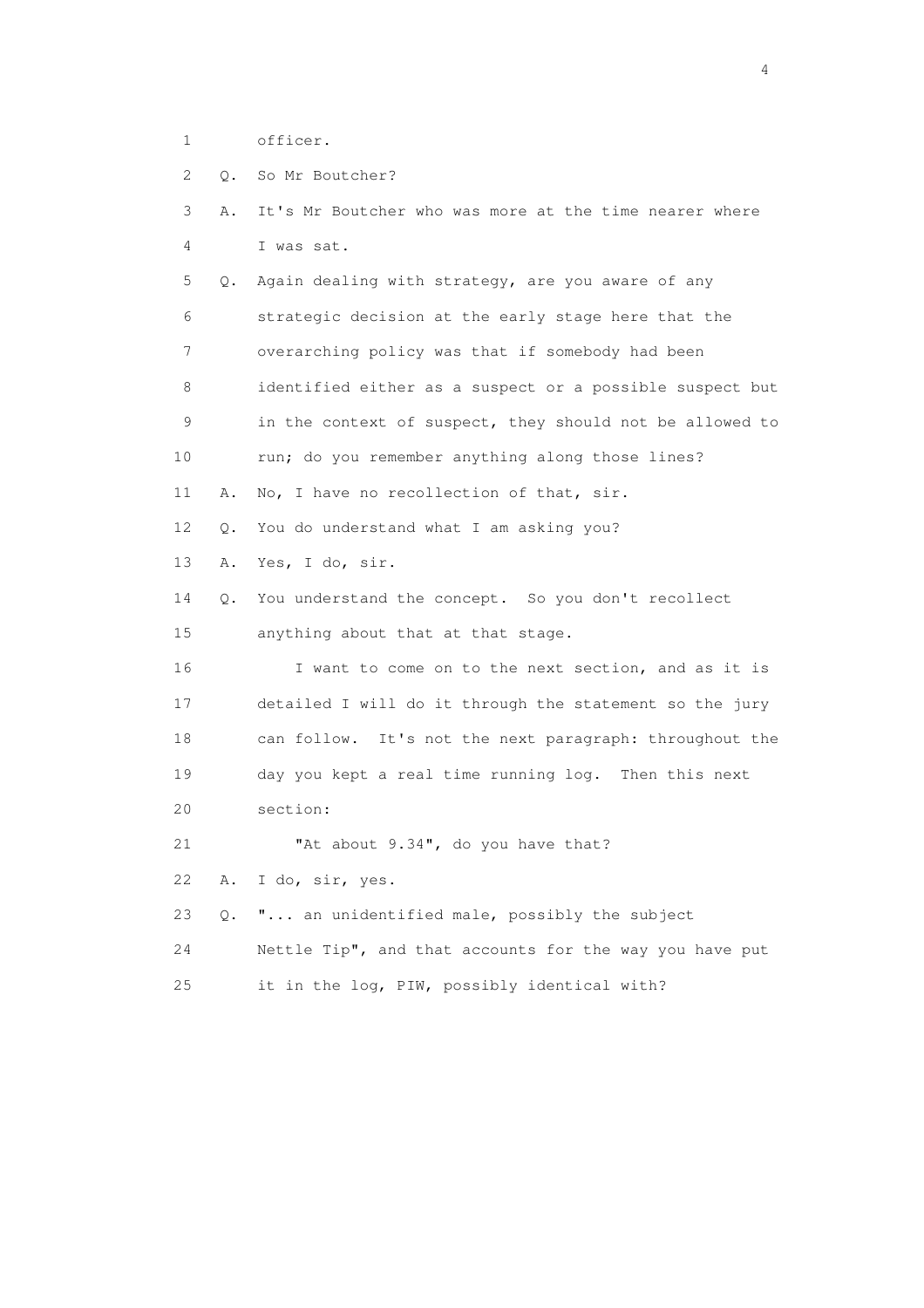1 A. Possibly identifiable with, yes, sir.

2 Q. So it's the same form of description:

 3 "... possibly the subject Nettle Tip was seen 4 leaving the address. I immediately informed the senior 5 officers who were located in a group a short distance 6 away." 7 I will go through this particularly because of the 8 occasions when you appear to inform them. 9 We know from Brian, sitting behind you, that the 10 group included the senior investigating officer 11 Mr Boutcher and Commander Dick. I suppose now you don't 12 remember who it did include? 13 A. I am sorry, there was obviously a number of senior 14 officers there, Mr Boutcher and obviously Commander Dick 15 at various times together or apart and it would have 16 been one of them or possibly the deputy to Mr Boutcher 17 as well who was also there. 18 Q. Angela Scott? 19 A. Yes, I believe Angela Scott. 20 Q. You have put it: "I immediately informed", would this be 21 fair: it's within a minute of seeing it at 9.34, you 22 would have been immediately telling one of that group or 23 that group that somebody has come out possibly identical 24 with? 25 A. It would have been seconds, it would have been a lot

 $\sim$  5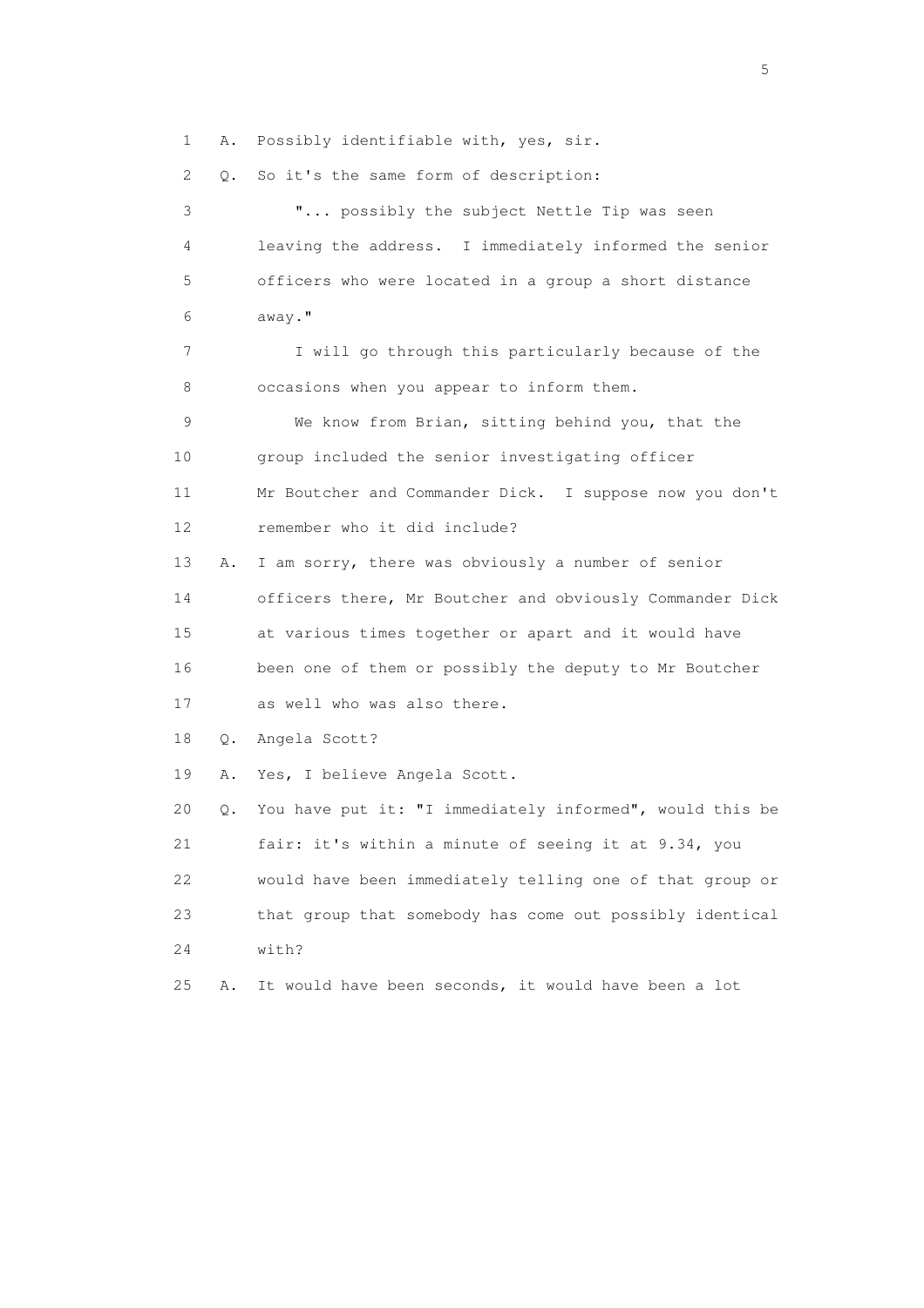1 less than a minute, sir.

 2 Q. Seconds, seconds. Is there any doubt in your mind you 3 did that?

4 A. No, not at all, sir.

 5 Q. The reason I have to ask you is because of what 6 Commander Dick has told this jury about the time she 7 first became aware; do you follow? I want to go on with 8 this.

 9 "The team leader 'Derek' almost immediately 10 telephoned" and he had a request for clearer directions 11 about this person, and for a second time within seconds, 12 is this fair --

13 A. It would have been, yes, sir.

 14 Q. -- you are then going to the senior officers again 15 saying effectively -- well, I don't know how you 16 referred to Derek but anyway: "Derek wants a clearer 17 picture of what he has to do"? 18 A. Yes, sir, a clearer direction, as I said, sir, yes. 19 Q. It's quite clear whoever it is within the group you are

 20 actually speaking to, that they have heard because the 21 request is for a clearer picture from the surveillance

22 team?

23 A. Yes, sir, that's correct.

24 Q. That's the second occasion on which they are alerted,

25 and then you make a reference to this: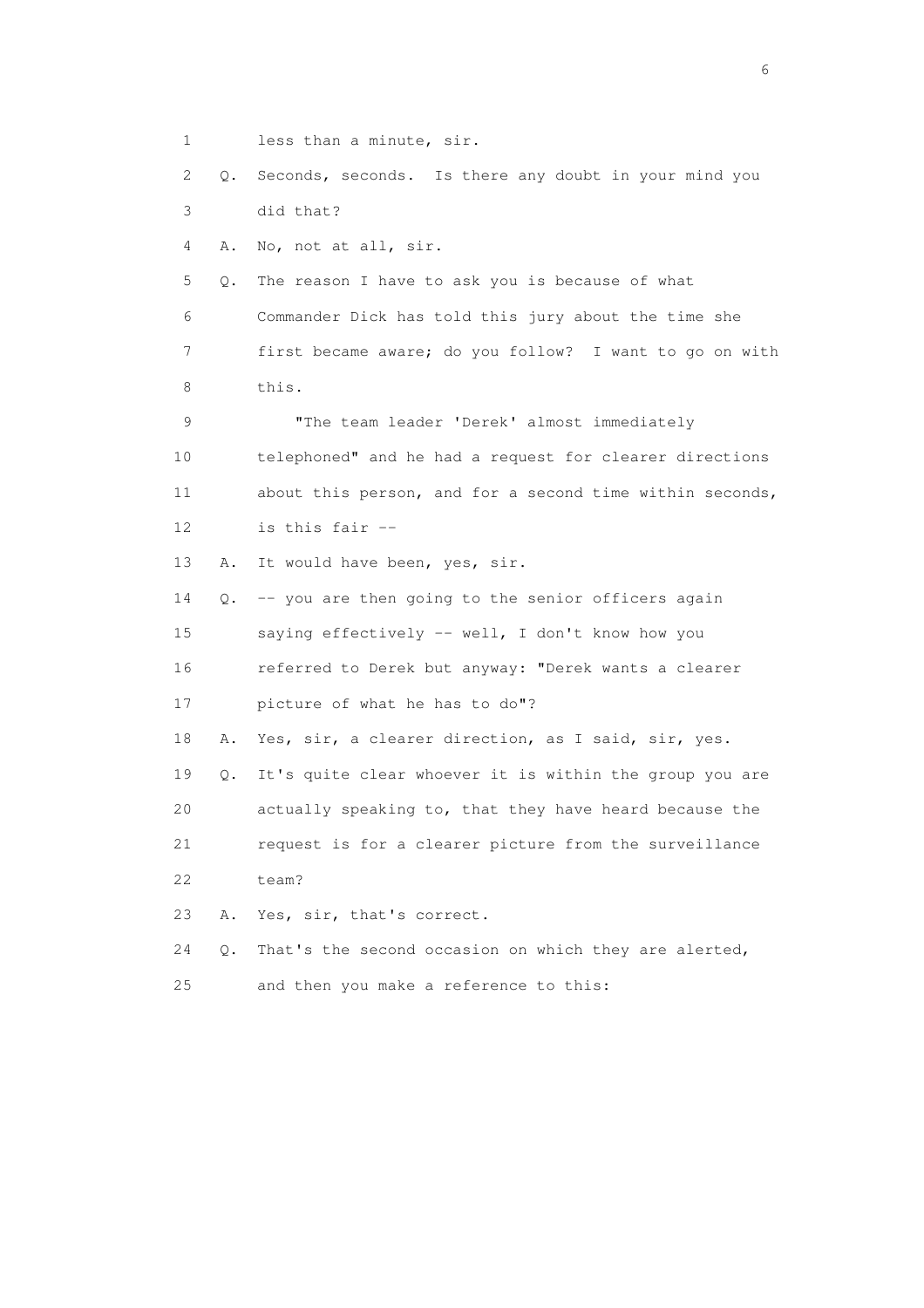| 1                         |    | "Although the noise level in the room did drop, it                  |
|---------------------------|----|---------------------------------------------------------------------|
| $\mathbf{2}^{\mathsf{I}}$ |    | was still such that communicating with senior officers              |
| 3                         |    | was by shouting across the room."                                   |
| 4                         |    | That's how it was, isn't it?                                        |
| 5                         | Α. | Yes, sir, I said I raised my voice to make sure I was               |
| 6                         |    | heard or at least think I was heard, certainly.                     |
| 7                         | Q. | All right, I am not going to quibble about raising voice            |
| 8                         |    | or shouting, because Brian behind you also describes                |
| 9                         |    | that's exactly what you did do, raise your voice and in             |
| 10                        |    | fact waved, so there was no doubt that you had something            |
| 11                        |    | to say. Do you remember waving to them?                             |
| 12                        | Α. | I remember at times in the morning raising my hand.<br>$\mathbb{I}$ |
| 13                        |    | can't say this was specifically one of those times but              |
| 14                        |    | I do remember doing that, certainly, yes.                           |
| 15                        | Q. | Going on a little further:                                          |
| 16                        |    | "Surveillance was continued by the grey team and                    |
| 17                        |    | their team leader James" who the jury will hear about               |
| 18                        |    | "also telephoned as the male was walking towards the                |
| 19                        |    | main road."                                                         |
| 20                        |    | We will pause there, the jury are very familiar with                |
| 21                        |    | the area so I can do it without a map up. Was it your               |
| 22                        |    | understanding that he was -- he, James -- in Upper Tulse            |
| 23                        |    | Hill walking towards or he, the suspect, was walking                |
| 24                        |    | towards Tulse Hill, or don't you know?                              |
| 25                        | Α. | I don't know, sir. I am not that familiar with the                  |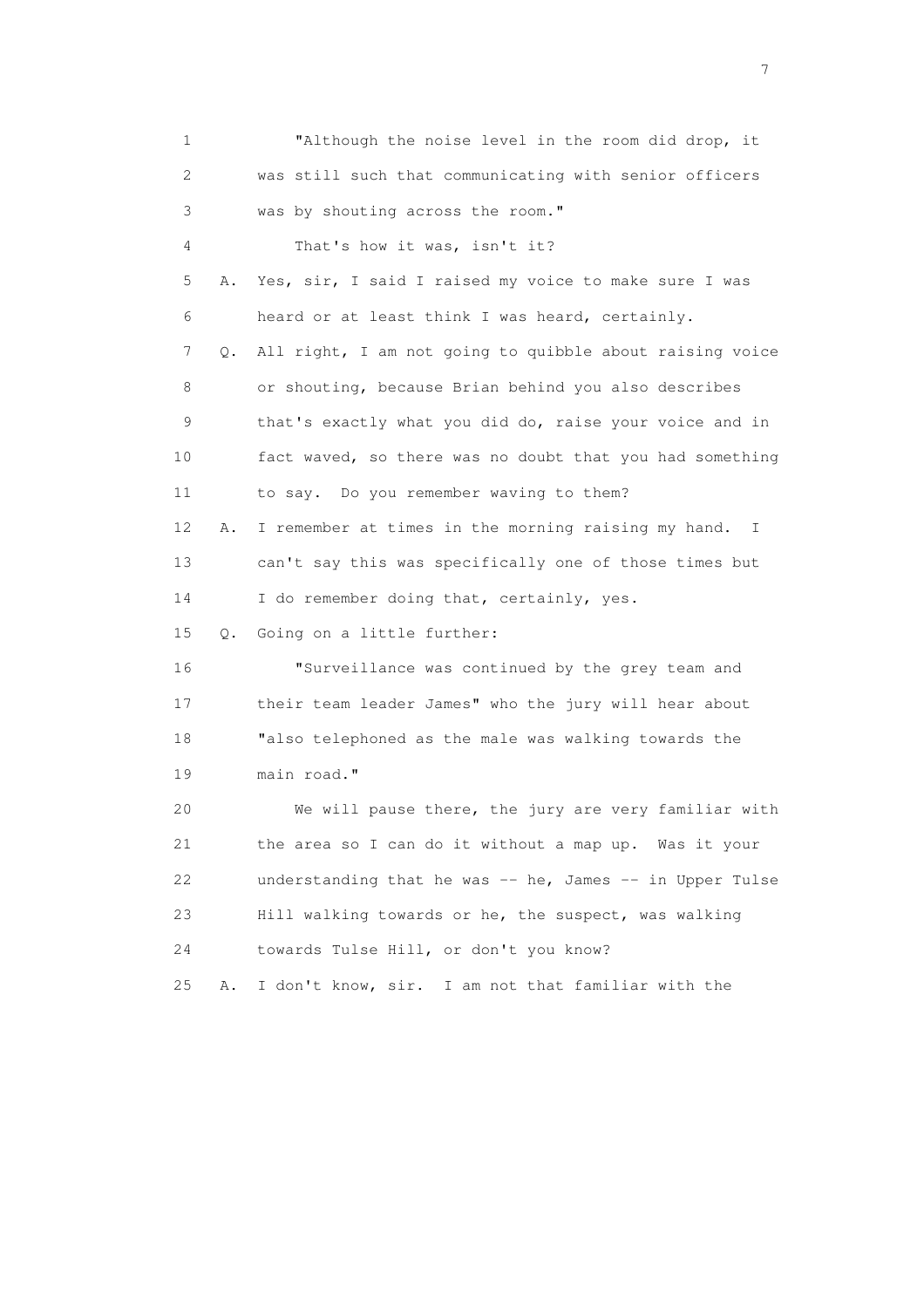1 area. It may even have been something I heard across 2 the transmissions.

 3 Q. We will hear so that it's clear, I don't think there is 4 any issue about this, that James will say he is in 5 a vehicle in Upper Tulse Hill going towards the junction 6 with Tulse Hill --

7 SIR MICHAEL WRIGHT: James is in the vehicle?

8 MR MANSFIELD: Yes, sorry.

 9 SIR MICHAEL WRIGHT: It's a highly ambiguous way of putting 10 it, Mr Mansfield.

11 MR MANSFIELD: I am sorry.

12 James will say that he, not the suspect, was in 13 a vehicle heading towards the junction with Tulse Hill 14 and the suspect was walking towards the junction with 15 Tulse Hill; you understand, so that's the context? 16 A. I do.

 17 Q. When James telephoned about the male walking towards the 18 main road, was it just: "He's walking towards the main 19 road", was James agitated about this or was James just 20 wanting the operations room to know it, or what? 21 A. I don't specifically remember on this occasion. 22 Obviously throughout the next 10, 15 minutes et cetera 23 he became more agitated when he was speaking to me. 24 I can't quantify how agitated he was at this particular 25 stage.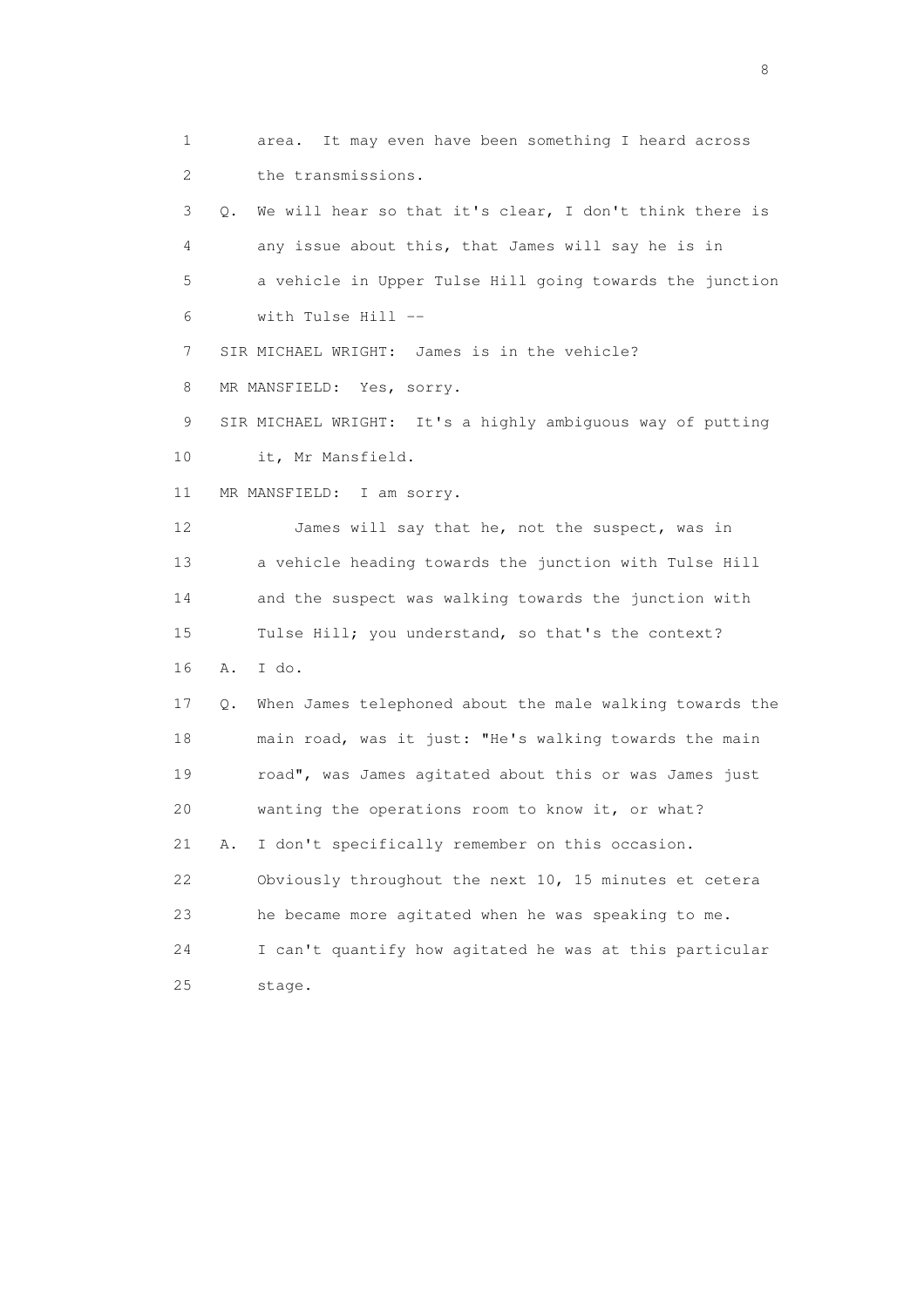1 Q. "All this information", that is the information that 2 I have just gone over as well as all the rest, "was 3 relayed as soon as I was informed to the senior 4 officers." 5 So everything you hear, you immediately pass it on 6 to the senior officers? 7 A. Yes, there may be a short delay, particularly as I said 8 later if I was speaking to them on the telephone it 9 would be delayed if he was speaking to me but obviously 10 that was -- my primary role was to relay this 11 information as quickly as I could. 12 Q. Did any of the senior officers say to you or indicate to 13 you, you know: we can't hear what you are saying, and 14 they would come over to you and say: what was that you 15 said or: can you go over it again? Did anything like 16 that happen? 17 A. No, as I said previously at some stages, Mr Boutcher was 18 particularly quite close to me where I was sat. 19 Q. Right. I want to move on to the next stage where you in 20 fact refer to at some stage that same officer, Boutcher, 21 asking for the percentage figure. We have heard about 22 this over a number of days from other people, but it's 23 in the context of being asked about a percentage figure 24 which the surveillance team weren't able to answer, 25 I think you know that, they never gave an answer to

en de la construction de la construction de la construction de la construction de la construction de la constr<br>1911 : la construction de la construction de la construction de la construction de la construction de la const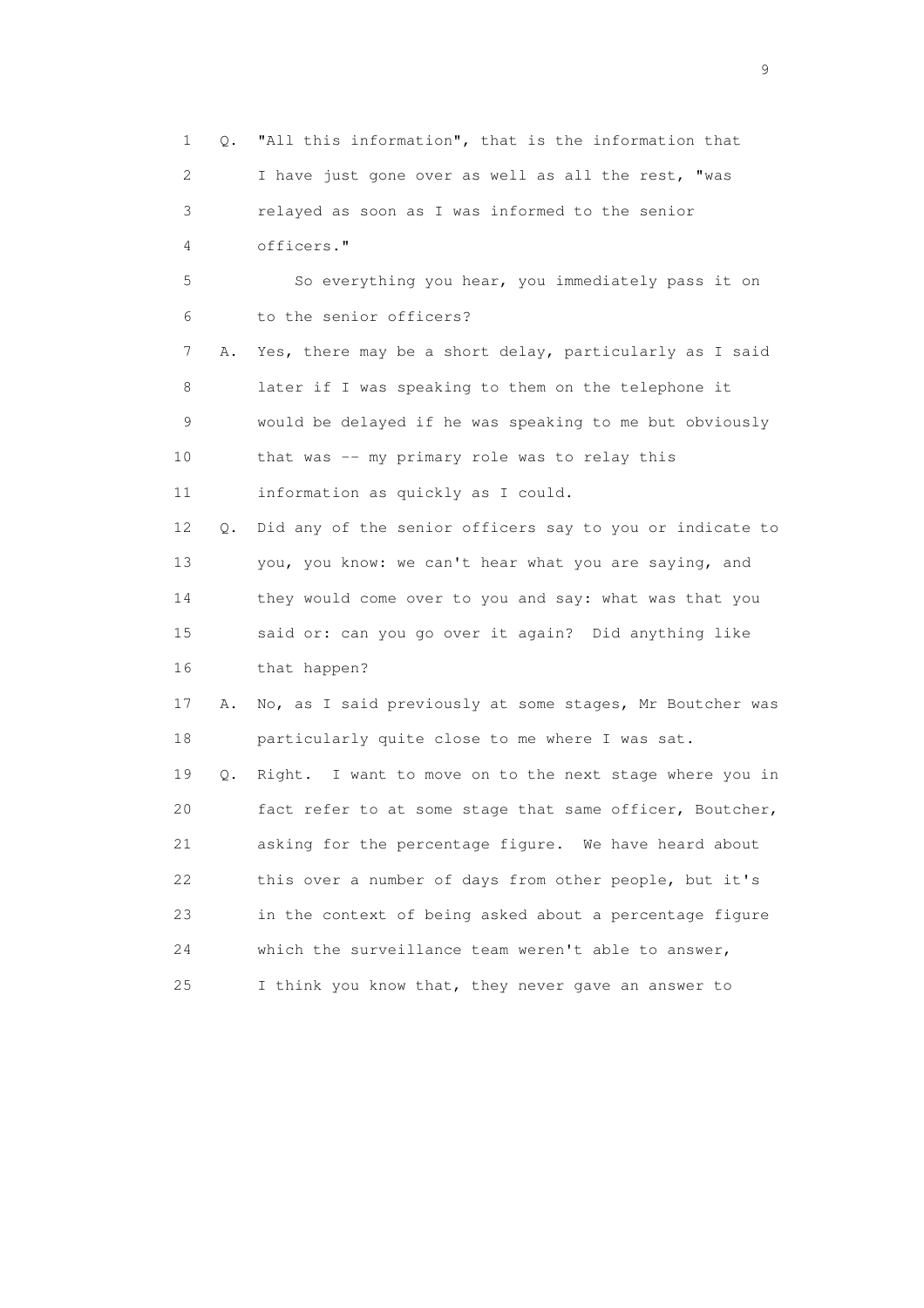1 that.

 2 I want to show you another document, and as we have 3 only just got it, I am afraid the jury don't have it and 4 I would like it put on screen, it is available in 5 an unmarked copy. 6 This is a note -- I don't know whether or not it is 7 easy to read. So it's clear to you, this is a log being 8 kept by someone else, or at least a note, he calls it 9 a log, it's a note that he -- 10 MR HILLIARD: Sir, I'm so sorry to interrupt. I think we 11 may just have a better version than this in the sense of 12 I think this may have some initials that perhaps -- 13 SIR MICHAEL WRIGHT: That have not been redacted? 14 MR HILLIARD: I think so, there is a better version, it's 15 one that's got -- in a moment I can identify it, and 16 I know Mr Horwell will help me. 17 SIR MICHAEL WRIGHT: I think I know what Mr Hilliard is 18 talking about. I think if you bear yourself in patience 19 a moment, Mr Mansfield, you will see what Mr Hilliard is 20 talking about. 21 MR MANSFIELD: I do, it's certain initials halfway down the 22 page. 23 SIR MICHAEL WRIGHT: That's right. 24 MR MANSFIELD: I think we may have a clean copy of that as 25 well. Can I just pause a moment?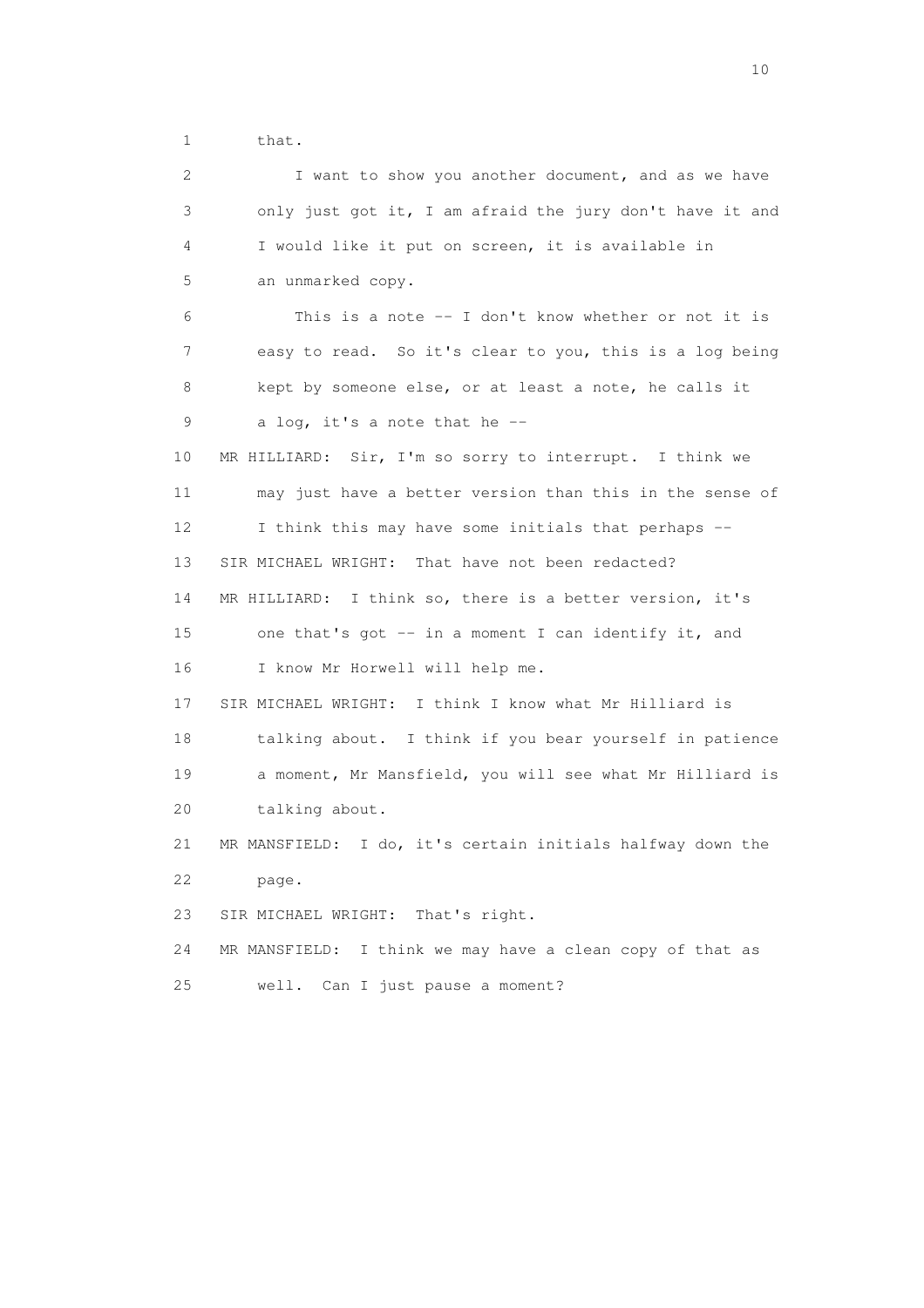1 SIR MICHAEL WRIGHT: Yes. (Pause).

2 MR MANSFIELD: The problem is -- yes.

3 MR HILLIARD: We are going to manage.

4 SIR MICHAEL WRIGHT: I am sure you are.

 5 MR MANSFIELD: Actually I think the easiest way is, if I may 6 say, if the initials about which there is concern are 7 obliterated.

 8 SIR MICHAEL WRIGHT: If Tom gives you that one back, it's 9 the work of a moment to redact it.

 10 MR HILLIARD: It is, and Ms Studd, I am very grateful, is 11 actually doing it, so we will just pause and thank you 12 very much, we will be there. (Pause).

 13 SIR MICHAEL WRIGHT: No mystery about this, ladies and 14 gentlemen, the initials are of one or other of the 15 witnesses who are anonymised, that's why. (Pause). 16 MR MANSFIELD: I'm going a save a little bit of time while 17 that's being done, this is a note by somebody who was 18 an assistant to DI Whiddett. I think that's how he

19 pronounces his name. We have heard from him. Do you

20 know Detective Inspector Whiddett?

21 A. Not well, but I do know him.

 22 Q. He had an assistant who we know as Owen, because that's 23 a codename. Do you remember any assistant?

24 A. I do know the officer you mean, yes, sir.

25 Q. Then I do not need to have his name put before you.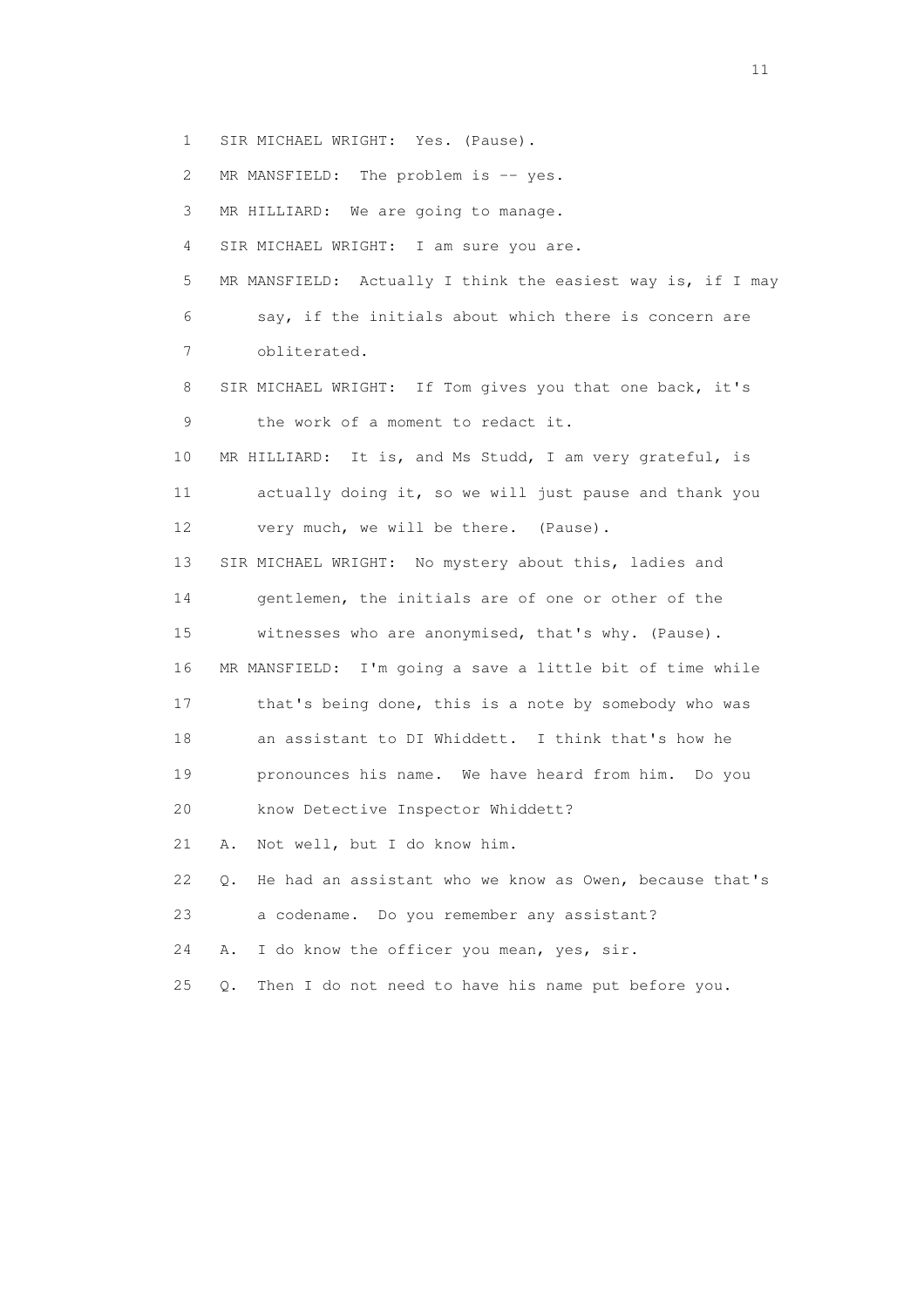| $\mathbf 1$ |       | Do you remember seeing him in the room that day?         |
|-------------|-------|----------------------------------------------------------|
| 2           | Α.    | Yes, I do, sir.                                          |
| 3           | Q.    | Can you recall where he was in the room on that day, or  |
| 4           |       | would have been?                                         |
| 5           | Α.    | I don't know if you want to put --                       |
| 6           | Q.    | Yes, I am sorry to interrupt the other process, trying   |
| 7           |       | to save time, if we could just have the --               |
| 8           | Α.    | I can describe it if you like.                           |
| 9           | Q.    | No, the plan is divider 20, please, we know where you    |
| 10          |       | were. Can you just indicate so the cursor will pop on    |
| 11          |       | to the screen somewhere and show you where he was?       |
| 12          | Α.    | My recollection he was around C1, possibly the C3 area,  |
| 13          |       | that bank of desks to the right as you look at the       |
| 14          |       | screen.                                                  |
| 15          | Q.    | Right, he is somewhere in that vicinity?                 |
| 16          | Α.    | Yes, I believe so.                                       |
| 17          | Q.    | Of course the group of officers that you have described  |
| 18          |       | and Brian have described, are in that direction as well, |
| 19          |       | to your right?                                           |
| 20          | Α.    | Yes, there was some, as I said, some migration by them   |
| 21          |       | towards my desk at certain times but initially and       |
| 22          |       | certainly during certain periods there were in that      |
| 23          |       | area.                                                    |
| 24          | $Q$ . | Right.                                                   |
| 25          | Α.    | Possibly the other side of the desk, as it were.         |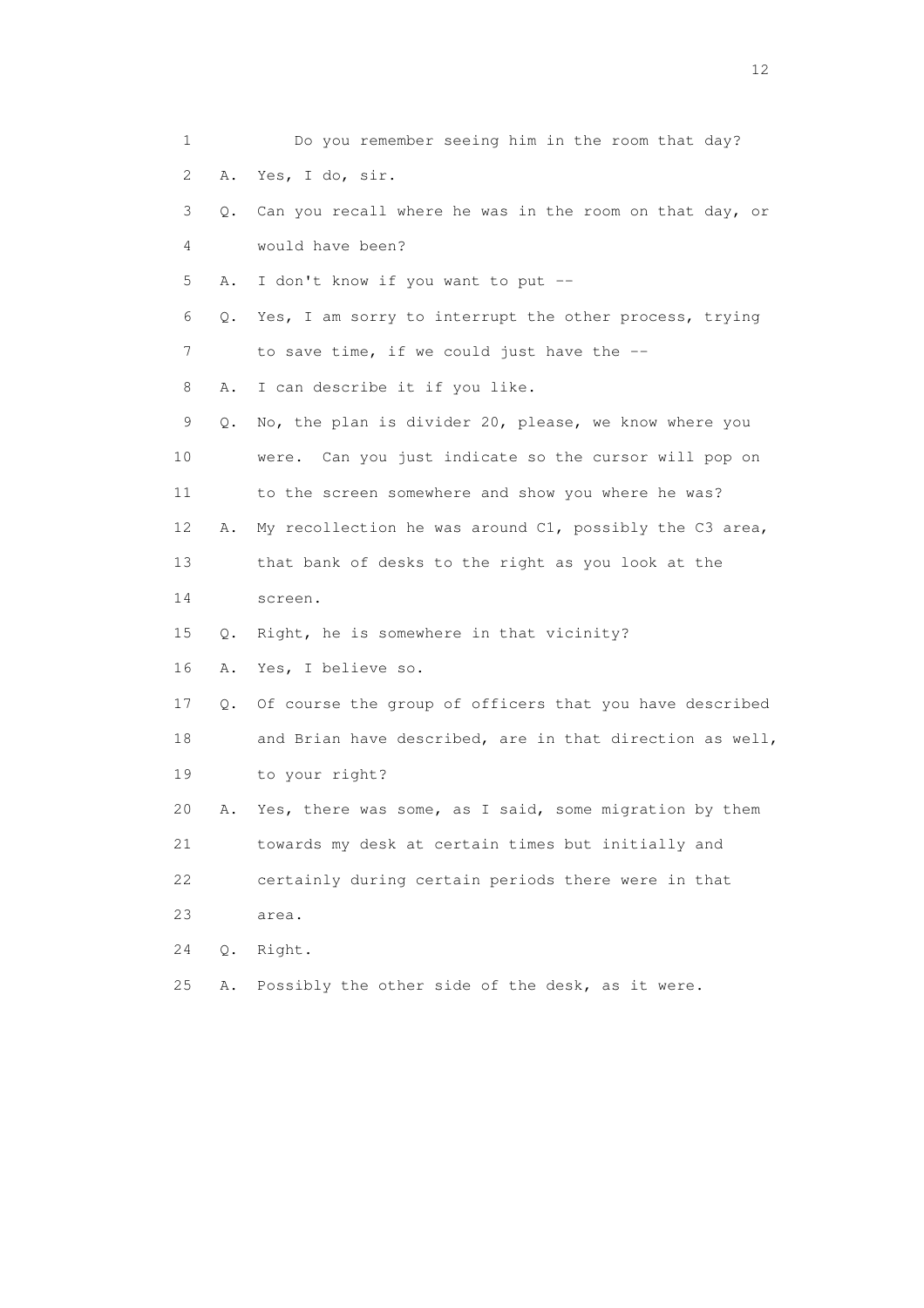1 Q. Sorry, could we make that clear, which side?

 2 A. Towards my side, if you like, towards the left side as 3 you look at the screen, and I believe Owen was the other 4 side of the chair. 5 Q. So he is sitting on the chair side, they are standing 6 on, as it were, the front of the desk side? 7 A. I certainly recollect seeing the group of senior 8 officers in the area in front of the desks, and I do 9 remember at certain stages, I am not sure if he was 10 sitting or standing, I certainly remember seeing him in 11 that area at times. 12 Q. Thank you. If we go back to the note that he took -- 13 SIR MICHAEL WRIGHT: Was he sitting? 14 A. I don't remember, sir, I remember seeing him in that 15 area, I couldn't say if he was sitting or standing. 16 MR MANSFIELD: The note has been suitably redacted. 17 There is just a passage in his note. I am wondering 18 if that could be very kindly put up on screen. (Handed). 19 So this is Owen, as we will know him, log of the 20 22nd, he is in at 8, got briefed by DI Whiddett. So the 21 context is seen, you see at the beginning he is in at 8,

22 he is briefed by DI Whiddett, and then there is the

 23 problem with the bus stops which you have already 24 described so I don't go through it all, other than he 25 seems to have the same as you that there was a positive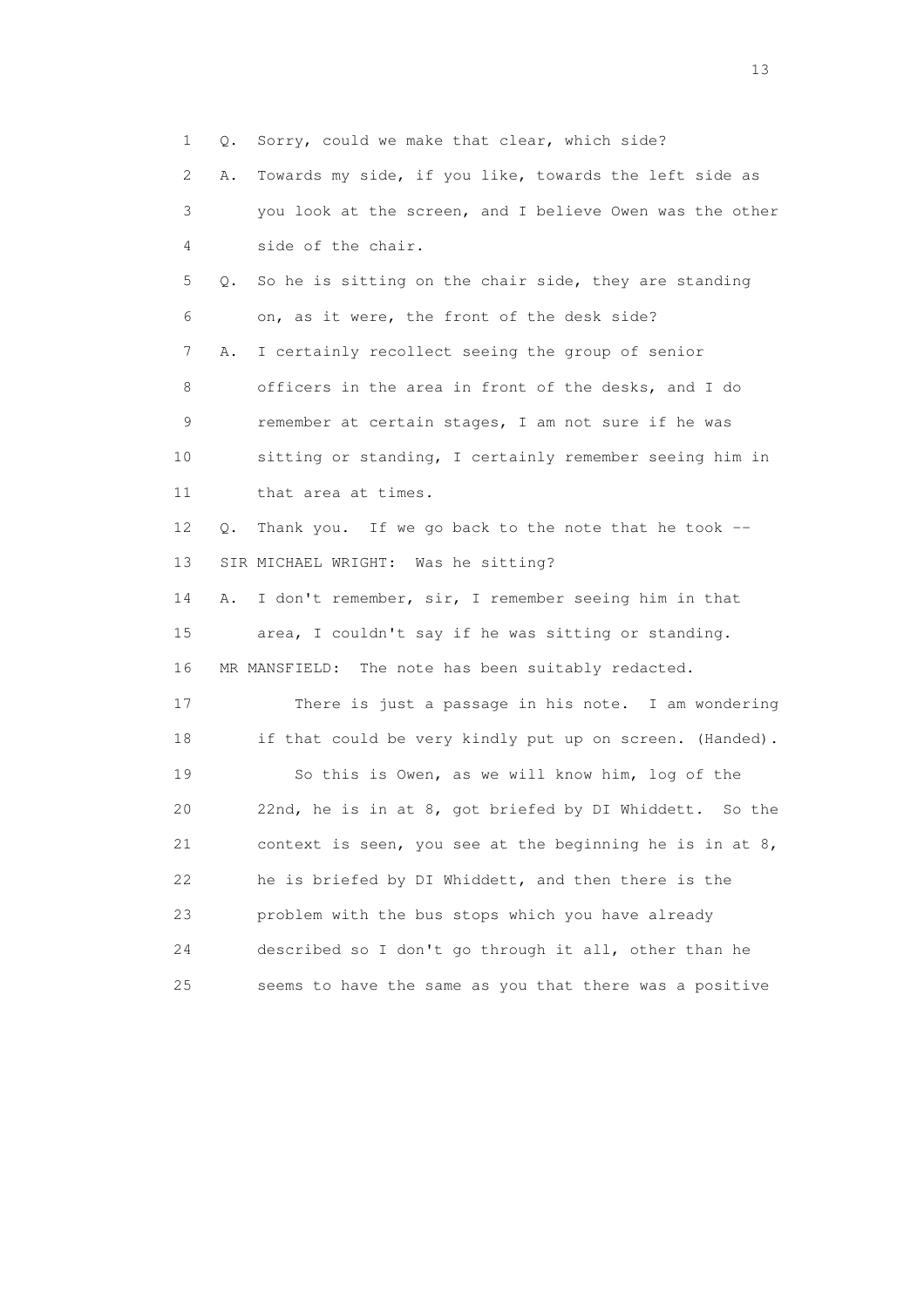1 response by -- is BTP the British Transport Police? 2 A. Yeah, that's not who I spoke to, I spoke to -- or in my 3 recollection it was certainly someone at the bus company 4 itself. 5 Q. Then he is talking about getting better briefing, 6 photographs, it may be that you can't help about that? 7 A. No, sir, I can't. 8 Q. Then it has: 9 "Unidentified movement. On to bus almost 10 immediately." 11 Then he has: "management question", so he will have 12 to assume what that means but we can assume for the 13 moment he must be referring to some senior officers. 14 "How come he got on bus?" 15 Presumably you can't help about that, did you hear 16 anything about that? 17 A. No, obviously I mentioned the buses that was referred to 18 me yesterday, I certainly wasn't aware of that being put 19 to me. 20 Q. All right. Then it has you: 21 **"...** six calls to BTP." 22 In fact again that's not your recollection it was 23 BTP, it was the bus company? 24 A. No, in my recollection I spoke to the bus company. 25 Q. So we need to bear that in mind: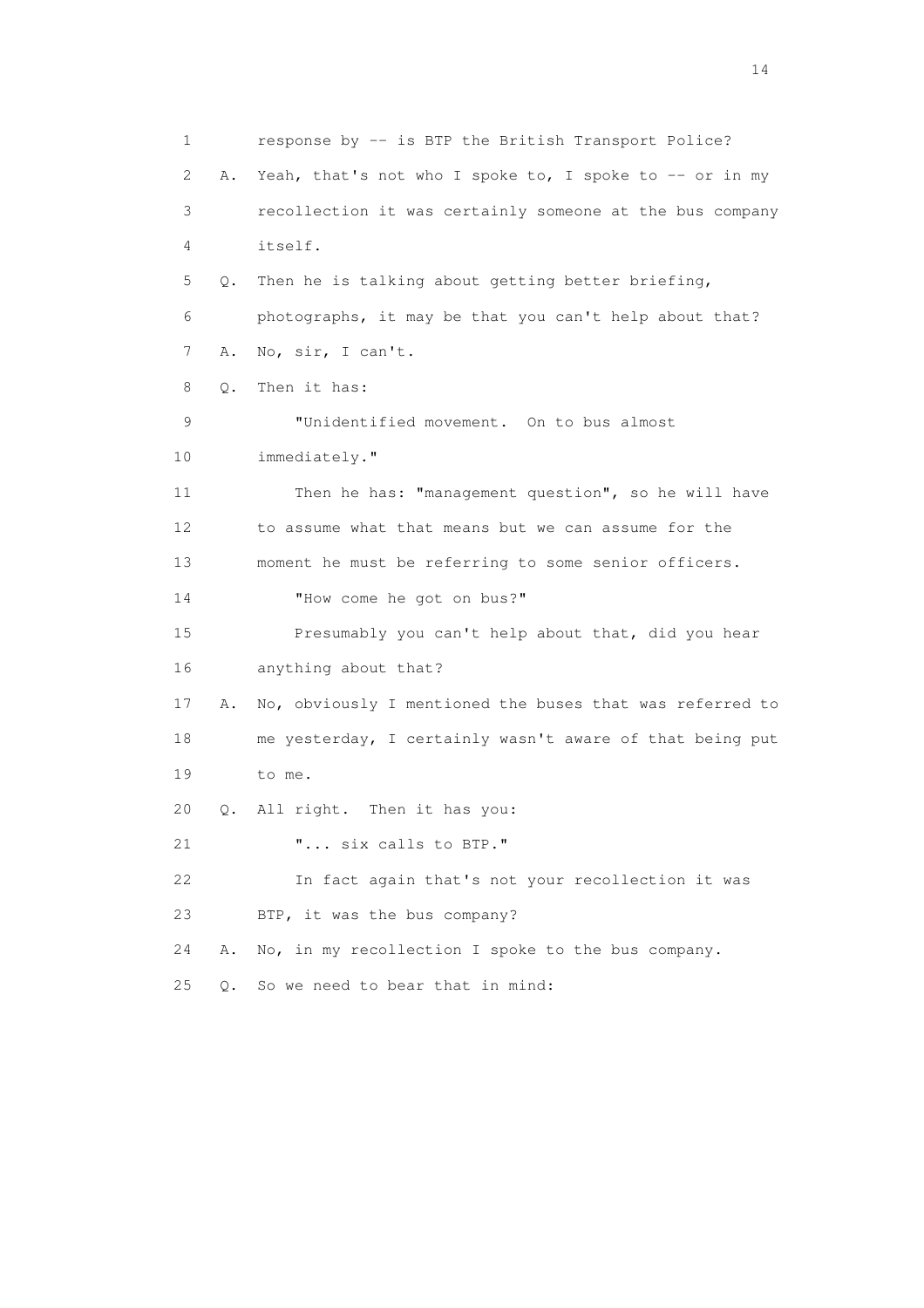1 "Told being diverted but some buses coming anyway." 2 Then we have CD, which is Cressida Dick, to greys, 3 that's the grey surveillance team: 4 "Telephone. Don't think it's him. 3 to 4 minutes 5 of follow. 6 "Cressida Dick: why still following. 7 "Call to team leader to establish. 8 "Off bus. Texts -- me to intel cell to BSS with 9 info. Research. 10 "On bus. 11 "Attempting to get alongside." 12 Then VE is Vince Esposito: why no communications, 13 and then: 14 "Should be able to talk to each other", and so on. 15 SIR MICHAEL WRIGHT: What does that refer to? Is that the 16 surveillance and firearms teams? 17 MR MANSFIELD: Yes, I think so, I'll be corrected if I have 18 misunderstood that. Yes, that's what it means. Trojan 19 Bravo is one of the firearms tac advisers, is it, or 20 a team leader? 21 A. I am sorry, I am not a firearms officer, I could not 22 answer that. 23 Q. I will leave that. Then james called by you about the 24 question of percentage; do you see? 25 A. Yeah, I see that, sir, yes.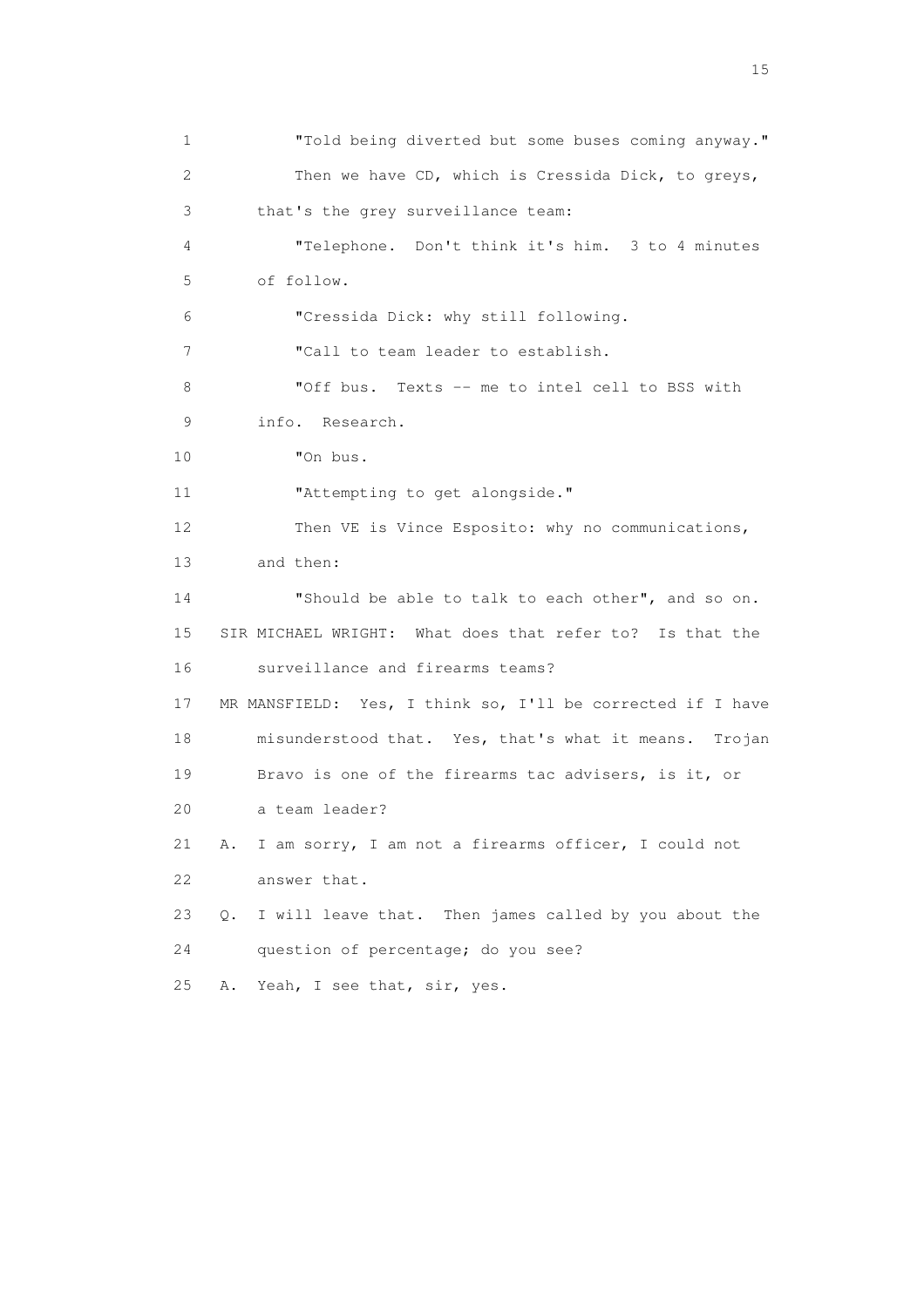1 Q. So that's the stage we got to in your statement because 2 you were asked by Boutcher to do this. 3 A. I certainly recall Mr Boutcher asking me to try to -- 4 Q. So you are following: 5 "Subject towards Stockwell tube, recognised" but 6 just before we get to that, through you, "can't give 7 percentage but think it's him" so that's what he thinks 8 you said to Boutcher or the management group or 9 somebody, so "can't give percentage" reporting on the 10 greys, "but think it's him"; could that be right? 11 A. As I said yesterday when I was asked I do remember 12 ringing up for a percentage and I do remember being told 13 they couldn't provide me with a percentage. But I have 14 no recollection of saying "but I think it's him" or 15 "I think it is him". 16 Q. "Subject towards Stockwell tube" and then it's the next 17 part I want to ask you about. There is a management 18 discussion, Cressida Dick "can run onto tube as not 19 carrying anything". Now, do you recollect Cressida Dick 20 saying anything like that? 21 A. No, I don't, sir. 22 Q. That's why I was asking you earlier about whether there 23 was any strategic decision about whether letting 24 somebody run in order to be followed or not, and you 25 don't recollect any discussion?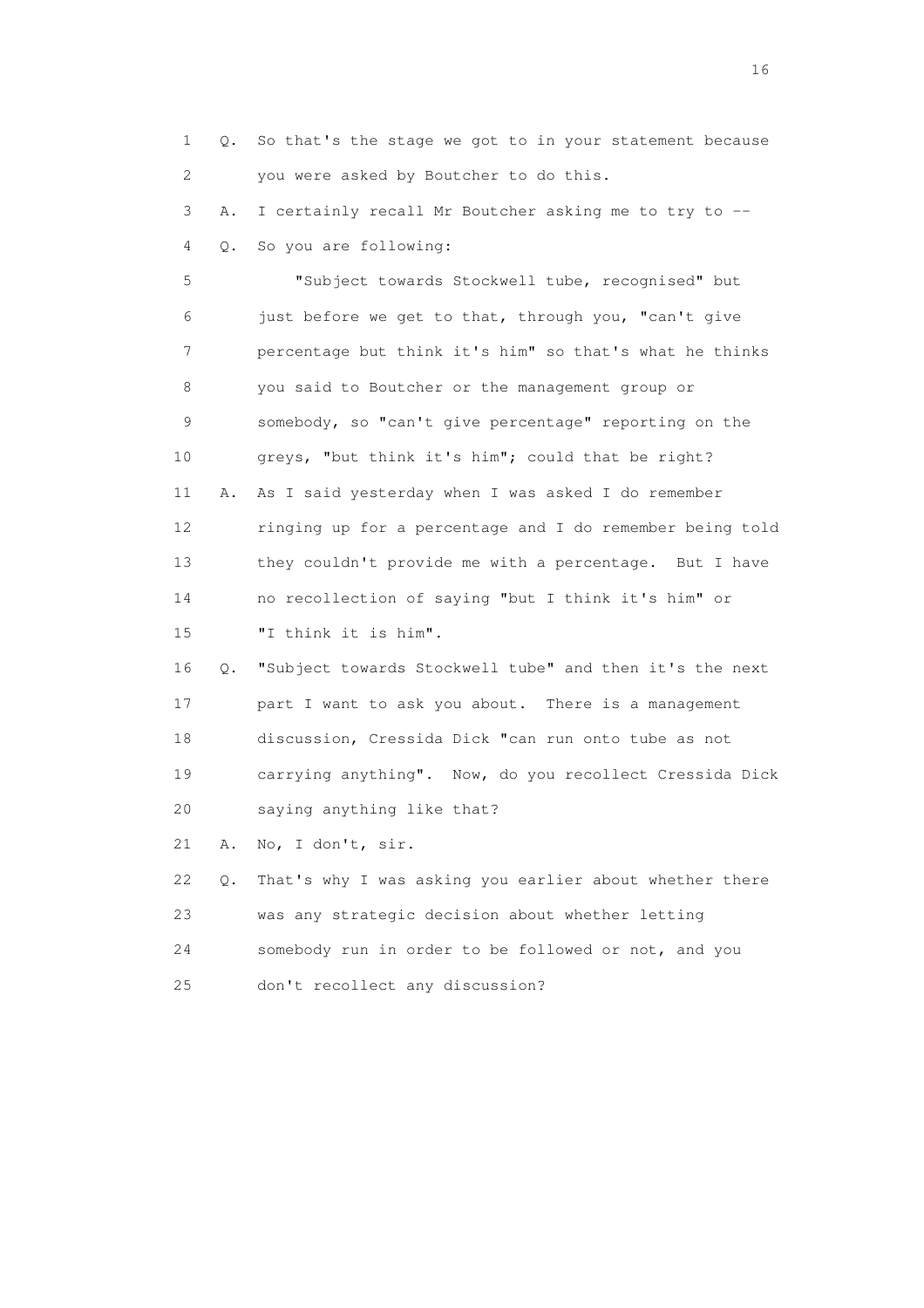1 A. Not to me, certainly as I said I was just there for 2 people leaving the addresses and then to flag up for the 3 surveillance, I wasn't aware of any of that strategy in 4 relation to running, no. 5 Q. "Persuaded otherwise by unidentified male amongst 6 management" 7 I'm going to put a name to you, if you can help: is 8 this right, I had better ask you, you know who Esposito 9 is? 10 A. He was the firearms officer in the room, yes. 11 Q. You know him, you know Mr Boutcher, you know 12 Cressida Dick and you know Angela Scott. Were you 13 familiar with somebody called Cummings, a senior 14 officer, superintendent? 15 A. I wasn't aware -- as I said yesterday, there were 16 a number of people in the room leaving and coming at 17 different times, but I wasn't personally aware of 18 Mr Cummings. 19 Q. Then there is a reference to Cressida Dick again, the 20 firearms to intervene, Esposito's on the phone, and then 21 nearing the tube: "greys offer to do intervention -- 22 initially refused. Greys held on line." Do you 23 remember any of this? 24 A. Yes. As I said yesterday, at this stage I think it was 25 an open line to James and obviously, as I said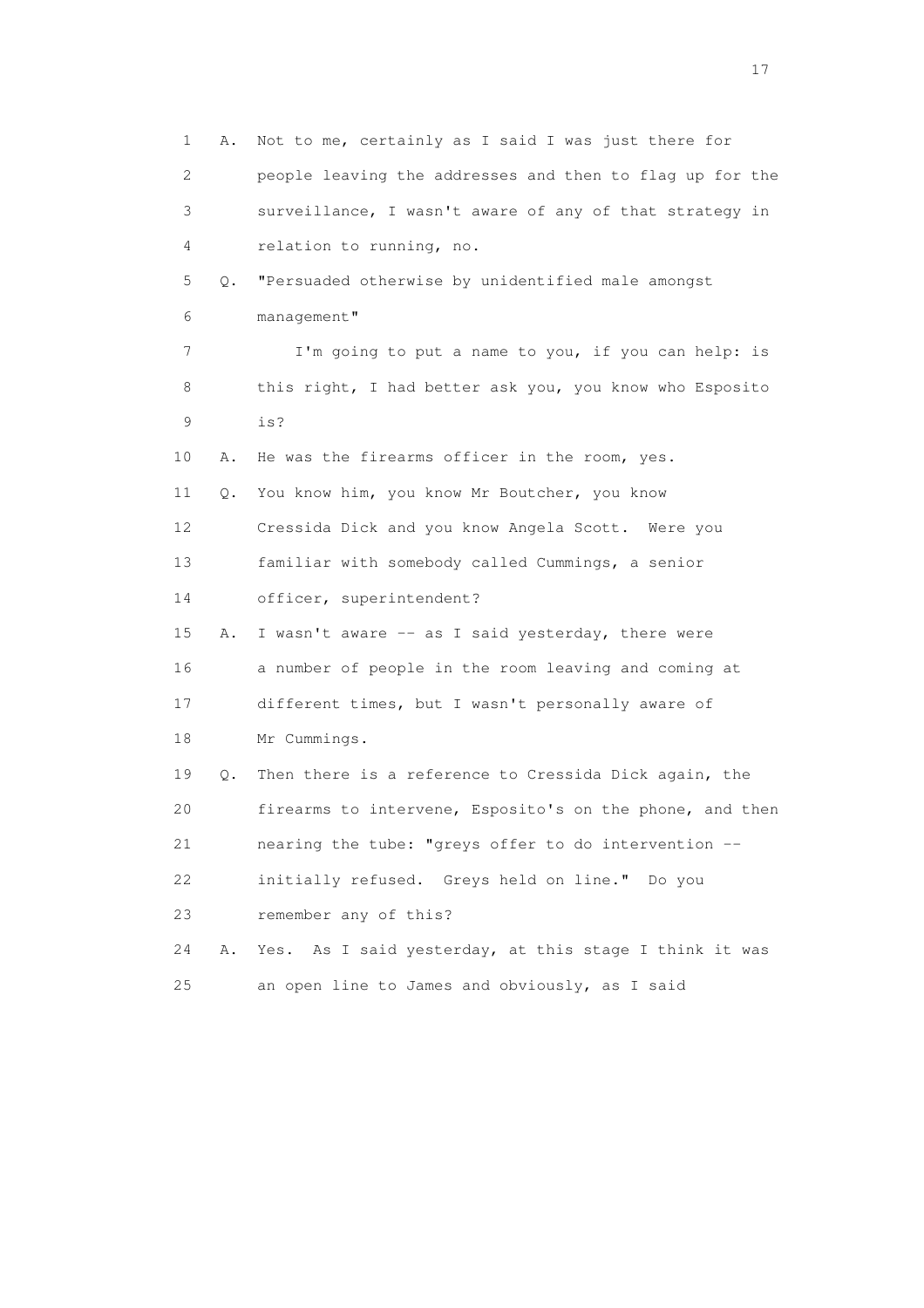1 yesterday, he asked if Cressida Dick wanted the 2 intervention done by SO12.

 3 Q. Then the next bit which I also suggest is important, 4 that Cressida Dick said yes to the -- said isn't there, 5 Cressida Dick, "yes to greys as subject through 6 barriers. Running for train". Can you help on that? 7 A. I think as I said yesterday, when the agreement for the 8 intervention was, appeared that the subject was near to 9 the tube station, and I was then informed by James that 10 he was at the tube station, and that was when 11 an instruction was given to him in relation to the 12 intervention. 13 SIR MICHAEL WRIGHT: When you say agreement for the 14 intervention, you mean for the greys to -- 15 A. Sorry, yes, for the surveillance team to undertake the 16 intervention. 17 MR MANSFIELD: "... as subject through barriers", the ticket 18 barriers. In other words, towards or at the escalators 19 when the order for the greys to do it, and then SO19 to 20 red, relay to James, not clear if with subject and so 21 on. 22 So it's the question of through the barriers, do you 23 see? 24 A. Yes, I do see, as I said, just referring back to my 25 statement, I believe the intervention or, sorry, the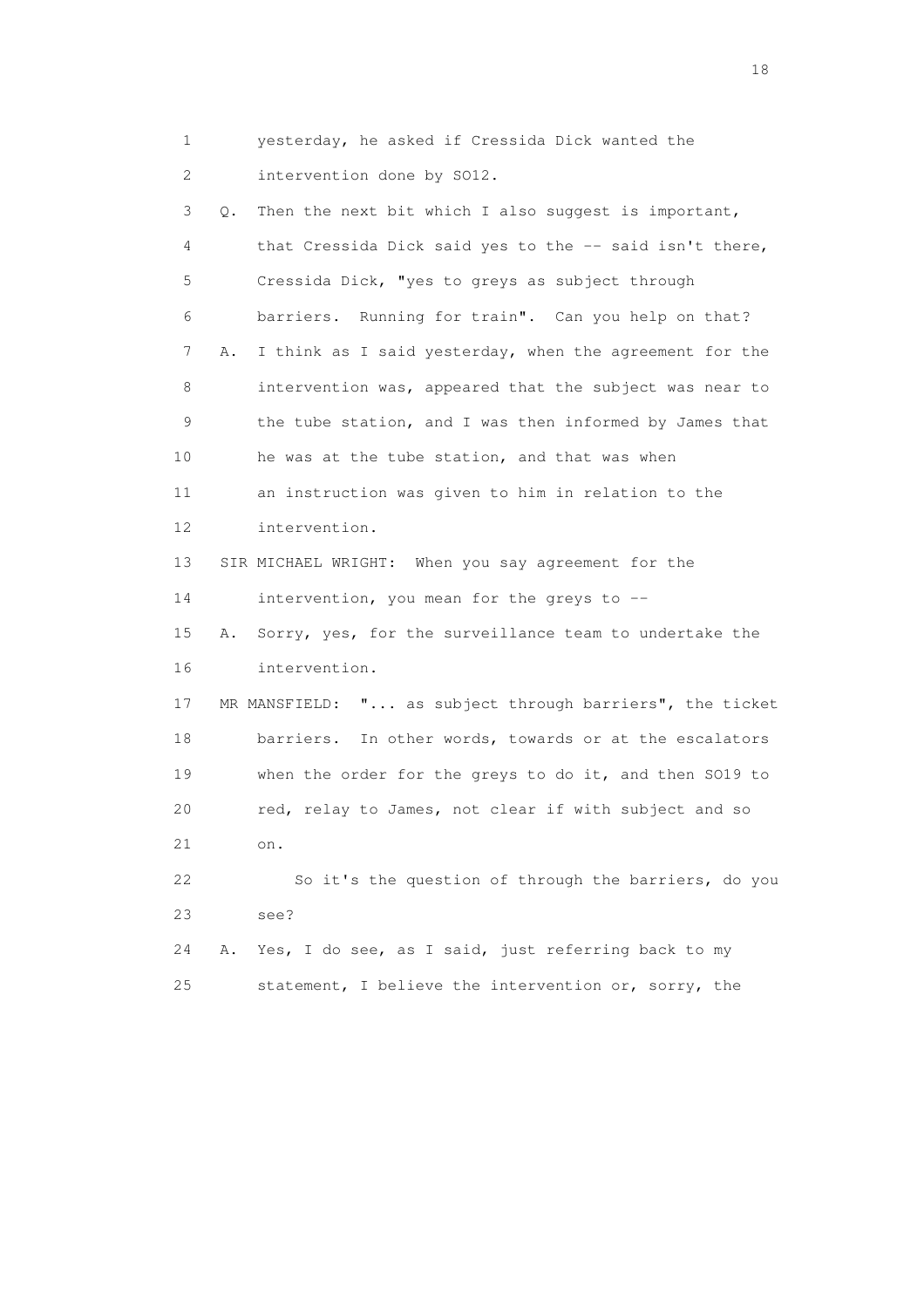1 instruction for the intervention was as the subject 2 reached the tube station. 3 Q. Intervention by whom? 4 A. By the surveillance team. 5 Q. But what about intervention by the firearms? 6 A. As I said, at that time, when I heard the countering 7 order I was trying on the phone to actually ring the 8 surveillance team to tell them this and I said 9 yesterday, I can't assist with that, unfortunately, no. 10 MR MANSFIELD: Yes, thank you very much. 11 Ouestions from MR GIBBS 12 MR GIBBS: Sir, Pat, I represent the grey and red 13 surveillance teams. 14 Can I just try and get a few very simple things 15 straight: in the first half of the follow, which I am 16 going to call up to Brixton tube, Commander Dick seems 17 to have got the impression that the man who was being 18 followed had been ruled out. Now, wherever she got that 19 from, was it certainly not from you? 20 A. No, as I said yesterday, I was not aware, then 21 I subsequently became aware of this, as I said I was 22 always under the impression that the male remained 23 possibly identifiable and certainly wasn't discounted. 24 Q. You of course were monitoring continuously the Cougar 25 surveillance channel?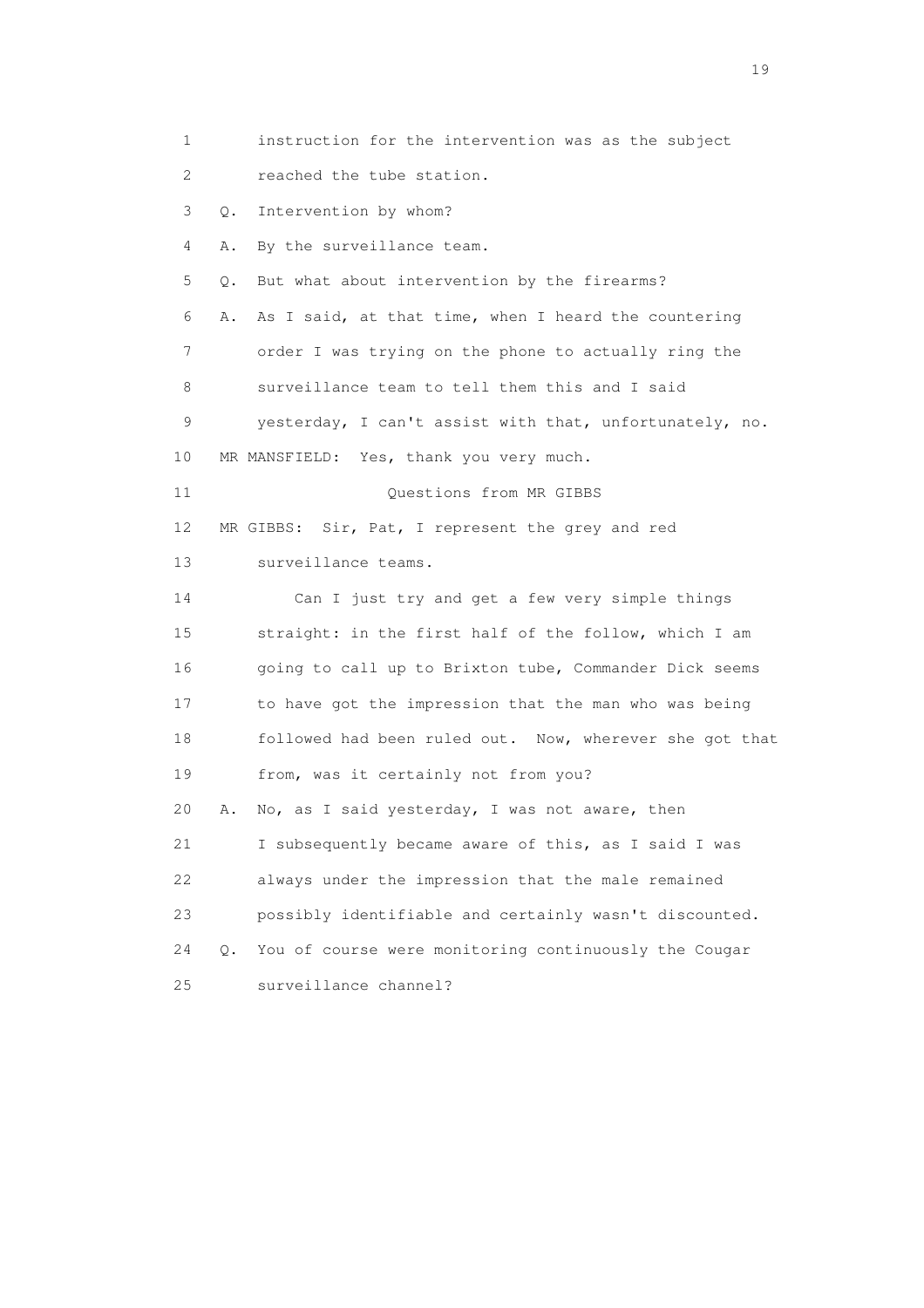| 1  | Α. | I think continuously, I was trying to listen as best       |
|----|----|------------------------------------------------------------|
| 2  |    | I could. As I said yesterday, because of the phone         |
| 3  |    | calls I was receiving and making to the team leaders,      |
| 4  |    | there were obviously chunks of it I may well have          |
| 5  |    | missed.                                                    |
| 6  | Q. | Just to spell it out, whatever the imperfections of the    |
| 7  |    | radio system, the idea that the man had been ruled out     |
| 8  |    | is something that you would have expected to be repeated   |
| 9  |    | and repeated until acknowledged?                           |
| 10 | Α. | And again it certainly would be something that I would     |
| 11 |    | have reflected in the log to discount at that time.        |
| 12 | Q. | Then to go forward to the second half of the<br>Thank you. |
| 13 |    | follow, so between Brixton and Stockwell, we have heard    |
| 14 |    | that Commander Dick in that second half got the            |
| 15 |    | impression that the team was certain that the man they     |
| 16 |    | were following was Nettle Tip. Now, whoever she got        |
| 17 |    | that from, it certainly wasn't from you?                   |
| 18 | Α. | Again as I said, he always remained possibly.<br>No.       |
| 19 | Q. | And you were still monitoring the Cougar surveillance      |
| 20 |    | channel?                                                   |
| 21 | Α. | I still had the surveillance, yes, transmissions on,       |
| 22 |    | yes.                                                       |
| 23 | Q. | And again am I right that whatever the imperfections of    |
| 24 |    | the radio system, that is something that you would have    |
| 25 |    | expected to have been repeated and repeated until          |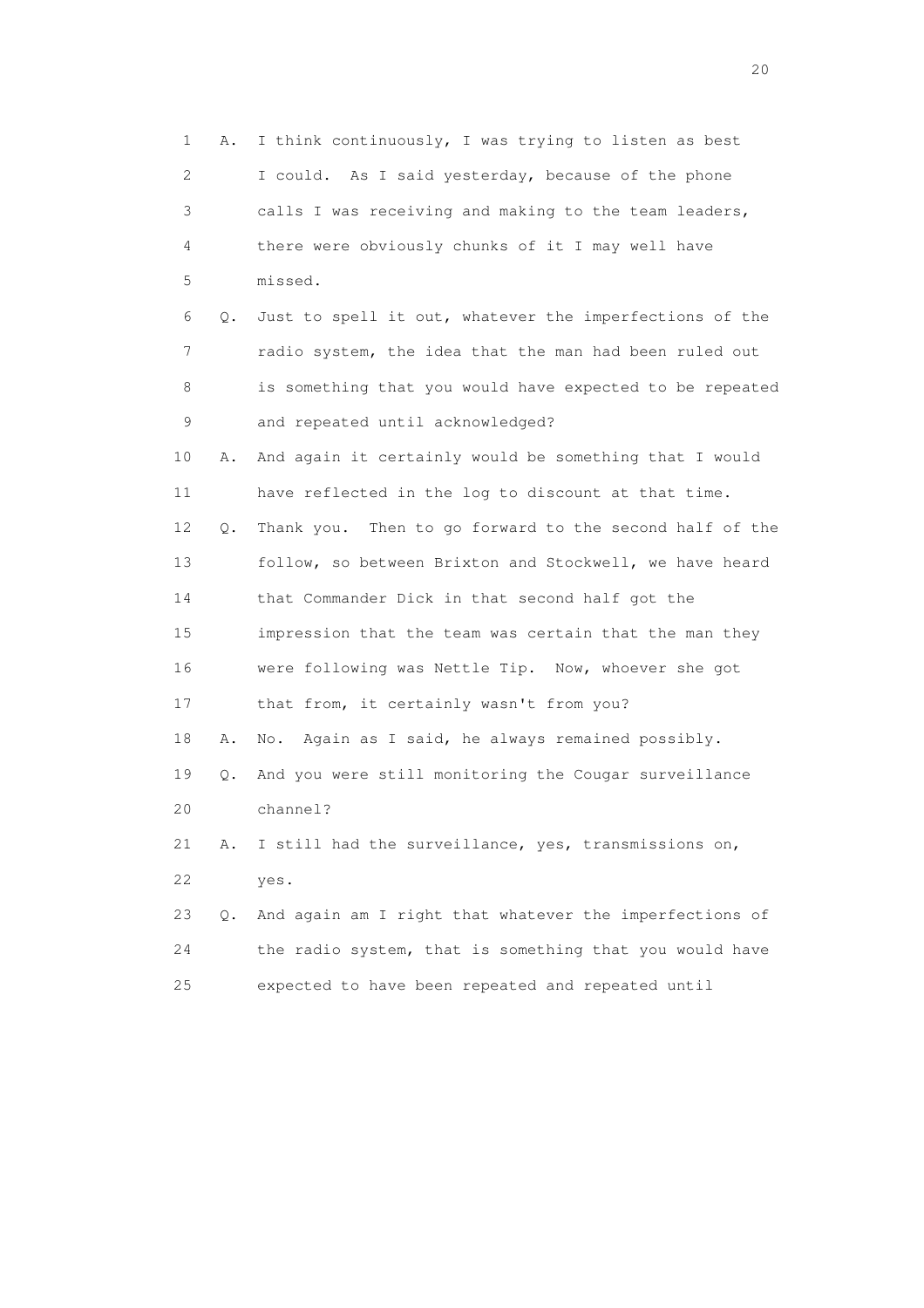- 1 acknowledged?
- 2 A. The certainty, are you asking?
- 3 Q. Yes.
- 4 A. Yes, and I would have expected the team leader to have 5 made that very clear to me.
- 6 Q. And you would if it had been made clear to you, have 7 reflected it in your log?
- 8 A. Certainly, yes.
- 9 Q. Because he would no longer have been PIW?
- 10 A. He would have become subject at that stage, yes.
- 11 Q. The other form of communication that you had with James, 12 the grey team leader, was by mobile telephone?
- 13 A. I don't know if I explained yesterday -- on my desk
- 14 there is a designated -- on a landline phone there is
- 15 a designated button for ringing his mobile phone.
- 16 Q. So you are on a landline but he is obviously on his
- 17 mobile telephone?
- 18 A. That's correct, yes.
- 19 Q. Would you have had a quick dial facility on your
- 20 landline to each of the surveillance team members or
- 21 just to the leader?
- 22 A. On the designated phones we had, it was, if you like, 23 one button per team.
- 24 Q. We have not yet seen a great deal of telephone evidence 25 and it may be that we will have some simplified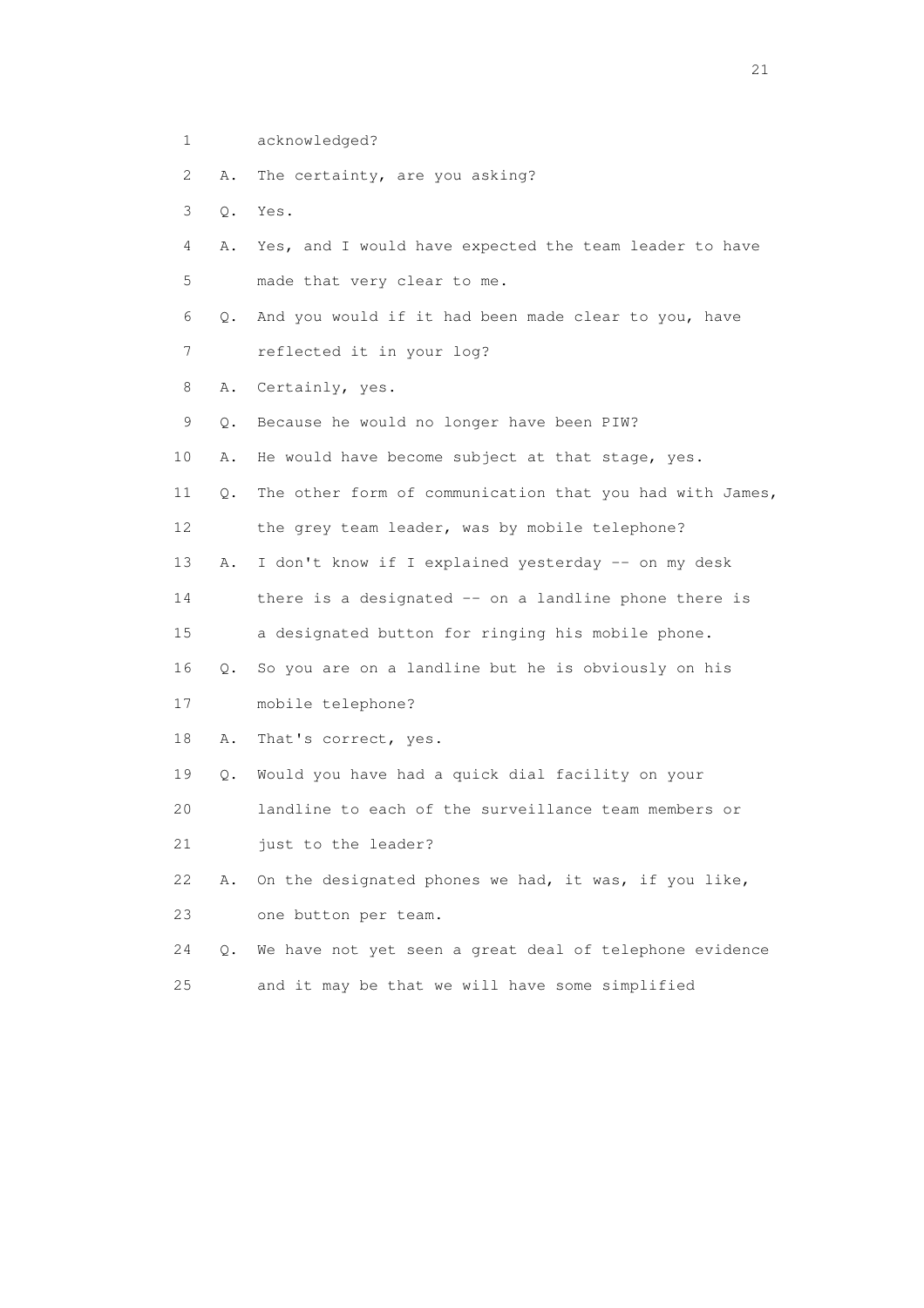1 telephone evidence later. I would just like to ask you 2 about some of the calls which we can tell from the 3 billing you had to and from James, the grey team leader. 4 The easiest way to do it, I think, is if we could bring 5 up on the screen the provisional timeline, which is in 6 the jury bundle behind tab 1 at page 3. What we will 7 find is that, at 9.41, you spoke for 14 seconds to 8 James, because he rang you.

 9 A. Just to clarify slightly, whilst I had a designated 10 button for the team leader, all the phones in the ops 11 room -- I think all the phones -- have the same facility 12 and in theory anybody could pick up that telephone call 13 and vice versa, anybody could press the button to dial 14 him. So I couldn't be precise if it was me. It most 15 likely is me on the phone to him as the designated point 16 of contact.

 17 SIR MICHAEL WRIGHT: But there is no way of identifying -- 18 A. I don't know, I am not an expert on telephony 19 communications but I don't know if it was me at that 20 time. I do not want to mislead anybody. 21 SIR MICHAEL WRIGHT: You are saying that anybody could have 22 called him directly on a similar button? 23 A. As far as I understood it, anybody could have picked the

 24 phone up, pressed the button on the same system in the 25 room, but it may well have been me as the designated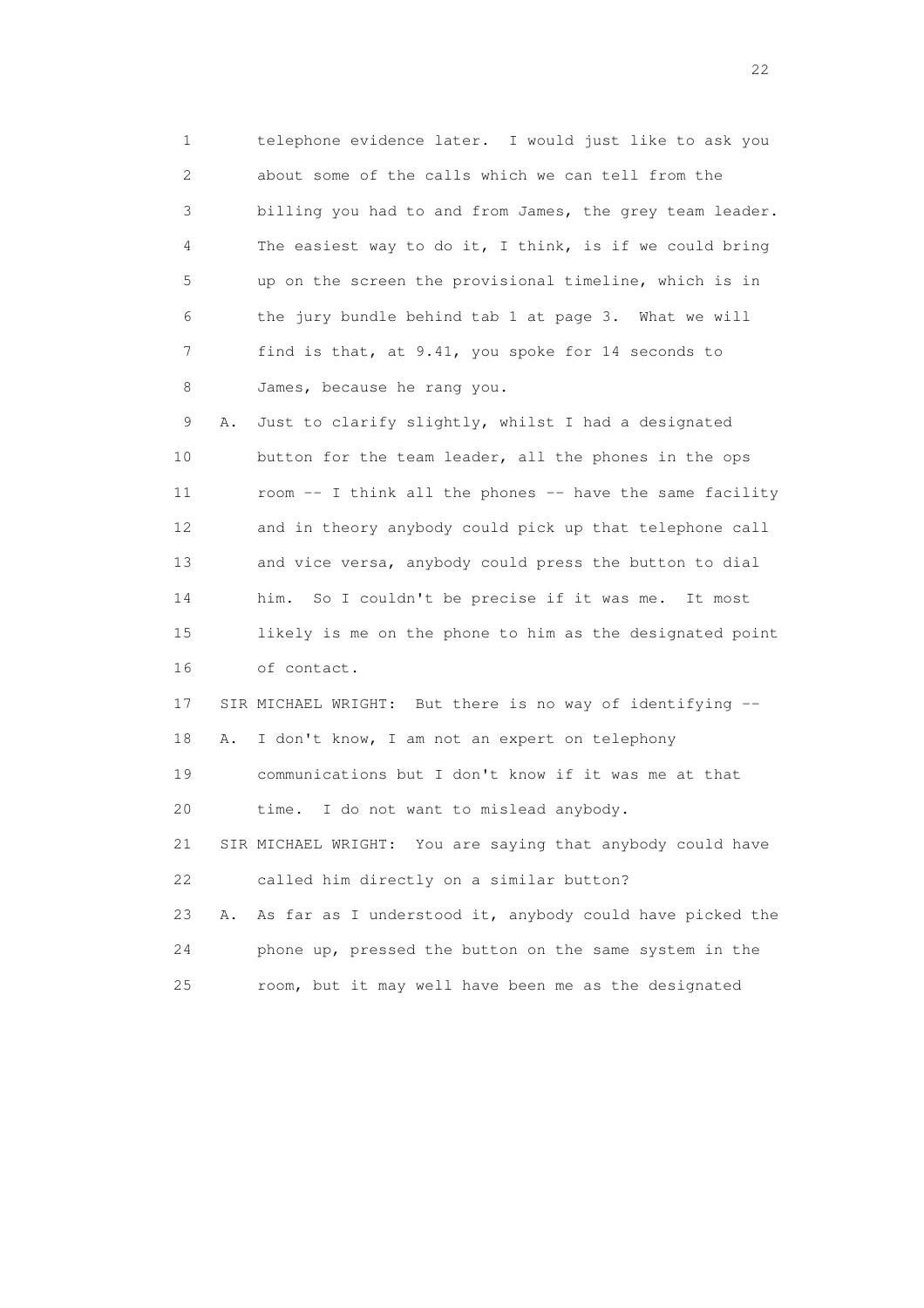1 contact, yes.

| 2  |           | MR GIBBS: Without getting too technical, I just want to |
|----|-----------|---------------------------------------------------------|
| 3  |           | keep it as simple as possible. I'm going to suggest     |
| 4  |           | that at 9.41 for about 14 seconds there is a call and   |
| 5  |           | that James spoke to you to say something like, "We are  |
| 6  |           | going with this one" or, "We are following him"; do you |
| 7  |           | remember that?                                          |
| 8  | Α.        | I don't remember those specifically.                    |
| 9  | Q.        | Quite. I am not suggesting those are even the right     |
| 10 |           | words.                                                  |
| 11 | Α.        | There were several calls between us, just to confirm    |
| 12 |           | what was going on and asking for direction, yes.        |
| 13 | Q.        | Then at about 9.50 and 9.51 we will find there is       |
| 14 |           | a total of three calls backwards and forwards, it comes |
| 15 |           | to about a minute, a bit more. It may be that that's    |
| 16 |           | around the time that Mr de Menezes was near Brixton     |
| 17 |           | station. Do you remember James at around that time      |
| 18 |           | ringing you or you ringing him and him asking for       |
| 19 |           | directions?                                             |
| 20 | Α.        | As I said, I couldn't be specific, he on several        |
| 21 |           | occasions, as had Derek before him, had asked for       |
| 22 |           | directions from me in relation to what was to take      |
| 23 |           | place, so it's more than likely again he would have     |
| 24 |           | asked for directions at that stage.                     |
| 25 | $\circ$ . | Do you remember you were speaking to him on the         |

23 and 23 and 23 and 23 and 23 and 23 and 23 and 23 and 23 and 23 and 23 and 23 and 23 and 23 and 23 and 23 and 24 and 25 and 25 and 26 and 26 and 26 and 26 and 26 and 26 and 26 and 26 and 26 and 26 and 26 and 26 and 26 an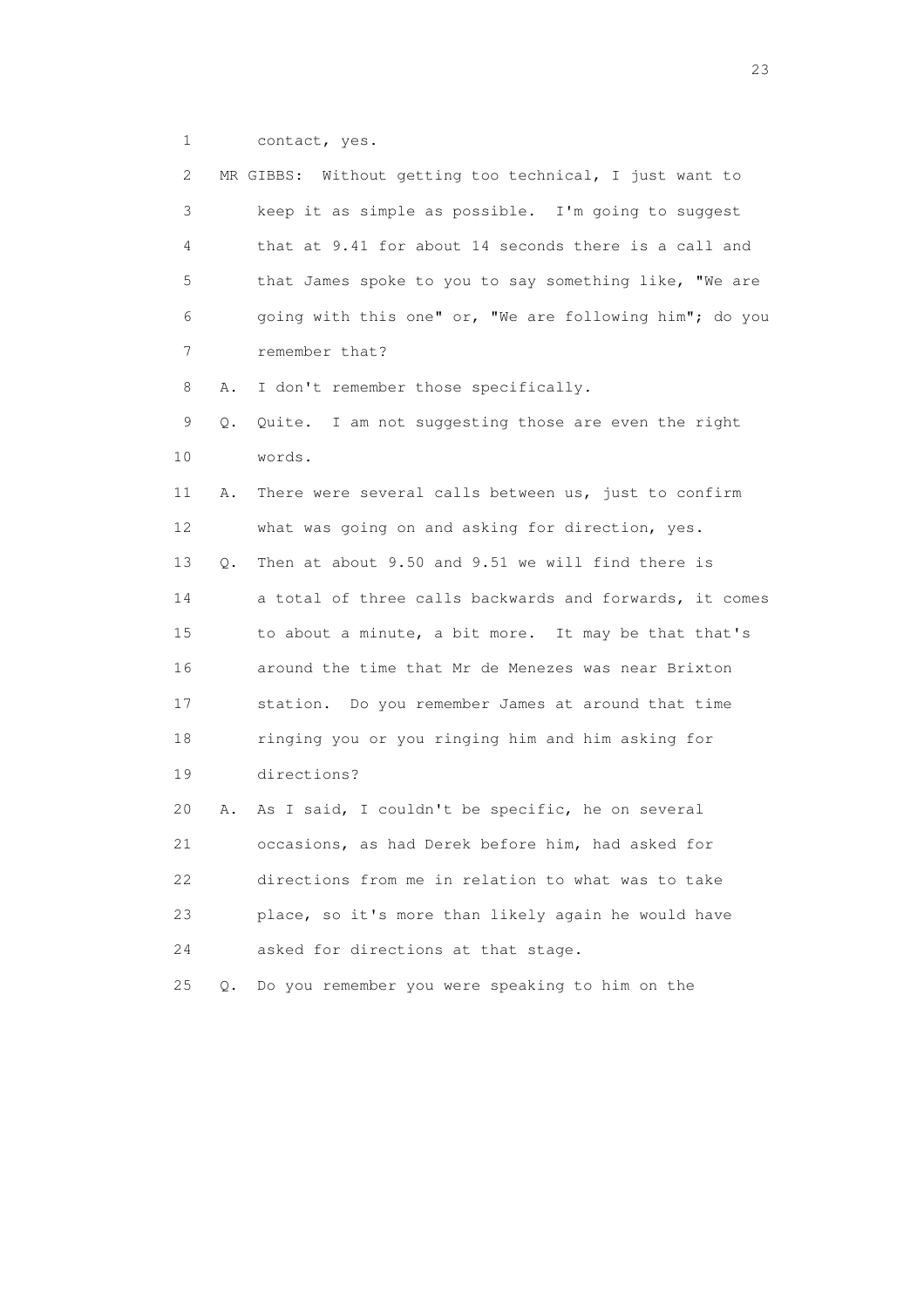1 telephone as well as hearing what's going on on the 2 Cougar, about the man's movements at Brixton? 3 A. As I said again, I couldn't be 100 per cent whether 4 I heard it from the radio or directly from him on the 5 phone as I had both options that were up on to me at the 6 time. 7 Q. Then we will find that, at 9.53 for about half a minute, 8 and at 9.55 for about half a minute, it may be that 9 there was telephone contact again between you and James. 10 We can see where that fits in. So I suppose in bus 11 terms it would probably be somewhere in the 12 Stockwell Road. Do you remember a telephone 13 conversation at that time about you asking him whether 14 he could give a percentage? 15 A. At that particular time? 16 Q. Yes. 17 A. I don't remember. As I said, in memory I only remember 18 particularly Mr Boutcher asking. But it is entirely 19 possible that the request was made again. 20 Q. Would that be consistent with your memory of the order 21 in which things happened? 22 A. In my memory, I remember putting that specific question 23 earlier on. 24 Q. Oh, you think it was earlier? 25 A. I remember -- as I referred to in my statement,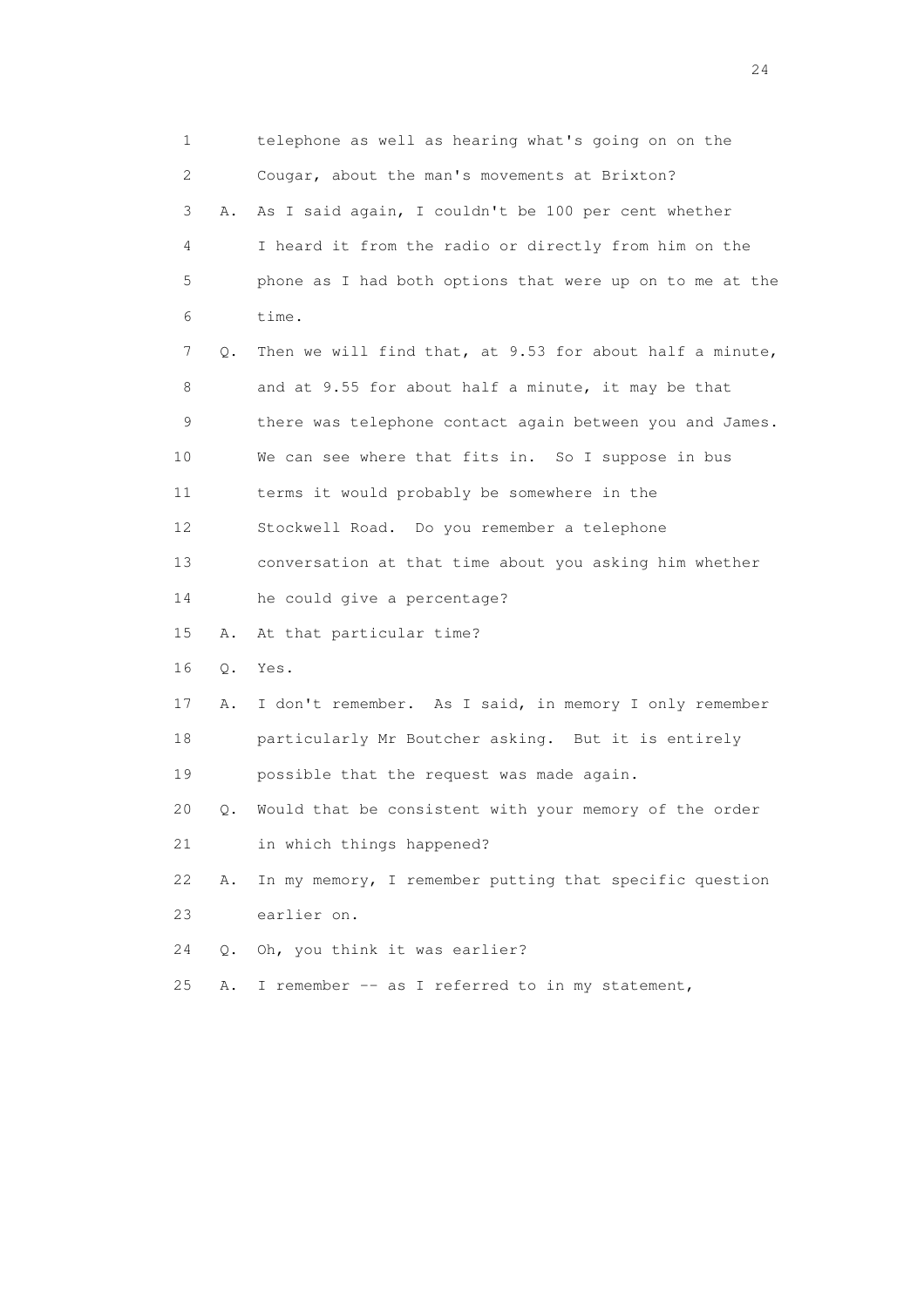1 I remember making the request specifically earlier on 2 from Mr Boutcher. 3 Q. Okay? 4 A. But it's entirely possible that it was asked again, 5 certainly. 6 Q. Did James say that he would put that request out over 7 the radio, he would put it out over to around his team? 8 A. I recall him saying he would make contact with a person 9 from the team, he didn't say to me how he would make 10 that contact. 11 Q. He wasn't able or wouldn't give you a percentage figure, 12 am I right? 13 A. Yes, no, I wasn't informed of that. 14 Q. Did he say that he thought it was him? 15 A. Again as I said earlier I don't recall him saying that 16 to me. 17 Q. Then we have, and we can see where this falls on the 18 timeline, a longer telephone conversation on the 19 telephone records between you and James, and that's at 20 10.03, and it lasts for a minute and a half, more or 21 less. Do you remember him asking you over the telephone 22 at that point whether you or the control room wanted 23 them, the grey team, to detain the man? 24 A. I can't be sure that's the same call but I certainly did 25 get that request from James, as the gentleman was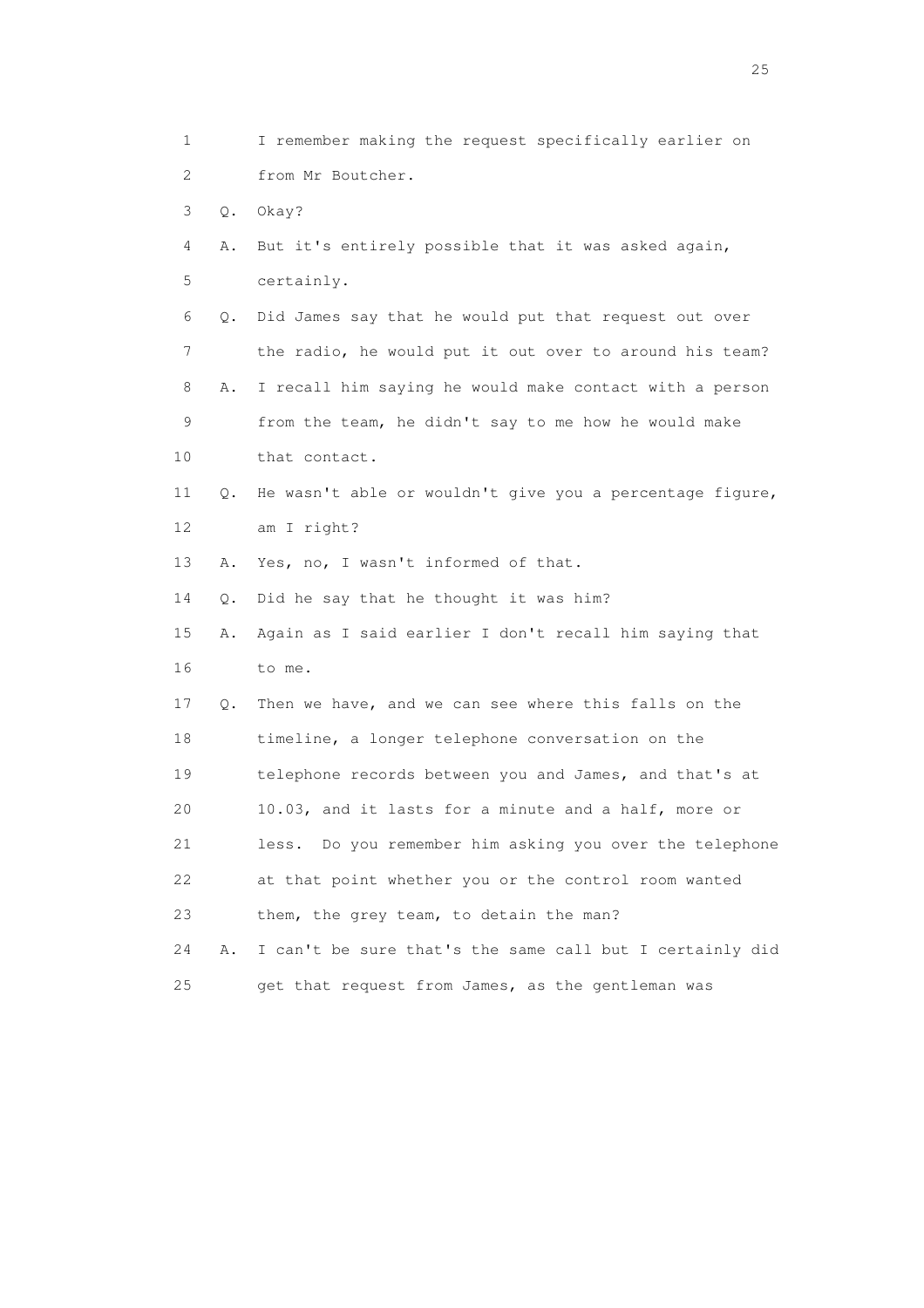| 1  |       | generally towards the tube station, yes.                 |
|----|-------|----------------------------------------------------------|
| 2  | $Q$ . | Was he quite insistent?                                  |
| 3  | Α.    | That's certainly $--$ yes $--$                           |
| 4  | Q.    | I don't want to put words into your mouth, but just tell |
| 5  |       | $us$ $--$                                                |
| 6  | Α.    | Certainly, he was very insistent, I would say.           |
| 7  | Q.    | Asking what?                                             |
| 8  | Α.    | Well, as I said, what was to happen and more importantly |
| 9  |       | did they want the SO12 officers to stop the man.         |
| 10 | Q.    | Did you tell him to hold on?                             |
| 11 | Α.    | I obviously relayed the request to the senior officers.  |
| 12 | Q.    | Absolutely, and it wasn't a decision no doubt that could |
| 13 |       | be made instantly and was there a delay?                 |
| 14 | Α.    | It was a very small delay.                               |
| 15 | Q.    | Did you tell him to hold on and --                       |
| 16 | Α.    | As I said, the line was open, I think he could probably  |
| 17 |       | hear me making the request on his behalf.                |
| 18 | Q.    | Did he ultimately ring off?                              |
| 19 | Α.    | I believe yes, I gave him the instruction, he said       |
| 20 |       | something to me, and then I think the phone went dead    |
| 21 |       | from memory, yes.                                        |
| 22 | О.    | He will give evidence about his memory of that call, but |
| 23 |       | in fact it may turn out that the instruction, when it    |
| 24 |       | finally came: SO12 are to do it, greys are to do it, for |
| 25 |       | however long that instruction existed before it was      |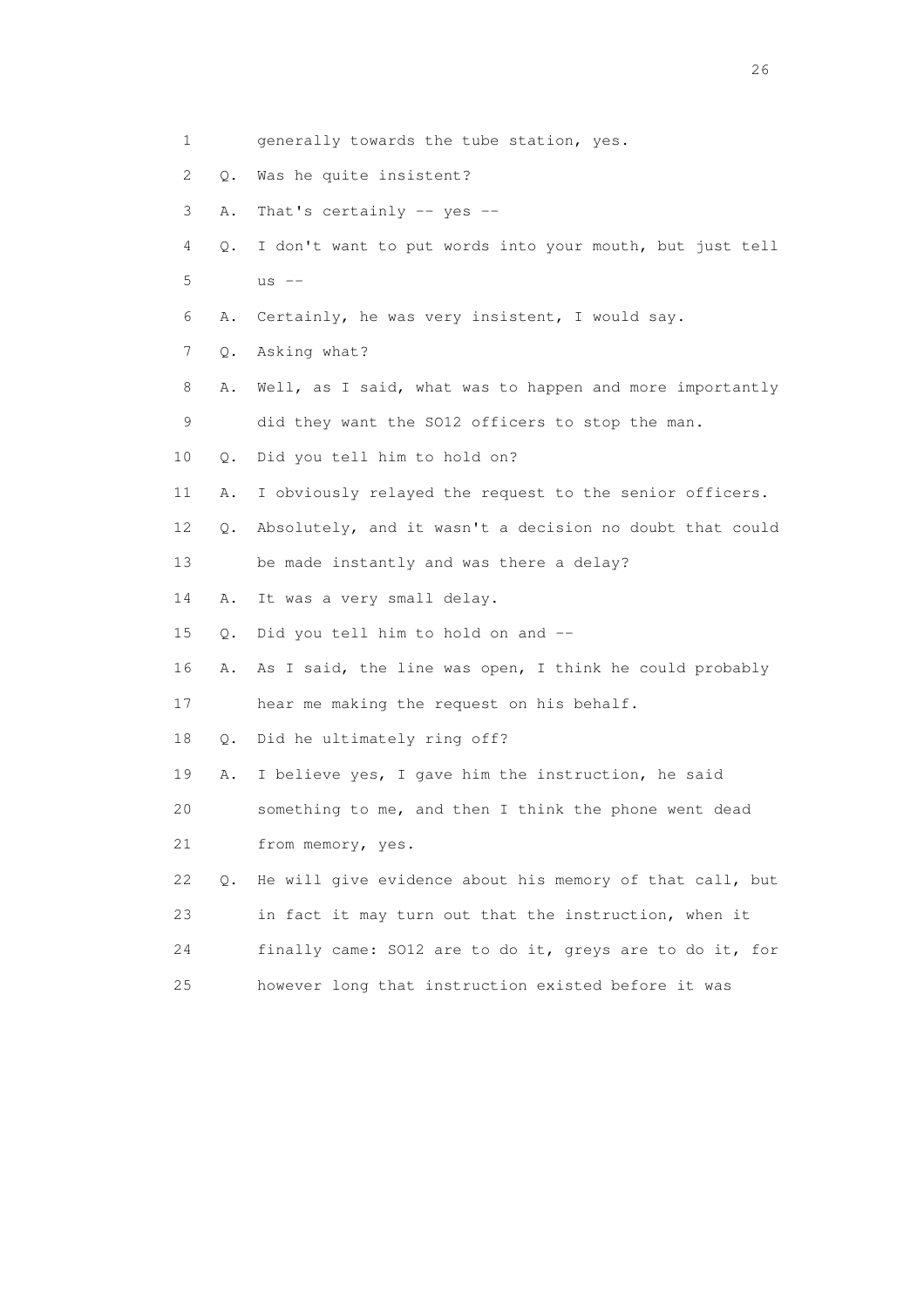| $\mathbf 1$ | countermanded, never actually got through to James on         |
|-------------|---------------------------------------------------------------|
| 2           | that telephone line. Does that fit with your memory?          |
| 3           | I was happy that he had heard what I had said to<br>Α.<br>No. |
| 4           | him, and as I said in my recollection, he mentioned           |
| 5           | that -- he told me that the male was by now in the            |
| 6           | station, but he would try and inform the team, and            |
| 7           | that -- so I was sure he had heard what I had said.           |
| 8           | Of course, very soon after that, did you hear state red<br>Q. |
| 9           | called?                                                       |
| 10          | No, I didn't hear that called.<br>Α.                          |
| 11          | You didn't hear state red called at all?<br>Q.                |
| 12          | No, I didn't hear, as I said obviously at the time it<br>Α.   |
| 13          | may have been because I was trying to call him back           |
| 14          | possibly, I don't know, but I wasn't aware of that over       |
| 15          | the transmissions.                                            |
| 16          | MR GIBBS: Thank you very much, Pat.                           |
| 17          | SIR MICHAEL WRIGHT: Yes, Mr Perry.                            |
| 18          | Questions from MR PERRY                                       |
| 19          | MR PERRY: Thank you, sir, so it's understood, Mr Stern and    |
| 20          | Ms Leek have consented to me going first in an effort to      |
| 21          | save time. Thank you.                                         |
| 22          | Pat, I represent Commander Dick as well as others,            |
| 23          | but for these purposes it's perhaps sufficient if I say       |
| 24          | Commander Dick. My name is David Perry.                       |
| 25          | The first topic about which I want to ask you                 |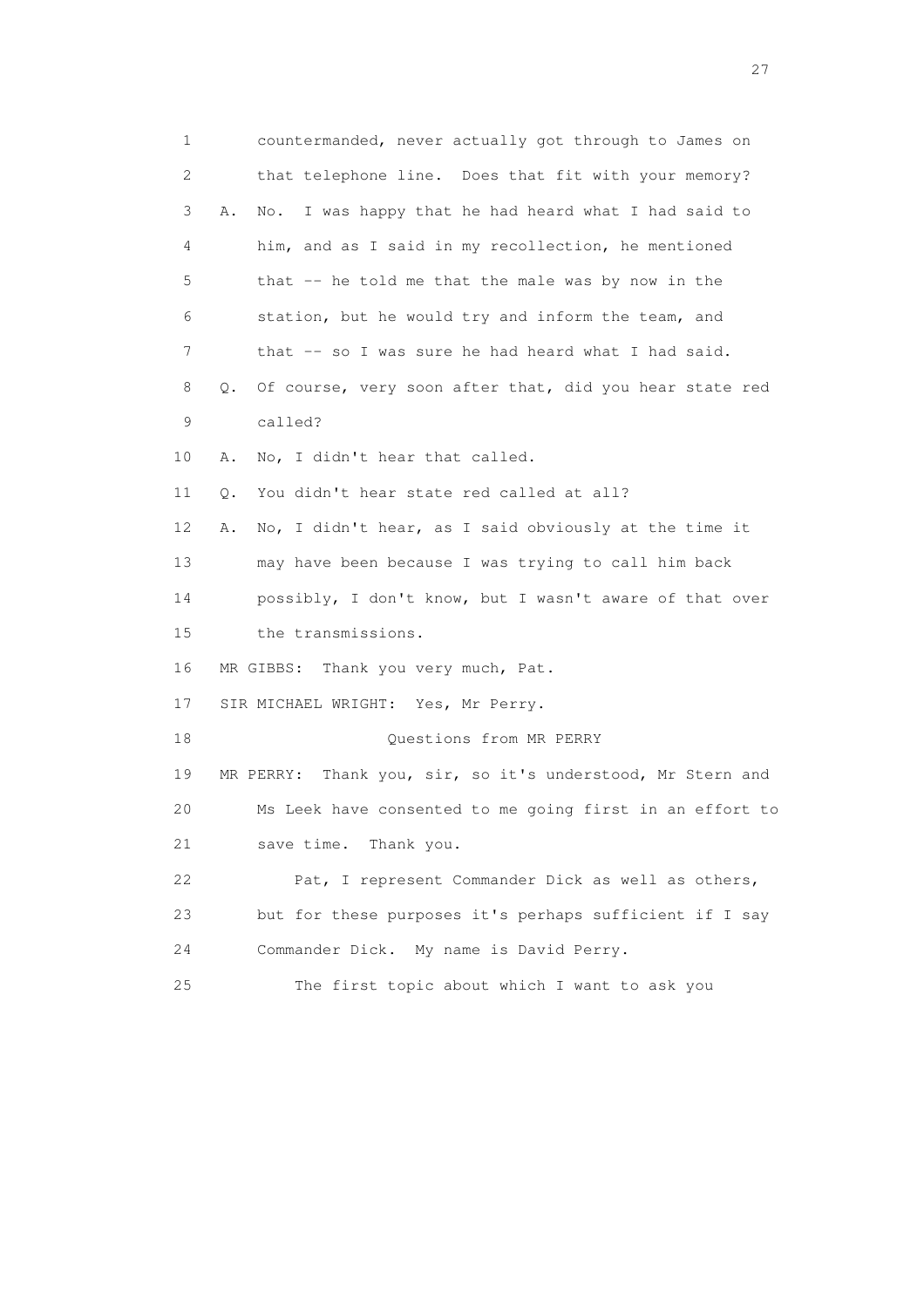1 questions, please, is the strategy, just one very small 2 point in relation to the strategy. You gave evidence in 3 the course of the criminal proceedings last year; is 4 that correct?

5 A. That's correct, sir, yes.

 6 Q. And on 12 October last year, just for everyone else's 7 reference, not for yours, but at page 91, we may be able 8 to get that on the screen so everyone can see it and 9 follow, if that's all right. You were asked a question: 10 "What was the effect of the strategy?"

 11 Don't worry, I am not expecting you to recall the 12 precise question, because I think we are going to get it 13 up on the screen, 12 October 2007, page 91. I think if 14 we drop down to line 15 and this was one of the lawyers 15 in the case questioning you:

 16 "Question: And what was the effect of the strategy? 17 "Answer: It was that any persons leaving the 18 address at Scotia Road would be assessed, and then if 19 they were likely to be witnesses, they would be spoken 20 to by officers. However, if there was a possibility 21 they were possible suspects, then obviously they would 22 be stopped by armed officers and then spoken to 23 afterwards or dealt with by them."

 24 Now, that was what you were saying on oath on 25 12 October last year, and is that your present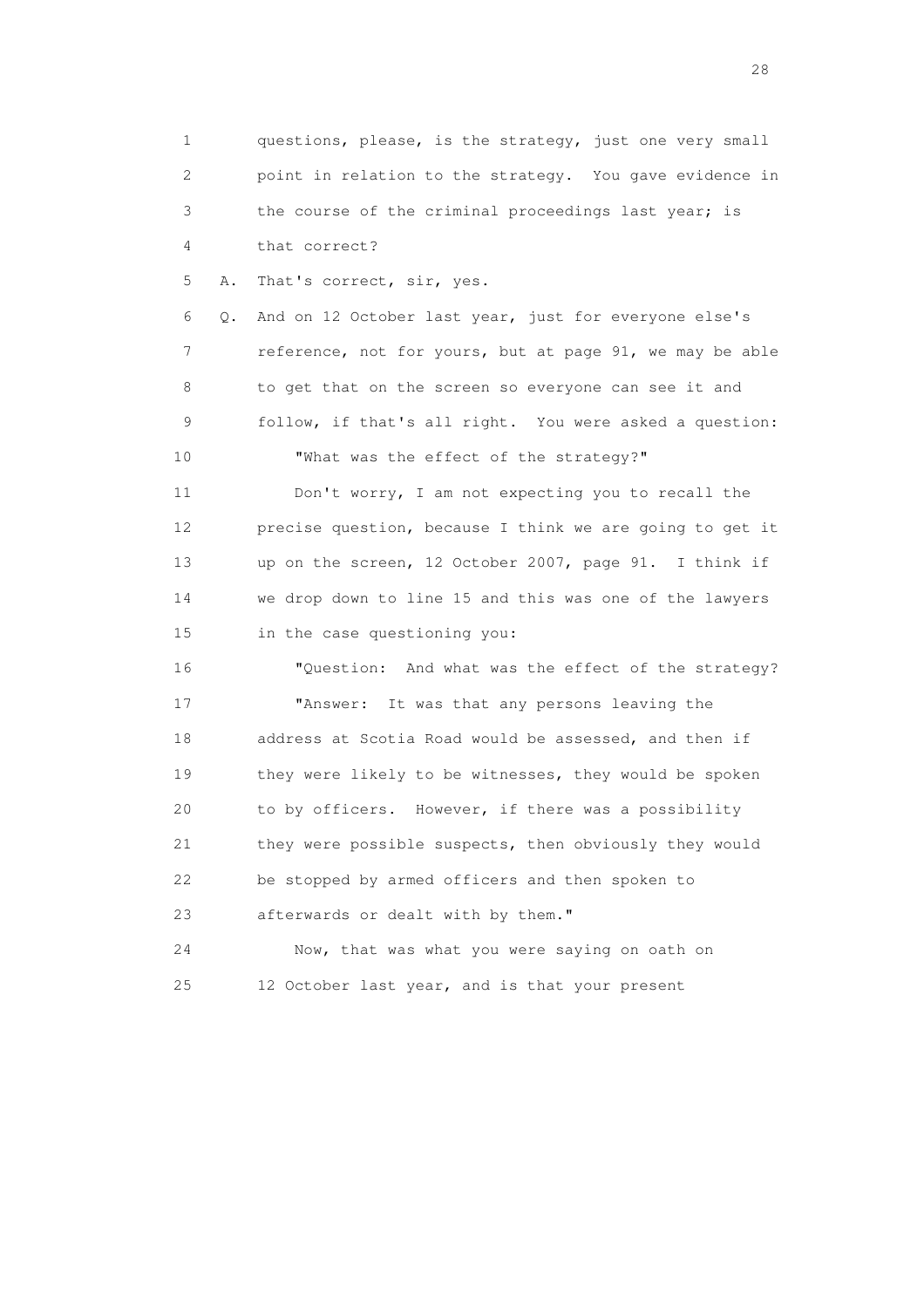1 understanding of what the strategy was?

 2 A. Yes, I think as I said there was some amendment, if you 3 like, maybe some addition, because of the number of 4 people leaving, and then it was assessed that the person 5 leaving would be singularly assessed and then decided 6 how then to continue forward, yes. 7 Q. Thank you very much, that's all I ask about that topic. 8 I now want to move on, please, to deal with 9 communications. Just so we are clear about the 10 communications, because it may be quite important when 11 we come to look at the sequence of events. 12 The purpose I am asking you these questions is to 13 see whether we can actually be more precise about the 14 timings and the sequence of events, just so we 15 understand the context. First of all, the first point 16 I want to deal with is this: you are sitting in the 17 operations room with your dedicated telephone line to 18 the surveillance teams; that's right? 19 A. Yes, there is a phone in front of me, yes. 20 Q. You are also monitoring some of the, we have heard it 21 described as surveillance chatter; in other words when 22 they are communicating with each other, you can 23 eavesdrop into what is being communicated across their 24 radio network? 25 A. The commentary, yes, I can, sir.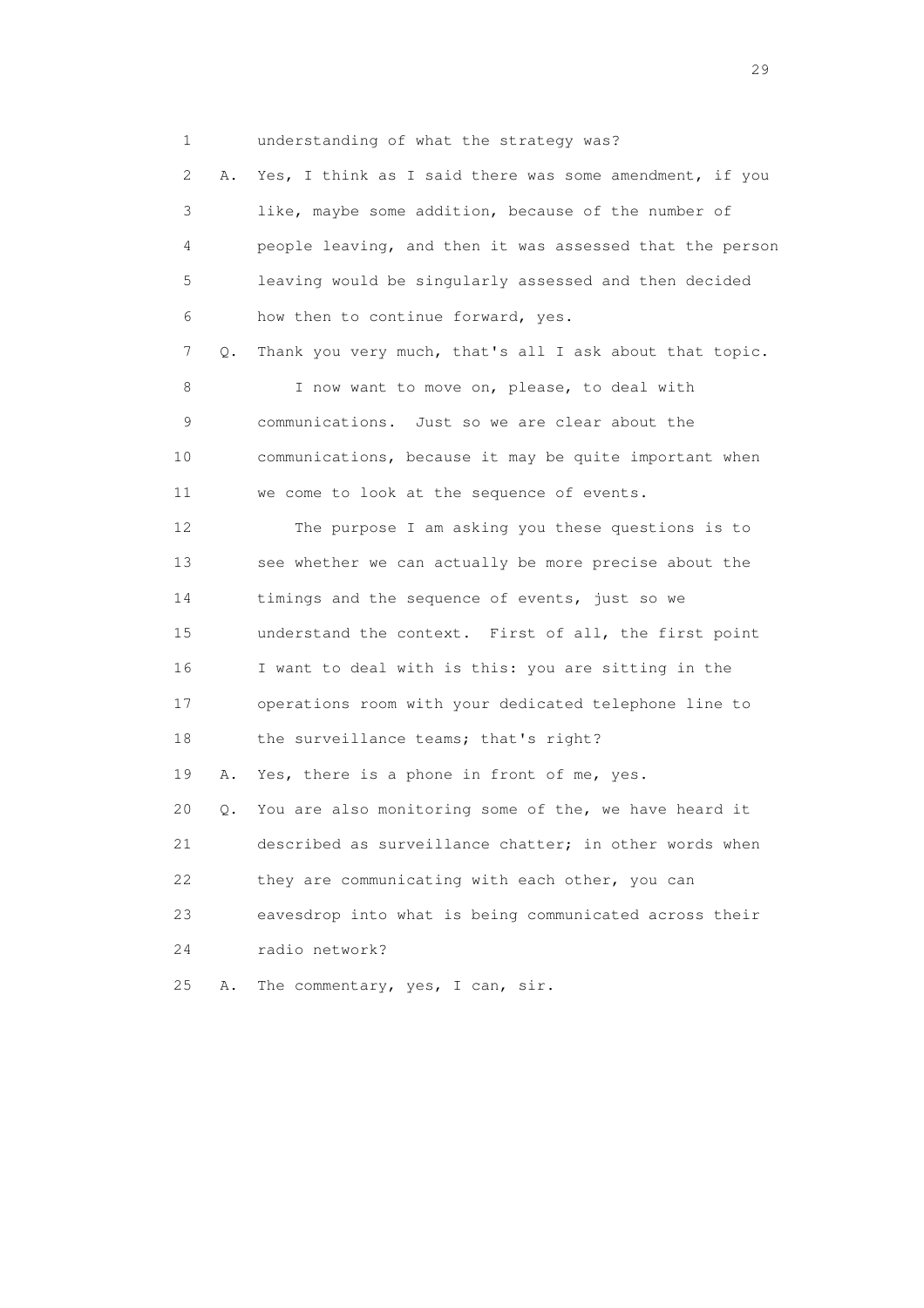1 Q. But the significant point I want to ask you about is 2 this: you could not eavesdrop and therefore could not 3 monitor what was being said over the Airwave 4 transmissions? 5 A. No, I had no facilities in relation to Airwave there, 6 no. 7 Q. May I just explain what the significance of that is, so 8 you understand and then you can tell us and see whether 9 I have it right. We are going to hear evidence that 10 when Frank was in his van in Scotia Road, he was using 11 Airwave. Now, if he is right about that, you could not 12 have been in direct communication with him at 9.33 or 13 9.34, or eavesdropping with him on to what he was saying 14 at that time? 15 A. No, I do not have any recollection of Airwave being 16 certainly available then at that time in the office. 17 Q. Sorry, my question was slightly different, I didn't ask 18 whether you had it available in the office, but -- 19 A. The operations room, sorry. 20 Q. -- in the operations room. My question is this: from 21 your telephones and from your headsets, you were using 22 the Cougar system or a landline to mobiles, you were not 23 eavesdropping into the Airwave system? 24 A. No, I only had -- the headset was solely for the Cougar 25 system, yes.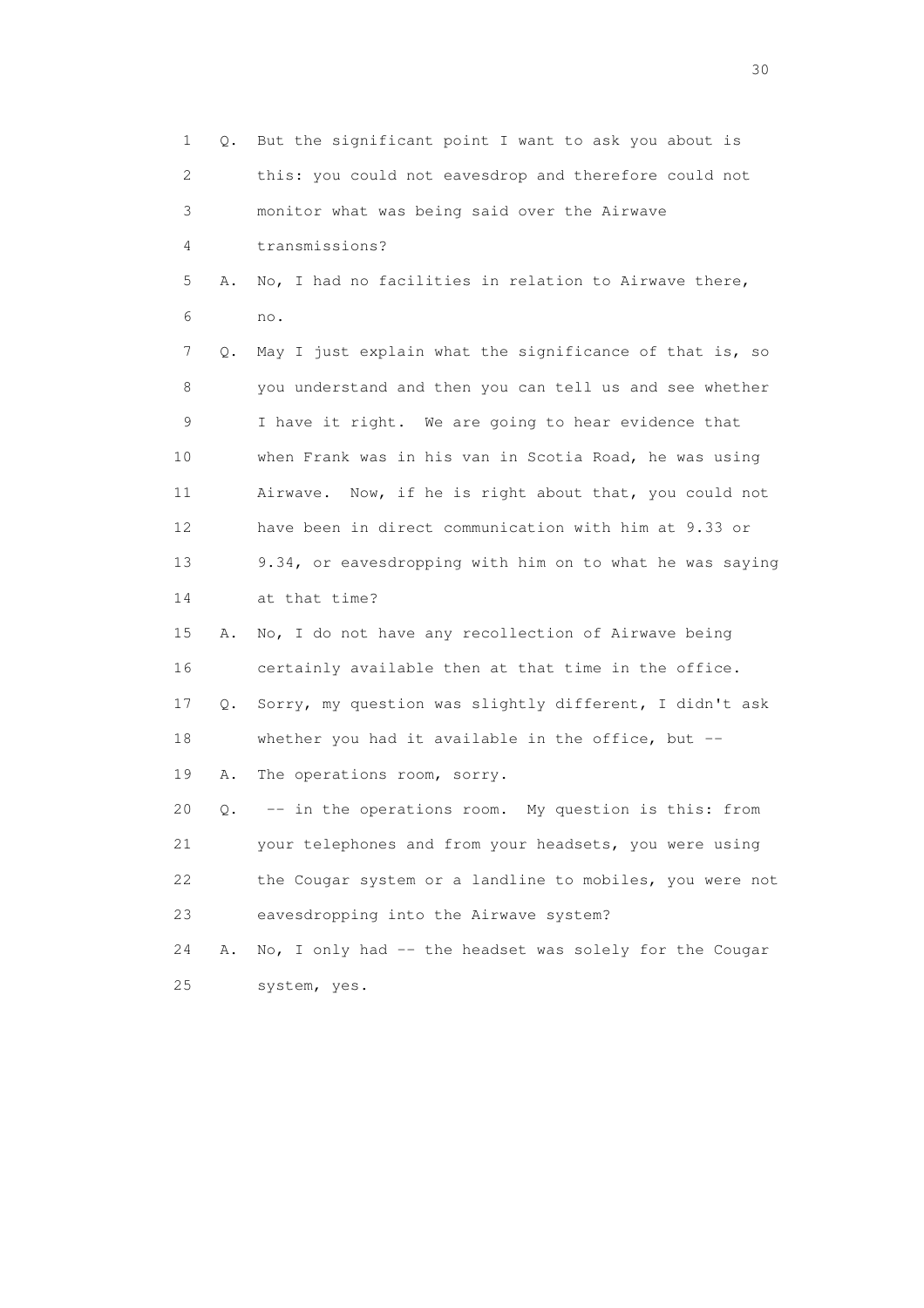1 Q. That's the only point I wish to establish, thank you. 2 So where we are, then, just to see where this leads 3 us as a matter of the primary facts, the two sources of 4 your information are (a) snippets of radio traffic 5 between members of the surveillance teams, and (b) 6 direct conversations with the team leaders? 7 A. Yes, that's correct, sir. 8 Q. You would only receive information directly from the 9 team leader when he's speaking to you if he called you 10 or you called him on the mobile -- calling him on his 11 mobile, he calling you on the phone line in the 12 operations room?

13 A. Yes, sir, that's correct.

 14 Q. I think just again so we are clear about this, before we 15 come on to the sequence of events, because this may be 16 quite important, there is a designated number which the 17 surveillance team leader has to make sure that he can 18 get through to you as the surveillance monitor? 19 A. It's a designated line which, as I said, on the phone it 20 flashes up on a certain point. However, it's not 21 specifically for that one phone, as in my memory that 22 light would then flash on the other phones in the 23 office, but I would be expected in that position to 24 answer that phone.

25 Q. You are expected because that is actually your job?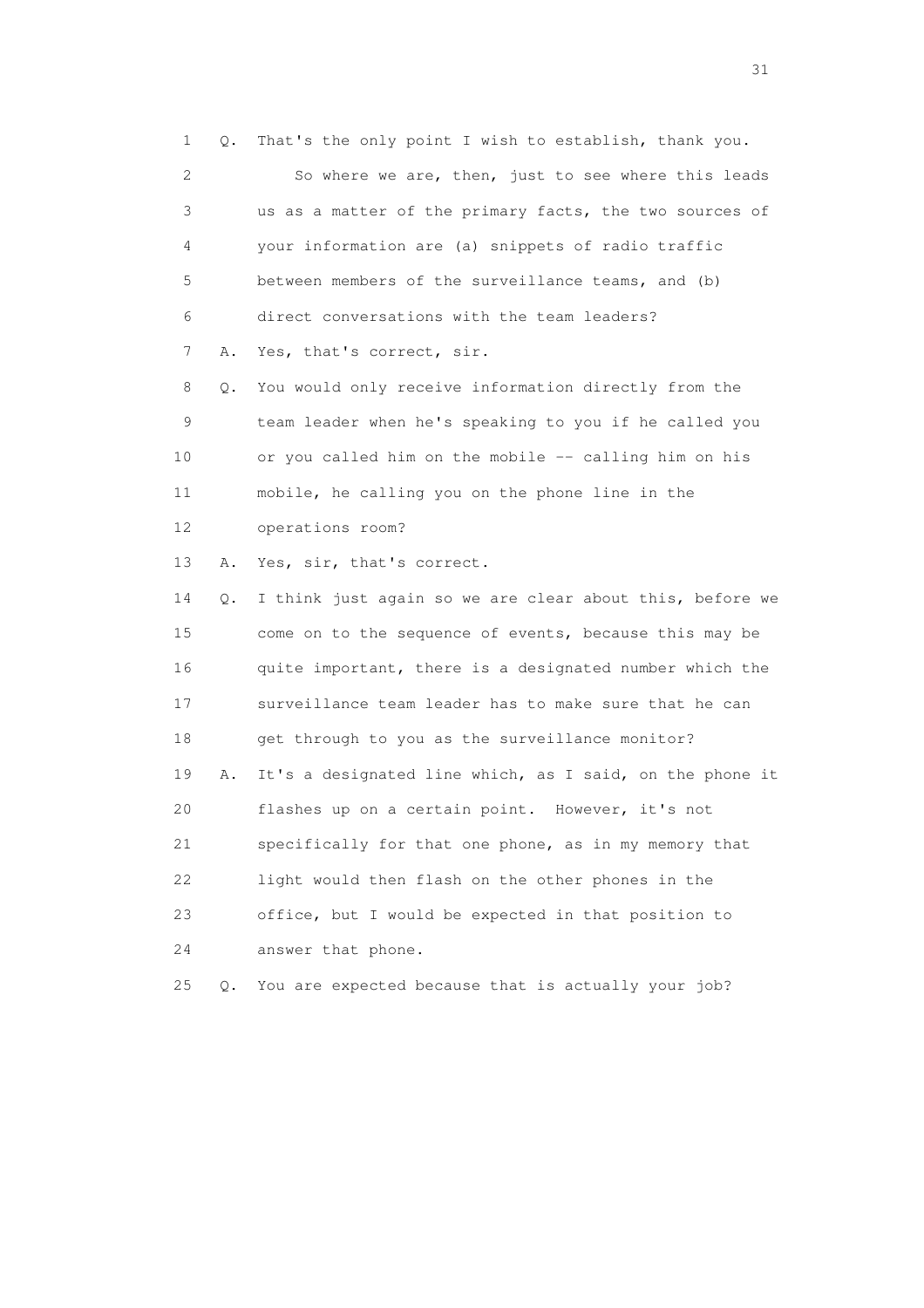- 1 A. Correct, sir, yes.
- 2 Q. I think the line is illuminated with the team colour as 3 well?
- 4 A. Yes, that's correct, sir.
- 5 Q. So you see it flashing and you immediately know it's the 6 greys or the reds?
- 7 A. Yeah, that's correct, sir.
- 8 SIR MICHAEL WRIGHT: How do you have a grey colour? Don't 9 worry.
- 10 MR PERRY: I am sorry, I didn't hear that. How do you tell 11 whether it's red or grey?

 12 A. Sorry, to make it clear, sorry, there is I think it was 13 actually small stickers with the colour, sorry, it's not 14 an illuminated bulb that flashes, the colour is actually 15 I believe on a little sticker on the phone next to where 16 the light is.

- 17 SIR MICHAEL WRIGHT: Forgive me, Mr Perry, I was just
- 18 intrigued.

 19 MR PERRY: Well, it's actually helpful, because why this is 20 done is to make sure that when a telephone is going, you 21 know which team it is, and also the teams know, because 22 they are given the number to call, the number they 23 should call in to make sure that the right telephone is 24 going off; that's why it's done in that way.

25 A. That's correct, as I said though it's not a singular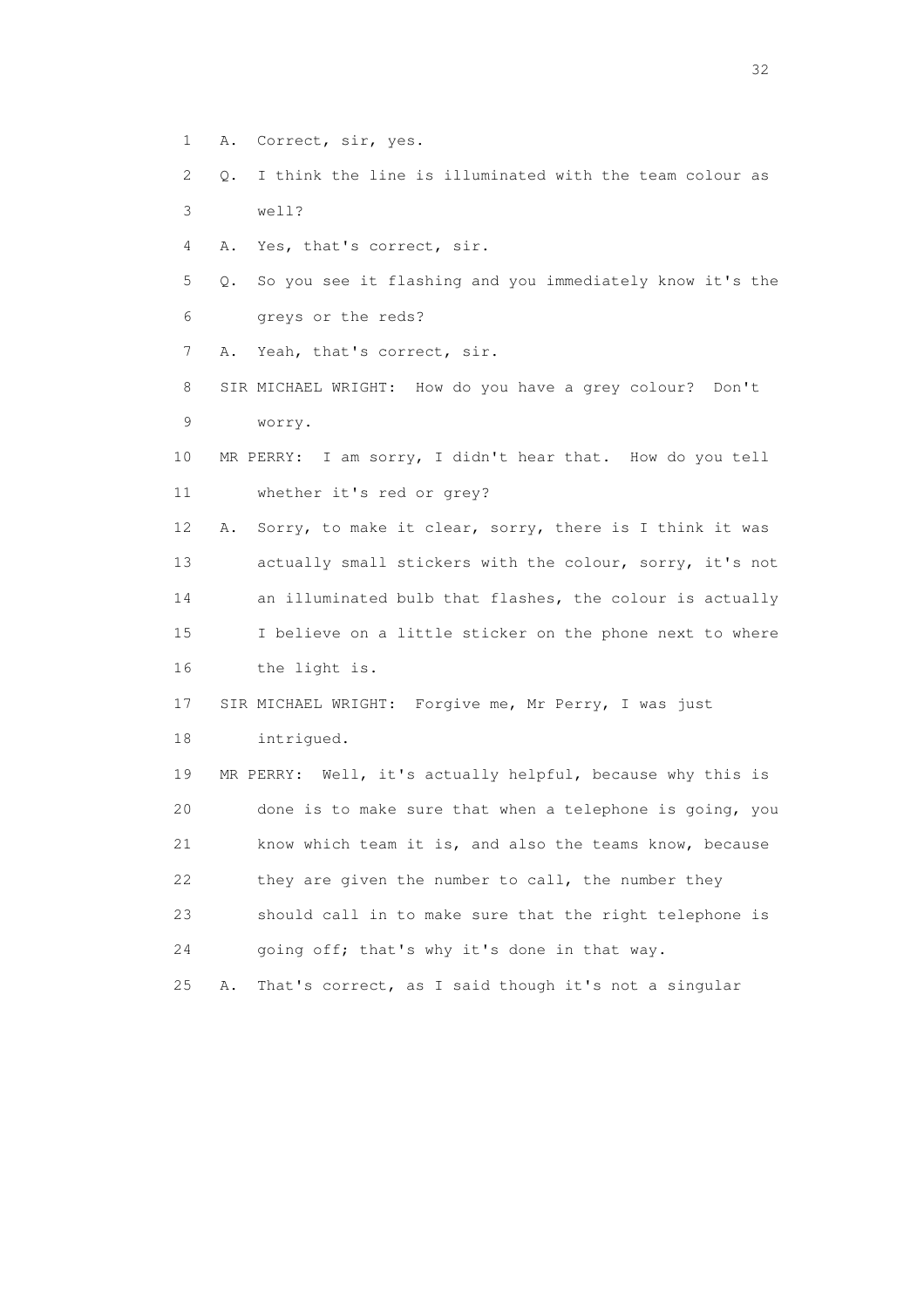1 telephone that's ringing, it's on a sort of net, sorry, 2 I am not an expert on telephony, it's a network system 3 but that particular single line would flash up as the 4 teams.

 5 Q. I am sorry, the only point I was making was you have 6 your stickers, if that telephone is going in front of 7 you, you know whether it's red or grey calling you? 8 A. Certainly, sir, yes.

 9 Q. May I now turn, then, please, to the sequence of events, 10 and I want to be more precise about the sequence than 11 merely by looking at your statement, the exercise that 12 was done earlier this morning, because it may be we need 13 to be a little more careful.

 14 Could we please look at the log, page 447 to begin 15 this exercise. I am not sure if the ladies and 16 gentlemen of the jury have yet been given hard copies of 17 the log. I'm told no. Shortly, I am told, but I hope 18 they can bear with me and we can follow it on the 19 screen.

 20 Let us just examine this, if I may Pat, with 21 a little more care. 0800 hours, Pat continues. So this 22 is you taking over, settling yourself in, putting on the 23 headphones and then starting to act as the surveillance 24 monitor; is that right?

25 A. Possibly putting on the headphones, yes.

<u>33</u> and the state of the state of the state of the state of the state of the state of the state of the state of the state of the state of the state of the state of the state of the state of the state of the state of the s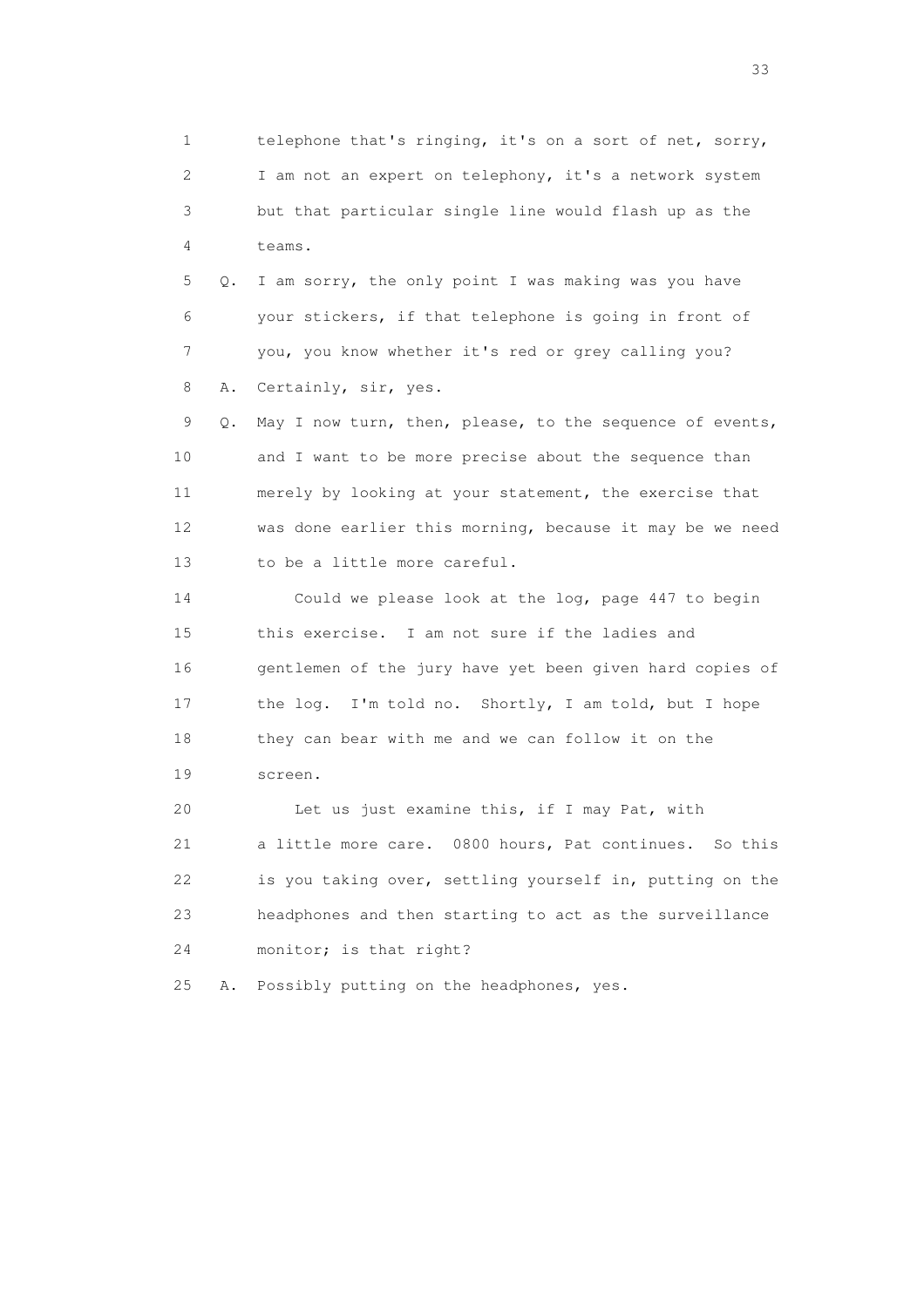1 Q. Possibly putting on the headphones?

2 A. Certainly starting that role.

| 3  | О. | Just before we come on to look at this, may I clarify    |
|----|----|----------------------------------------------------------|
| 4  |    | another general point so we understand it. you explained |
| 5  |    | yesterday this is an ordinary Word type document, that's |
| 6  |    | the computer programme Word?                             |
| 7  | Α. | It's a set saved template, but I believe it's on the     |
| 8  |    | Word system so to all intents and purposes, yes.         |
| 9  | Q. | What that means is, if you want to go back into this,    |
| 10 |    | suppose you have made a later entry, and you wanted to   |
| 11 |    | go back into this document to add something in, you      |
| 12 |    | could do that, couldn't you?                             |
| 13 | Α. | Yes, I could, sir.                                       |
| 14 | Q. | When you put 0800 hours, Pat continues, if you wanted to |
| 15 |    | amend that later, or add something you would be in       |
| 16 |    | a position to do that?                                   |
| 17 | Α. | Yes, certainly. As I explained yesterday, sir, it was    |
| 18 |    | common practice that at the end of a tour, the logs      |
| 19 |    | would be agreed with the surveillance team leaders to    |
| 20 |    | make sure there weren't any inaccuracies, obviously this |
| 21 |    | wasn't possible on this day.                             |
| 22 | Q. | Yes, you explained that because James, the team leader,  |
| 23 |    | had already handed in his log, so you weren't able to    |
| 24 |    | compare notes?                                           |
| 25 | Α. | That was the impression I was given, sir, yes.           |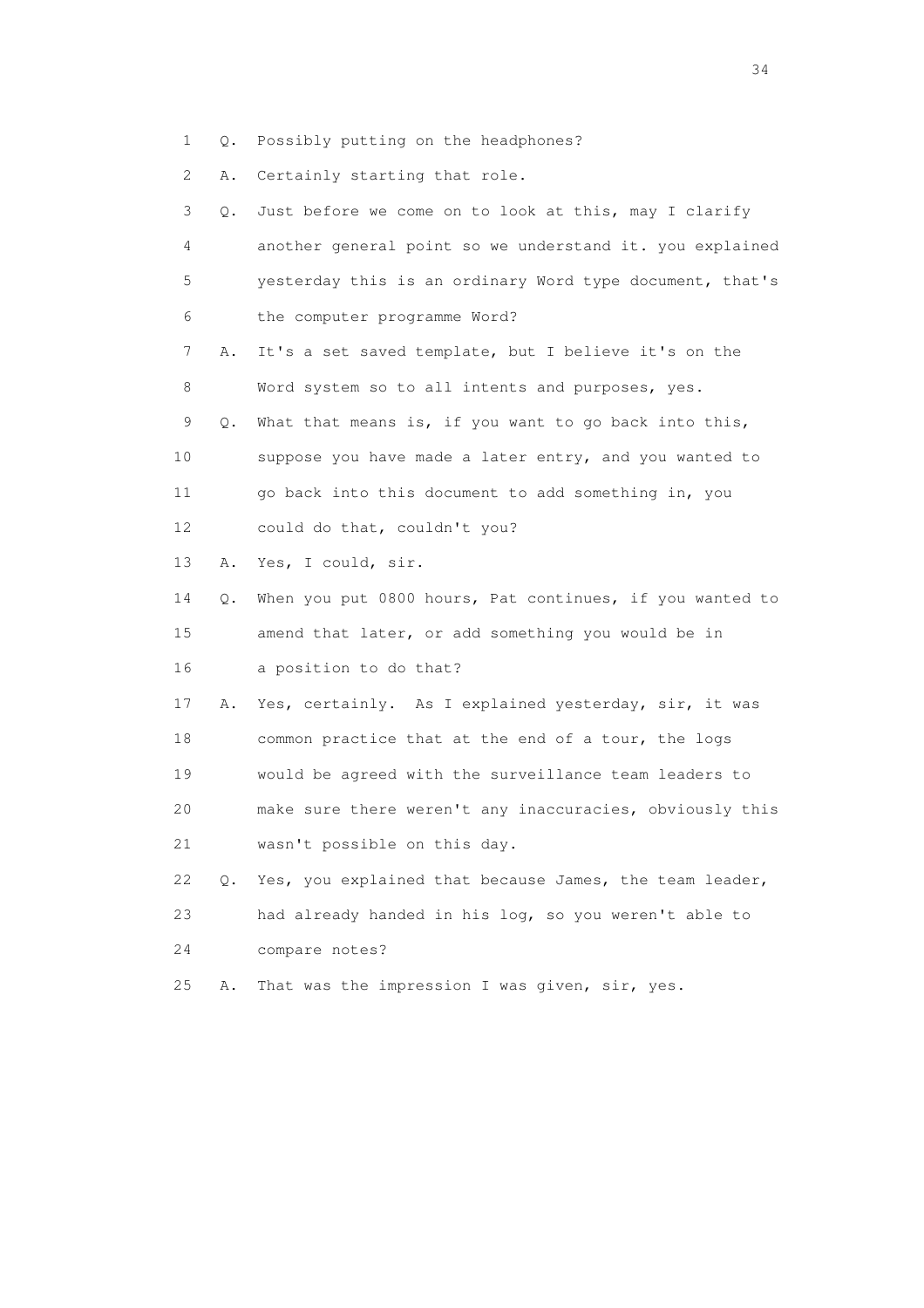1 Q. Just so we understand that, you are compiling this log 2 in the operations room, but the surveillance team leader 3 and other members of the team have documents that they 4 complete at various times, don't they? 5 A. There is obviously a specific surveillance log which 6 obviously can be used evidentially at a later time. In 7 my understanding, this log is more for a real time 8 response from the operations room. 9 Q. We will hear this in due course but just so we 10 understand, because it may have a significance in 11 relation to some of the questions you were asked this 12 morning about where James was at 9.39. 13 They are keeping a log for evidential purposes 14 because they may be called to give evidence in court and 15 they will have to explain things about what they have 16 seen, where they were when they saw it, but your log 17 obviously serves a different purpose because you are in 18 a the operations room, it's for the crime in action 19 situation where you are keeping abreast of the 20 information that the surveillance team are sending back? 21 A. It's not -- you said crime in action, obviously in my 22 experience in that room wasn't in relation to crime in 23 actions, it was more intelligence led operations, that 24 kind, it was used for that purpose. 25 Q. But on this occasion?

<u>35</u> and the state of the state of the state of the state of the state of the state of the state of the state of the state of the state of the state of the state of the state of the state of the state of the state of the s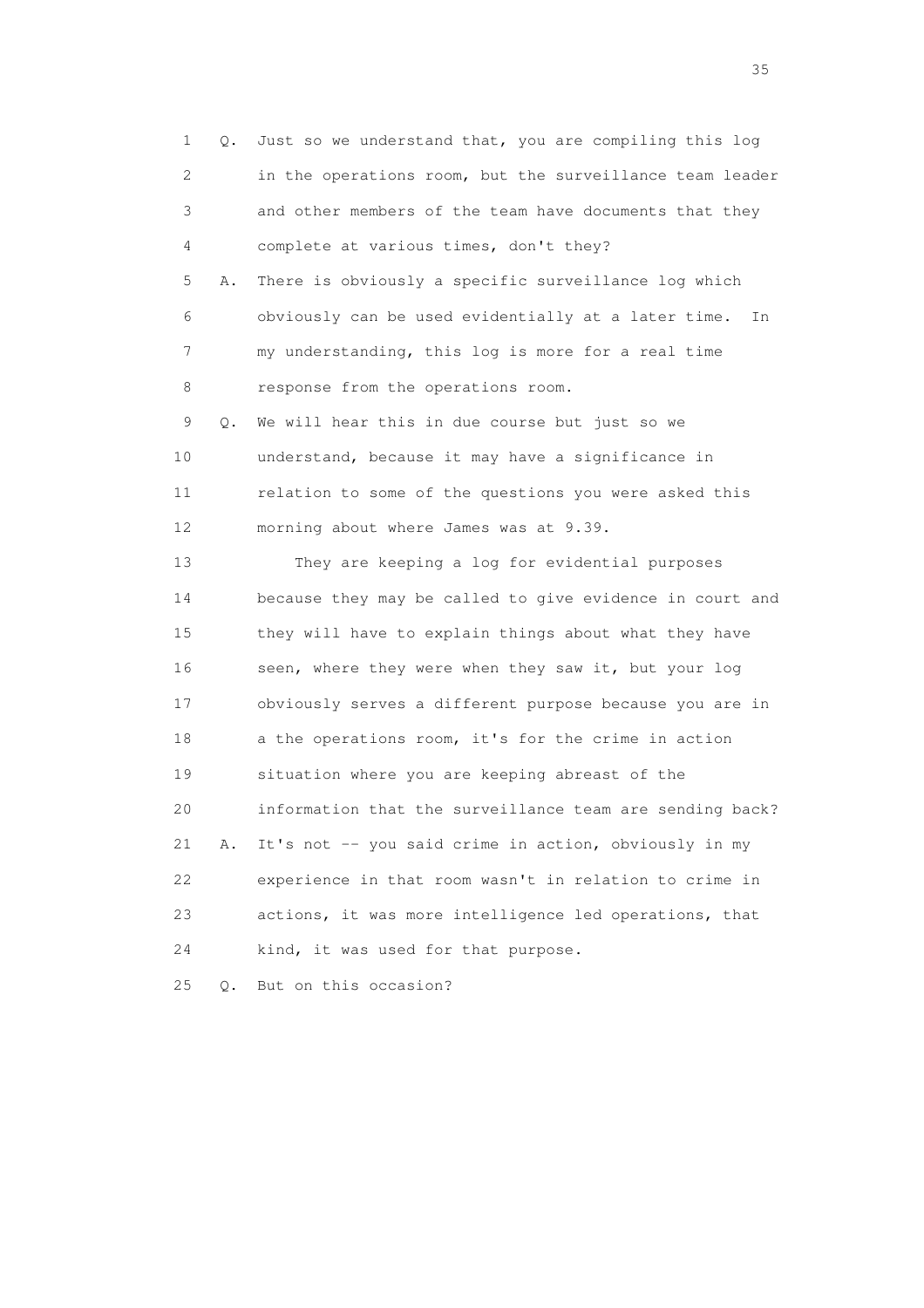1 A. Certainly.

| 2               | Thank you. So if we just drop down this, we have the<br>Q. |
|-----------------|------------------------------------------------------------|
| 3               | 8.18 hours, "Unidentified IC1 young female out of          |
| 4               | communal door and away from address. Believed in school    |
| 5               | uniform". So that's unidentified IC1, is that white?       |
| 6               | That's correct, sir, yes.<br>Α.                            |
| 7               | Then that's from the reds, we can see. Then 8.26<br>Q.     |
| 8               | "Unidentified white female out of communal address."       |
| 9               | And then no entry until 9.34, and the entry at 9.34        |
| 10              | is the unidentified IC6/IC2 male, fattish face,            |
| 11              | stubbled, 5 foot 10, possibly identifiable with            |
| 12 <sup>°</sup> | [according to your evidence] Nettle Tip in jeans out of    |
| 13              | communal door."                                            |
| 14              | I just want to ask you about this, and just so we          |
| 15              | bear in mind, $IC6$ , that's $-$ IC2 is dark skinned       |
| 16              | European.                                                  |
| 17              | SIR MICHAEL WRIGHT: No, other way around, North African.   |
| 18              | You are correct, Mr Perry, IC2 is the darker skinned<br>Α. |
| 19              | European.                                                  |
| 20              | MR PERRY: You have done it now, so I do not have to ask    |
| 21              | you.                                                       |
| 22              | First of all, let us just examine this, we know the        |
| 23              | first person, this is the evidence that we are going to    |
| 24              | hear, to see the subject who left the premises was Frank   |
| 25              | in his van in Scotia Road. You can confirm, can't you,     |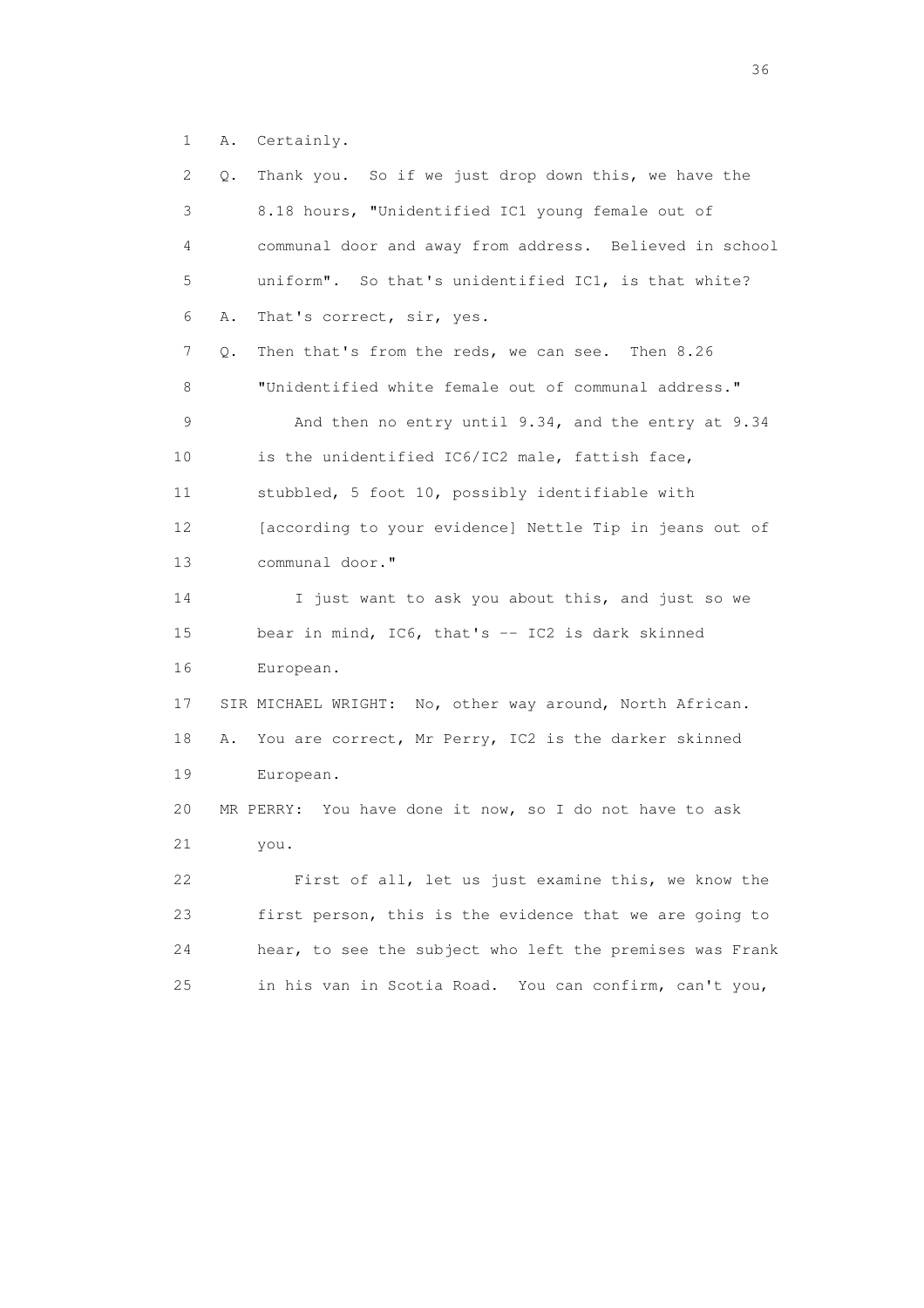| 1                         |    | that -- because you have already -- you were not able to  |
|---------------------------|----|-----------------------------------------------------------|
| $\mathbf{2}^{\mathsf{I}}$ |    | eavesdrop into the Airwave communications?                |
| 3                         | Α. | That's right, I believe so, yes.                          |
| 4                         | Q. | So it follows that if Frank is using Airwave, you can't   |
| 5                         |    | have received any information from him, that must         |
| 6                         |    | follow?                                                   |
| 7                         | Α. | I believe so, sir, I mean, that's not to say there        |
| 8                         |    | wasn't an Airwave set in the room it was on. I don't      |
| 9                         |    | remember one in there.                                    |
| 10                        |    | SIR MICHAEL WRIGHT: You weren't using it?                 |
| 11                        | Α. | I certainly wasn't using it, no.                          |
| 12                        |    | MR PERRY: We can ignore any other set in the room because |
| 13                        |    | you are the person compiling the log, aren't you?         |
| 14                        | Α. | This particular log, that's correct, sir.                 |
| 15                        | Q. | We have already established that you have two sources of  |
| 16                        |    | information: chatter over the Cougar system or direct     |
| 17                        |    | communication with the team leader?                       |
| 18                        | Α. | That's correct, sir, yes.                                 |
| 19                        | О. | Just so this is clear, if Frank didn't give you that      |
| 20                        |    | information, someone else must have given you the         |
| 21                        |    | information having received it from Frank, that must      |
| 22                        |    | follow as a matter of logic?                              |
| 23                        | Α. | Yes, that would make sense, sir.                          |
| 24                        | Q. | Because, you see, in due course we are going to see the   |
| 25                        |    | log that Frank actually made, and the log entry from      |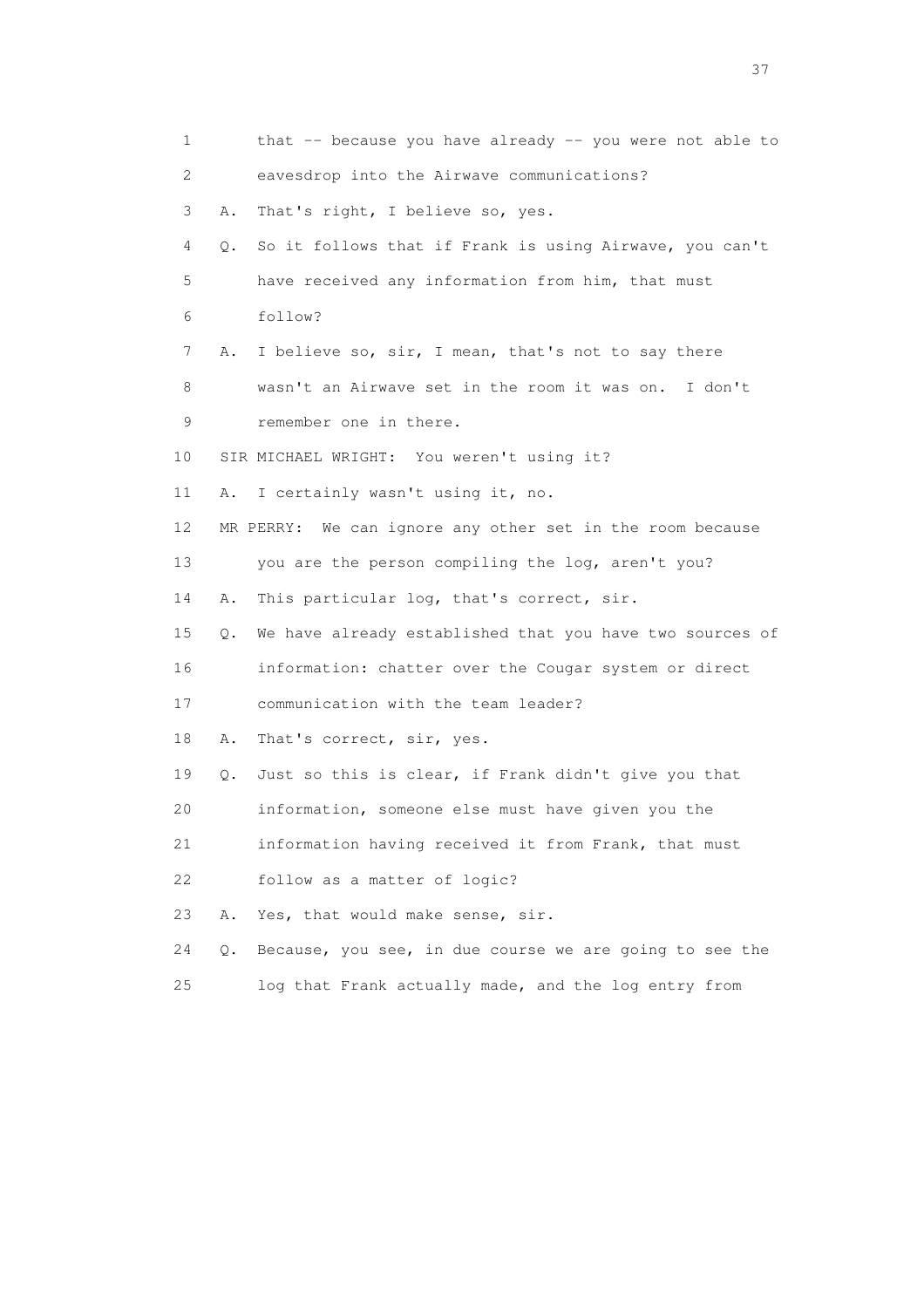1 Frank will show that at the time he's using his Airwave 2 set, he is describing the person who leaves as a white 3 male, 5-foot 8 inches tall, dark hair with a beard. 4 Now, that's not your entry, that's not on there, is it? 5 A. No, certainly. 6 Q. Now, the significance of this is that the first person 7 to say that the person was described as 5 foot 10 inches 8 tall with stubble and a wide face, not a fattish face, 9 and jeans, with all those together, the first person to 10 give that description was James. 11 Now, you have told us that you were in communication 12 with James as the team leader; that's right, isn't it? 13 A. I was in contact with both team leaders, yes, that's 14 correct. 15 Q. Shall we put a bit more flesh on this, because you have 16 told us about a telephone call from James, in which he 17 was speaking to you about the male who had left 18 Scotia Road? 19 SIR MICHAEL WRIGHT: Can I interrupt you a moment, Mr Perry? 20 Going back to 0934, that came from the red team; 21 correct? 22 A. Sorry, sir, yes, that's been attributed to the red team, 23 yes. 24 SIR MICHAEL WRIGHT: If I have understood the system, 25 although it's possible you might have been spoken to by

and the state of the state of the state of the state of the state of the state of the state of the state of the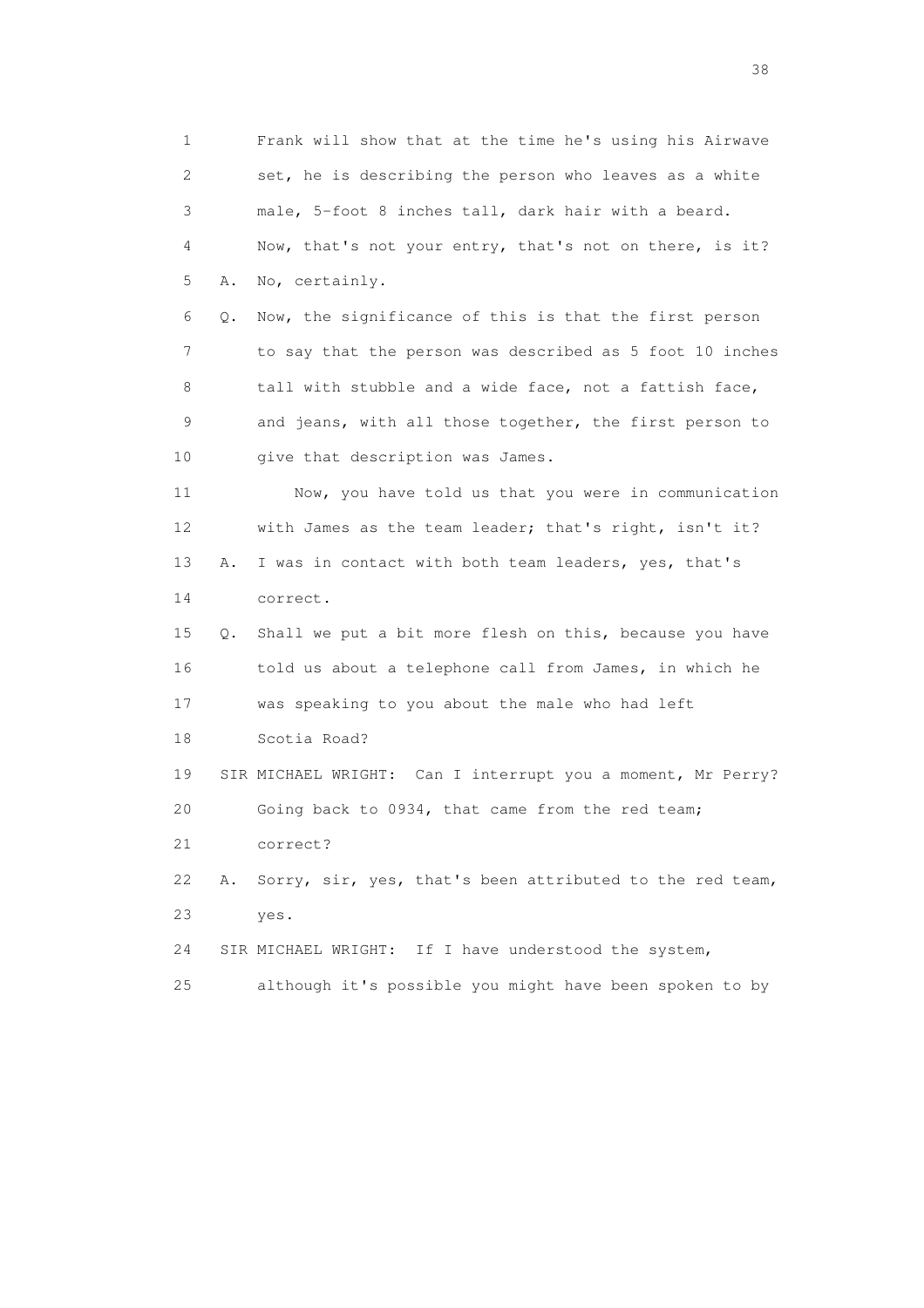1 another team member, because it's attributed to the 2 reds, the voice that spoke to you at 9.34 most likely 3 would have been Derek, who is the red team leader? 4 A. The time should reflect the time of the entry, should be 5 retrospective of when it actually took place rather than 6 when it was relayed to me, and the column on the right 7 should be attributed, if you like, to the person or the 8 person from the team who actually saw it. 9 SIR MICHAEL WRIGHT: Don't worry about the time. Because it 10 comes from the red team, the voice is most likely to 11 have been that of the team leader? 12 A. It could be either team leader who relayed it to me. 13 I couldn't say which team leader -- it would be 14 attributed to a red surveillance officer, sorry, it's 15 not necessarily who spoke to me. 16 MR PERRY: That's extremely helpful, Pat, we have to be very 17 careful, don't we, about this. You said a moment ago in 18 answer to the learned Coroner's question that the time 19 should reflect the time of the entry when it happened 20 rather than when it was relayed? 21 A. Ideally, yes, sir, that's correct. 22 Q. So if you are getting information at 9.41 that something 23 occurred at 9.34, you would make an entry 9.34, wouldn't 24 you? 25 A. If that was the case, I would do, yes.

 $39<sup>2</sup>$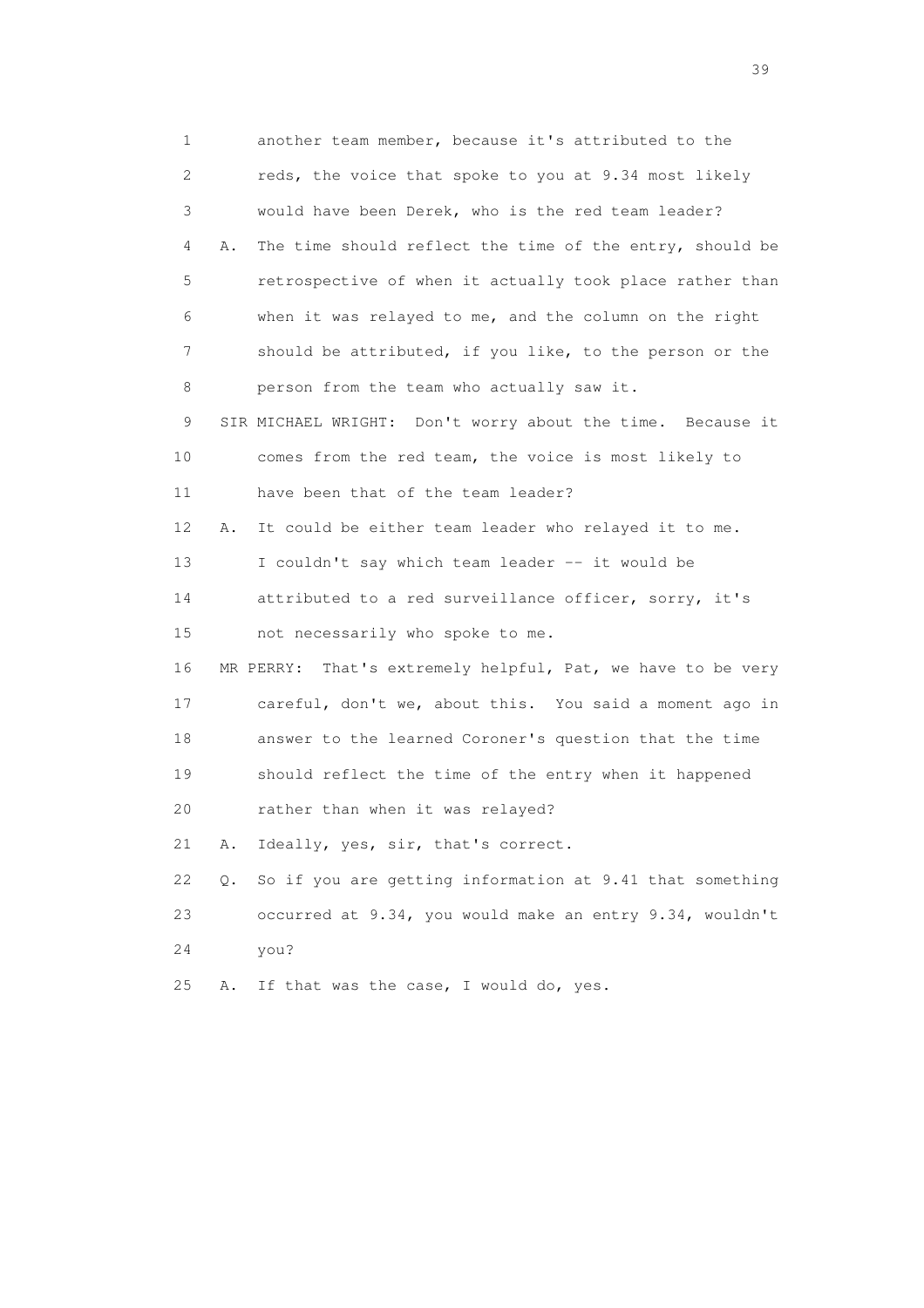1 Q. Well, that's the point I am trying to establish, and 2 I am very grateful to you. Because you see, we have 3 telephone records in this case, and you have mentioned 4 telephone calls from Derek and also telephone calls from 5 James, and this morning it was put to you in your 6 statement and you were asked to agree, you had this call 7 from Derek and you had this call from James, and when 8 James called you, he must have been in Upper Tulse Hill 9 before the subject got on to the bus. Do you remember 10 that this morning from your statement? 11 A. I remember the conversation, yes, sir. 12 Q. In fact we know from James's log that he -- well, first 13 of all, we will deal with the telephone records. We 14 know from James's telephone records he didn't call you 15 until 9.41? 16 A. (Witness nods). 17 Q. Now, the significance of that is that the subject he was 18 calling in to discuss with you was already on the number 19 2? 20 A. (Witness nods). 21 Q. So if the telephone record is correct, then it must 22 follow, mustn't it, that the information James was 23 relaying at that stage was after the person who had left 24 the address was on the number 2? 25 A. If that was the entry that was relayed by him, yes.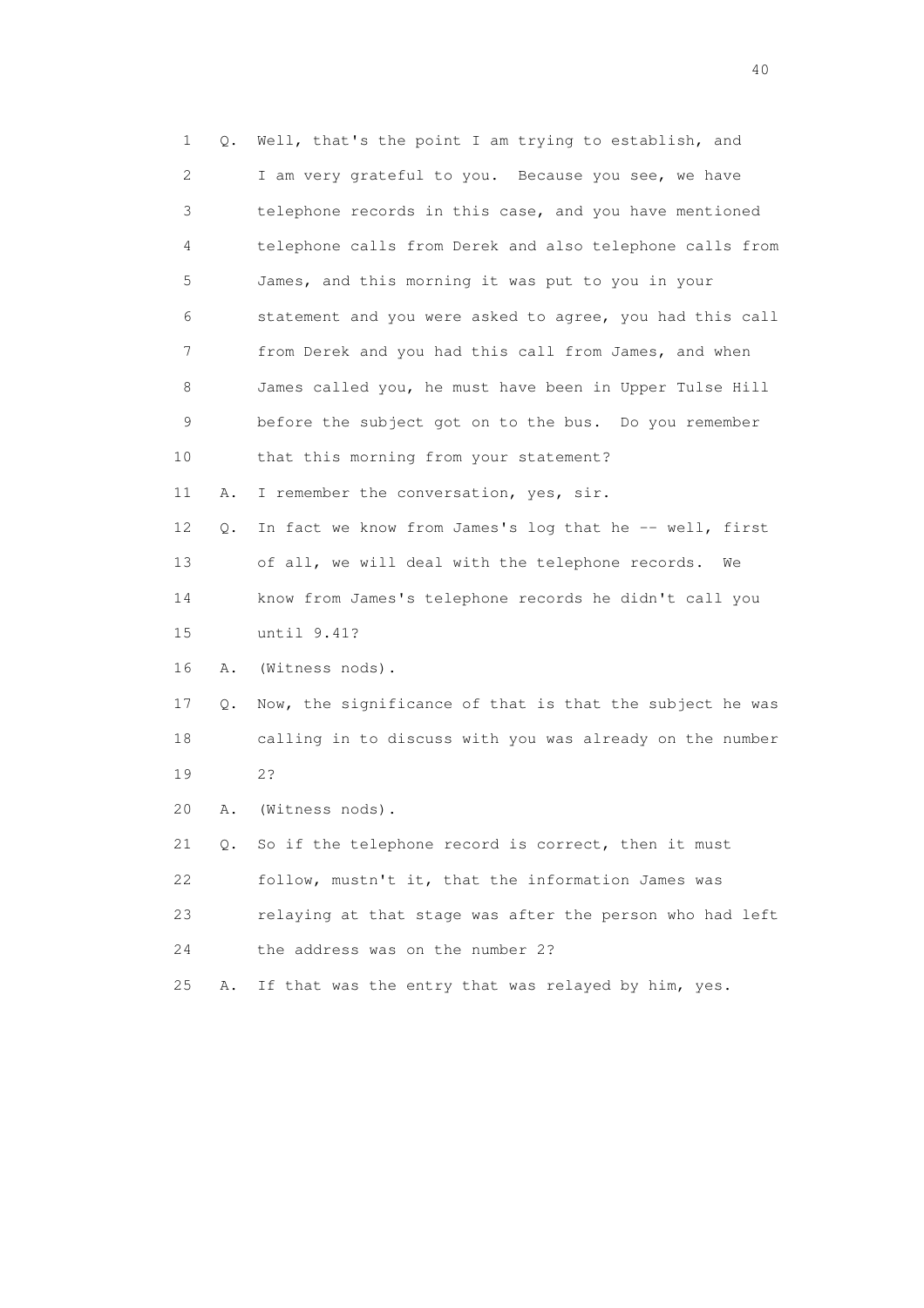1 I don't know if that was the case.

 2 Q. That's why I am using you because we will have to hear 3 from him as well?

 4 A. There is a possibility, obviously, you have mentioned it 5 was transmitted on the Airwave system, it may well have 6 been then mirrored on to the Cougar system quite 7 possibly, I don't know.

 8 SIR MICHAEL WRIGHT: Mr Perry, you have been doing this 9 very, very carefully, but does it really come to this: 10 on that analysis, Commander Dick may very well have been 11 right when she said that the first she heard about the 12 suspect, if you like, was when he was on the bus? 13 MR PERRY: Well, sir, the short answer to that is yes. 14 SIR MICHAEL WRIGHT: I thought it was.

 15 MR PERRY: The longer answer is it has a wider significance 16 as to the prime window of opportunity, as it was put in 17 cross-examination of DAC Dick.

18 SIR MICHAEL WRIGHT: The two things go hand in hand.

 19 MR PERRY: And it also goes to the sequence of events as 20 recollected by this witness and others. Sir, what I am 21 trying to do, and I hope I am doing it with some care, 22 sir, because it is quite important, because what we have 23 had this morning is this witness being asked simply to 24 adopt a witness statement he made in November 2005. 25 The proper and careful way to do it is to look at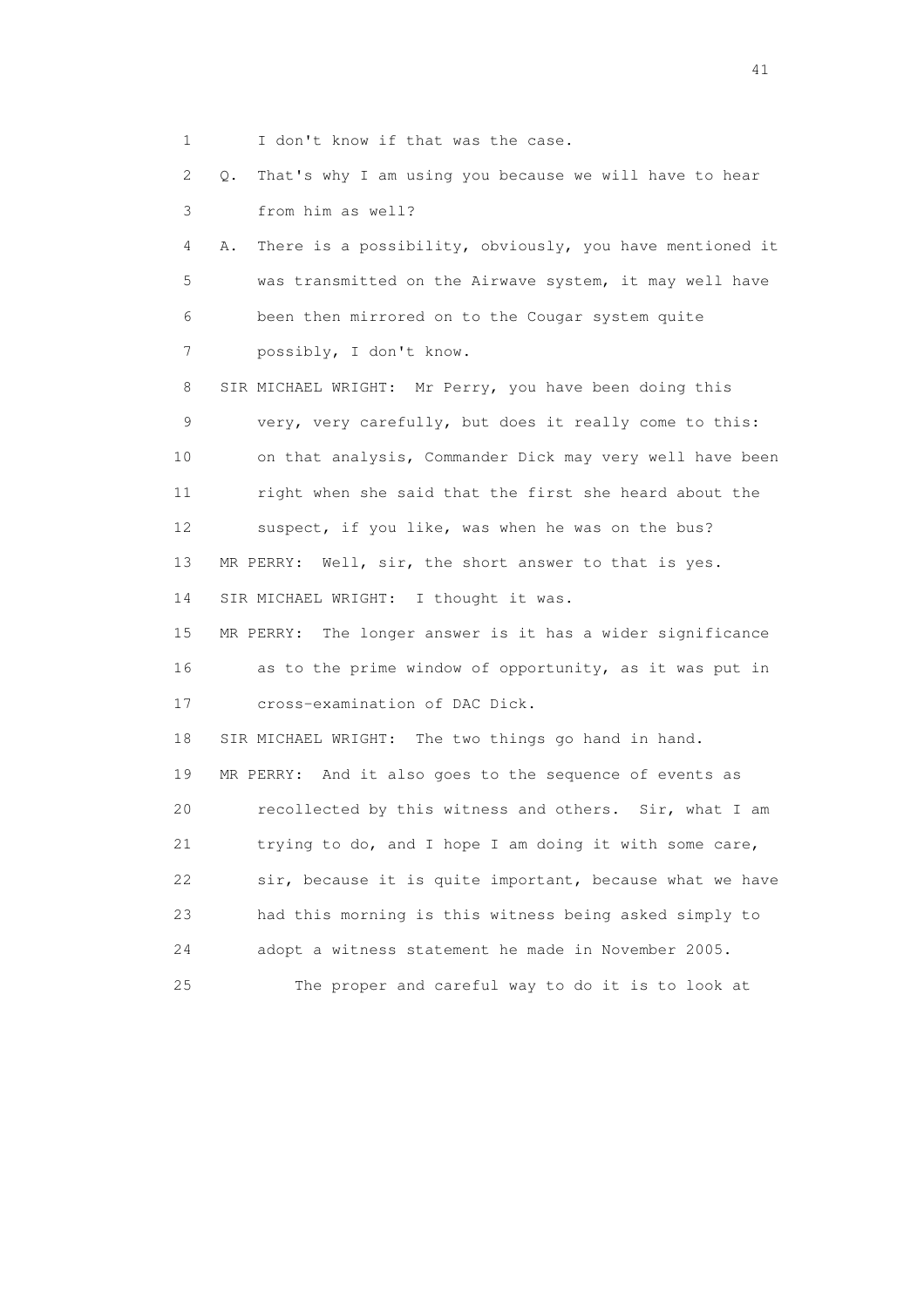1 how that evidence fits in with the other available 2 unassailable records, namely the telephone records, and 3 the logs compiled by the surveillance officers on the 4 screen. 5 SIR MICHAEL WRIGHT: I understand the point, I just wanted 6 to see where you are going. 7 Could I ask one question of the witness as I have 8 interrupted you? The first column, the timings, are you 9 ordinarily and should you be given the timings by the 10 surveillance officer who is speaking to you? 11 A. Again this would be something that would be agreed 12 following. 13 SIR MICHAEL WRIGHT: I appreciate that. But at the time do 14 you get, for example, the fourth entry, 0934 hours, 15 whoever it was who spoke to you, would you expect to be 16 told 9.34 so and so and so and so. 17 A. Ideally I would hear it live on the transmission on the 18 radio, I would simply look at the clock in front of me 19 and that would be the time I would then attribute. 20 SIR MICHAEL WRIGHT: That's the whole point. What you see 21 on the clock in the operations room is the time that you 22 actually hear the message. 23 A. That's correct, sir, yes. 24 SIR MICHAEL WRIGHT: What I want to know, and I think we 25 have gone round this in circles, and I do not want to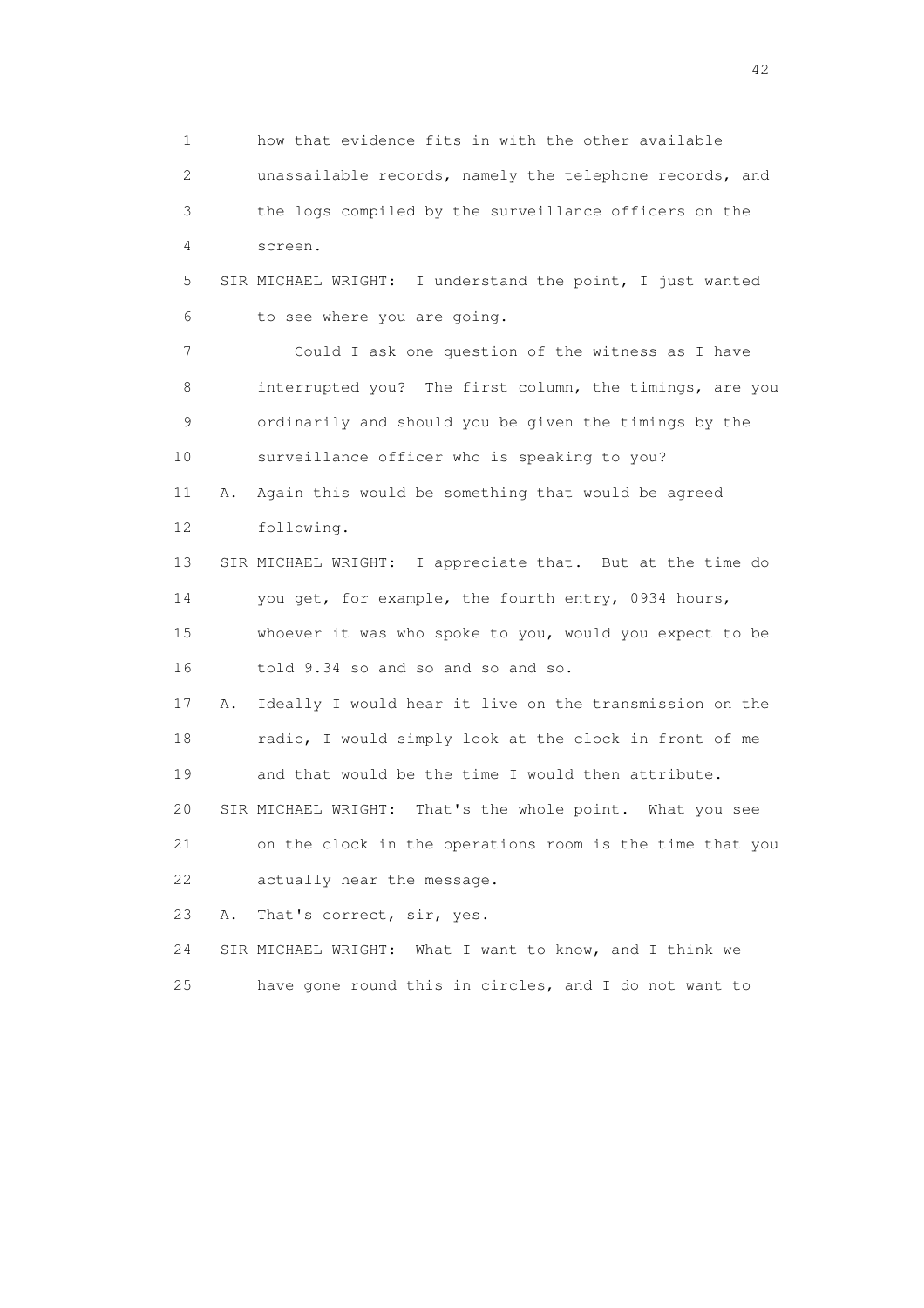1 take too long over it, does the surveillance officer who 2 speaks to you tell you the time of his observation? 3 A. Sorry, I am not trying to be vague. When the 4 surveillance officer says it on the radio, I would 5 expect the surveillance officer saying it live as he 6 sees it, and therefore that will be the time I would 7 hear it, I would then time it such. 8 SIR MICHAEL WRIGHT: So that when whoever it was reports to 9 you "IC6/IC2 male", if he says "9.34", that is his 10 assessment of the time that he actually saw it. 11 A. If I was told that time, certainly I would then use that 12 time, certainly, yes. 13 SIR MICHAEL WRIGHT: If he doesn't tell you, you then look 14 at the clock or do you ask? 15 A. If it was a later time when I was being told something, 16 I would either ask or be aware because I had heard some 17 other way that something had happened at around that 18 time. 19 SIR MICHAEL WRIGHT: As best you can what you are trying to 20 do is to get the actual time, the real time, as to when 21 each event happened. 22 A. That's correct, sir. 23 SIR MICHAEL WRIGHT: By asking the surveillance officer if 24 necessary. 25 A. Yes, sir.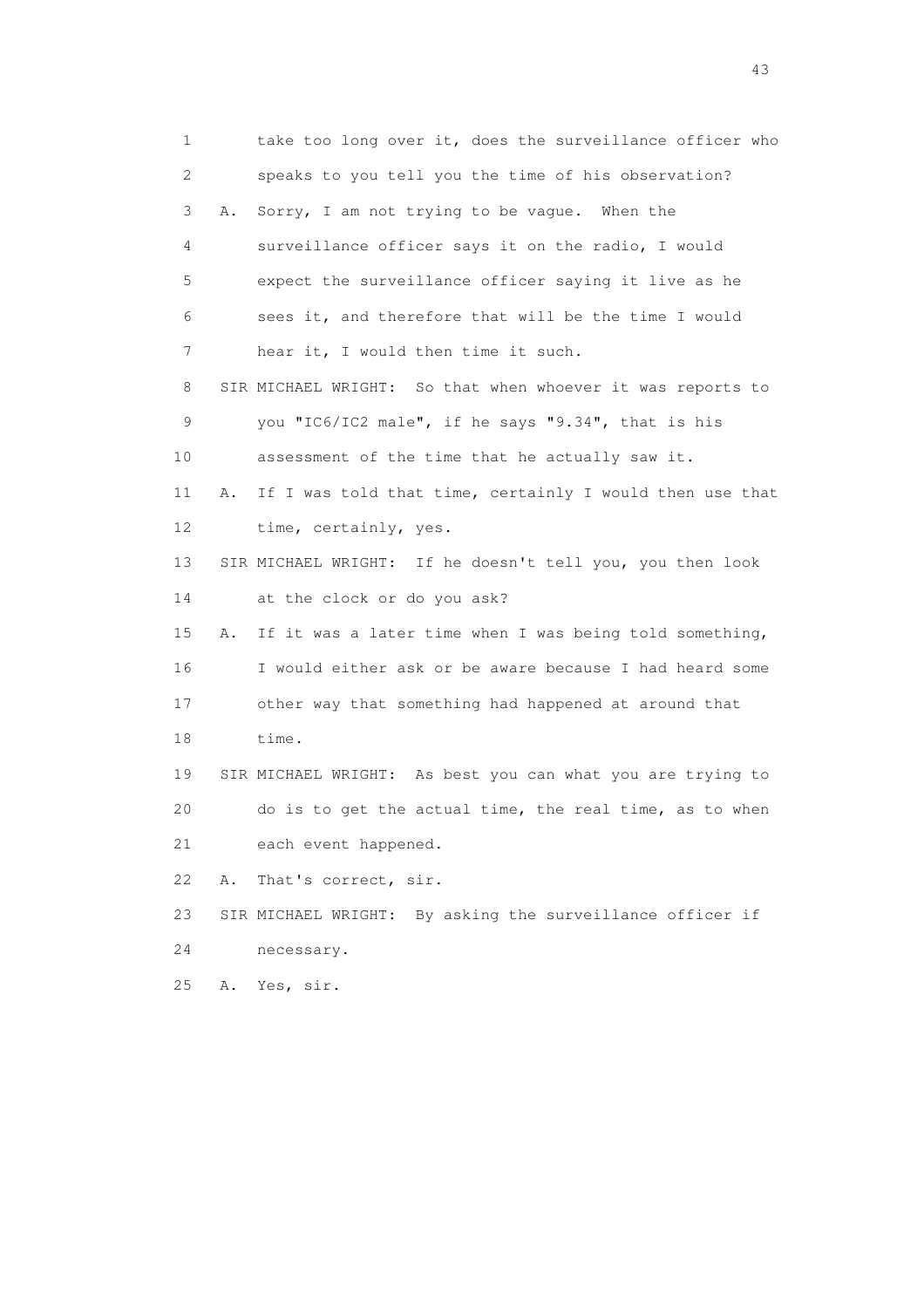1 SIR MICHAEL WRIGHT: I am very sorry, Mr Perry, it's all my 2 fault, I am quite sure, but I hope we have got that. 3 MR PERRY: Sir, I am very anxious that we should have 4 a break. 5 SIR MICHAEL WRIGHT: In that case, yes, I was hoping we 6 could finish this witness but all right, five to. 7 It's merely been pointed out that the jury have not 8 yet seen the telephone record. 9 MR PERRY: I'm going to produce a little schedule in 10 a moment. 11 SIR MICHAEL WRIGHT: I thought you were. Very well. 12 Midday. 13 (11.50 am) 14 (A short break) 15 (12 noon) 16 (In the presence of the jury) 17 MR MANSFIELD: Sir, just before the witness comes, could 18 I raise, I think it's totally uncontroversial, and that 19 is the Brazilian authorities are here, as you know, 20 today, to support the family. I think there is no 21 objection, it was circulated some days ago, for this 22 person to be with the family in court, and so far they 23 have been sitting the other side of the screen. 24 SIR MICHAEL WRIGHT: I was troubled about the gentleman in 25 question being in court when an anonymised witness was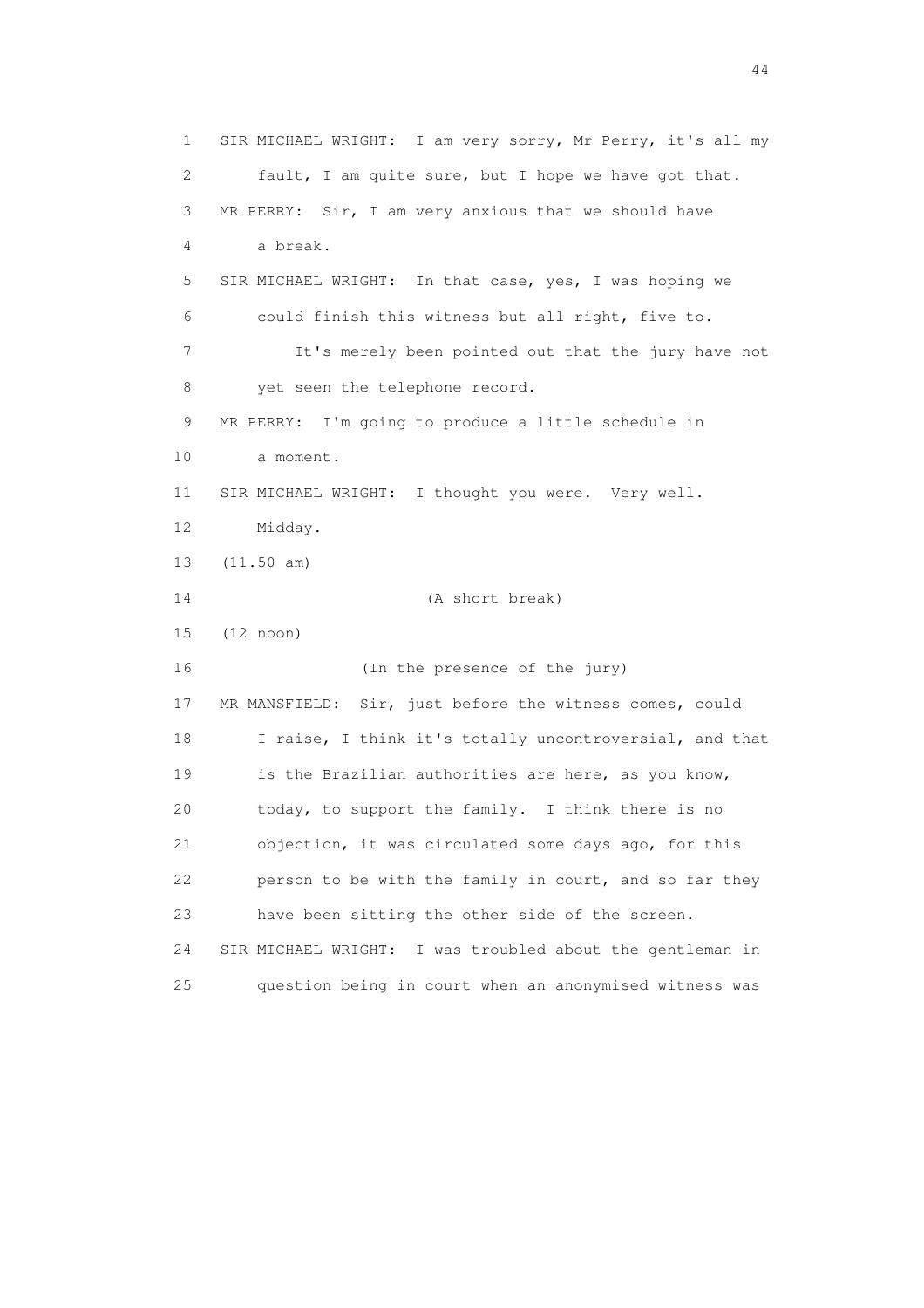1 giving evidence.

 2 MR MANSFIELD: Yes. I don't think there is any objection 3 from anyone.

4 MR HORWELL: No, sir.

5 SIR MICHAEL WRIGHT: All right.

 6 MR MANSFIELD: I have quickly canvassed those who were in 7 court and there was no objection from those I have 8 spoken to.

 9 SIR MICHAEL WRIGHT: If there is no objection from any of 10 the parties, then of course.

 11 MR GIBBS: Can I say, and I am sorry that I was just outside 12 the door when the matter was raised, I am just reading 13 what it is that's been said, I have not had

14 an opportunity I'm afraid to take instructions from one

15 of the parties to whom I should speak about this.

16 SIR MICHAEL WRIGHT: How much longer is this witness going

17 to be? Mr Perry?

 18 MR PERRY: Sir, with me I hope I can deal with it in about 19 20, 25 minutes.

20 SIR MICHAEL WRIGHT: Anybody else adding anything?

21 MR STERN: It really depends on the extent of Mr Perry's

22 questions, but I will be no more than 10 minutes,

23 maximum.

 24 MR HOUGH: Sir, perhaps I can shortcircuit this, I'll only 25 be a few more minutes with this witness at the very end,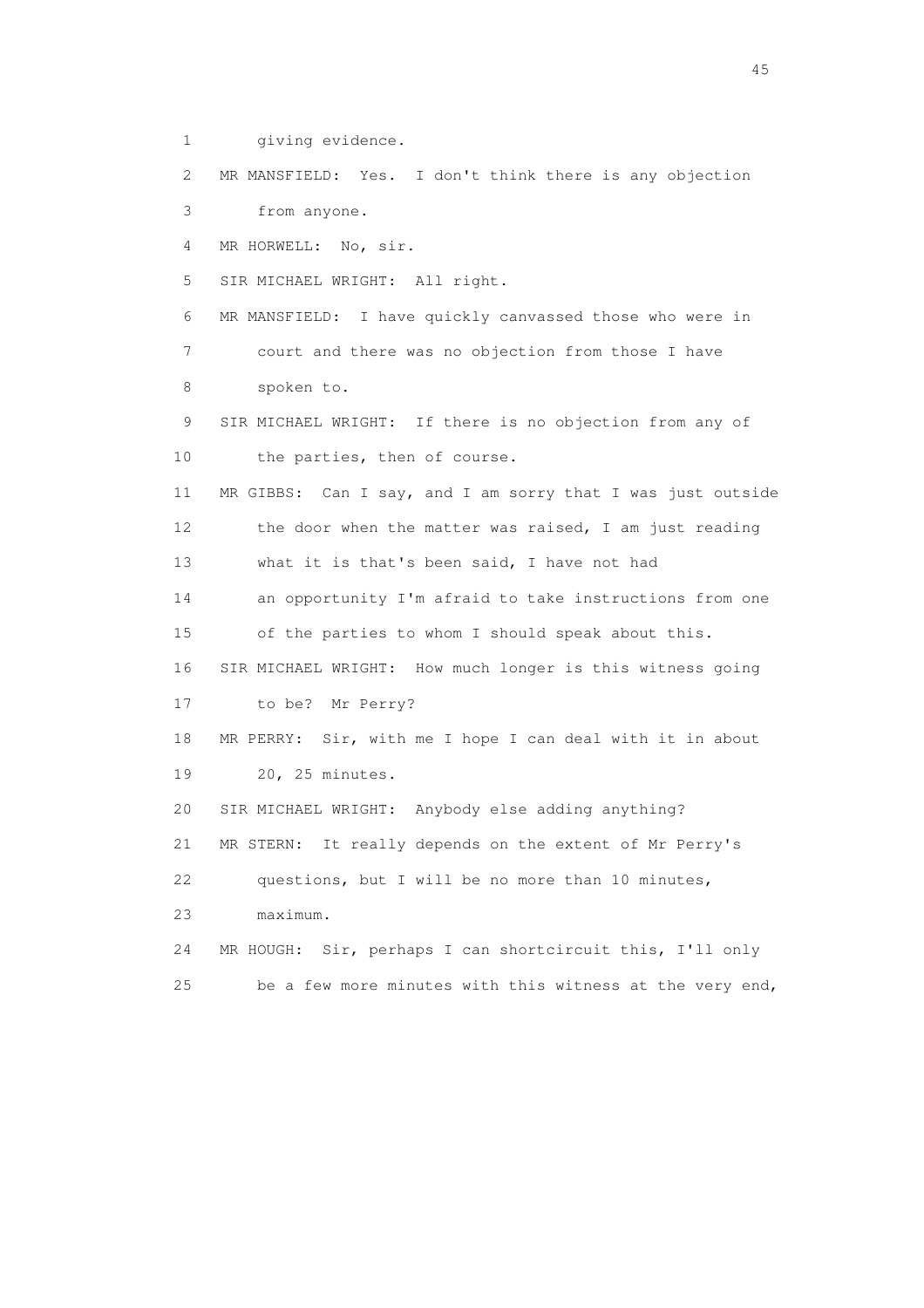1 but the only person who need be concerned right at the 2 moment is Pat. Obviously if Mr Gibbs received a comment 3 from one of his witnesses raising a concern, then that 4 could be dealt with afterwards, but for the moment if 5 Pat's representative, and I think that's Mr Horwell, is 6 content on behalf of Pat, then -- 7 SIR MICHAEL WRIGHT: I think we should actually ask Pat. 8 Mr Gibbs, it doesn't concern any of your clients who 9 aren't actually here at the time. 10 MR GIBBS: No, it doesn't. 11 SIR MICHAEL WRIGHT: Mr Horwell, are you content to leave it 12 on the basis of what the individual witness says? 13 MR HORWELL: As you know, I don't raise any objection -- 14 SIR MICHAEL WRIGHT: In principle. 15 MR HORWELL: -- to this morning. We would possibly like to 16 raise this issue in the absence of the jury later but in 17 relation to this witness, I have no objection to this 18 course of events. 19 SIR MICHAEL WRIGHT: Very well. 20 MR HILLIARD: Mr Horwell, I think it puts him in a very 21 difficult position, so either he is not asked or 22 Mr Horwell can just deal with it outside. 23 MR HORWELL: If you don't mind, sir, I will just take 24 a moment. 25 SIR MICHAEL WRIGHT: Go and take instructions. He is just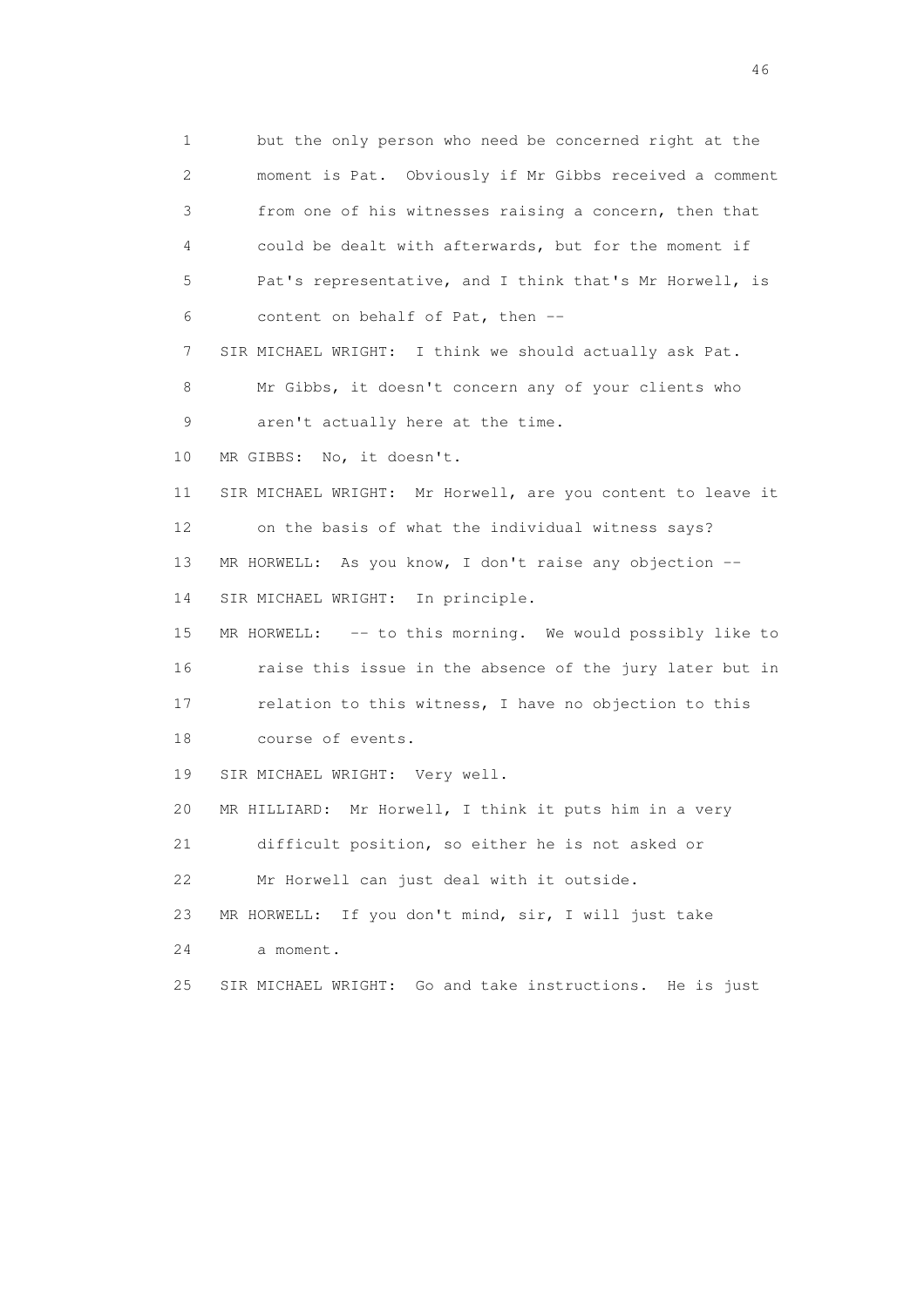1 outside the door.

 2 MR MANSFIELD: Sir, to make it clear, it is the Consul 3 General, he is only here today. 4 SIR MICHAEL WRIGHT: Yes, I know. (Pause). 5 MR HORWELL: Thank you, there is no objection. 6 SIR MICHAEL WRIGHT: Very well, in that case the gentleman 7 can come into court. (Pause). Yes, Mr Perry. 8 MR PERRY: Thank you very much, sir. So everyone knows, we 9 have hard copies of the surveillance log, so may I ask 10 for that to be distributed. 11 SIR MICHAEL WRIGHT: You want them distributed now? 12 MR PERRY: If possible, please, so that if people want to 13 follow it on the hard copy ... 14 SIR MICHAEL WRIGHT: Is this to go behind tab 52? 15 MR PERRY: Tab 52. I am not sure if we actually have 16 a tab 52 -- oh, there is. I haven't been given one, but 17 I am sure that will be rectified. (Handed). Sir, one 18 for Pat, please, in case it's easier to have a hard 19 copy. 20 A. Thank you. 21 Q. Also, please, a little telephone schedule, seven copies 22 here. Thank you. (Handed). 23 SIR MICHAEL WRIGHT: Tab 53? 24 MR PERRY: Yes, sir. (Pause). It may actually -- perhaps 25 everyone has done it now -- be helpful to have them so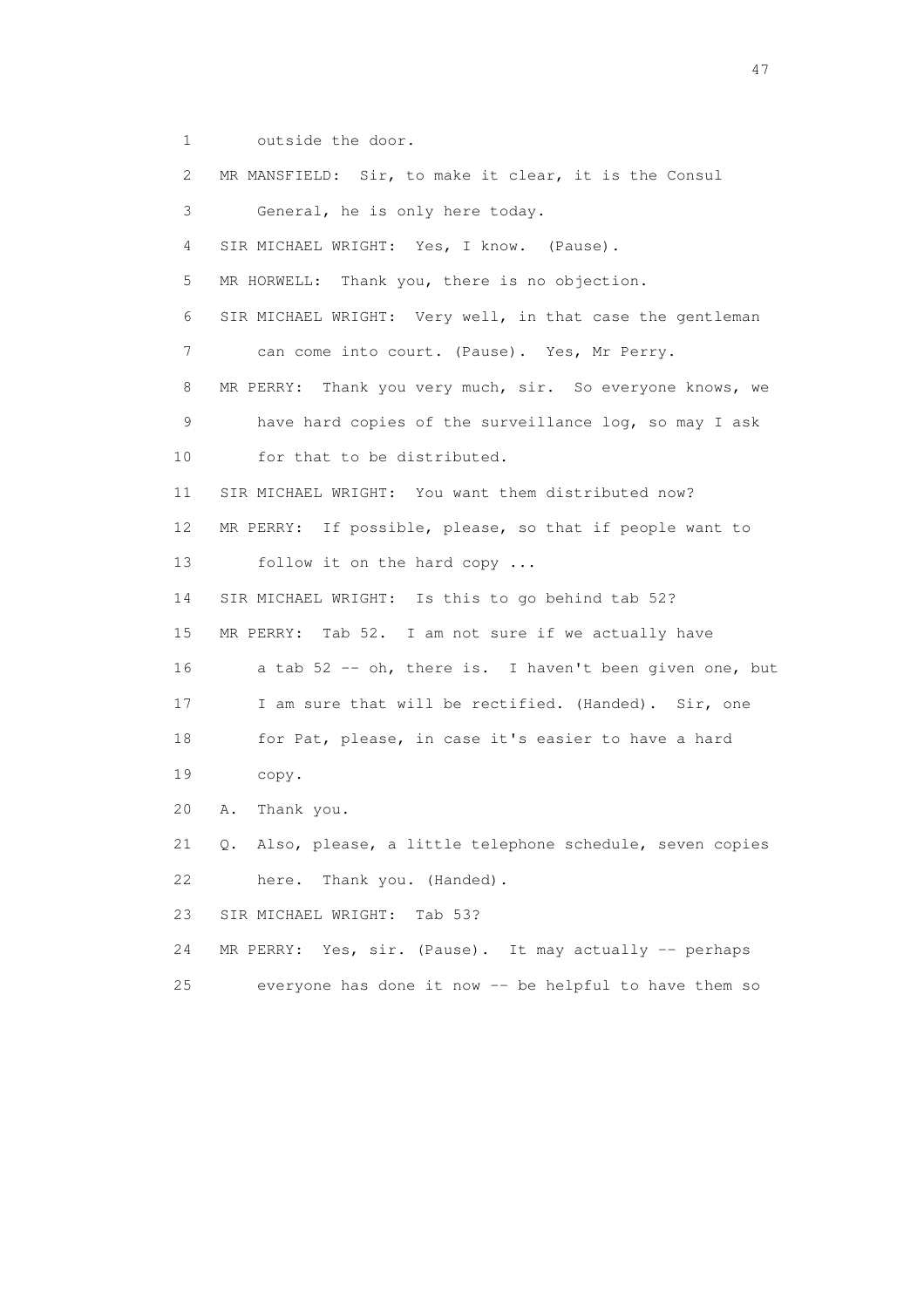1 we can look at them side by side.

 2 Can I see where we are first of all, Pat, the 0934 3 entry on the log, I just want to see and make sure this 4 is clear, if James had called you at 9.41 and said to 5 you: "At 0934 an unidentified IC6/IC2 male with 6 a fattish face, stubbled, 5-foot 10 inches tall, 7 possibly identical with Nettle Tip in jeans out of 8 communal door" you would have made the entry at 0934? 9 A. As I said, the time on the left-hand column refers 10 ideally to the time of the entry happening live, yes. 11 Q. The entry happening live meaning the incident as it 12 happened and then you enter it to reflect the incident? 13 A. Yeah. When the gentleman as described there comes out 14 of the door, that would be at 9.34. 15 Q. Yes, but the point, you see -- it's very important that 16 we take care over this and get it right -- that 17 description that we see at 0934 is a description that we 18 find in James's log, but he didn't see the person until 19 9.39. He didn't call you until 9.41, and you couldn't 20 hear what Frank was saying on the Airwave, so if at 9.41 21 he said to you "at 0934, a person of this description 22 came out" you would put: 0934 a person of this 23 description out of the address? 24 A. Or sorry, just as an alternative it may be I would add 25 to the entry at 9.34.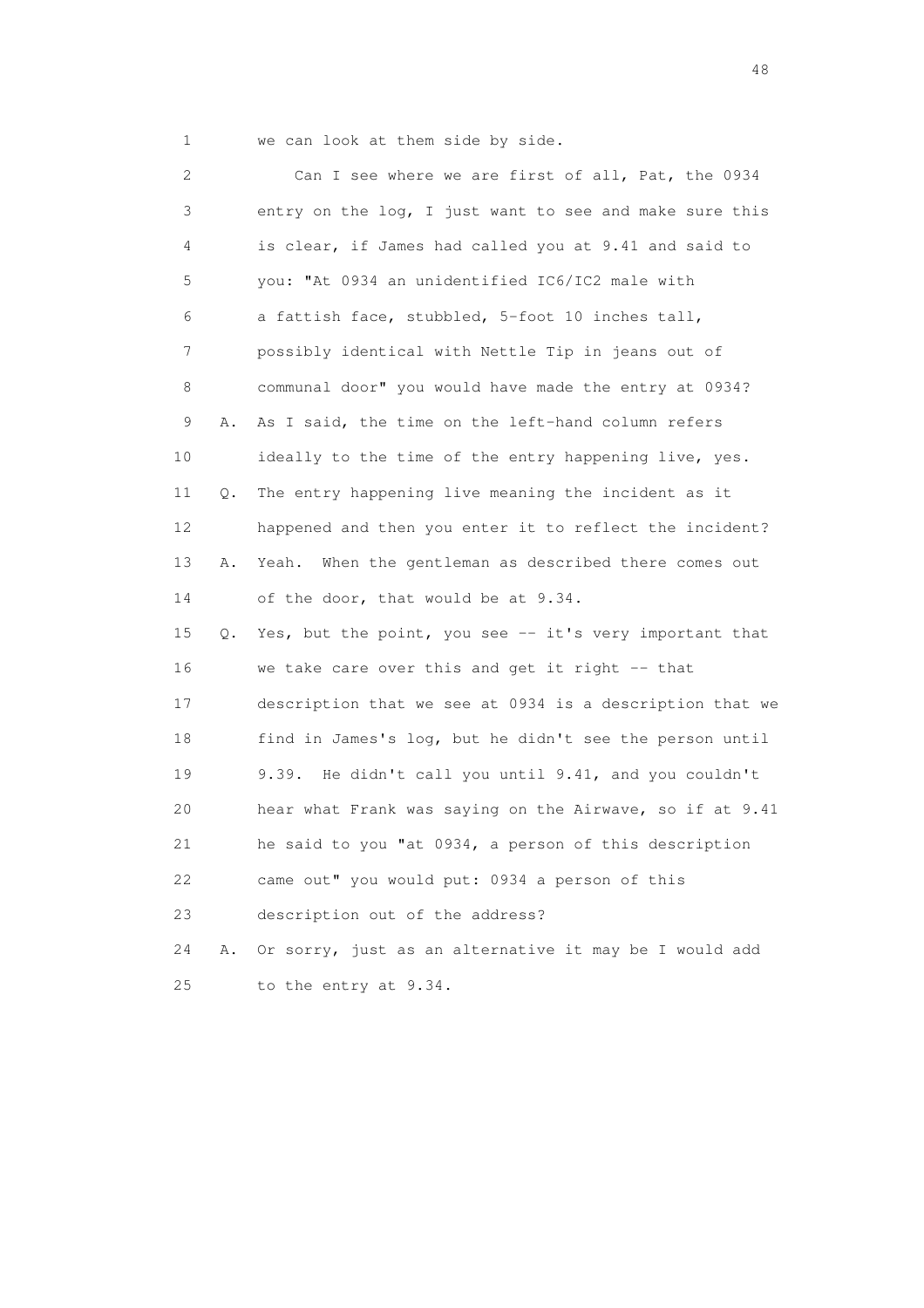1 Q. Or add to the entry at 0934? 2 A. Which is probably more likely in this respect, I would 3 have thought. 4 Q. That would depend on which information you are getting, 5 if any, at 9.34? 6 A. But I remember specifically being aware of a male 7 leaving at that time, so it must have been some 8 possession of the information from one means or other, 9 yes. 10 Q. In your statement this morning, you mentioned 11 a telephone call from Derek, and also from James; you 12 remember that? 13 A. I had calls from both of them, that's correct, yes. 14 Q. Just so everyone is clear about this, in your statement 15 you said: 16 "The team leader Derek almost immediately telephoned 17 and asked for clearer direction. This was around the 18 9.34 mark." 19 That's what you have put in your statement? 20 A. In my recollection, yes, that's correct. 21 Q. That was your recollection. If we just look at the 22 telephone schedule that we have here, the only calls 23 from Derek are at 9.26 and 9.28. So it may be when you 24 were doing your best with your recollection in 25 November 2005 that you have actually telescoped the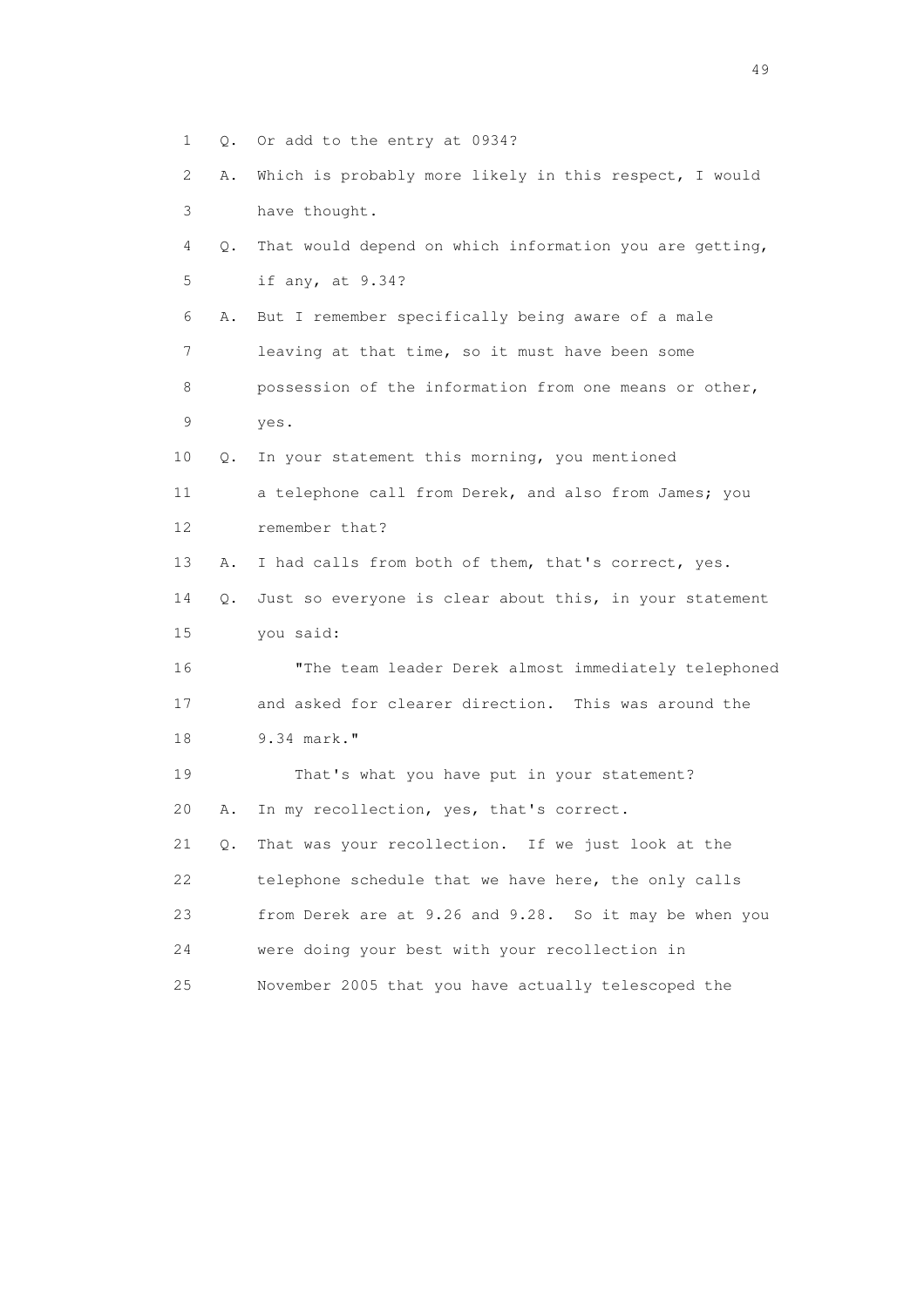- 1 sequence of events; is that fair?
- 2 A. Sorry, telescoped?
- 3 Q. You might have pushed things together and given
- 4 a sequence of events that wasn't entirely accurate, I am 5 not criticising you, it's easily done?
- 6 A. As I said, I remember being called I believe by Derek in 7 relation to this, yes.
- 8 0. We see that the call from James is at 9.41?
- 9 A. That's correct, yes, in the schedule.
- 10 Q. If we look at the surveillance running log, the person
- 11 who had left the address is on the bus by 9.39?
- 12 A. That's correct, yes.
- 13 Q. That's the information you were given. It appears quite 14 likely, given the coincidence of the time 9.39 and the 15 call from James, who was the team leader, that that's 16 information you would have received from James, given 17 that he was the person who saw the subject get on the 18 number 2?
- 19 A. I would probably say no to that, sir, I would suggest 20 that some of this has most definitely come from
- 21 transmissions on the Cougar radios.
- 22 Q. That would depend upon what James is transmitting,
- 23 wouldn't it?
- 24 A. Well, no, it would depend on what the other surveillance 25 officers were transmitting.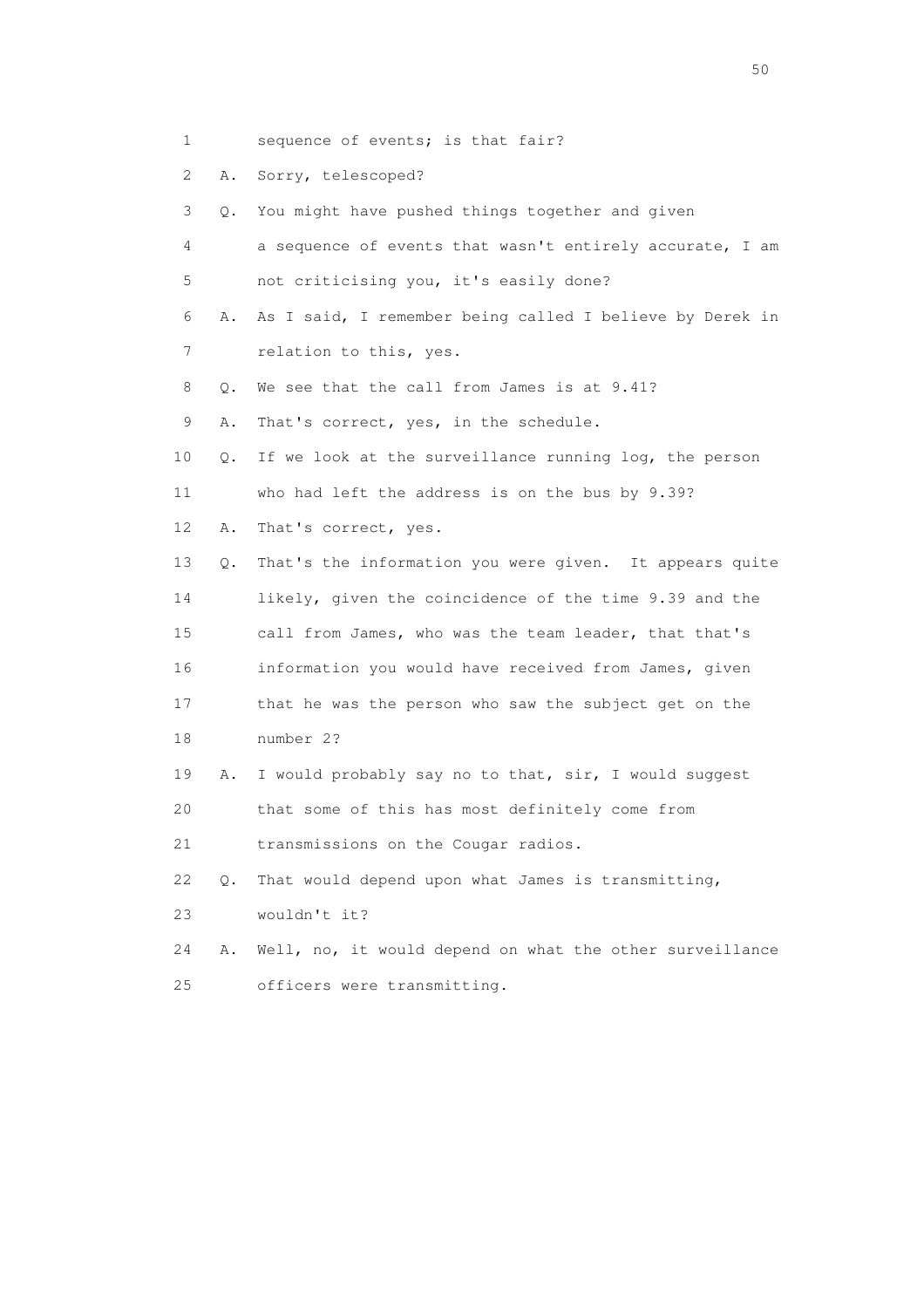1 Q. But if James is the one who sees him get on and also 2 gives the description, it must come from James, mustn't 3 it? 4 A. This is the description of the bus, you are saying, sir? 5 Q. The description of the person and the person getting on 6 to the bus? 7 A. Sorry, I don't quite understand it. Are you asking me 8 does the entry at 9.39 relate to me being told by James 9 verbally? As I say, I can't say whether I heard it from 10 live transmissions from the radio or whether it was 11 relayed by telephone. 12 Q. All right. In the log, we have the next entry, 9.45, 13 bus continues through Tulse Hill one way system. Just 14 to put this in context, if people want to make a note, 15 at 9.43 Ivor, who was with the subject from Scotia Road, 16 confirmed that he could not possibly make a positive 17 identification. So that's just a piece of information 18 for you at 9.43. That's what Ivor is saying. 19 Can you recall hearing anything to that effect? 20 A. No, as he said I didn't speak to any of the surveillance 21 team and I don't remember hearing that from the radio 22 transmissions, no. 23 Q. Then we see "9.45 bus continues through Tulse Hill one 24 way system", and then "9.48 unidentified male off bus 25 and on foot towards further bus stop". So there is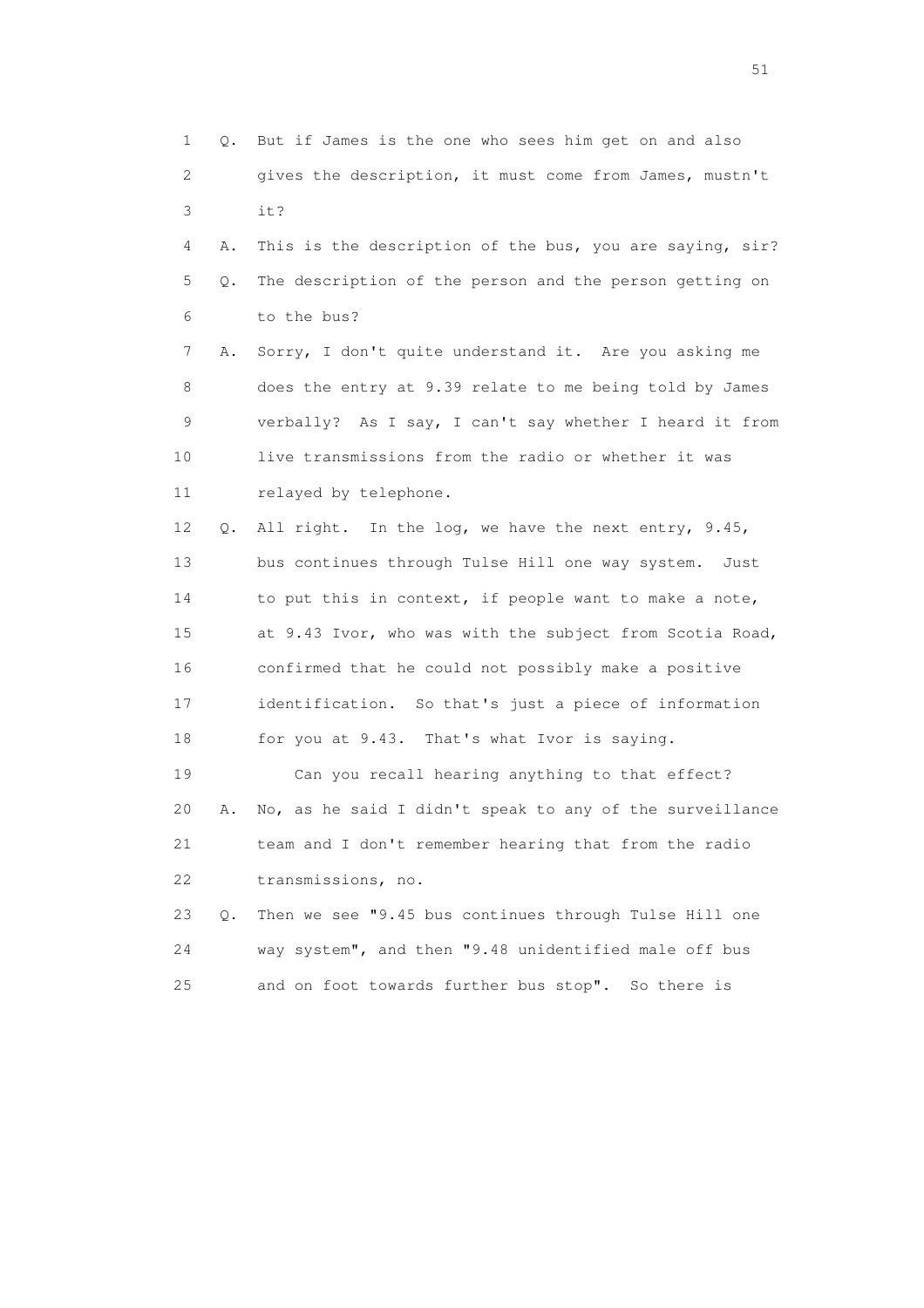1 another piece of information that we ought to be clear 2 of here. You are saying here that he is on foot towards 3 a further bus stop at 9.48 and then if we go over the 4 page, 9.50, unidentified awaits at bus stop. That 5 appears to give the impression it's at the further bus 6 stop, doesn't it? 7 A. It just says as it says, "await at bus stop". 8 Q. But if we read it with the earlier one: on foot towards 9 further -- 10 A. Certainly, as I said it may be I didn't know at that 11 point when I typed it in whether it was a further bus 12 stop or the same bus stop, but that does certainly read 13 that way, yes. 14 Q. If we just have a look at the telephone schedule while 15 we are going through this, bearing in mind where we have 16 got to on the surveillance log, at 9.45, that's when the 17 bus is continuing through Tulse Hill one way system, we 18 see a telephone call from the operations room to James, 19 which is just four seconds in duration; that's right? 20 A. That's correct, sir, yes. 21 Q. Of course James would have been in a position to hear 22 communications chatter between the rest of his team and 23 in particular we are going to hear from a person who was 24 a member of the team called Harry. 25 SIR MICHAEL WRIGHT: Forgive me, if this is taken from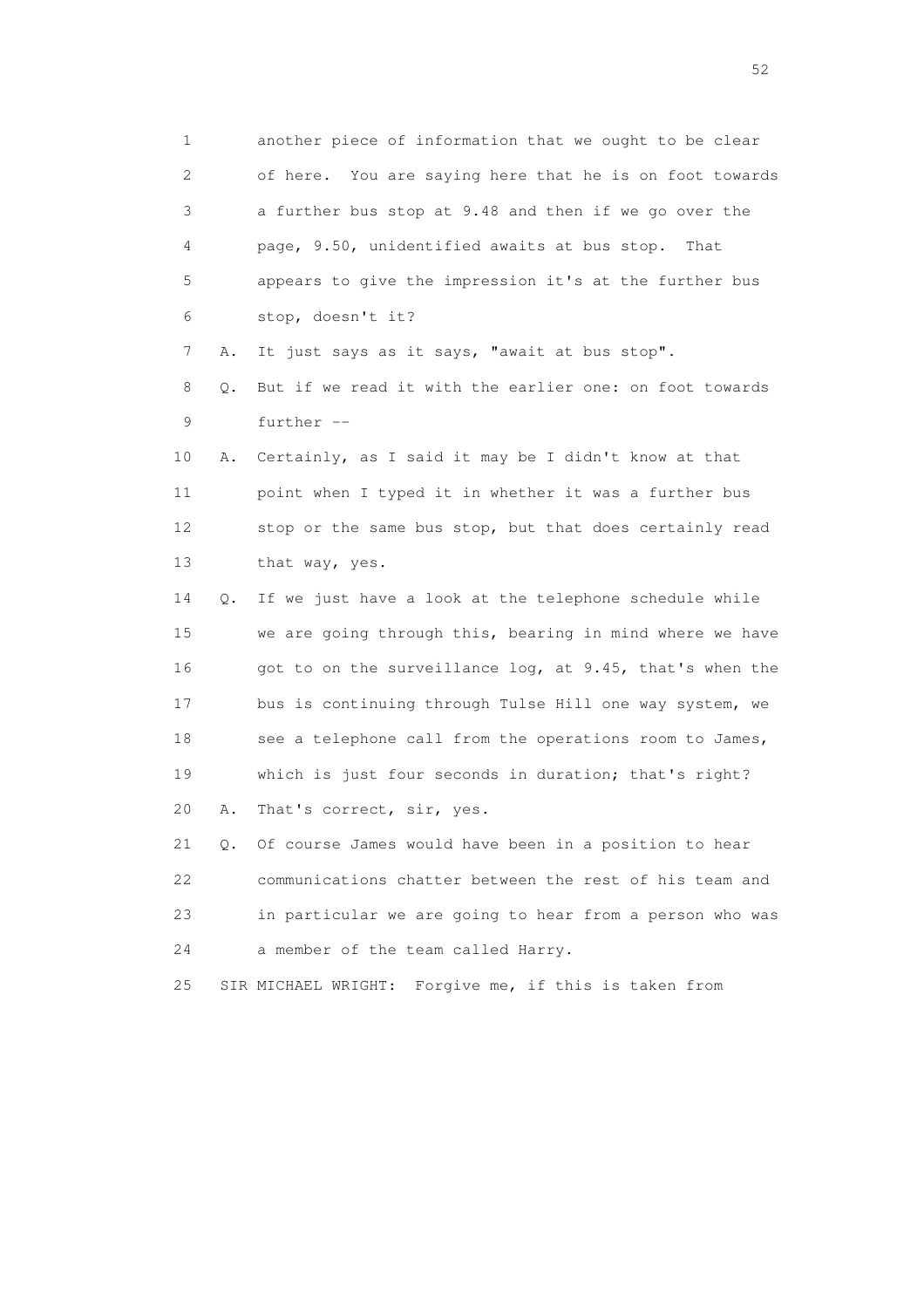1 a mobile phone cellphone schedule, a four second call is 2 as likely as not to be no call at all. 3 MR PERRY: Well, we will hear about that, sir, I am just 4 trying to put it all carefully into sequence so we are 5 all clear. 6 James would have been in a position, wouldn't he, to 7 hear the chatter between the rest of his team and the 8 individual members? 9 A. Yes, he would have been. 10 Q. Yes. Just so everyone is clear about this, I have 11 mentioned Ivor but the position at 9.45 from the 12 surveillance team members was that neither Harry nor 13 Ivor were able positively to identify the male as 14 Nettle Tip. So that was the position, just putting it 15 in context before we follow the sequence through. 16 Now, so far as the sequence of the log is concerned, 17 the next entry is at 9.52 with the male back onto the 18 same bus and the bus away near to Brixton 19 London Transport station. That's the next entry. 20 Of course, we see from the telephone log that over 21 the course of these few minutes, 9.50 through to 9.55, 22 there are four calls from the operations room to James, 23 8 seconds, 28 seconds, 23 seconds, and 28 seconds. So 24 that would be in the period from around about Brixton 25 and moving away from Brixton towards Stockwell?

 $\sim$  53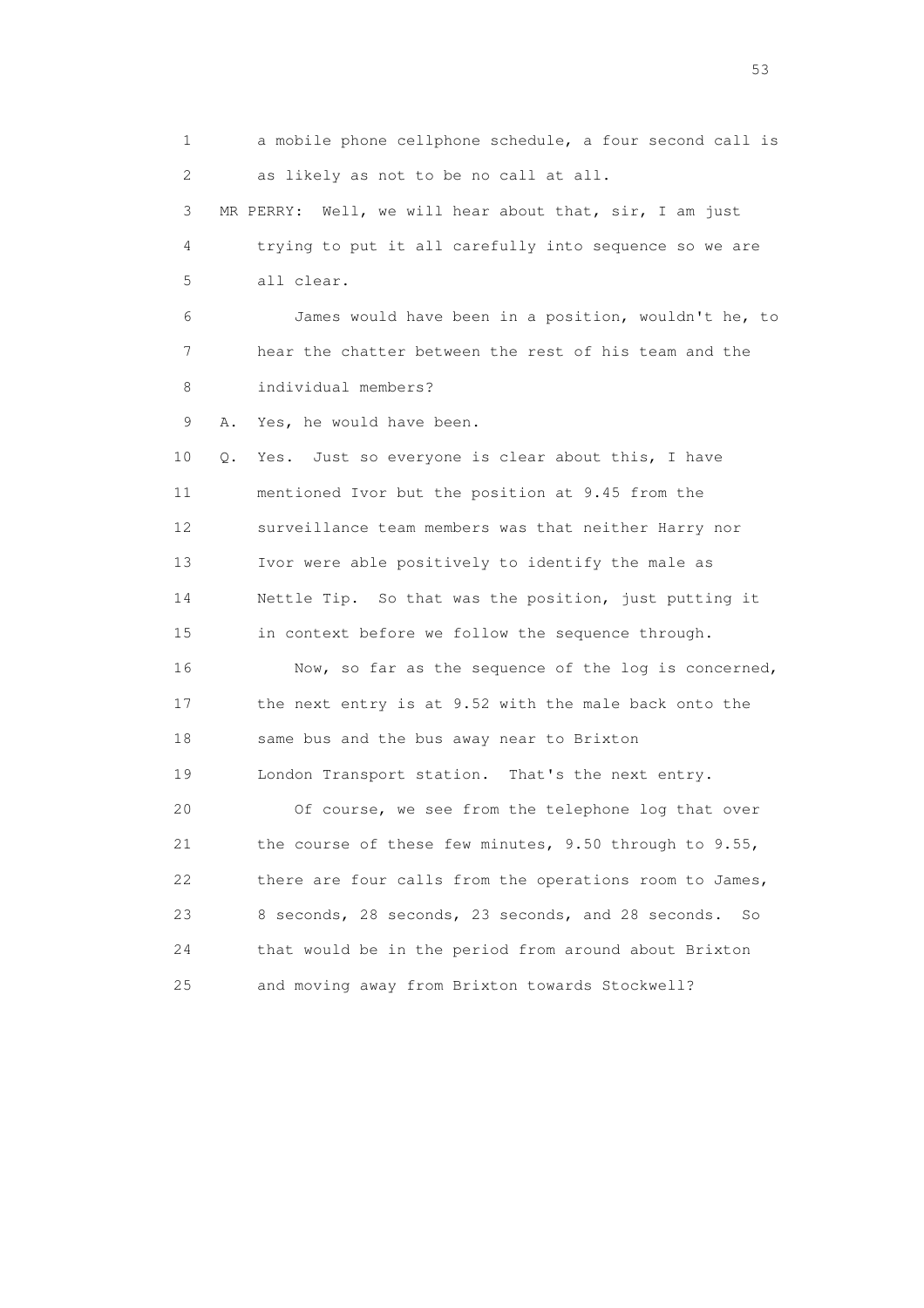1 A. The only small caveat I would add to that, Mr Perry, is 2 again as I said the entries on the left-hand side, the 3 times there, these may be times I have read from a clock 4 in the operations room. Whilst I appreciate the mobile 5 phone is probably accurate to GMT, I cannot talk about 6 the clock in the operations room, how accurate to the 7 second it was.

 8 Q. I appreciate that, but the point I am coming on to is 9 assume for these purposes that these times here of the 10 male getting off the bus and then getting back on to it, 11 assume those are accurate for the moment and then we 12 look at what we have on the telephone schedule, and at 13 about this time, there is quite a lot of communication 14 between the operations room and James, and just so we 15 are clear about it, this would ordinarily -- if things 16 are working as they were set up to work -- be you on to 17 James from the operations room?

 18 A. Generally, yes. I mean, there are other people who may 19 wish to speak to them from a surveillance point of view, 20 there are co-ordinators in relation to that who may 21 possibly ring them as well as me.

 22 Q. We will hear from James about this, but you were the 23 principal point of contact and you were speaking to him 24 in this period?

25 A. Certainly, sir, yes.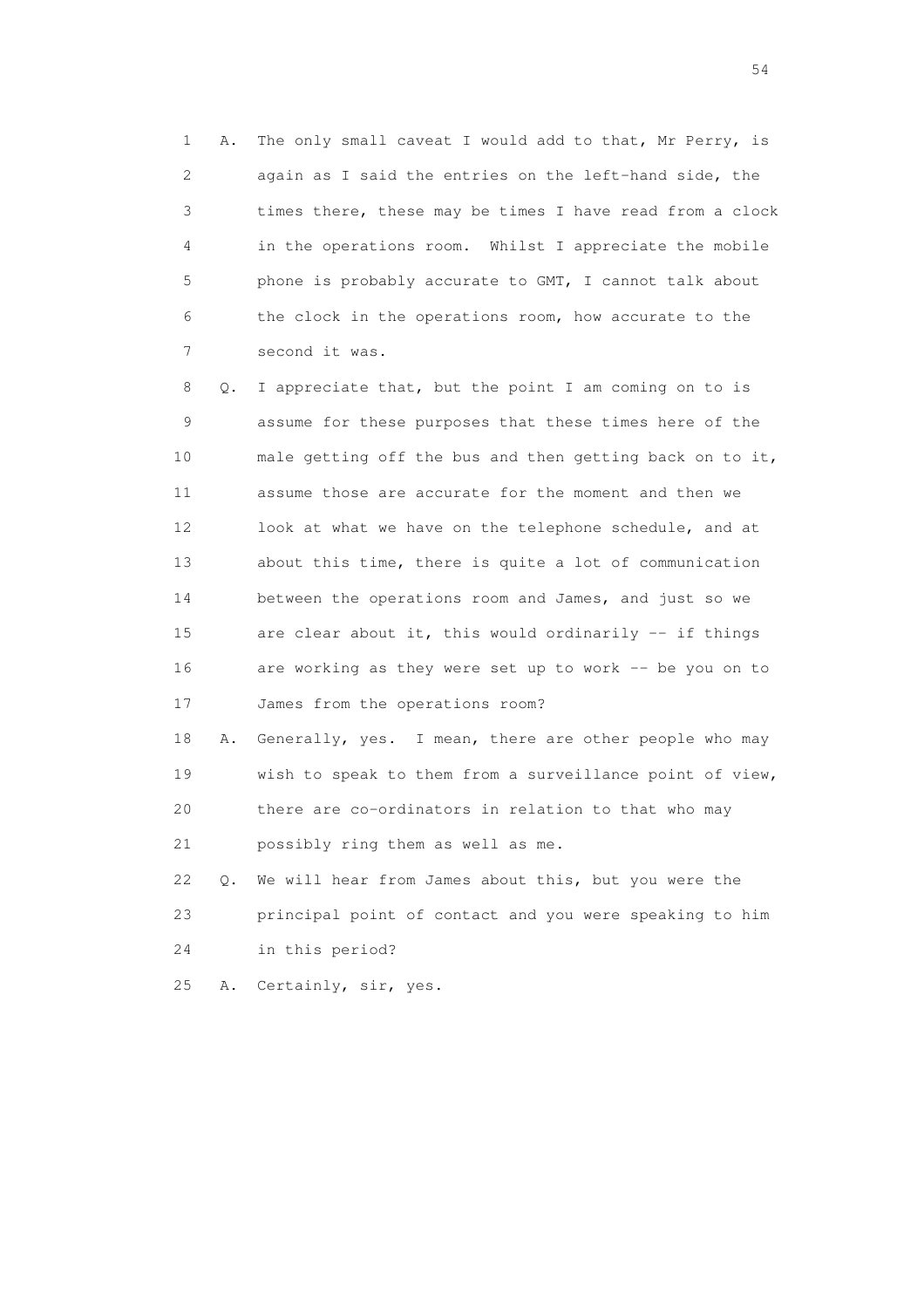1 Q. Because you are compiling your log, and we can see, 2 can't we, that the next entry at 9.54: "is using mobile 3 phone possibly texts, on bus, Stockwell Road". That was 4 significant, wasn't it? 5 A. Yes, it was. 6 Q. Explain to us what the significance was? What was the 7 significance about using a mobile telephone and possibly 8 texting that you considered to be so important that you 9 had to put in your log? 10 A. Obviously if somebody uses a mobile phone there are 11 implications about the usage of that phone, that may -- 12 sorry, I am just trying to think of wording to 13 suitably -- that may be able to be traced. 14 Q. It was more than that on this occasion, wasn't it? On 15 7 July, the bombers who detonated the bombs on the 16 transport system in London had been seen before the 17 detonations to use their mobile telephones, hadn't they? 18 A. I wasn't aware of that, sir. I am not trying to -- 19 obviously there are implications about using phones to 20 also detonate devices as well. 21 SIR MICHAEL WRIGHT: Your view of the significance of that 22 is that if he is using a phone, the phone can be 23 identified. 24 A. That was more -- yes, certainly, sir. 25 MR PERRY: Let us see what you say in your statement about

the state of the state of the state of the state of the state of the state of the state of the state of the state of the state of the state of the state of the state of the state of the state of the state of the state of t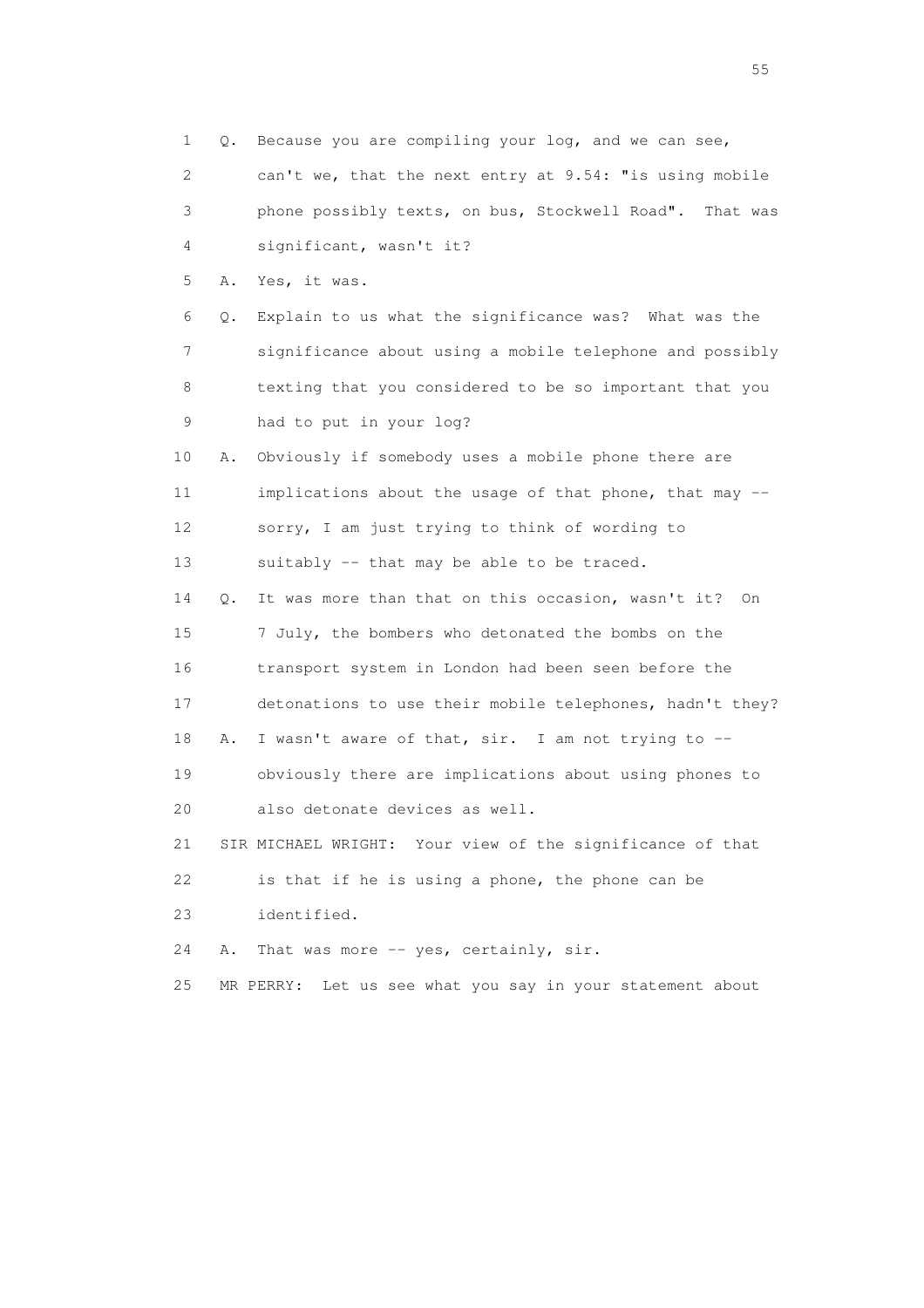1 these events, and I am looking at what is my page 135 2 but the third page of your statement. I am just going 3 to go through this. We need not have it up on the 4 screen; you were asked about it this morning. This is 5 what you said in your statement: 6 "The male had been followed on to a bus at 9.30 am, 7 despite attempts to re-route them, which travelled 8 through the Tulse Hill one-way system", it has actually 9 come up on the screen so we can follow it. Then you say 10 this, and it's just three lines down from the -- 11 A. I believe the 9.30 might be -- the actual 30 might be 12 a mistake, it's referring to the man from 9.34. 13 Q. Well, I was going to ask you about, that, we have to be 14 very careful about what you have put in a statement when 15 we don't have -- don't think I am criticising you, you 16 didn't have the telephone records and you are trying to 17 give a summary of events which took place over about 18 a 25, 30-minute period, aren't you? 19 A. That's correct, sir, yes. 20 Q. Let us have a look at it, you say this: 21 "By now I was constantly telephoning James." 22 That would correspond, wouldn't it, with the 9.50, 23 9.51, 9.53, and 9.55 calls shown from the operations 24 room to James; that would correspond with that? 25 A. Yes, there were several calls I made to James over the

 $56<sup>o</sup>$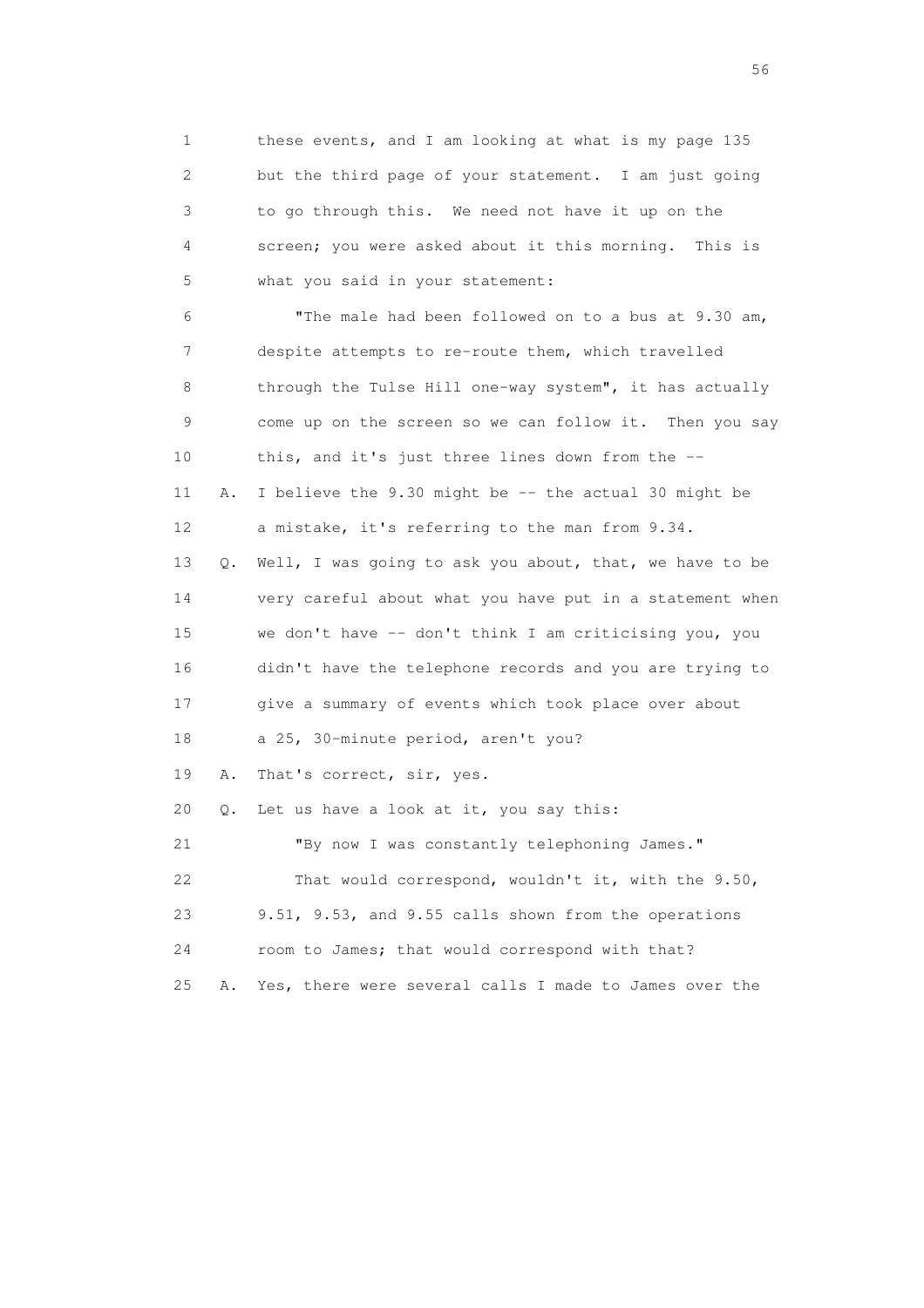1 period of the time, yes.

| 2  | Q. | At the time the bus had left Brixton?                  |
|----|----|--------------------------------------------------------|
| 3  | Α. | I see, sorry. As I said, through the period of time    |
| 4  |    | I spoke to him on a number of occasions.               |
| 5  | Q. | No, no, no, no.                                        |
| 6  | Α. | And it is more referring to that.                      |
| 7  | Q. | No, no, no, no. In your statement, you say:            |
| 8  |    | "By now I was constantly telephoning James."           |
| 9  |    | Well, let us look at the telephone schedule, 9.50,     |
| 10 |    | 9.51, 9.53, 9.55. You are constantly telephoning James |
| 11 |    | at that period?                                        |
| 12 | Α. | Yes, sir.                                              |
| 13 | Q. | There is no difficulty about this, is there?           |
| 14 | Α. | No, as I said earlier though, I can't necessarily say  |
| 15 |    | all those calls are me phoning him unfortunately.      |
| 16 | Q. | Where is the bus at 9.51, 9.53 and 9.55?               |
| 17 | Α. | Sir, I would have to look at the surveillance log      |
| 18 |    | probably to                                            |
| 19 | Q. | Look at your own log. I am not making it up, am I?     |
| 20 |    | Where is it?                                           |
| 21 | Α. | I show at 9.52 the bus away near to Brixton station.   |
| 22 | Q. | Yes, so it's left Brixton?                             |
| 23 | Α. | And then 54, Stockwell Road.                           |
| 24 | Q. | Let us go back to your statement.                      |
| 25 |    | " constantly telephoning James with requests from      |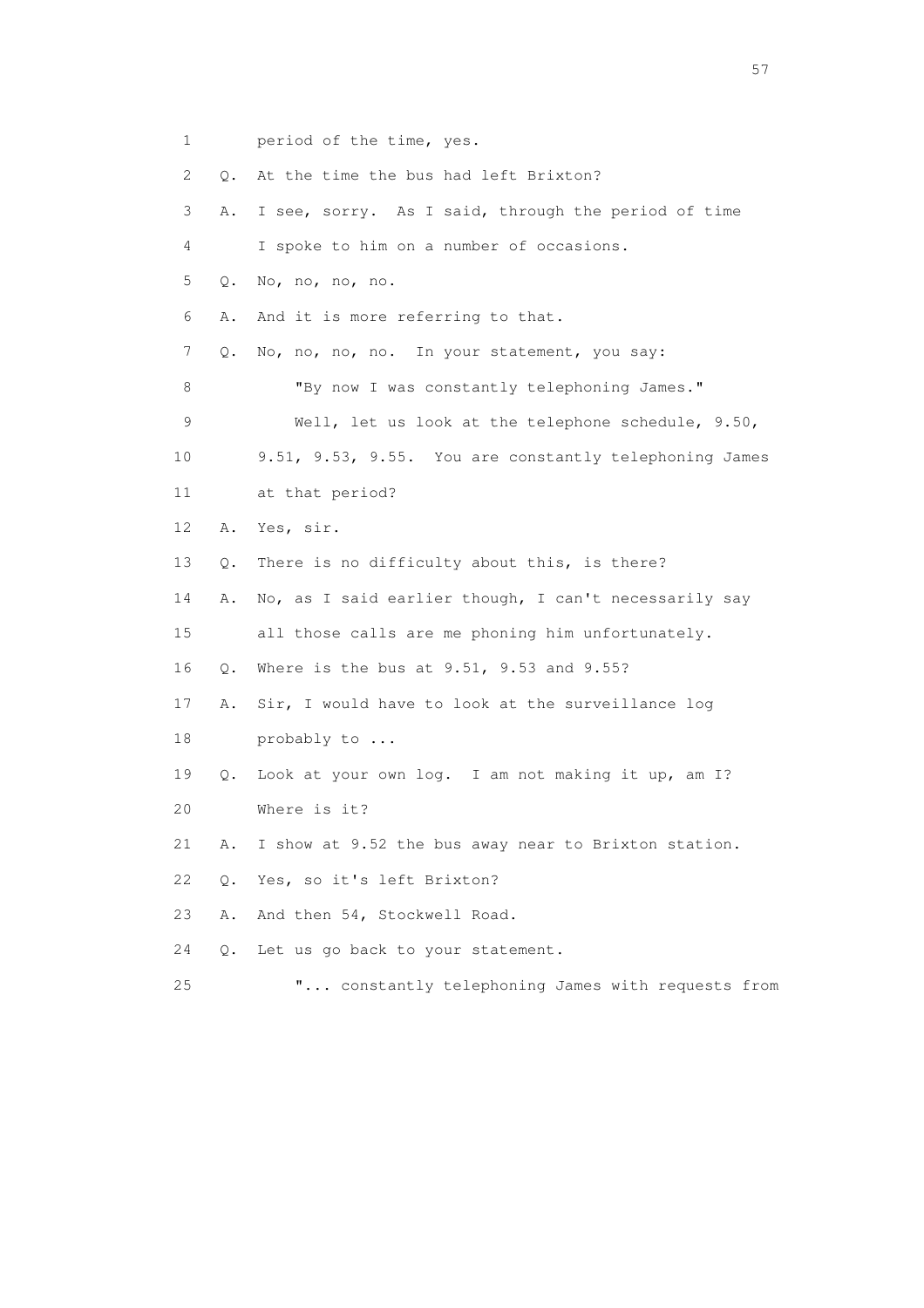1 the senior officers trying to listen to radio

2 communications and updating the running log."

 3 Now, it's a difficult job you have, you are making 4 these calls, listening to radio communications, updating 5 the running log. Then you say at 9.48 the male alighted 6 from the bus, it seems as though that sequence of events 7 might be out of order. Then:

8 "The team leader James was become more agitated, 9 asking for a direction and clarifying that the male was 10 by now in a busier environment with members of the 11 public."

 12 If there was no identification, why was James 13 agitated about this person being amongst people around 14 Brixton?

 15 SIR MICHAEL WRIGHT: Can he answer that, Mr Perry? 16 MR PERRY: Well, what did you understand, why was James 17 agitated? Why were you putting that in your statement? 18 SIR MICHAEL WRIGHT: What was he saying? 19 A. As in what was James saying to me? 20 SIR MICHAEL WRIGHT: Yes. 21 A. I can't remember his exact words but throughout this 22 period again it was in relation to what was going to 23 happen next, was he going to be stopped, did they want 24 the surveillance team to stop him, and that was the

25 general request, if you like, from him in relation to

the state of the state of the state of the state of the state of the state of the state of the state of the state of the state of the state of the state of the state of the state of the state of the state of the state of t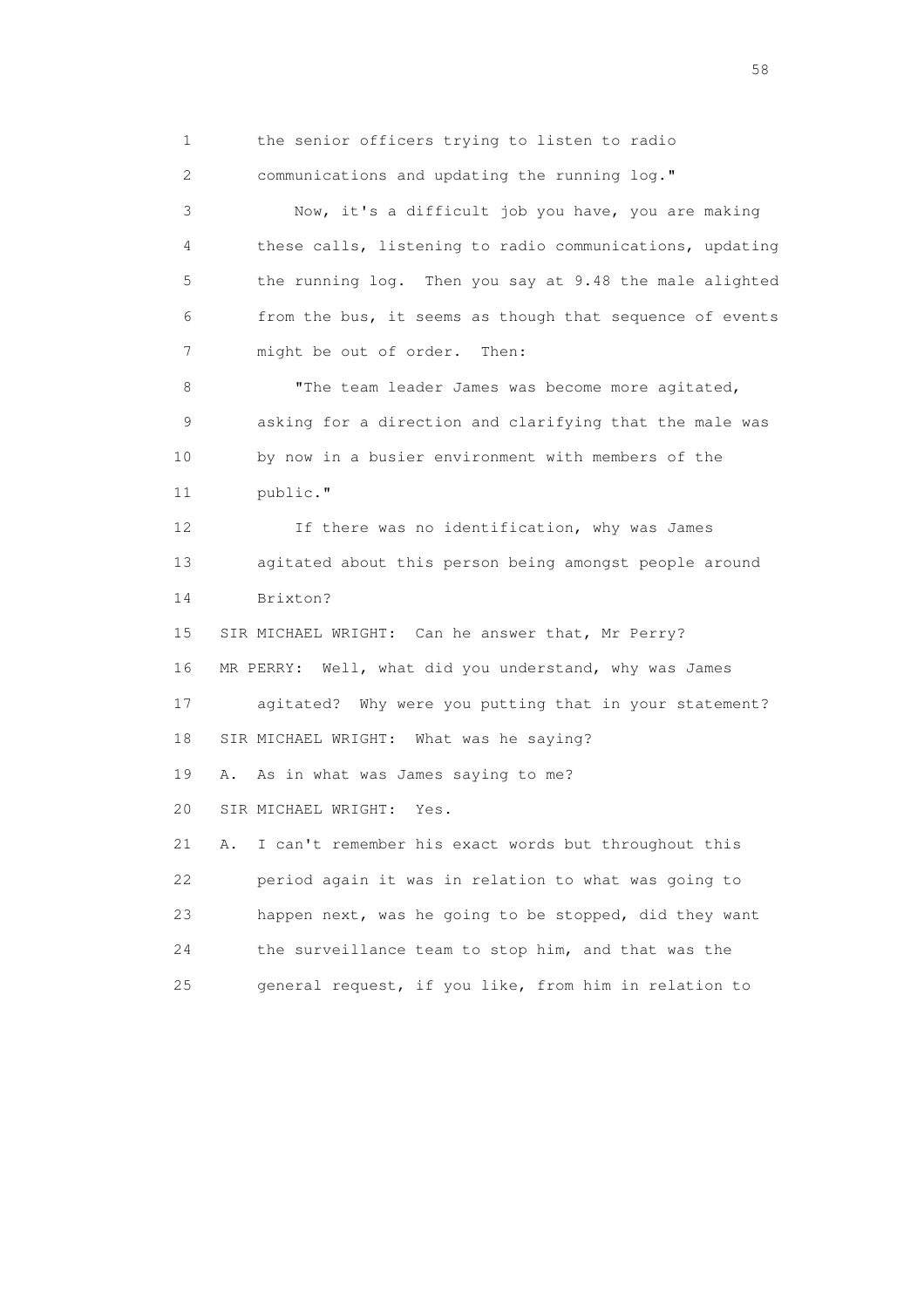1 this.

| 2  |       | Let us carry on. At about 9.52, it seemed the<br>MR PERRY: |
|----|-------|------------------------------------------------------------|
| 3  |       | male got back on to the same bus and this was flagged up   |
| 4  |       | by the team leader James as potentially suspicious.<br>So  |
| 5  |       | James was saying: look, he has got back on to the same     |
| 6  |       | bus, this looks like it might be a counter surveillance    |
| 7  |       | measure.                                                   |
| 8  | Α.    | Yes, he mentioned obviously the suspicion around that,     |
| 9  |       | going on to the same bus, potentially, yes.                |
| 10 | О.    | Then you deal with:                                        |
| 11 |       | "The bus continued along the road under surveillance       |
| 12 |       | and I was informed the male had been seen to apparently    |
| 13 |       | text using a mobile telephone. Again these details were    |
| 14 |       | relayed. At 10 am I relayed that the male was              |
| 15 |       | apparently heading downstairs on the bus."                 |
| 16 |       | May I just ask you about that, the 10 am, because at       |
| 17 |       | 10 am the fact that the male was apparently heading        |
| 18 |       | downstairs, that doesn't appear to be linked to any        |
| 19 |       | particular telephone call, does it? If we just look --     |
| 20 | Α.    | No, sir, certainly no, looking at the schedule you have    |
| 21 |       | just given me.                                             |
| 22 | Q.    | You are in contact at 9.58 and 10.01 with Derek?           |
| 23 | Α.    | $Well1$ $--$                                               |
| 24 | $Q$ . | Someone is?                                                |
| 25 | Α.    | Yes, I was going to say, certainly not.                    |

the contract of the contract of the contract of the contract of the contract of the contract of the contract of the contract of the contract of the contract of the contract of the contract of the contract of the contract o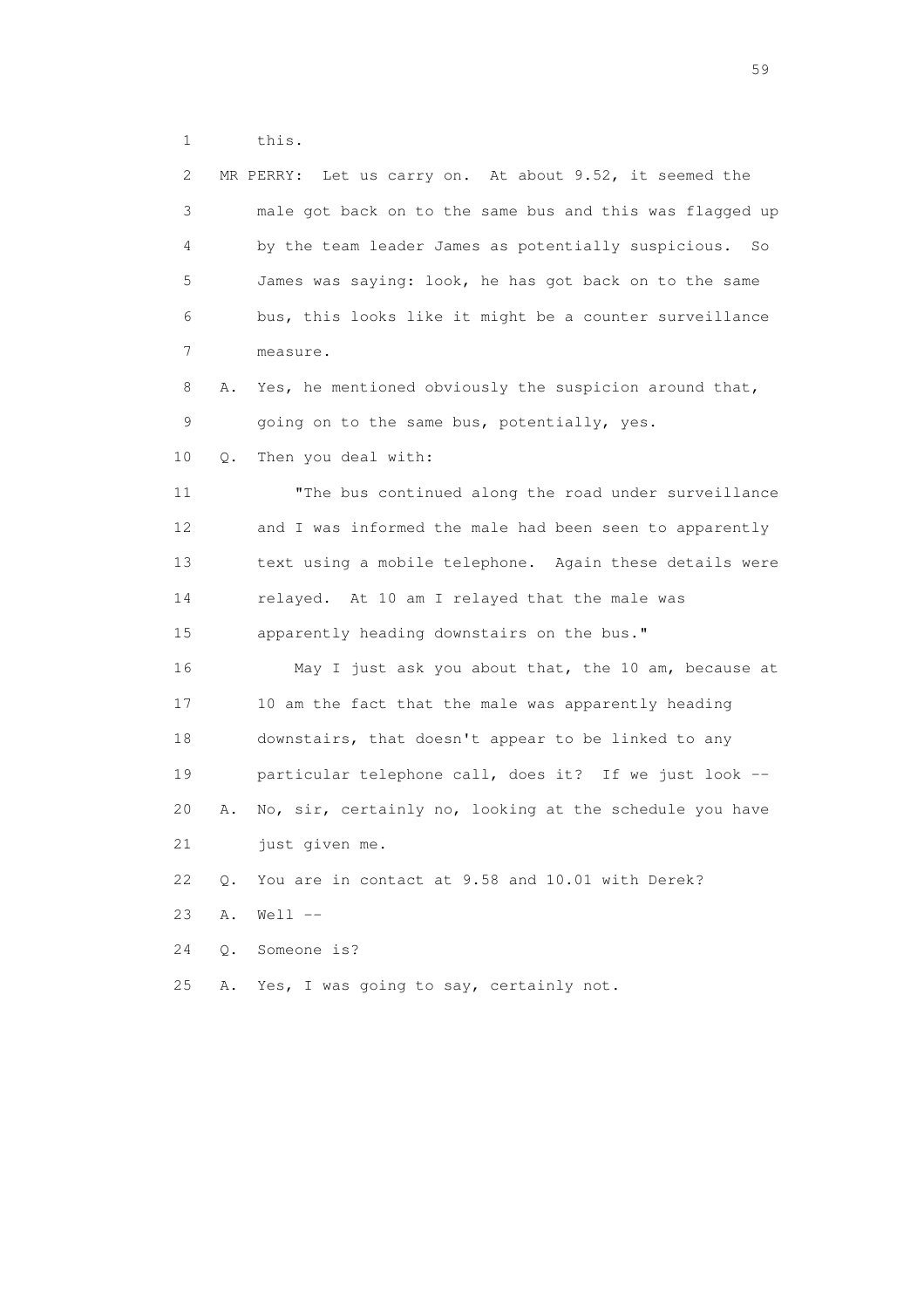1 Q. So it might be a safe inference to proceed upon the 2 basis that that must have come from surveillance 3 chatter? 4 A. From commentary, yes, sir. 5 Q. Then you go on to say in the statement: 6 "I was by now in constant telephone contact with the 7 team leader James, who was insistently asking for 8 direction." 9 We see that at 10.03 from the telephone schedule, 10 there is the James call into the operations room which 11 is of one minute 26 seconds duration. This is James 12 calling in, 1.26, and this corresponds with what you had 13 said in your statement about constantly in contact with 14 James? 15 A. Yes, I mean, perhaps I used the word "constantly" a bit 16 glibly, but it certainly seemed that way to me, sir. 17 Q. No doubt this was your genuine and honest impression 18 when you made your statement. 19 A. Certainly. 20 Q. The point is this: James was insistently asking for 21 directions. What was his concern? 22 A. As I said, directions about what was to take place. 23 Q. About whether they should intervene? 24 A. Or somebody should intervene, yes, sir. 25 Q. He was very anxious about intervening, something had to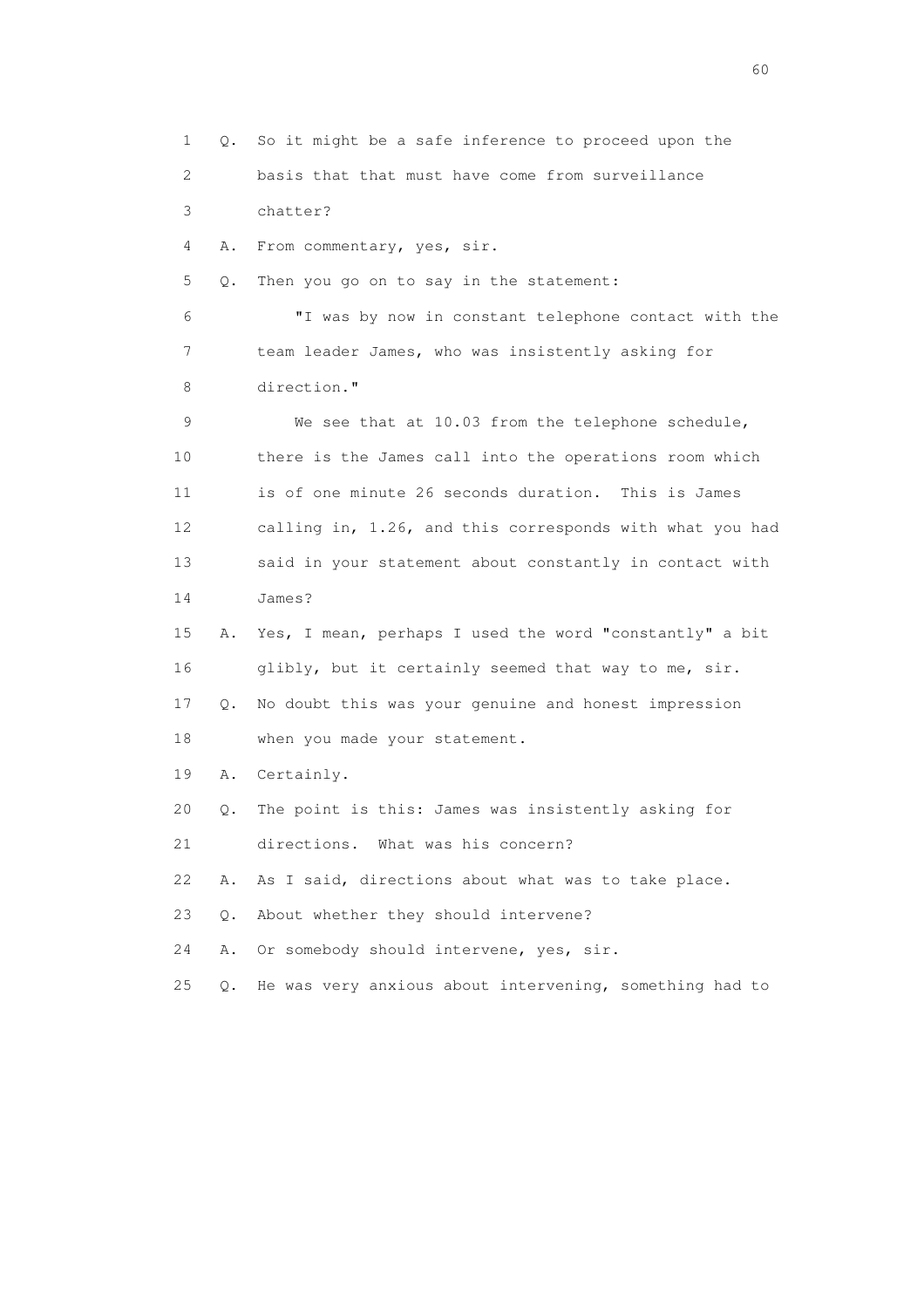1 be done?

2 A. Yes, certainly.

 3 Q. We can finish with your statement. 4 SIR MICHAEL WRIGHT: Are you leaving that point? I just 5 want to get something out of the way, if I can. 6 MR PERRY: Yes. 7 SIR MICHAEL WRIGHT: Where was Derek at this time? Back at 8 Scotia Road, wasn't he? 9 MR PERRY: Derek is back at Scotia Road. 10 SIR MICHAEL WRIGHT: The only point I am making, so the jury 11 shall not be confused. Those two entries relating to 12 Derek and the last one in fact in your schedule, they 13 can't have anything to do with anything, can they? 14 MR PERRY: Certainly not in relation to the events at 15 Stockwell. 16 SIR MICHAEL WRIGHT: Yes, that's the point. 17 MR PERRY: So there is no doubt about it, Derek, the red 18 team leader, is back at Scotia Road because the greys 19 have come away on the surveillance follow, Derek is 20 still at Scotia Road because you have premises out of 21 which someone might come at any moment, so they are 22 still doing their job there but your focus when you are 23 on the telephone with James is what's taking place 24 outside the tube station at Stockwell. 25 A. Certainly, yes.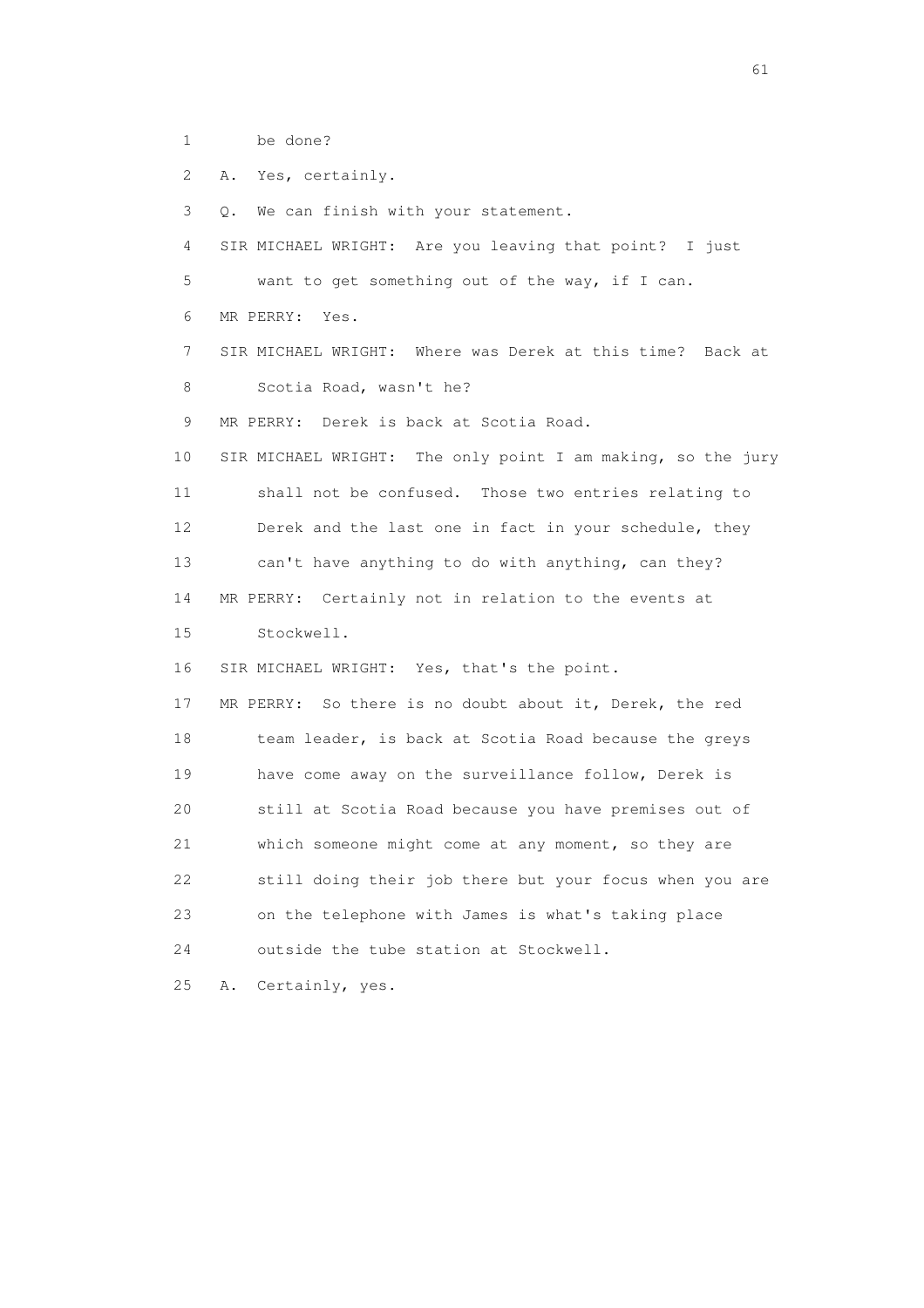| $\mathbf 1$ | Q. | Now, if information had come from the surveillance team  |
|-------------|----|----------------------------------------------------------|
| 2           |    | either from James or from the chatter, that the subject  |
| 3           |    | was believed to be Nettle Tip, if it was being said: we  |
| 4           |    | believe it's Nettle Tip, we can be sure about one thing, |
| 5           |    | you would have passed it on?                             |
| 6           | Α. | Yes, I was there as that conduit role, certainly, sir,   |
| 7           |    | yes.                                                     |
| 8           | Q. | If it had been said you would have passed it on, we can  |
| 9           |    | be sure about that?                                      |
| 10          | Α. | Certainly, sir.                                          |
| 11          | Q. | The next question is whether or not it was said.<br>Just |
| 12          |    | to put this in context, everyone understands, Pat, and   |
| 13          |    | anyone who's listened to the evidence in this case of    |
| 14          |    | ordinary sensitivity would understand for anyone         |
| 15          |    | involved in it that this was a fast-moving and dynamic   |
| 16          |    | incident, wasn't it?                                     |
| 17          | Α. | Certainly, yes.                                          |
| 18          | Q. | You couldn't possibly note everything?                   |
| 19          | Α. | No, certainly not.                                       |
| 20          | Q. | You could not possibly be expected to recall everything  |
| 21          |    | now today some three years or so later?                  |
| 22          | Α. | No, I think that would seem reasonable, certainly.       |
| 23          | Q. | The log we have seen was something you were unable to    |
| 24          |    | agree with James at the time so you didn't have          |
| 25          |    | an opportunity to have your recollection refreshed from  |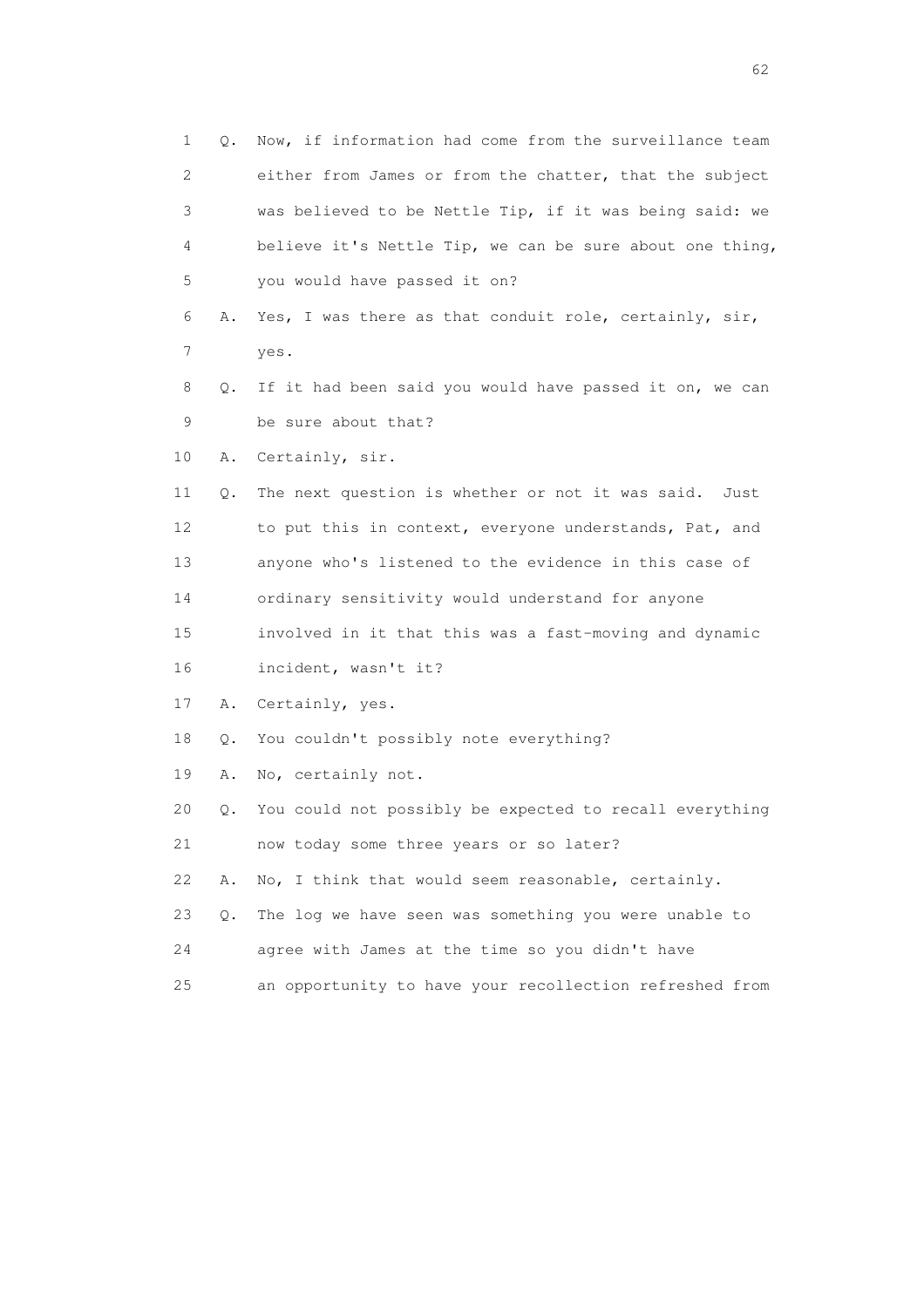1 what he himself had put in his log?

| 2  | Α. | Yes, it's not so much recollection, it's more -- finer   |
|----|----|----------------------------------------------------------|
| 3  |    | details sound wrong but it's clarifying the times more   |
| 4  |    | than anything and the details I would have heard from    |
| 5  |    | the summary -- the commentary rather.                    |
| 6  | Q. | If you sit down with James and he says: there was this   |
| 7  |    | very important thing that we passed on, you could put    |
| 8  |    | that in the log?                                         |
| 9  | Α. | Certainly, yes.                                          |
| 10 | Q. | You are not just there saying: well, we had better check |
| 11 |    | it, but we had better put our blinkers on and only make  |
| 12 |    | sure the times are right?                                |
| 13 | Α. | No, no, certainly not.                                   |
| 14 | Q. | You were asked yesterday whether you recalled saying     |
| 15 |    | words to the effect: "they think it's him" and: "he's    |
| 16 |    | very, very jumpy"; do you recall that you were asked     |
| 17 |    | about that?                                              |
| 18 | Α. | I do recall, yes, sir.                                   |
| 19 | Q. | I just want to see where we are on this, because first   |
| 20 |    | of all before we examine those words, you can recall,    |
| 21 |    | can't you, Mr Boutcher's request for an indication of    |
| 22 |    | how positive the identification was?                     |
| 23 | Α. | Certainly, sir.                                          |
| 24 | О. | On a scale of 1 to 10?                                   |
| 25 | Α. | I remember it as a percentage.                           |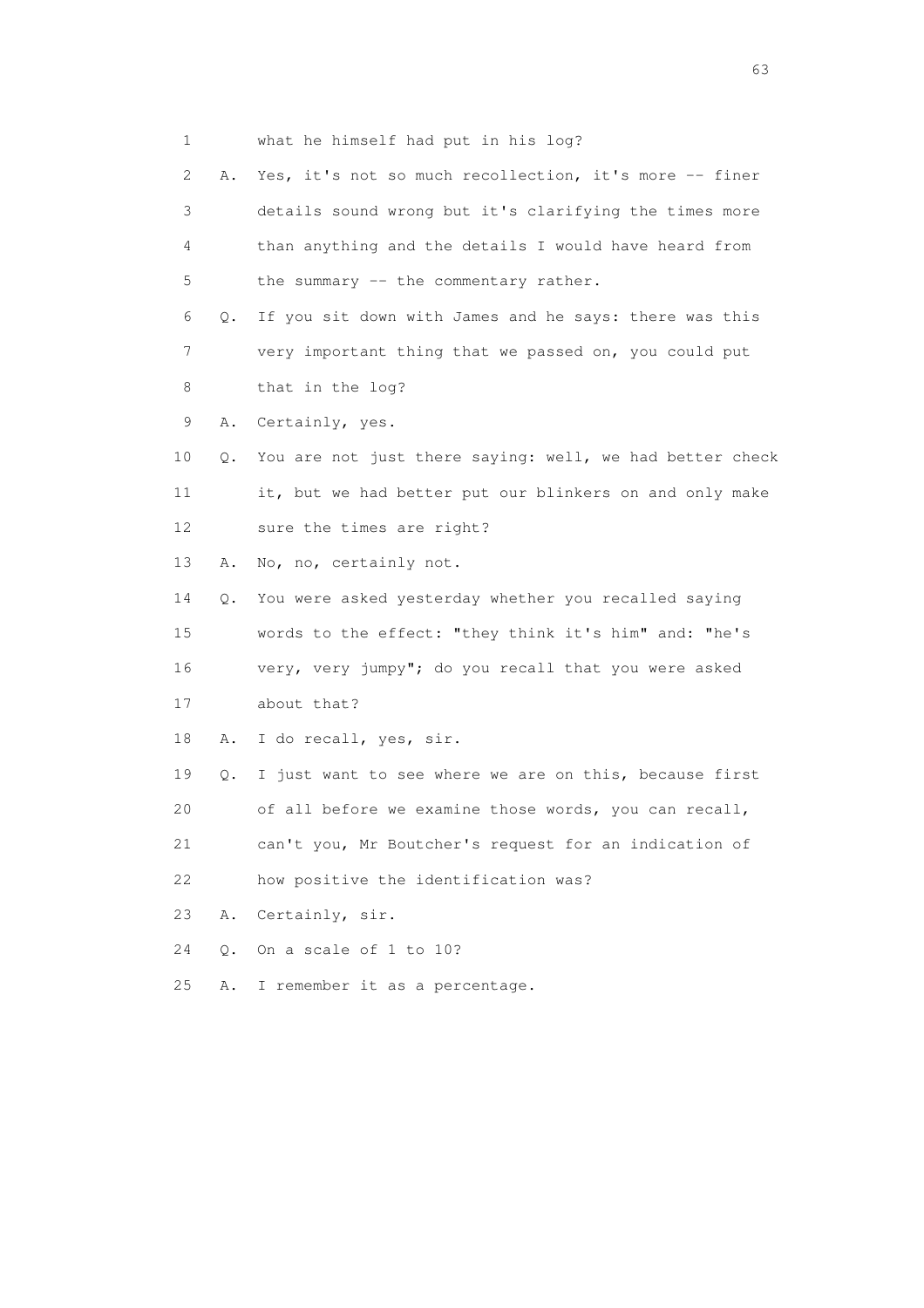1 Q. Or percentages?

2 A. I do remember that, sir, yes.

 3 Q. Don't worry because whether it was a percentage or 4 a scale of 1 to 10. If you are asking on a scale of 1 5 to 10 or percentages, you are asking for the percentage 6 chance or for an indication of how positive the 7 identification is, that's the position? 8 A. In essence, yes. 9 Q. It follows perhaps reasonably and logically, that if 10 people are asking for a percentage or a scale of 1 to 11 10, they must think that they are dealing with 12 an identification? 13 A. Well, yes, as I said earlier, possibly identifiable, 14 yes. 15 Q. Yesterday Commander Dick's evidence was put to you about 16 her evidence on this point, and you said you couldn't 17 recall saying those words: "they think it's him and he's 18 very, very jumpy"? 19 A. That's correct, yes, sir. 20 Q. But, you see, what was not put to you was Mr Cremin's 21 log. May we have page 148 up on the screen, please, and 22 for the ladies and gentlemen of the jury it's divider 47

 23 of -- sorry, I may have the -- it's Mr Cremin's log, 24 perhaps I can just look at it in the bundle. It's

25 page 148. Do you have that, Pat? If you would prefer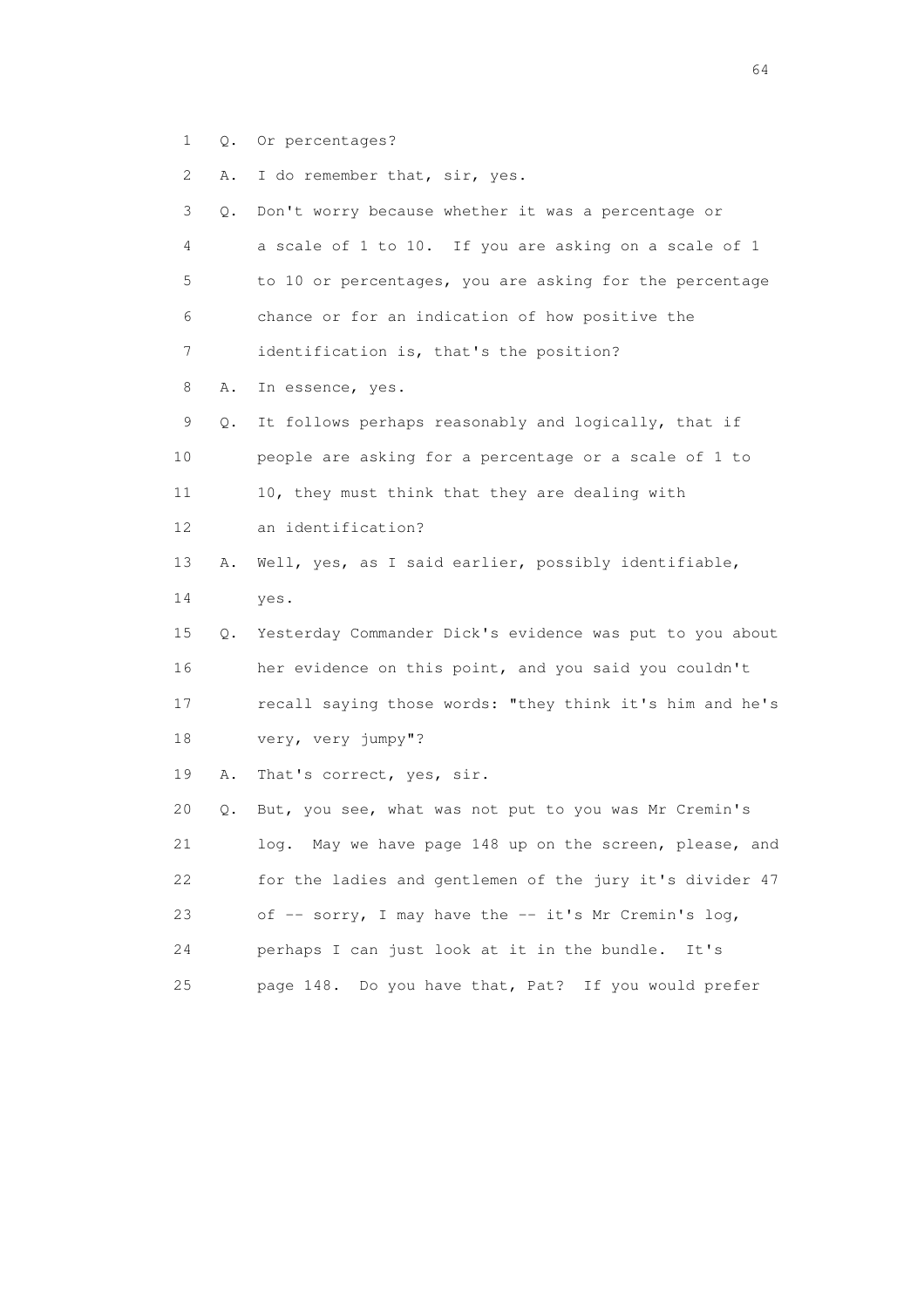1 the hard copy --

2 A. I have it.

 3 Q. -- or have it on the screen. If we just look at this, 4 this is Mr Cremin's log. Did you see Mr Cremin? 5 A. I don't know the person, I don't recall, sir, but I am 6 sure he was there. 7 Q. We see the 9.52 entry: 8 "Guy outside tube station, Osman, grey have [taken] 9 control on or of him. What doing at tube station?" 10 Can you remember questions being asked, what's he 11 doing at the tube station. This is at Brixton. Can you 12 remember? 13 A. No, because obviously I was told he was going towards 14 the tube station, so it would make sense at some stage 15 he may get to the tube station, I suppose. 16 Q. Questions were being asked, weren't they, if you are 17 saying he is at the tube station, he is at Brixton, he 18 has got off this bus, that's obviously going to provoke 19 a question: what's he doing there, isn't it? 20 A. Sorry, I don't quite follow. 21 Q. You are passing on information, he's got off the bus at 22 Brixton; yes? 23 A. Correct. 24 Q. You are in contact with the surveillance team and the 25 people in the operations room want to know what's he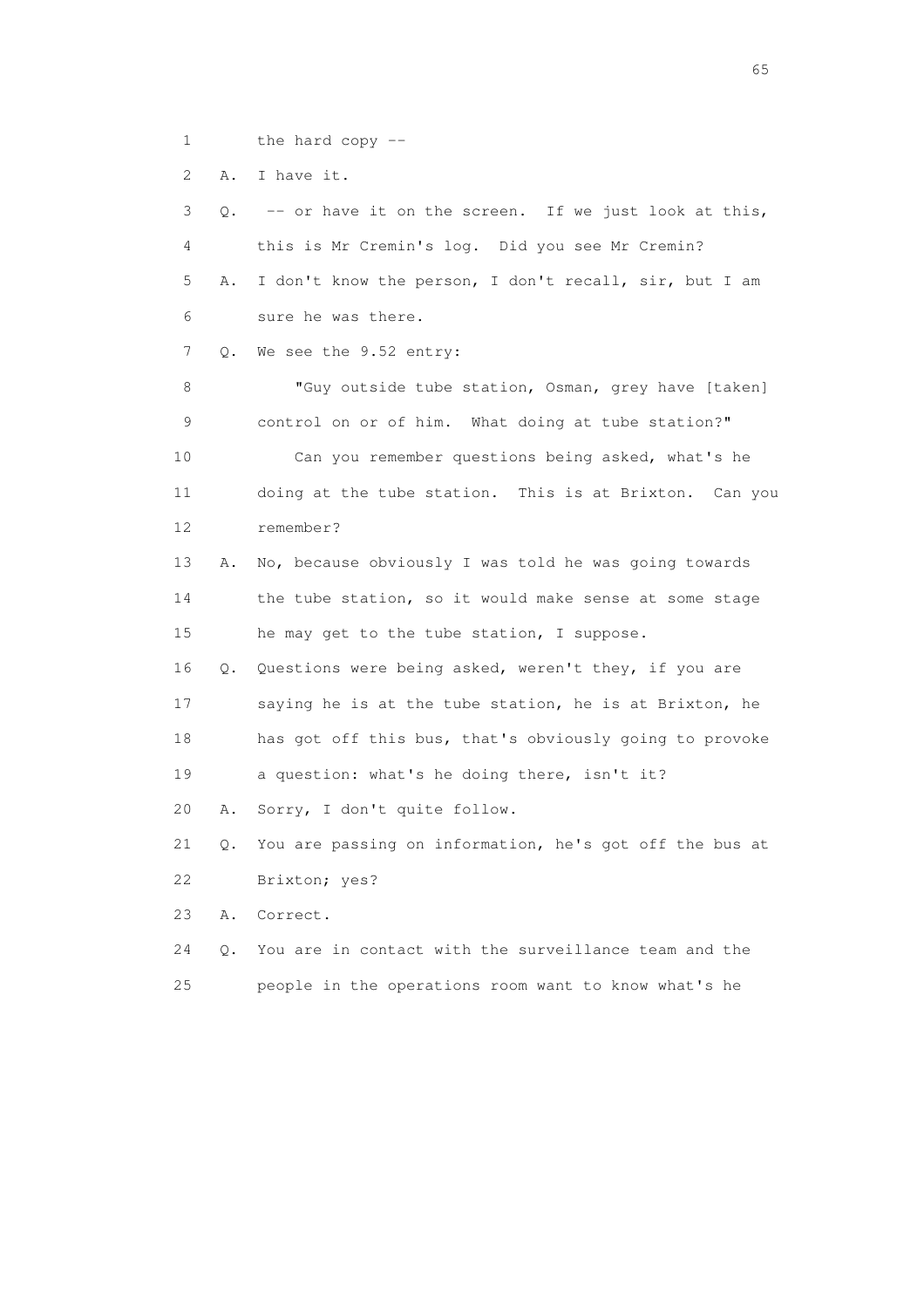1 doing at Brixton because he is under surveillance, isn't 2 he? 3 A. Yes, sir. 4 Q. So it would be sensible for someone to say: well, what's 5 he doing at Brixton? 6 A. Right. I understand. I am not sure what context you 7 are posing the question, sir, sorry. 8 Q. If the question from the senior officers is: what is he 9 doing at Brixton, how would that question be relayed to 10 the surveillance teams? 11 A. Well, I would obviously relay it, but they obviously 12 wouldn't know what the subject was thinking about why he 13 had gone to Brixton. 14 Q. What's he doing, not what he's thinking? 15 A. Physically doing? 16 Q. It's a very fair question to ask of someone under 17 observation. "What doing at tube station, very jumpy. 18 Establish identification and hold." 19 Can you recall Cressida Dick saying that? 20 A. No, sir, I can't. 21 Q. "Hold" meaning hold off from any intervention. Then 22 this: 23 "It's him, the man off bus. 24 "They think it is him and he is very, very jumpy." 25 So this is just the sort of thing that could well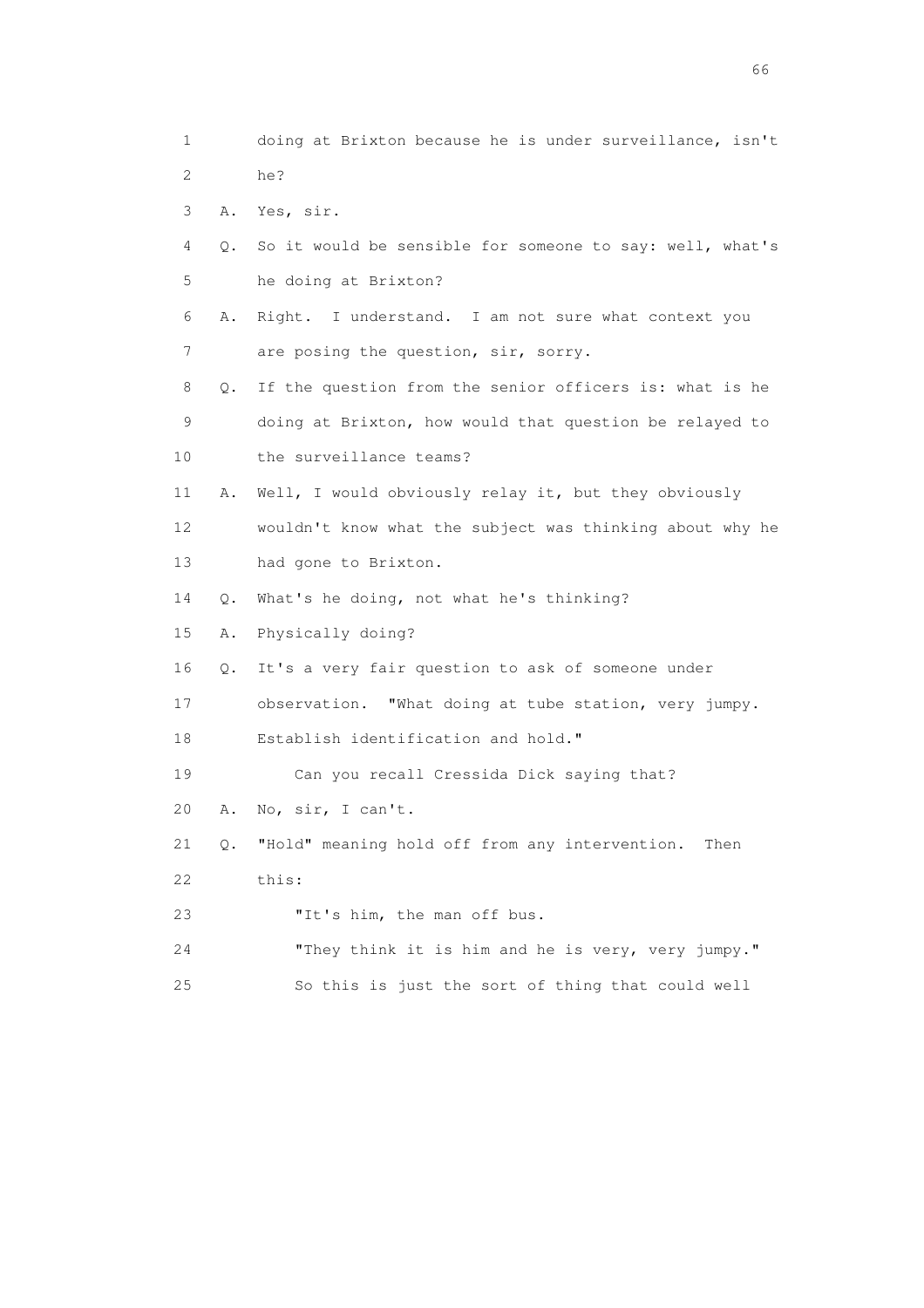| $\mathbf{1}$ |           | have been said, isn't it?                               |
|--------------|-----------|---------------------------------------------------------|
| 2            | Α.        | As I said, sir, I don't recall saying it, certainly.    |
| 3            | Q.        | But it could have been said?                            |
| 4            | Α.        | Well, it could have been said I suppose, yes.           |
| 5            | $\circ$ . | But it's not just Mr Cremin, because you will remember  |
| 6            |           | Angie Scott, she was present in the room, wasn't she?   |
| 7            | Α.        | I believe DCI Scott, yes, was there.                    |
| 8            | Q.        | Sorry, I should call her DCI Scott too. DCI Scott, she  |
| 9            |           | was there and she was very close to you, wasn't she?    |
| 10           | Α.        | On occasions she was, sir, yes, but like the other      |
| 11           |           | senior officers, they moved around the area generally.  |
| 12           | Q.        | At this time events in the control room are rather      |
| 13           |           | concentrated and intense, aren't they, on what's going  |
| 14           |           | on because all of a sudden something's happening, isn't |
| 15           |           | it?                                                     |
| 16           | Α.        | Certainly more focused, sir, definitely.                |
| 17           | Q.        | Can you remember DCI Scott moving or being close to you |
| 18           |           | at this stage?                                          |
| 19           | Α.        | I can't specifically, sir, no, sorry.                   |
| 20           | Q.        | She says:                                               |
| 21           |           | "I can recall Pat saying something like 'they are       |
| 22           |           | saying that it's him'."                                 |
| 23           |           | That's Detective Chief Inspector Scott. You can't       |
| 24           |           | recall it?                                              |
| 25           | Α.        | Certainly not, because that to me then goes towards     |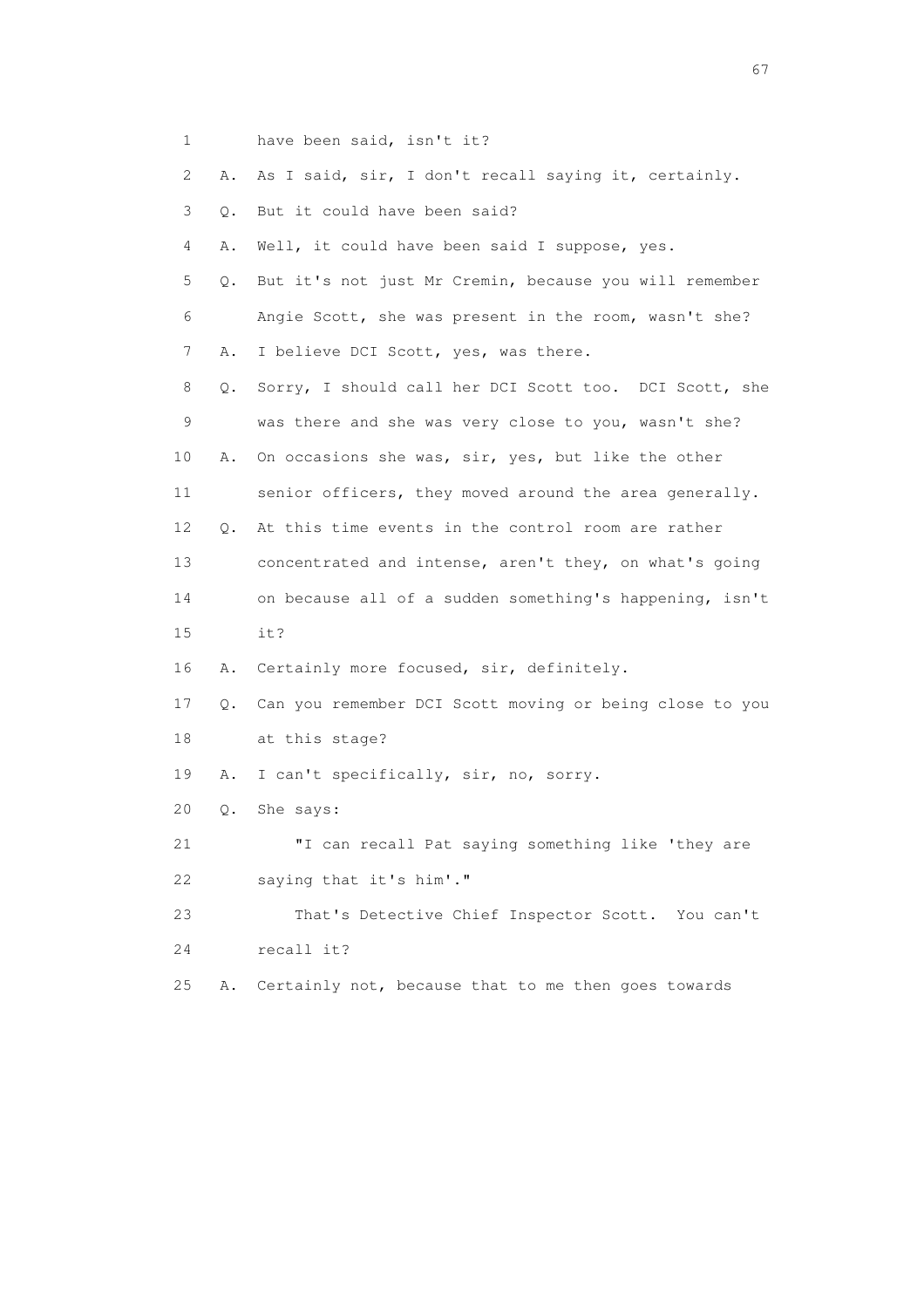1 a positive identification being made of the subject 2 which would be therefore reflected in the log 3 straightaway because that would be an indication it was 4 him. 5 Q. But Mr Boutcher said that you informed the room in 6 effect that they do now believe the subject to be Osman, 7 and Pat said: it was believed to be him, it was him. 8 You see, it's not just Commander Dick, as was put to 9 you yesterday, it's DCI Scott, Mr Boutcher, what about 10 Mr Johnston? He was your superintendent, wasn't he? 11 A. He was there as well, sir, yes, I believe. 12 Q. He says that Pat -- he has given evidence here -- said: 13 "The surveillance officers are still saying it could 14 be him and then he repeated that because he was not sure 15 that Commander Dick and Mr Boutcher had heard". 16 So he was passing on what you had said. Can you 17 recall Mr Lewindon who was there, did you know him? 18 A. I didn't -- I don't believe I did know him, sir, and 19 again I think he was another senior officer there who 20 I didn't recognise. 21 Q. He was saying that you as the surveillance monitor said: 22 "they think it's him". 23 So we have heard a good deal of evidence about it, 24 and as I have said, we all accept how difficult your job 25 was, but I think where we are is this, isn't it, first

en de la construction de la construction de la construction de la construction de la construction de la construction de la construction de la construction de la construction de la construction de la construction de la cons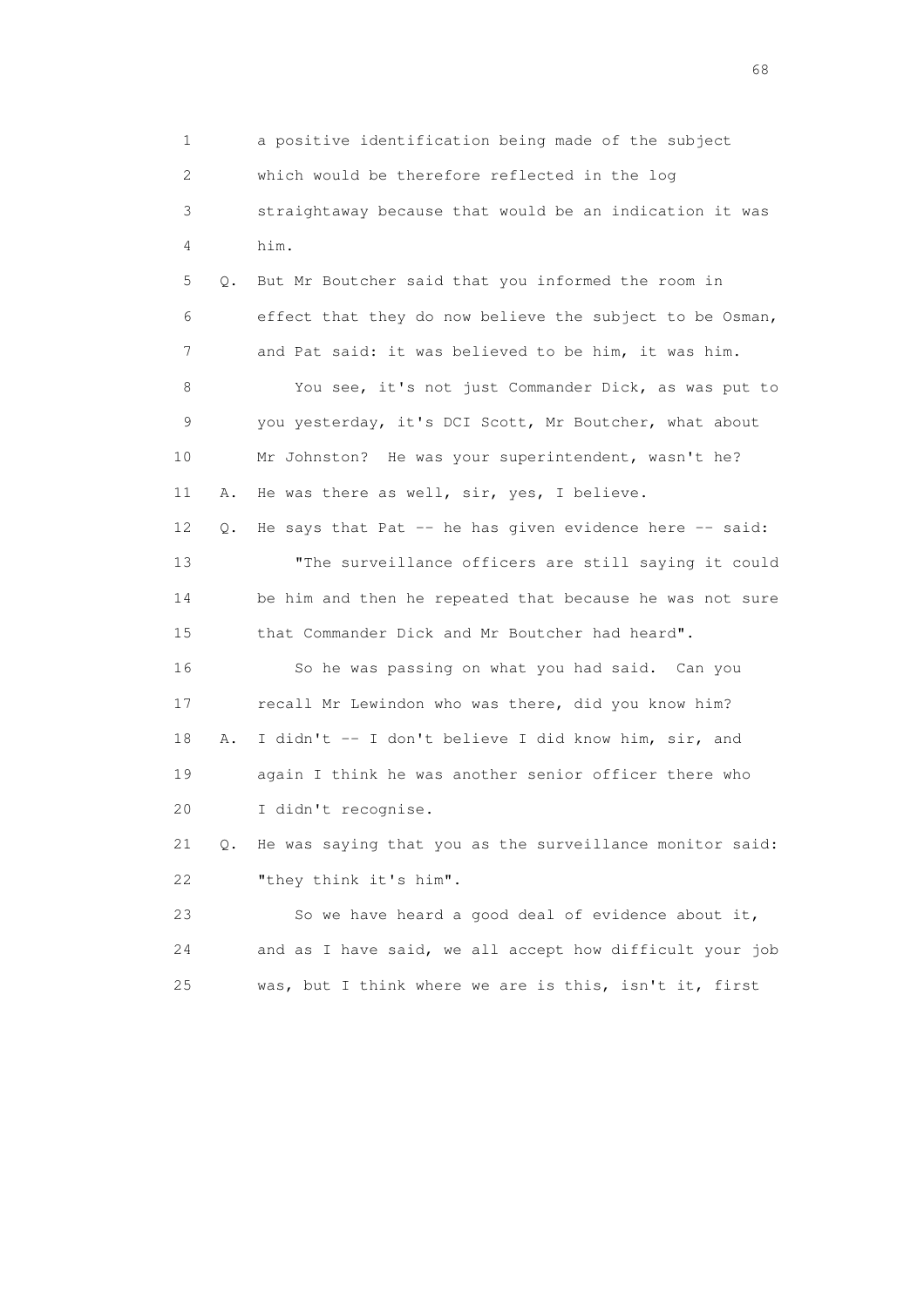1 of all you accept that you can't put everything in your 2 log that was said? 3 A. Certainly not, sir, no. 4 Q. And you have now no recollection of what you actually 5 said? 6 A. In relation to "they think it's him". 7 Q. Yes. 8 A. Yes, sir, that's correct. 9 Q. Thank you. I just want to ask you about -- 10 SIR MICHAEL WRIGHT: Are you leaving Mr Cremin's log? 11 I have a question, that's all. 12 MR PERRY: If you are going to ask a question, I will not 13 leave it, sir, let's deal with it. 14 SIR MICHAEL WRIGHT: This may not be something you can deal 15 with because it's not your log. The expression 16 "establish ID and hold", if you don't know, please say 17 so, but what do you understand "hold" to mean? 18 A. To me it could mean several things, I suppose. Could be 19 hold off doing something, I suppose potentially it could 20 be hold the subject, move up. I don't know, you would 21 probably have to ask Mr Cremin. 22 SIR MICHAEL WRIGHT: That's what I thought you would say. 23 You can't help us with that? 24 A. I am sorry, I can't, sir. 25 SIR MICHAEL WRIGHT: Very well.

entral de la construction de la construction de la construction de la construction de la construction de la co<br>1990 : la construction de la construction de la construction de la construction de la construction de la const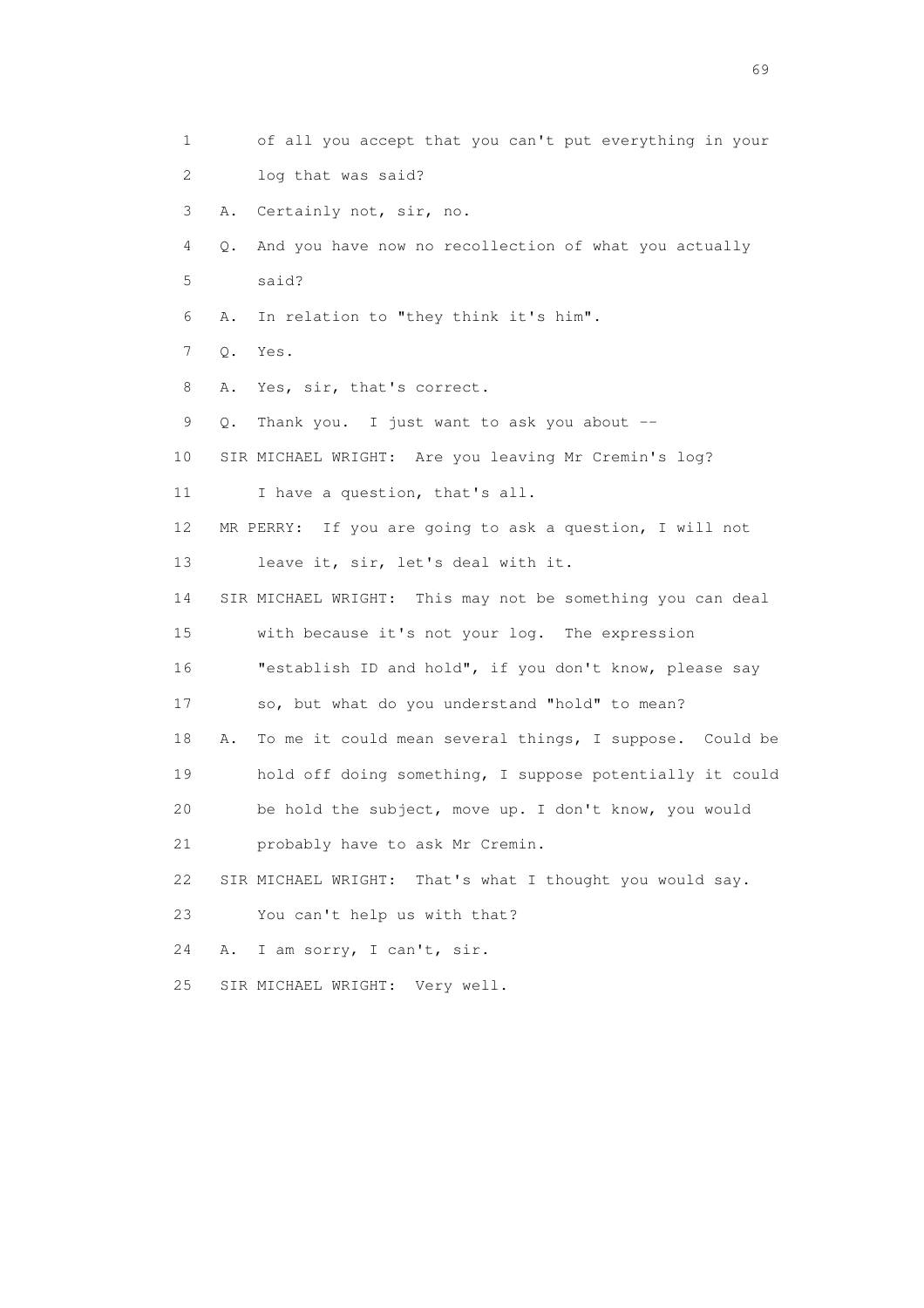1 MR PERRY: Thank you, there is just one other matter I want 2 to ask you on this aspect and then I have just a few 3 other things to ask you. 4 You made another statement, didn't you, on 5 4 July 2007. Do you have that with you, Pat? The 6 4 July 2007, another statement. Shall I ask for it to 7 be put up on the screen? 8 A. Could you, please. 9 Q. It's your statement of 4 July 2007 and I wanted to look 10 at page 140. It's the third page of the statement, if 11 that assists. That's it. It's just the second 12 paragraph of the statement where you say: 13 "Mr de Menezes was thought to be Nettle Tip and 14 I was aware from the outset that he was being followed 15 from Scotia Road." 16 So when you made this statement, you had a clear 17 recollection that he was thought to be Nettle Tip? 18 A. As I said, "possibly identifiable" covers the fact that 19 possibly he is the subject, yes. 20 Q. We are going to hear what PIW means, I think the 21 surveillance people will say "possibly identical with" 22 rather than "possibly identifiable with", but the way 23 you expressed -- 24 A. That's not my understanding, sir. 25 Q. That's all right, we will hear from them. There is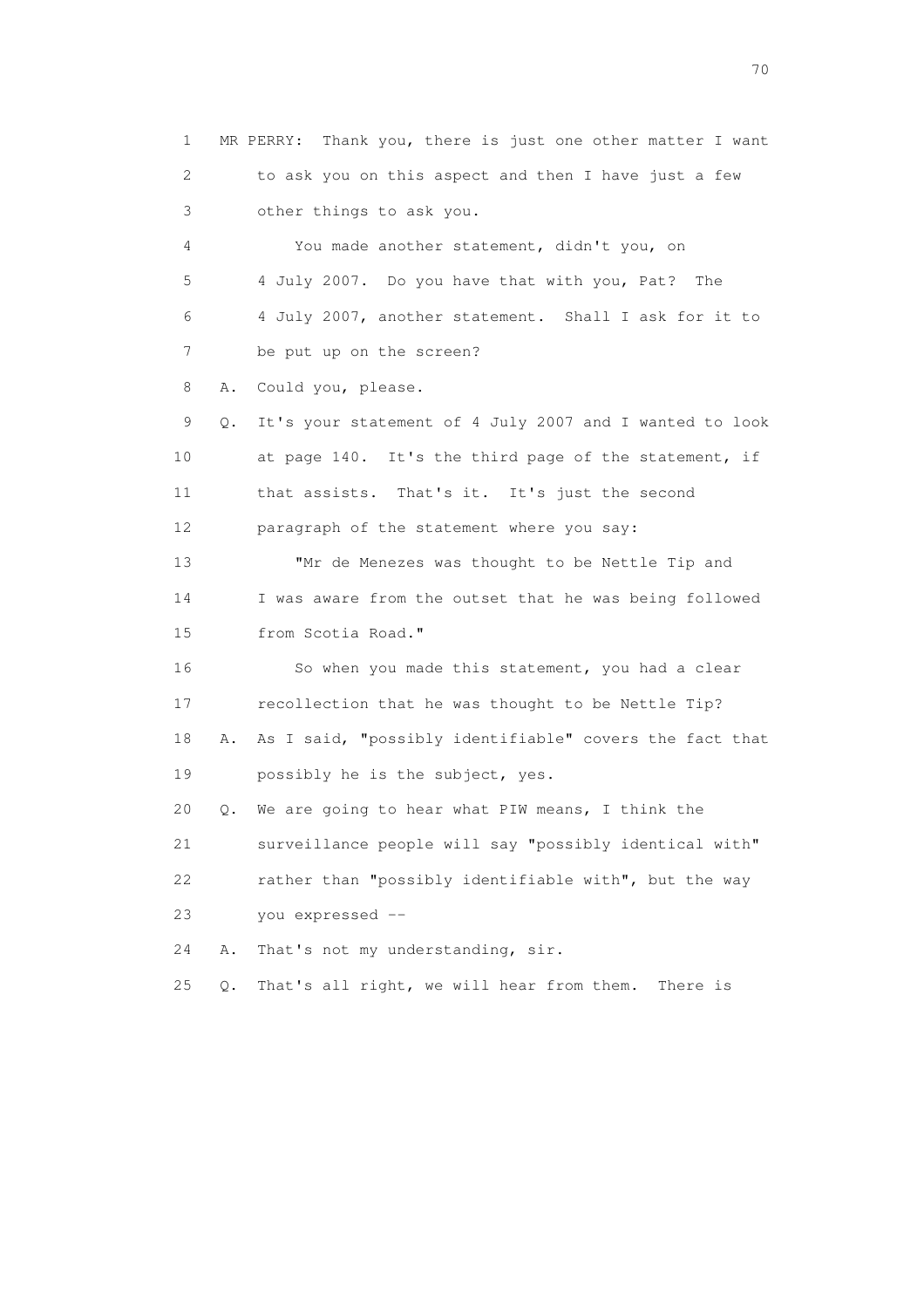1 a difference between the two, it may be quite nuanced  $2$  but  $-$  3 A. To me it is kind a contradiction almost to be possibly 4 identical, I would take "identical" to be identical. To 5 me personally, I don't see how you can be possibly 6 identical. Again, as you say, that's my opinion, 7 I can't speak for my colleagues, certainly. 8 Q. Here you are saying in the statement Mr de Menezes was 9 thought to be Nettle Tip? 10 A. That's correct. 11 Q. I just want to put that to one side. You were asked, 12 I just want to ask you now a few questions please about 13 Owen very, very briefly. If we could have the note that 14 was put up on the screen this morning, Mr Owen's notes. 15 Owen is a pseudonym. 16 If we just look at this. You were asked questions 17 about it earlier, and you have told us that Owen was in 18 the area around C1 and C3, the seats between them. 19 A. Certainly when I saw him earlier on. 20 Q. That would be next to Nick, who was sitting in C1? 21 A. I don't remember seeing Nick there but certainly that 22 may be the case. 23 Q. If we just look at this, if we just pick it up from the 24 main section in the middle of the page, U/I unidentified 25 movement on to bus almost immediately, management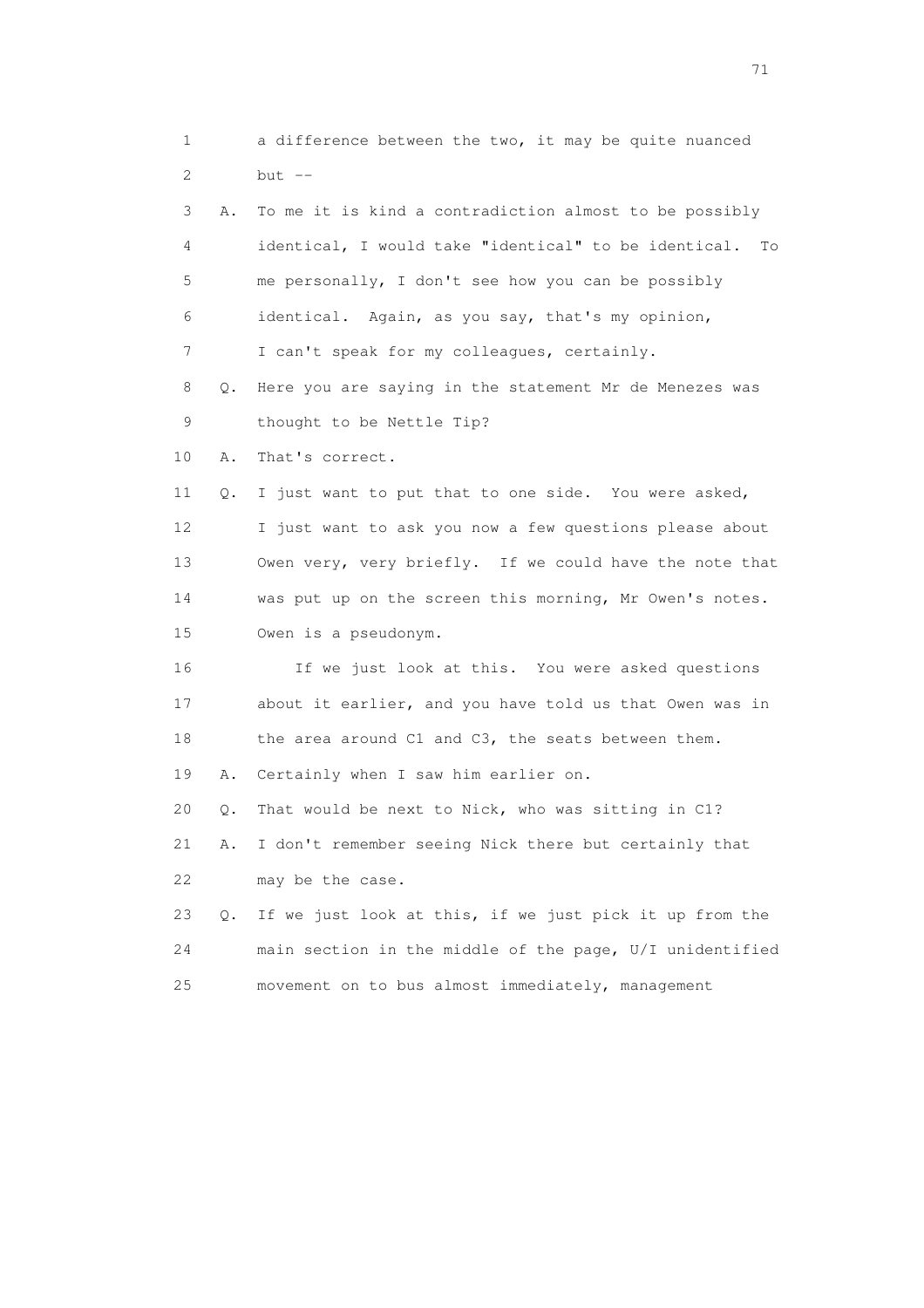1 question, how come he got on the bus? 2 "Pat [that's you] made about six calls to BTP", you 3 have told us that may not be accurate; it was to the bus 4 company. 5 "Told being diverted but some buses coming anyway. 6 CD [Cressida Dick] to greys, telephone, don't think it's 7 him." 8 Then three or four minutes of follow: 9 "Cressida Dick question: why still following, if 10 they don't think it's him?" 11 That's the clear meaning of this, isn't it. 12 Then off bus, texts -- me to intel cell, we need not 13 deal with that then on bus. If we bear in mind that's 14 about 9.52. 15 Then just dropping down: 16 "James called Pat. Cressida Dick: what percentage. 17 Through Pat, can't give percentage but think it's him. 18 You can recall this questioning about the 19 percentage, can't you? 20 A. As I said I remember Mr Boutcher specifically asking but 21 it's quite possible Commander Dick asked as well, 22 certainly. 23 Q. Can you recall Mr Dingemans being called off -- being 24 asked to make an interception? 25 A. No, I don't have any recollection of Mr Dingemans.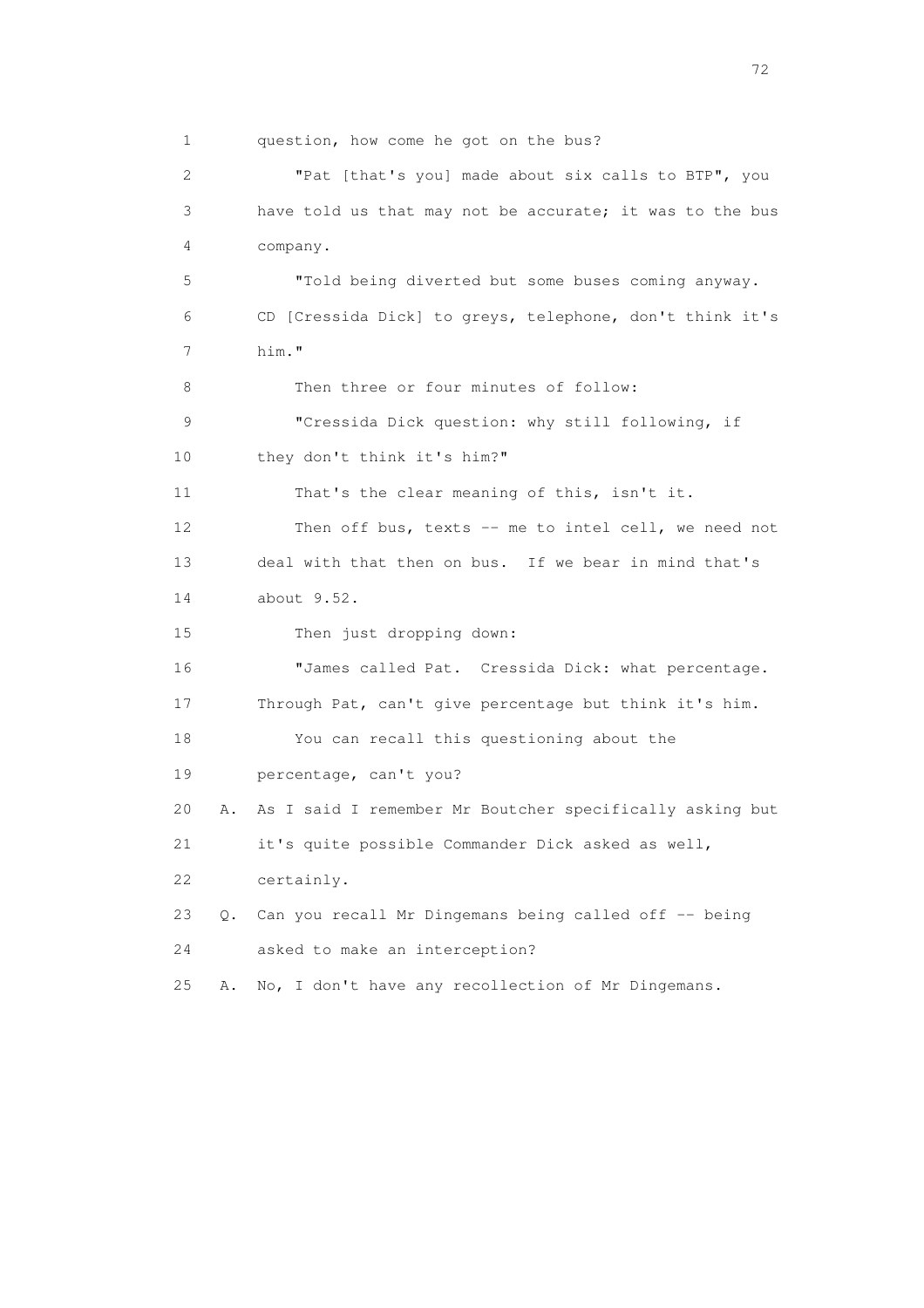1 Q. Out of fairness, I ought to make one thing clear: of 2 course so far as you are concerned, I have already dealt 3 with the sources of information, the telephone calls 4 with the team leaders, the telephone calls are always 5 with the team leaders rather than individual members of 6 the surveillance team? 7 A. Yes. 8 Q. So far as you are concerned? 9 A. Certainly, yes. 10 Q. So your principal source of information is from the team 11 leader, would that be fair to say? 12 A. And the radio. 13 Q. But I was -- 14 A. Ideally I wouldn't want to bother the team leader, if 15 you like, because obviously I understand the role I am 16 undertaking, so ideally I would hear the commentary 17 through the radio. It would only be if, for instance, 18 there were technical faults where I couldn't hear it and 19 also to clarify if there was any doubt and then that 20 would provoke a phone call from me irrespective of him 21 phoning me. 22 Q. Or if he called you and gave you specific and precise 23 information for you to enter into the log? 24 A. Certainly, yes. 25 Q. You could hear some of the chatter with Derek and some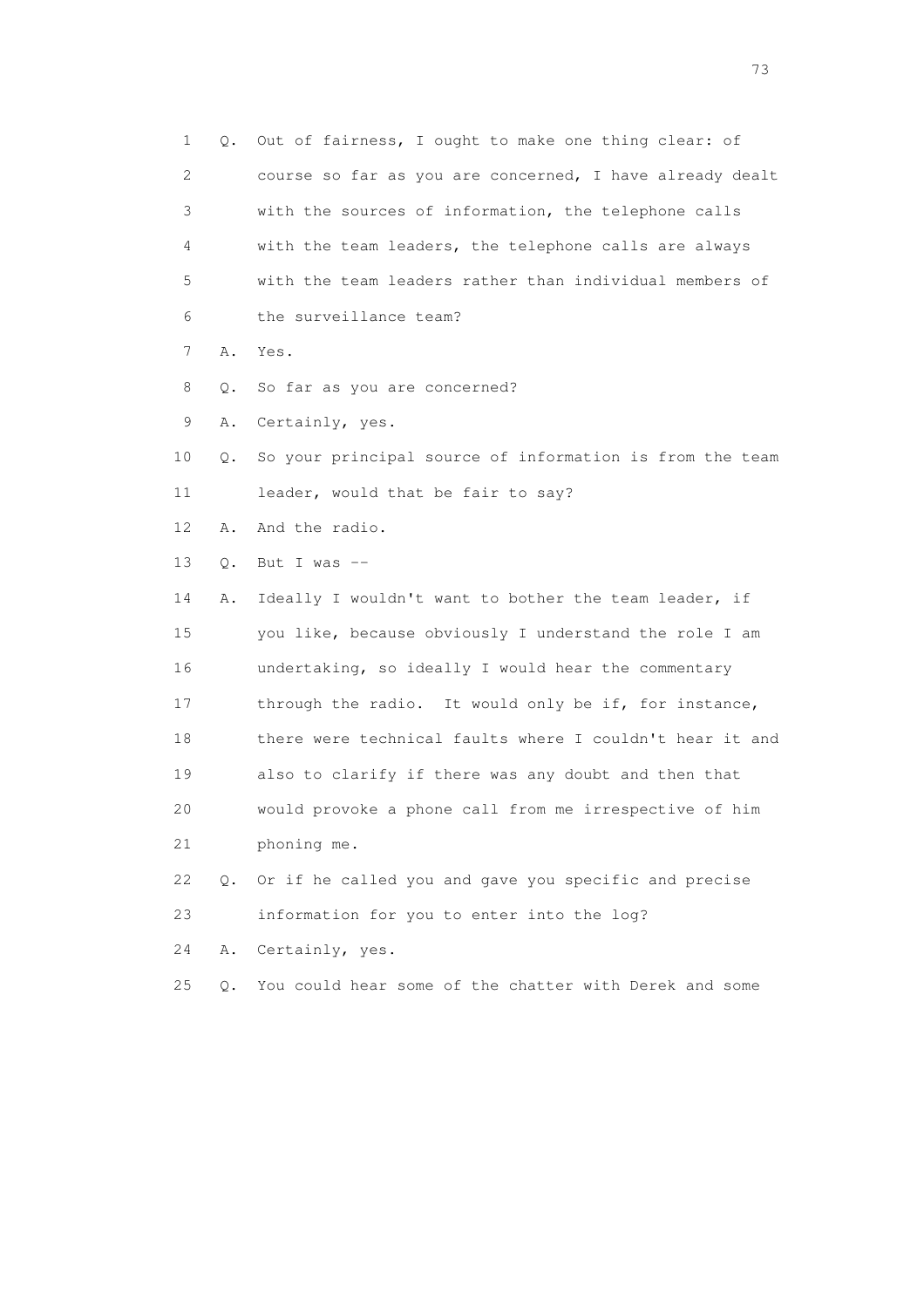1 of the team at Scotia Road? 2 A. It is prior to 9.34? 3 Q. Yes. 4 A. Yes, certainly, if they were using the transmission, 5 certainly. 6 MR PERRY: Thank you very much indeed. 7 SIR MICHAEL WRIGHT: Thank you, Mr Perry. Mr Stern? 8 Ouestions from MR STERN 9 MR STERN: Pat, I wonder if you could just take out the 10 helpful telephone schedule provided by Mr Perry. Could 11 I just ask you about the entry at 10.03, please? Could 12 you just help us, please, with what it was James was 13 conveying to you at that time for almost one and a half 14 minutes? 15 A. I am assuming this refers to the last call I believe 16 from James to me. 17 Q. That's correct. 18 A. So this would be I would think the request about what 19 was to take place, what was to happen. 20 Q. Yes? 21 A. And then the offer that the SO12 would be in a position 22 or could be in a position to stop -- 23 SIR MICHAEL WRIGHT: The offer for SO12 to do the stop was 24 within that call? 25 A. I am looking at the schedule, I would have to say yes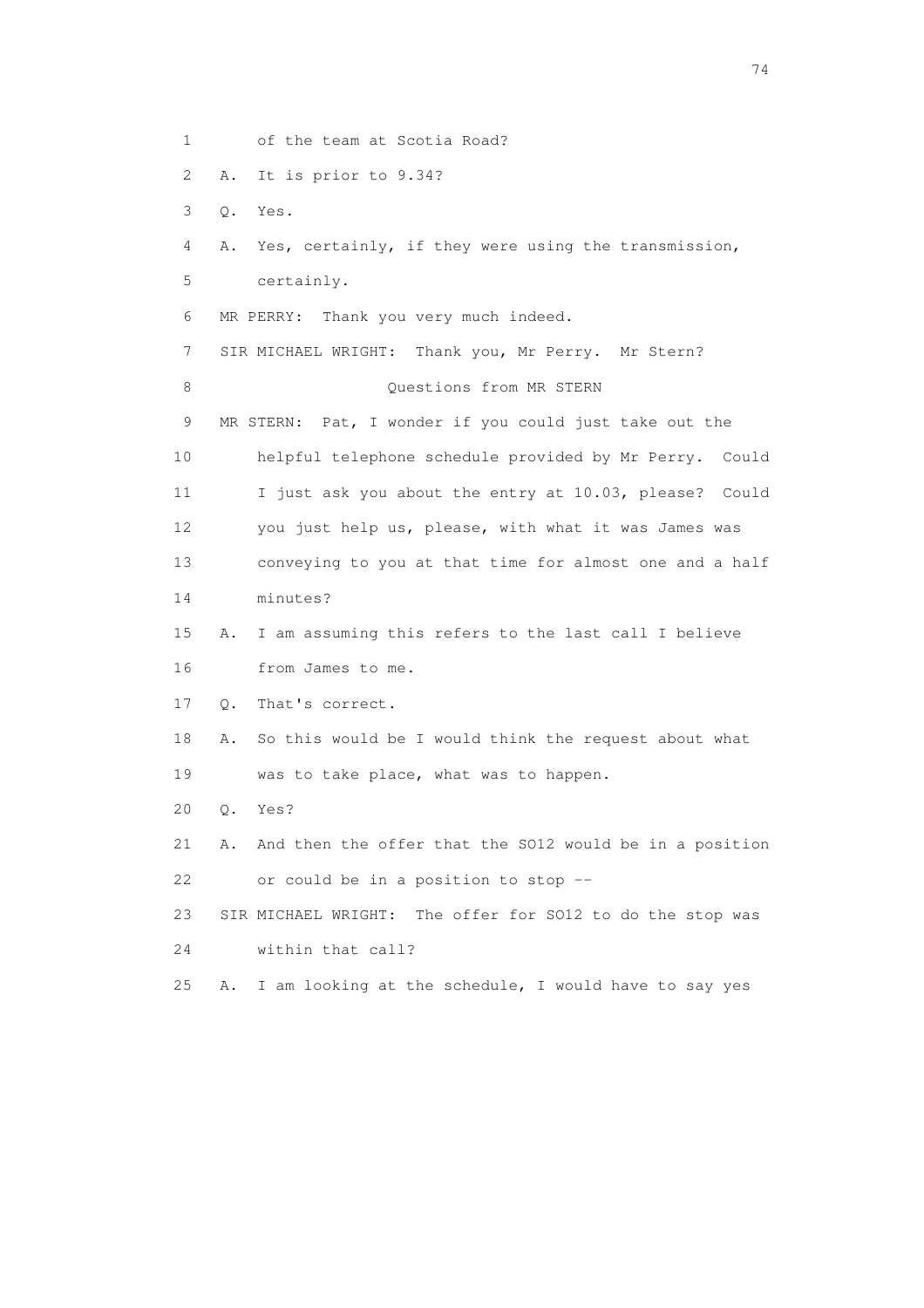1 because there doesn't appear to be another call. 2 MR STERN: Does it appear then that there was no order to 3 intervene before that time at 10.03? 4 A. That would certainly seem to make sense from this 5 schedule, certainly. 6 Q. The second question is this, going back to your typed 7 log, this was done as a Word document, I think? 8 A. I believe that's correct, sir. 9 Q. Was it saved as a Word document? Can you help us? Did 10 you print it out or what happened with it? 11 A. I believe both probably. I think because I seem to 12 remember it has a Word format and therefore I believe it 13 would be saved as a Word document but I am not an expert 14 on Microsoft products, unfortunately. 15 SIR MICHAEL WRIGHT: That makes a lot of us, I suspect. 16 What does "save" mean, Mr Stern? 17 The jury may all know, but --18 MR STERN: I am assuming that people know, but maybe that is 19 a rash assumption. 20 You move the cursor to the bit that says "save", 21 click on that, and then give it a title. 22 SIR MICHAEL WRIGHT: All right, I asked for that. 23 MR STERN: No, no, I am afraid I couldn't explain it any 24 other way. 25 SIR MICHAEL WRIGHT: What's the effect?

na matsay na katalog as na kasang na mga 175 may 2008. Ang isang isang nagsang nagsang nagsang nagsang nagsang<br>Tagapang nagsang nagsang nagsang nagsang nagsang nagsang nagsang nagsang nagsang nagsang nagsang nagsang nagsa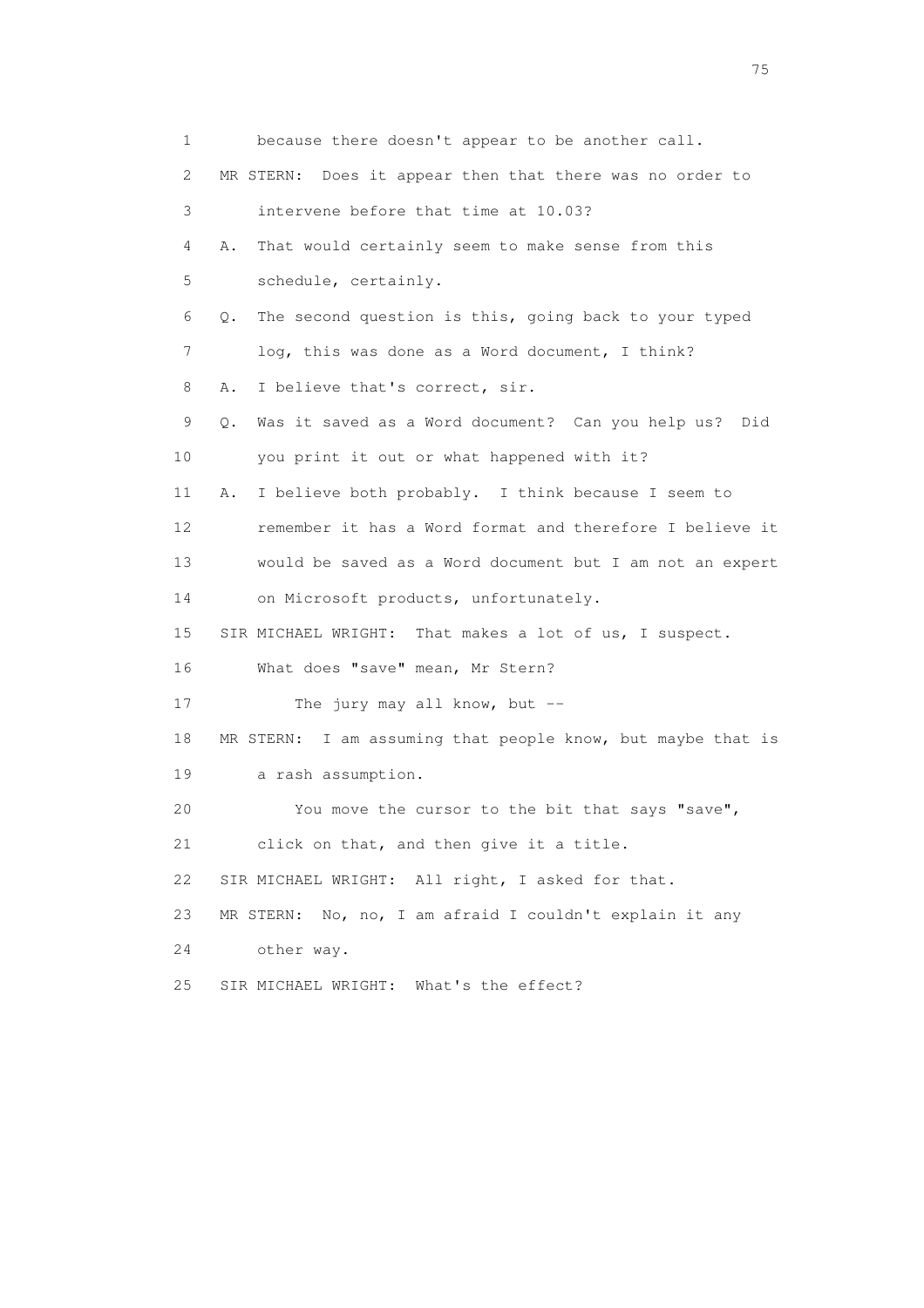1 MR STERN: What's the effect of saving it, then? 2 A. To clarify, I obviously finished duty later that 3 evening, it may well be the operations continued. It 4 may be the log, if you like, would roll on then to the 5 next person taking over. I am just seeing here that I 6 have only got up to 1300 here so, I couldn't clarify 7 that. 8 Q. We have a copy that carries on beyond that. 9 A. Sorry, I only got one, I think. 10 Q. When did you finish, then? 11 A. I believed I finished sometime approximately 8 o'clock 12 in the evening. I can give you an exact time if you 13 like. 14 Q. It's all right, I can help you. 8.25 the log was handed 15 over to -- and then there is a blank. we don't know who. 16 SIR MICHAEL WRIGHT: Forgive me Mr Stern, let me ask the 17 question I really wanted the answer to. If you save 18 a document, does that prevent it being amended? 19 A. No, somebody could go back into it the next -- I assume 20 the next -- 21 SIR MICHAEL WRIGHT: It has not been deleted? 22 A. Again I don't believe so, I know we have certain 23 security rights on documents but I don't think this was 24 one of them, I think it was left generally in a library 25 where it could be accessed.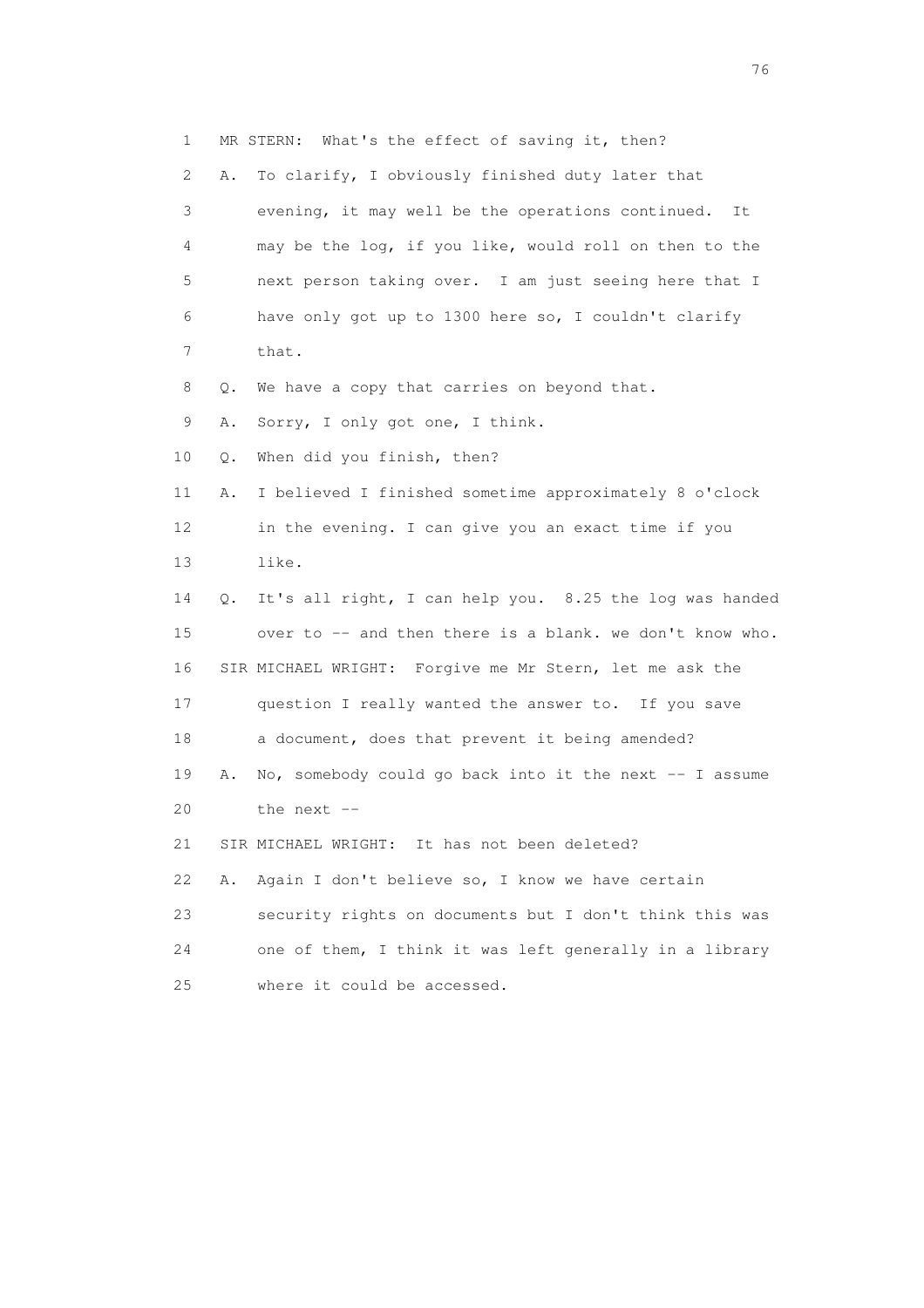1 MR STERN: Before we get out of my technical depth, I will 2 just ask you the next question about the log, which is 3 this: are we to understand that there was an entry that 4 you have timed at 9.34 which relates to PIW? We have 5 seen that. 6 A. Yes, we have, sir. 7 Q. Are we to understand that there is no other entry in 8 relation to identification up to and including 10.05? 9 A. It remains throughout as unidentified. 10 Q. No, is there any other reference to any additional 11 discussion about identification? 12 A. That's correct, sir, yes. 13 Q. Which is correct, that there isn't? 14 A. Yes, sorry, I thought that was the question you posed, 15 yes, it remains that throughout. 16 Q. On your log there is no other reference to any 17 additional material save for that which we have looked 18 at at 9.34? 19 A. In relation to my log, no. 20 Q. Yes, in relation to your log, I am only asking you about 21 your log, not other people's. 22 The last thing I want to ask you about is this: 23 yesterday in your evidence you said this -- for the 24 record, it's page 182 of the transcript: 25 "Answer: To me the male was never clearly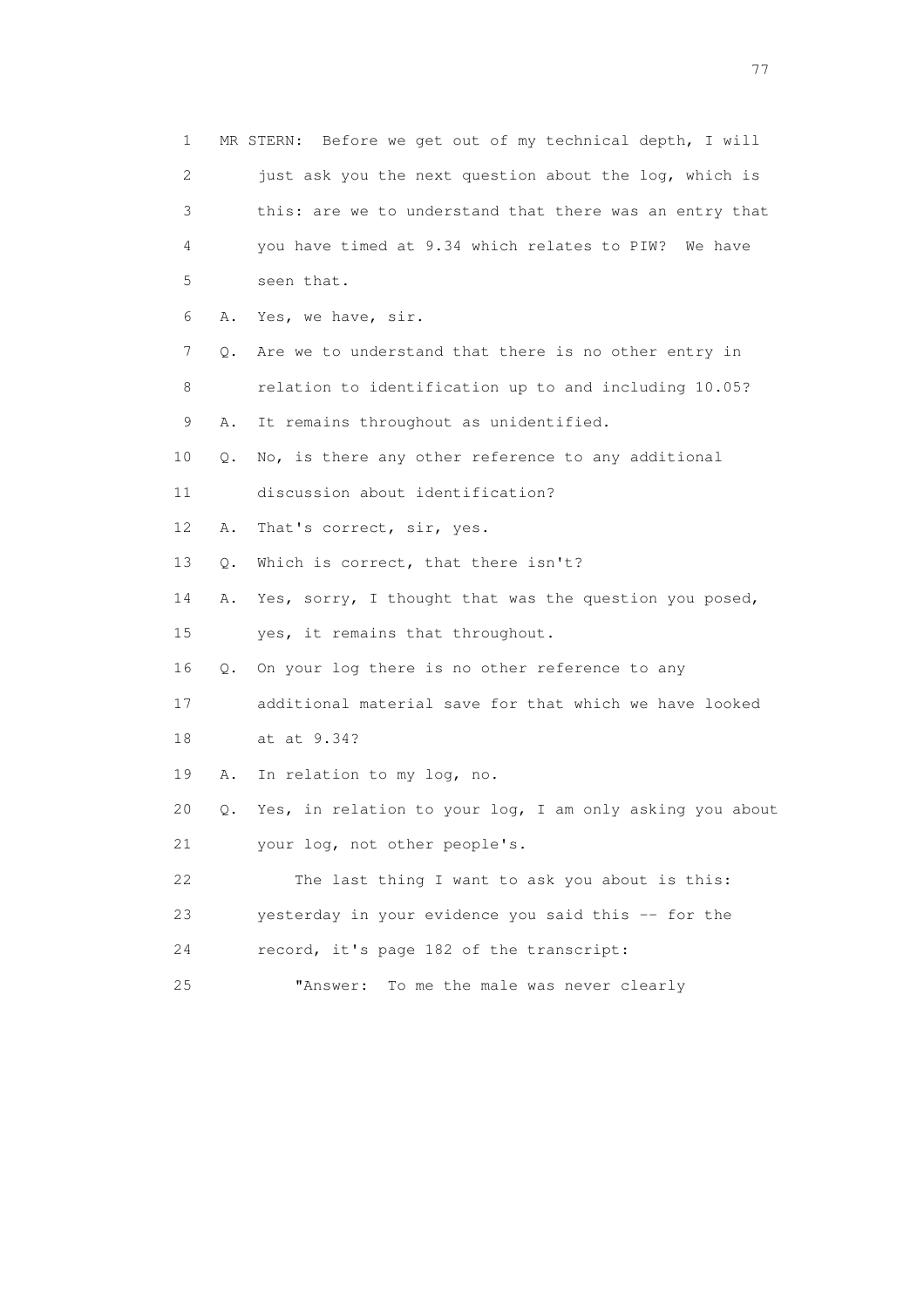1 positively identified as the subject, and the reflection 2 of the U/I -- it should probably read 'U/I PIW' every 3 time throughout the thing."

 4 I think you meant that each time we see U/I, it 5 should have "U/I PIW" to be more accurate in your mind? 6 A. Yes, because again to me it would have been unless he 7 had been eliminated as it were from the identification 8 process, he would then become an identified male and 9 left at that status, if you like.

 10 Q. If he had been identified in your mind, then you would 11 have written either the name, the full name of the 12 subject; yes?

13 A. Or the initials.

14 Q. Or the initials NT for Nettle Tip?

15 A. Correct.

16 Q. Is that a standard procedure for loggists or people

17 keeping a log in SO12?

 18 A. I can't really speak for other persons, to me that was 19 certainly my experience of it, yes.

20 Q. You would not want to put "NT" down if somebody had not

21 been identified, would you?

22 A. No, I wouldn't put that subject name in on its own, no.

23 MR STERN: Thank you very much.

24 SIR MICHAEL WRIGHT: Thank you, Mr Stern. Ms Leek?

25 MS LEEK: No thank you.

na na matsayang mga kasang mga kalendaryon ng mga kasang mga kasang mga kasang mga kasang mga kasang mga kasan<br>Mga kasang mga kasang mga kasang mga kasang mga kasang mga kasang mga kasang mga kasang mga kasang mga kasang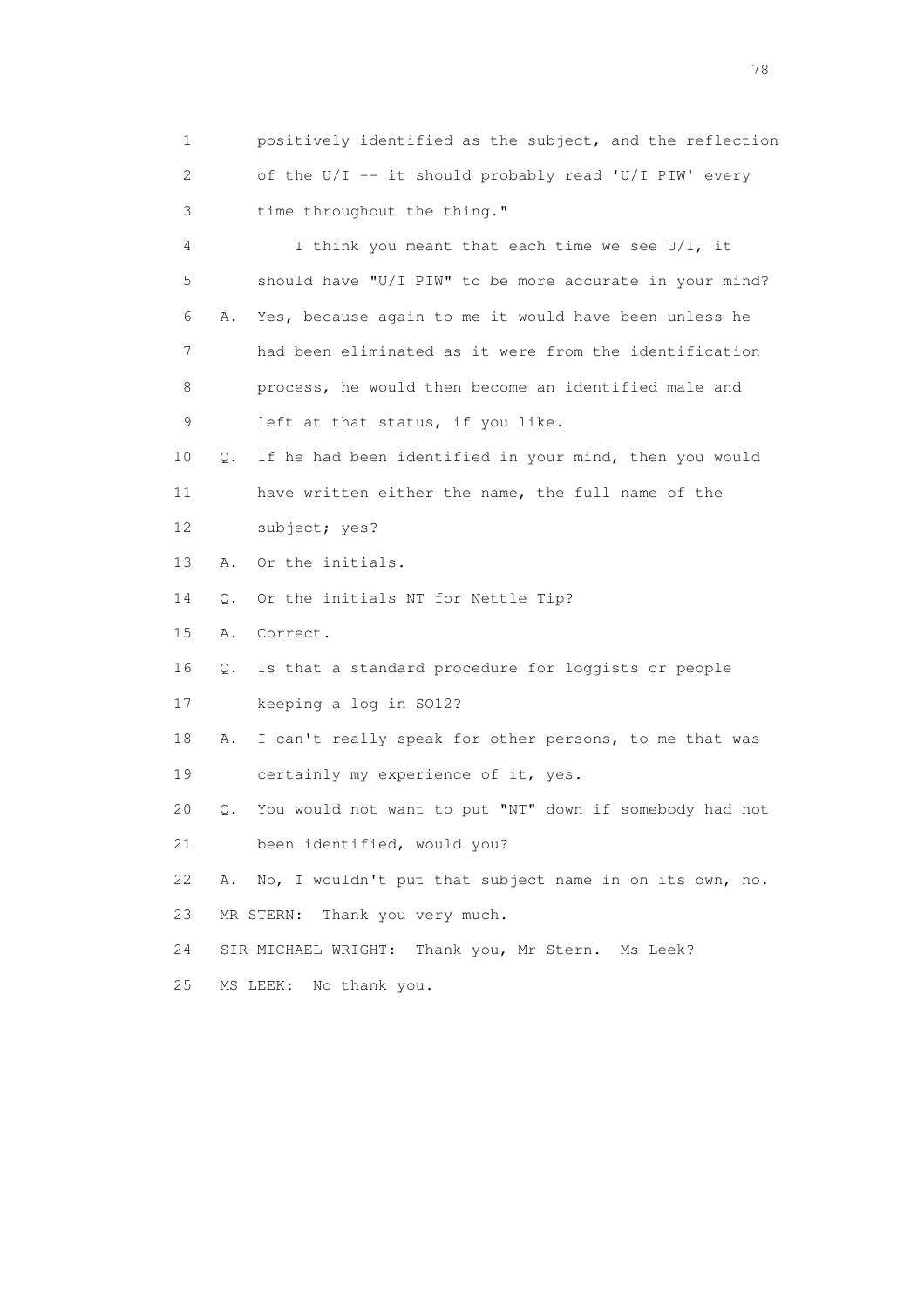1 SIR MICHAEL WRIGHT: Mr King?

2 MR KING: No, thank you, sir.

 3 MR HORWELL: I have only one small matter, I am not going to 4 repeat the cross-examinations that have passed before. 5 Questions from MR HORWELL 6 MR HORWELL: My name is Richard Horwell. I appear on behalf 7 of the Commissioner. 8 It's a matter of detail but it relates to the 9 letters PIW that we have seen on your log at 9.34, 10 page 447. Thank you. 11 Could we have put up, please, the evidence that you 12 gave on 12 October 2007 at page 103. 13 A. Is this where I have used the words "identical" in the 14 transcript? 15 Q. It's in relation to the letters PIW. Line 4, you were 16 asked: 17 "Question: And the subject had started as a PIW, 18 possibly identical with the suspect; is that right? 19 "Answer: Possibly identical with, yes, that's 20 correct, my Lord. 21 "Question: Were you aware that someone had said it 22 wasn't him at one stage? 23 "Answer: No, I wasn't ..." 24 A. I looked myself this morning at the transcript just to 25 refresh my memory and I also identified that is wrong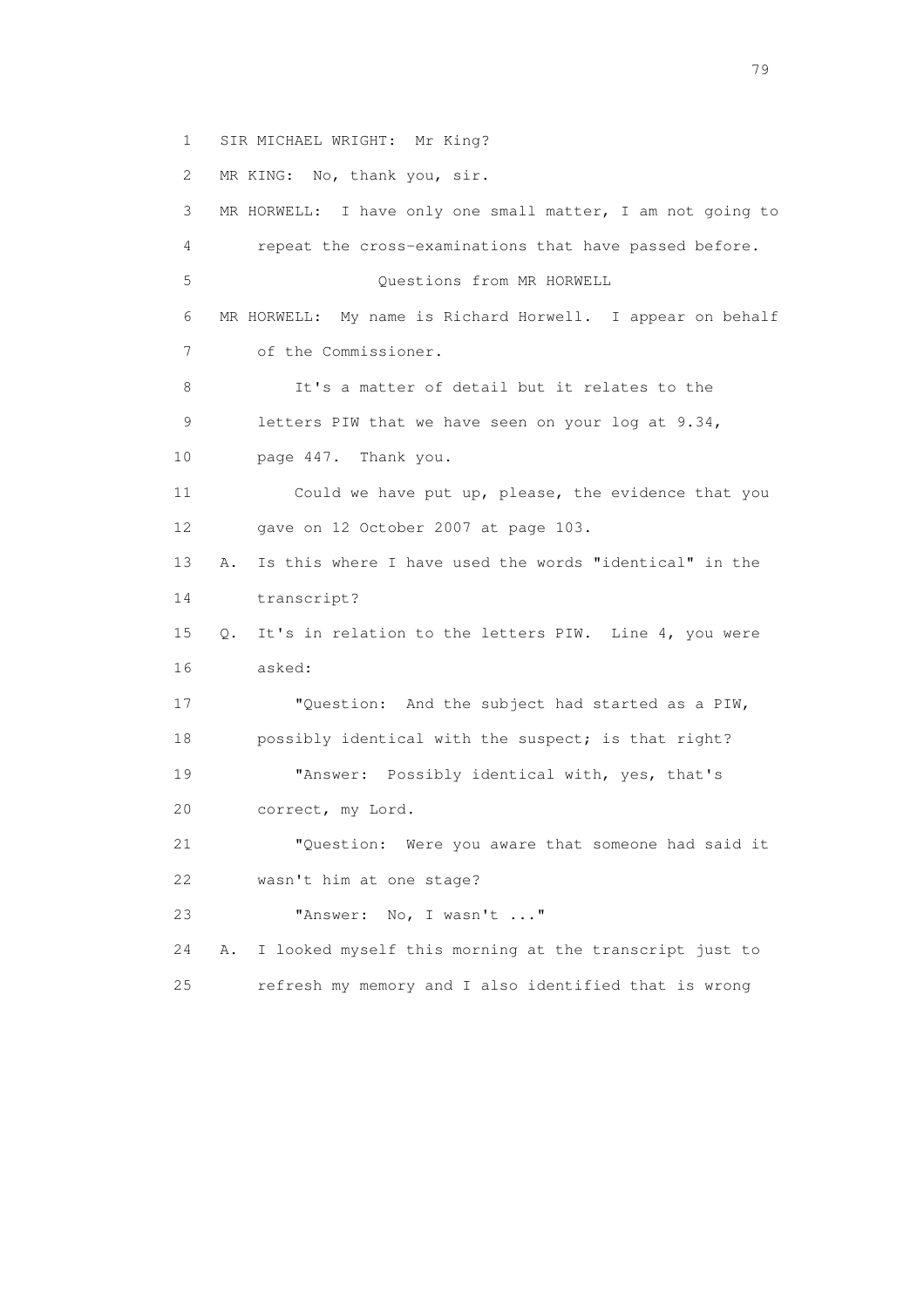1 further down in the transport, towards the end. I think 2 I clarify it by saying "possibly identifiable with" 3 later on. 4 Q. The point I rise is this: could you have thought that on 5 22 July? 6 A. No, no, that is, I am saying a mistake, it is not my 7 intention, it is, or has always been, "possibly 8 identifiable with". 9 Q. We will hear from surveillance that their use of PIW is 10 "possibly identical with" and that's what was intended 11 on this day. But you can't help? 12 A. It's certainly not my understanding, no, sir. 13 MR HORWELL: Thank you. 14 SIR MICHAEL WRIGHT: You say you corrected it later in the 15 evidence? 16 A. Further down on the transcript on that day. 17 SIR MICHAEL WRIGHT: Any idea what page? 18 A. I think it's possibly the last page of my testimony, 19 I believe. 20 SIR MICHAEL WRIGHT: You have it. 21 MR HOUGH: Yes. 22 SIR MICHAEL WRIGHT: Very well. Yes, Mr Hough. 23 Further questions from MR HOUGH 24 MR HOUGH: Just on that last point, could we have up 25 page 109. This just to set it in context. Do you see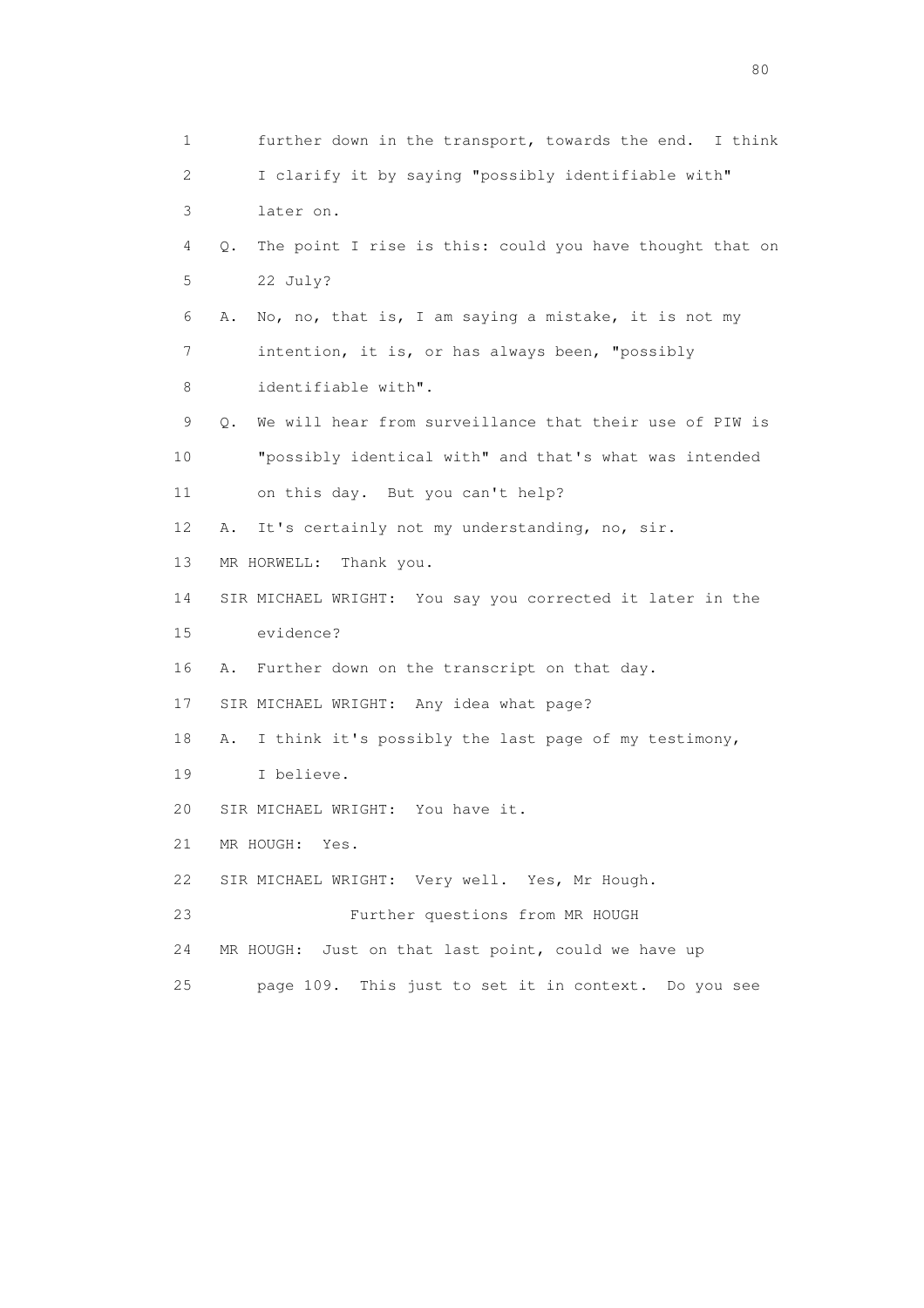1 at the bottom of the page, the questions you are being 2 asked? Line 22, this in cross-examination by counsel 3 for the Commissioner:

 4 "Question: I am asking you if you recognise that 5 they [those words] are capable of conveying that meaning 6 to anyone?

 7 "Answer: As previously answered to me because of 8 the word 'think' it doesn't to me indicate a positive 9 identification and certainly this is something that 10 would have been relayed in the log as I was typing, if 11 any positive identification had been made. This is 12 something I would have typed to changing from being 'the 13 possibly identifiable' with to being the subject." 14 A. That's correct, that's the passage I was referring to, 15 sir.

16 MR HOUGH: That's what you were referring to.

17 A. Yes.

18 Q. Thank you.

 19 Going back, and I'll take these chronologically, 20 first of all, you were asked some questions by Mr Perry 21 about the early period after the subject of surveillance 22 walks out of the block at Scotia Road. These questions 23 are at pages 62 to 64 of today's transcript. I think, 24 and I'll being be corrected if I am wrong, but the 25 suggestion in broad terms made to you was that the first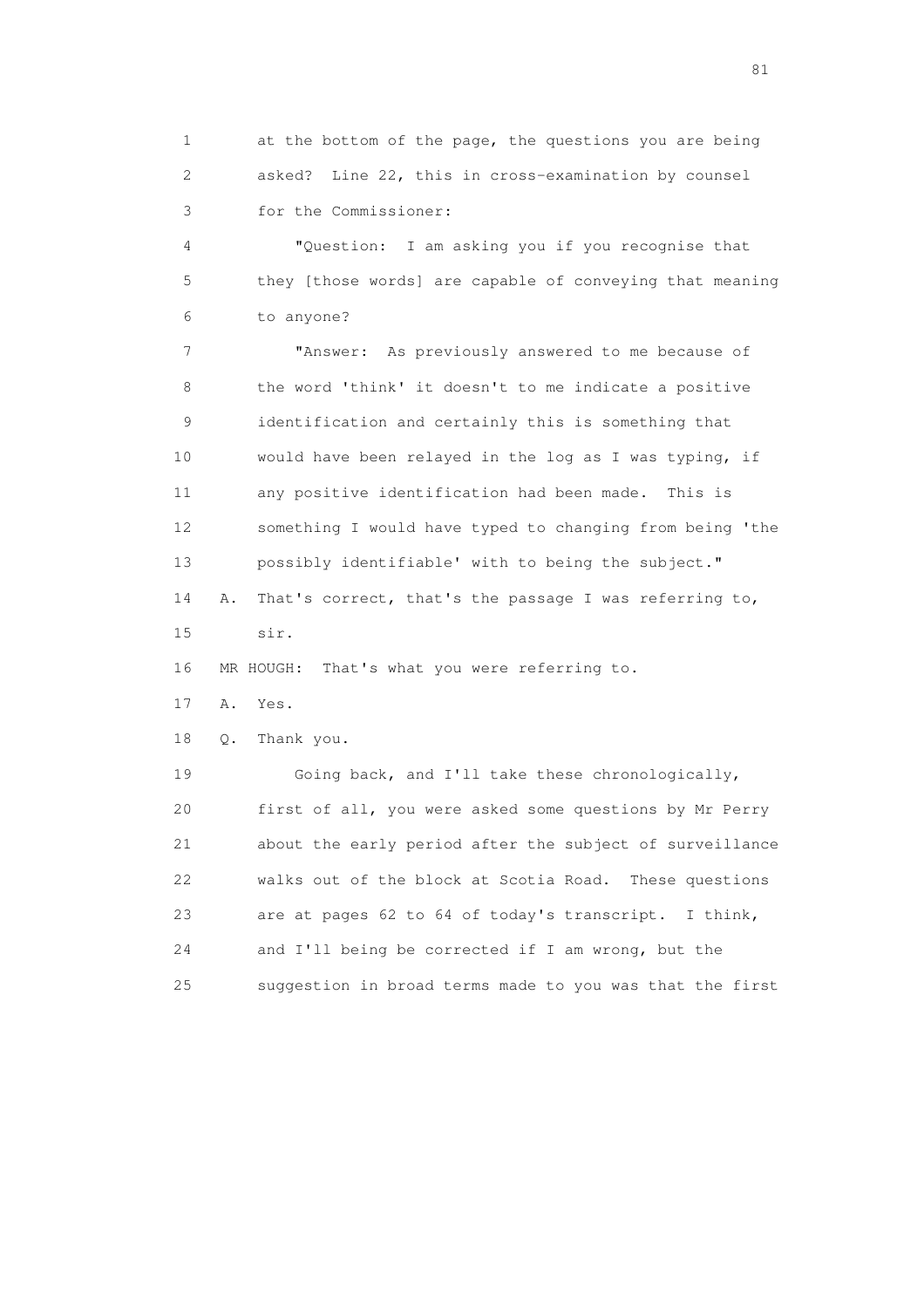1 information you received about the man who had come out 2 came from James, the grey team leader, by phone at 9.41, 3 just so you understand. 4 Can we have the log up, please, on page 447. 5 MR PERRY: Sir, can I make it clear so we don't have 6 a misunderstanding, I am not necessarily saying that 7 there wasn't something at 9.34 but what I am saying is 8 the entry contains information that could only have come 9 from James. So that's the point. 10 SIR MICHAEL WRIGHT: Well? 11 MR HOUGH: It's helpful to have that clarification. 12 Nevertheless, can I just ask you this: you have 13 written next to 9.34 as the source "reds". What does 14 that signify? 15 A. Normally signify the source, if you like, of the 16 information, so that that would indicate that somebody 17 or I was under the impression that somebody from the red 18 team had provided that entry. I wouldn't know which 19 surveillance officer because I wouldn't necessarily 20 recognise the voices if I heard it from a radio at all. 21 Q. If the detail of the person, his characteristics, had 22 come from James, the grey team leader, at 9.41, would 23 you have written anything different? 24 A. No, I wouldn't have done. As I said earlier, sorry, it 25 may have been I have added to that entry with further

experience of the state of the state of the state of the state of the state of the state of the state of the s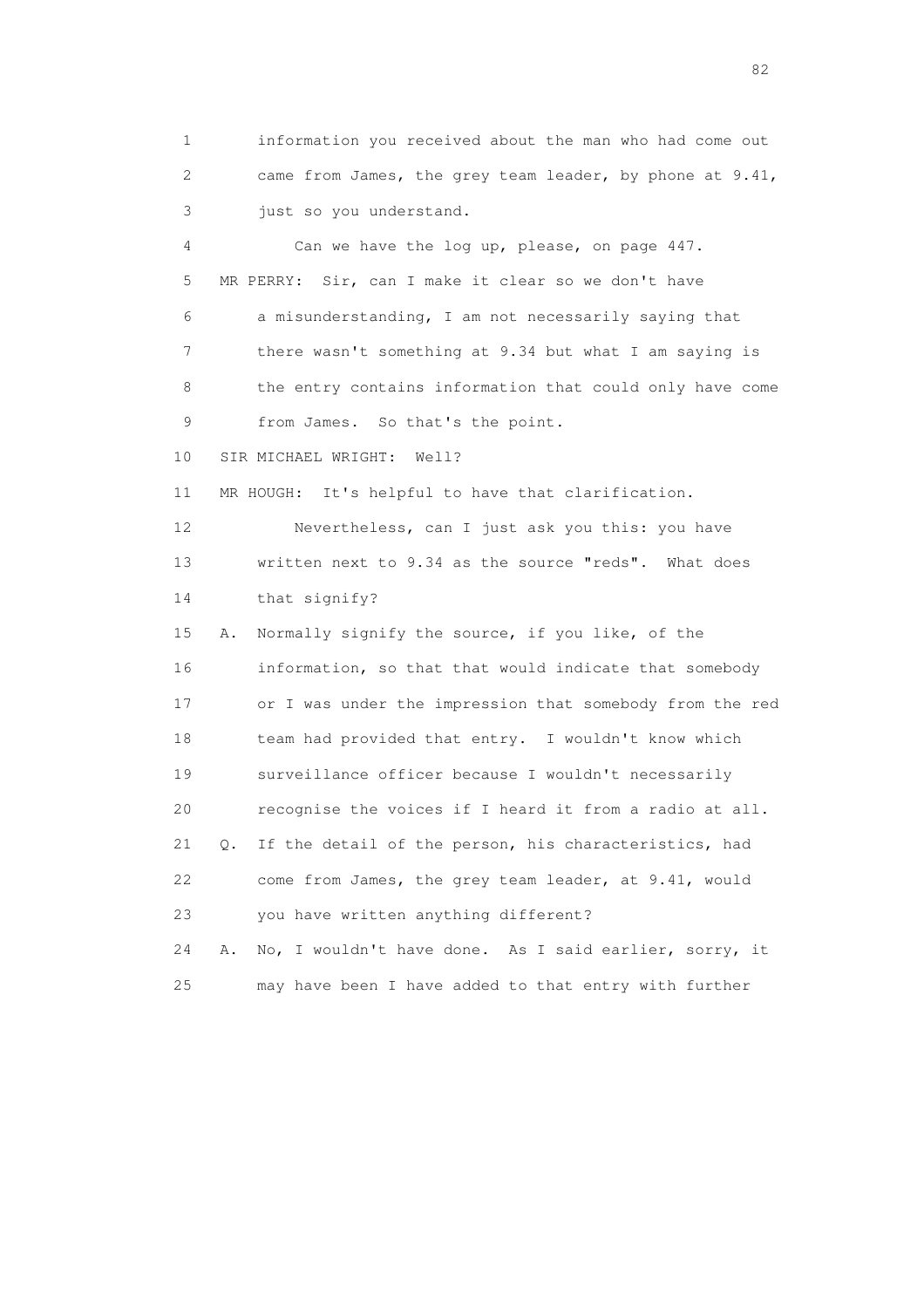| 1  |    | detail, just trying to fill out the entry a bit more so        |
|----|----|----------------------------------------------------------------|
| 2  |    | it makes more understanding, that's all, to somebody who       |
| 3  |    | was reading it.                                                |
| 4  | Q. | That's helpful. Are you saying that "reds" indicates           |
| 5  |    | that at least some of the information came direct from         |
| 6  |    | the red team but other parts of it may have come later         |
| 7  |    | from the grey team?                                            |
| 8  | Α. | Certainly particularly in relation to maybe for instance       |
| 9  |    | the jeans I don't know or the height, it may be it was         |
| 10 |    | a clearer picture which I would then add to the                |
| 11 |    | description there relating to the same male.                   |
| 12 | Q. | Can we have on screen, please, page 474 of the                 |
| 13 |    | This is the red team log, and shows $-$ just<br>documents.     |
| 14 |    | so you know -- what the red team were writing at 9 -- in       |
| 15 |    | the period between 9.33, 9.34 and 9.41.                        |
| 16 |    | At 9.33 there is a reference to somebody coming out,           |
| 17 |    | 5 foot 8, dark hair, beard, out of communal doorway of         |
| 18 |    | premises wears denim jacket and jeans trousers.                |
| 19 |    | 9.36, reference to the same person.                            |
| 20 |    | "Male IC1 as 9.33 believed of North African origin,            |
| 21 |    | has stubble on face, on foot towards Tulse Hill."              |
| 22 |    | That is the information which the red team had                 |
| 23 |    | recorded in their log at around that time. We can have         |
| 24 |    | that off screen now.                                           |
| 25 |    | You haven't seen that one now, you will<br>SIR MICHAEL WRIGHT: |

experience of the contract of the contract of the contract of the contract of the contract of the contract of the contract of the contract of the contract of the contract of the contract of the contract of the contract of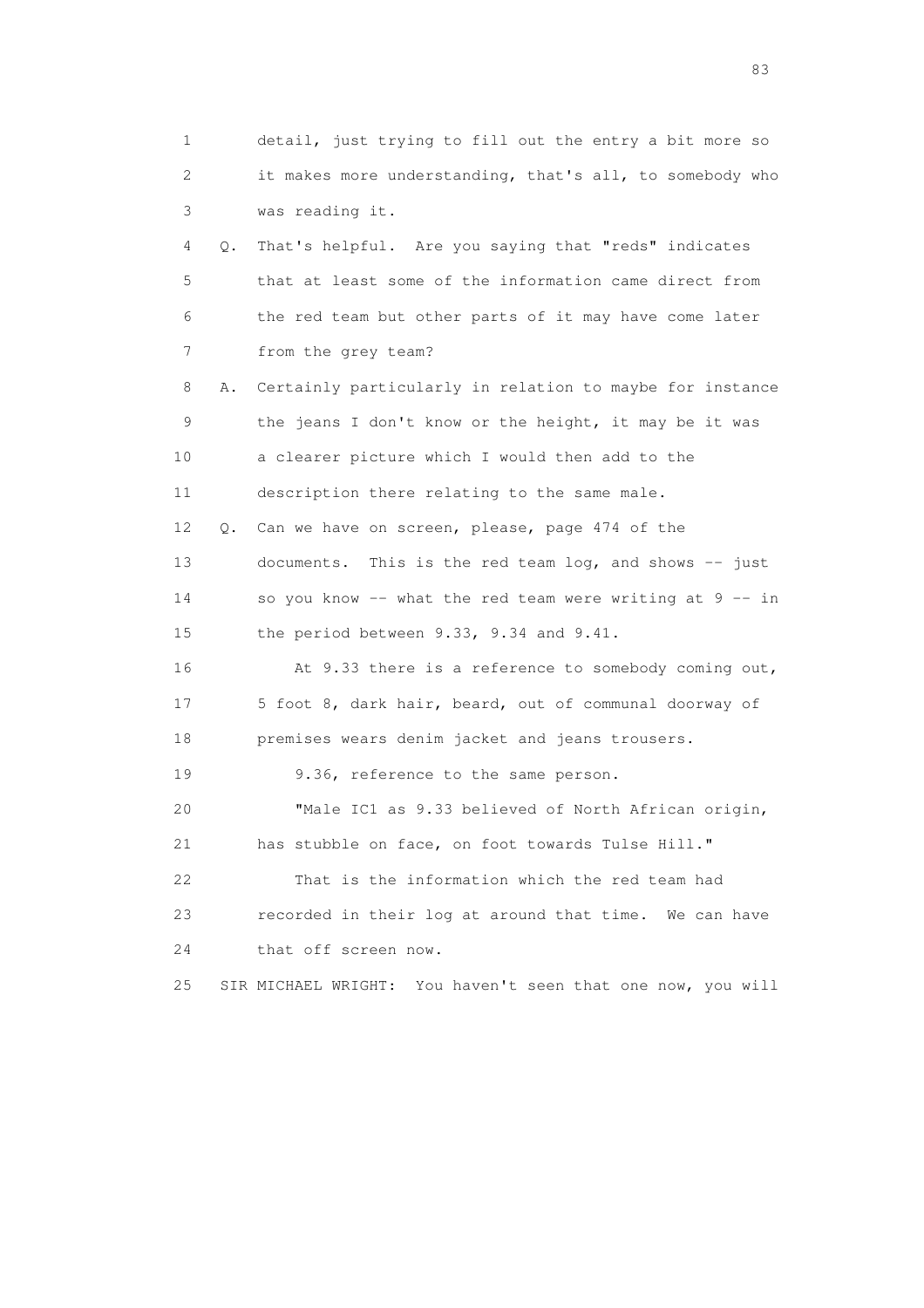1 get it in due course.

 2 MR HOUGH: Obviously that will be gone into detail when we 3 get the members of that team. 4 Is this right, some of the information you are 5 recording at 9.34 is the same as that, and some of it 6 doesn't appear in that log? 7 A. Certainly it looks that way looking at that log, 8 certainly yes. 9 Q. Could it be, I don't know, that some of the information 10 comes from the greys and some from the reds? 11 A. Yes, possibly, sir, yes. 12 Q. Now, second point arising out of this, the suggestion 13 was made that you can't hear directly from Frank because 14 he's communicating by Airwave, that's the evidence we 15 are likely to hear from him. 16 You couldn't have got information over this period 17 of time over the phone from the red team leader Derek, 18 because we have looked at the phone schedule and he 19 wasn't on the phone to you over this time. 20 Then there is the other source that's been pointed 21 out to you, which is James calling at 9.41. 22 Do you understand? 23 A. That's correct, sir, yes. 24 Q. Other than these sources, is there any other way you 25 could be picking up information from the red team about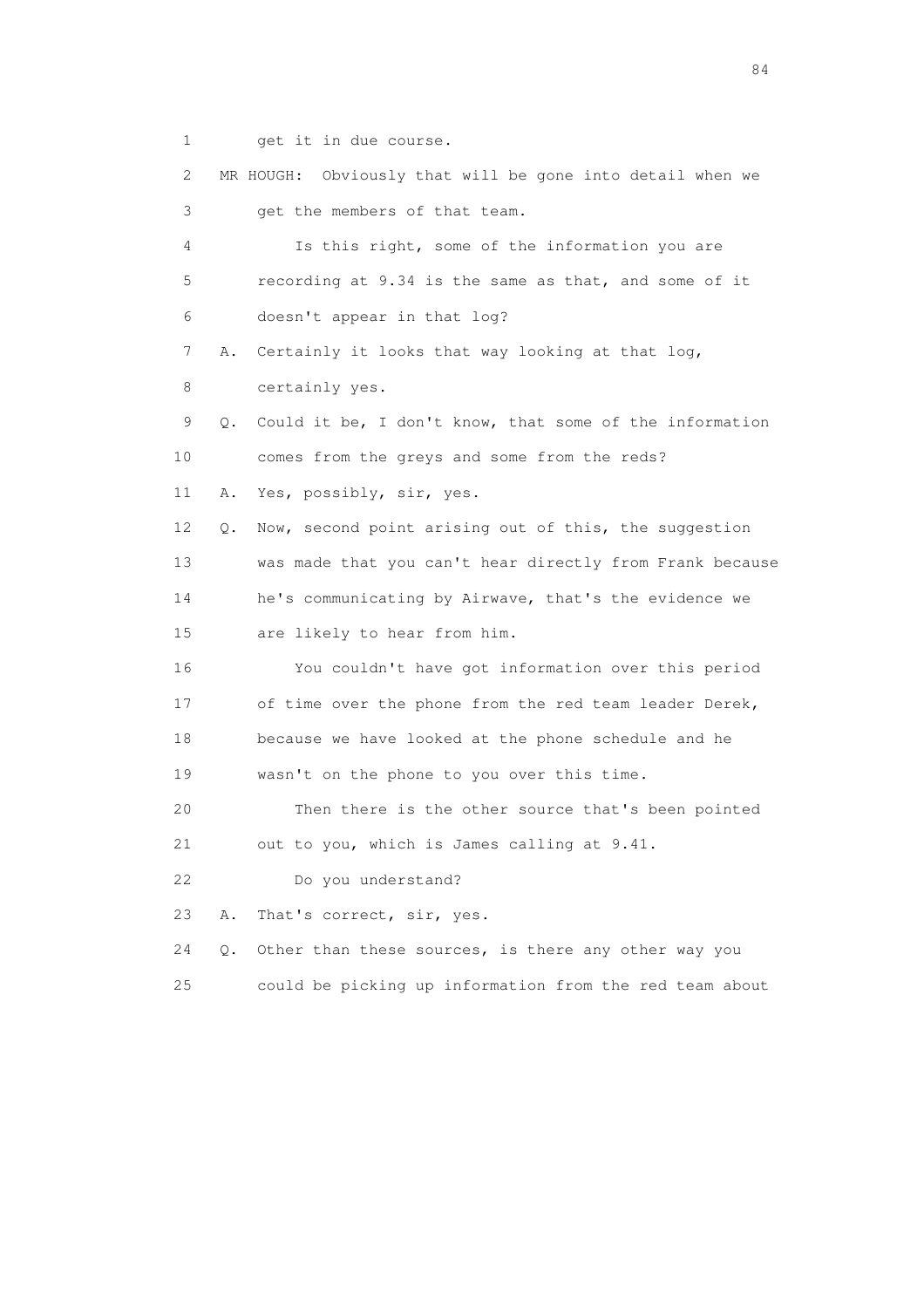1 the man that various of them are watching over this 2 period? 3 A. As I said, if it was relayed over the Cougar network 4 that could have been picked up directly by me from the 5 radio transmissions on that side of the technology, if 6 you like. 7 Q. Is this right, the other members of the red team could 8 have been relaying what they were hearing from Frank or 9 anybody else over Airwave? 10 A. They could be relaying on to Cougar what they had heard 11 from Airwave possibly, yes. 12 Q. You were taken to your witness statement, I don't think 13 we need it up -- it might help to have it up on screen, 14 it's page 135, please, of the statements. If we zero in 15 on the middle part of the page. 16 Now, we see you referring to 9.34, an unidentified 17 male leaving the address; yes? 18 A. That's correct, yes. 19 Q. That accords with your log, 9.34, but is it right that 20 you are relying on your log when you make this 21 statement? 22 A. I certainly referred to it, yes. 23 Q. You were asked about this: 24 "The male has been followed on to a bus at 9.30"? 25 A. That's correct, yes.

experience of the contract of the contract of the contract of the contract of the contract of the contract of the contract of the contract of the contract of the contract of the contract of the contract of the contract of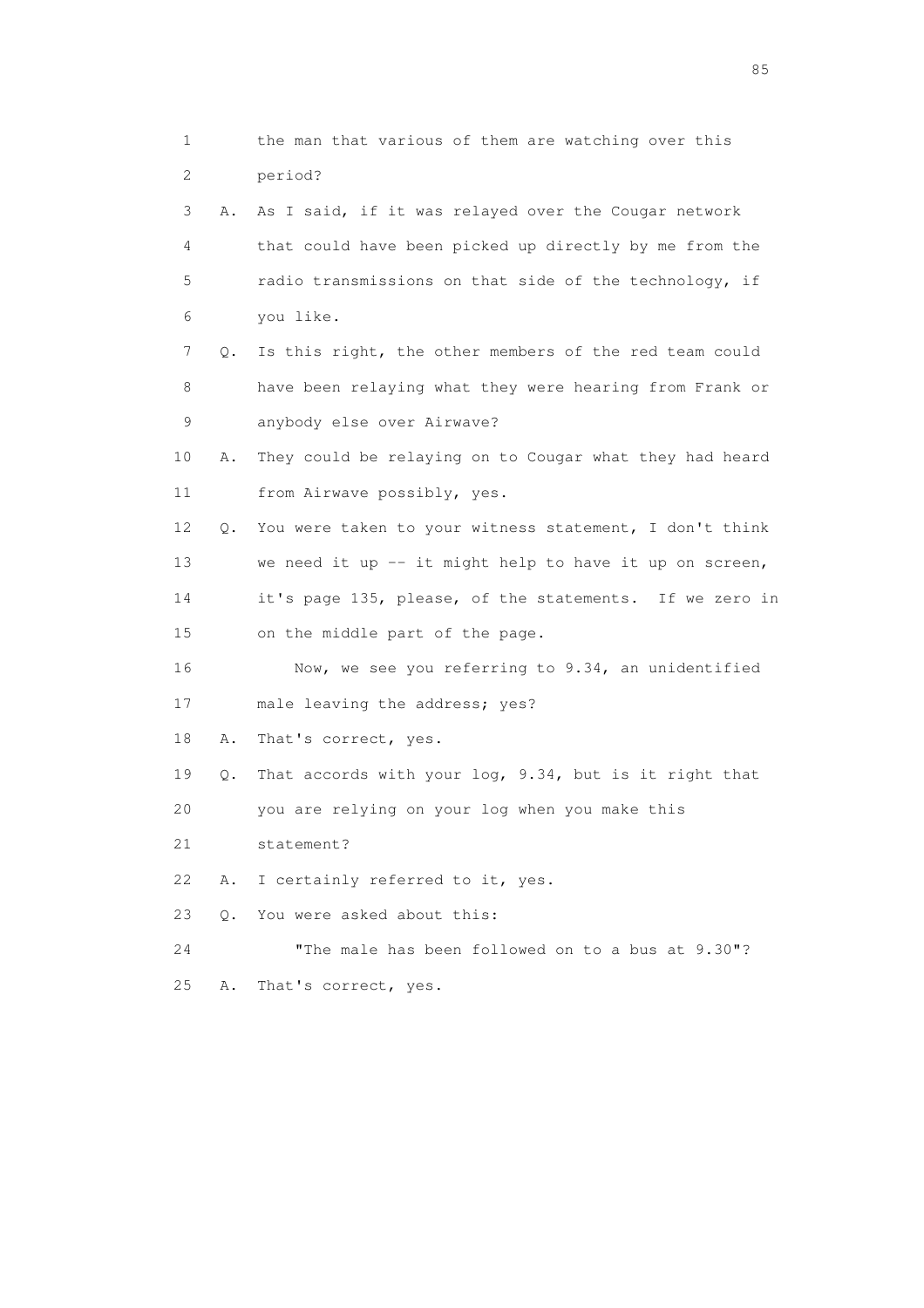1 Q. In your log you put that time as 9.39; correct?

- 2 A. I believe that is a mistake, I did refer to my log when 3 making this statement as my original note, if you like,
- 4 so I believe that bit should read 9.39.
- 5 Q. Would in fact it be illogical to have a reference to him 6 being followed on to a bus at 9.30, only 10 or 15 lines 7 down from him coming out at 9.34?
- 8 A. It would make no sense, certainly.
- 9 Q. Could it? I'm only positing it as --
- 10 A. I suspect it is an error and it should read 9.39 as the 11 running log reads.
- 12 Q. Could it just be a typo?
- 13 A. Yes, I believe so, sir.

 14 Q. We can have that off screen. You were asked about James 15 getting agitated when the man was getting off the bus. 16 Can you remember now what was the cause of James's

17 agitation?

 18 A. As I said his agitation, if you like, kind of increased 19 throughout the surveillance as it went on, and obviously 20 he was expecting something to take place, be it stopped 21 by whoever, because this has not happened, that seemed 22 to me why his agitation was building and then obviously 23 the fact that the male had got on to a bus and then got 24 off and then possibly got back on to another bus 25 certainly gave me the impression that just increased his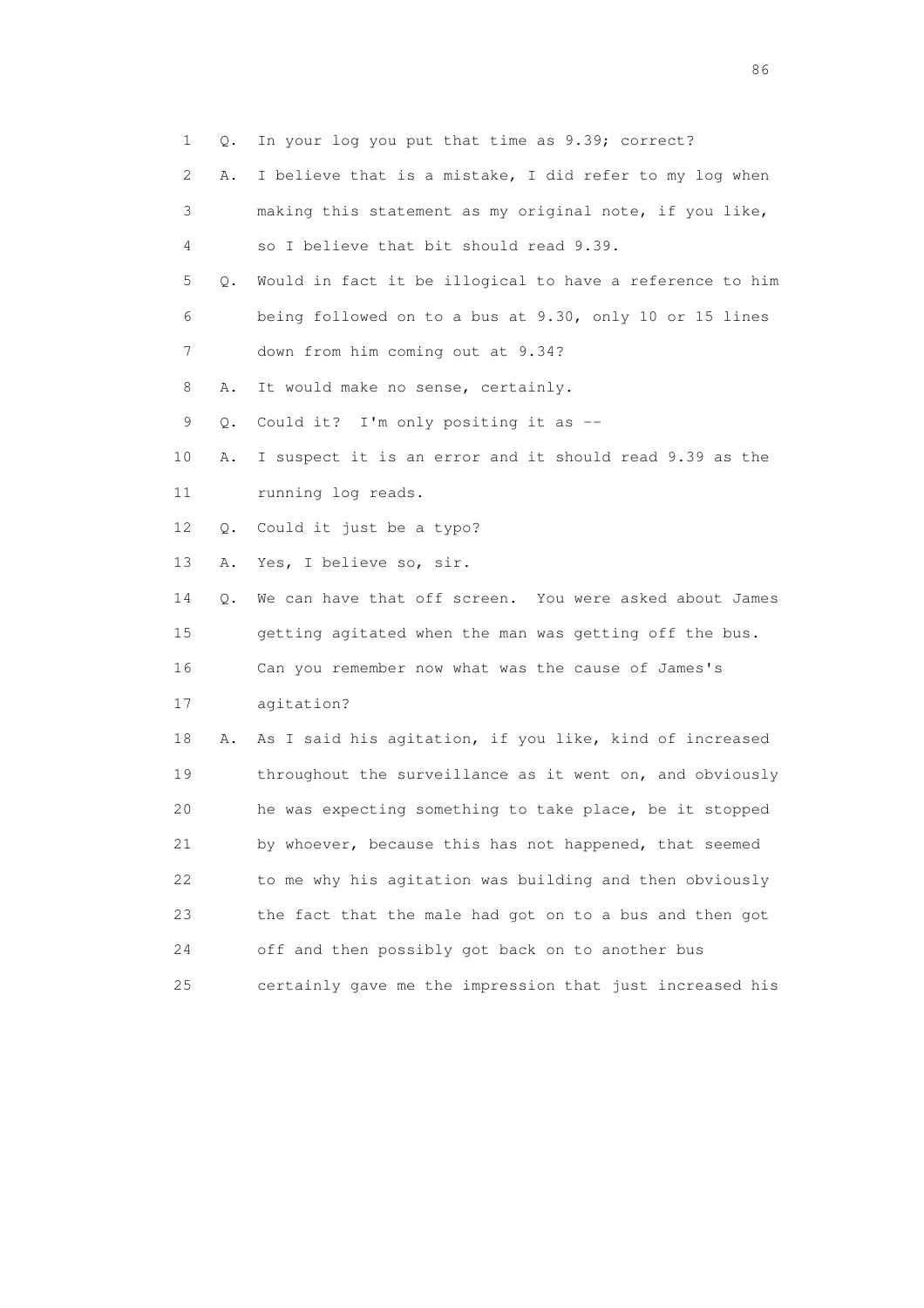1 anxiety.

| 2  | Q. | Take that in stages, please. You say that his agitation  |
|----|----|----------------------------------------------------------|
| 3  |    | increased initially because he was expecting something   |
| 4  |    | to take place; what do you mean by something to take     |
| 5  |    | place?                                                   |
| 6  | Α. | In my understanding as well of the strategy was these    |
| 7  |    | people would be spoken to by somebody and certainly if   |
| 8  |    | it was a possibility that it was the subject then there  |
| 9  |    | would be some sort of intervention, possibly by an armed |
| 10 |    | team if deemed necessary. Because it hadn't happened     |
| 11 |    | and the man was still continuing, that to me obviously   |
| 12 |    | increased both his anxiety and mine obviously to why it  |
| 13 |    | hadn't happened possibly.                                |
| 14 | Q. | Initial cause of his increased agitation, the person is  |
| 15 |    | not being intercepted?                                   |
| 16 | Α. | I don't obviously want to speak to the officer, I would  |
| 17 |    | speak for and on his behalf but that was certainly the   |
| 18 |    | impression being relayed to me.                          |
| 19 | Q. | But the second cause of his agitation increasing is that |
| 20 |    | the man has got on the bus and then off the bus and then |
| 21 |    | on the bus again?                                        |
| 22 | Α. | Certainly again.                                         |
| 23 | Q. | Final point, moving on to near Stockwell tube, you have  |
| 24 |    | been asked about a call when James, the grey team leader |

25 calls you at 10.03 and speaks to you for a minute and

experience of the state of the state of the state of the state of the state of the state of the state of the s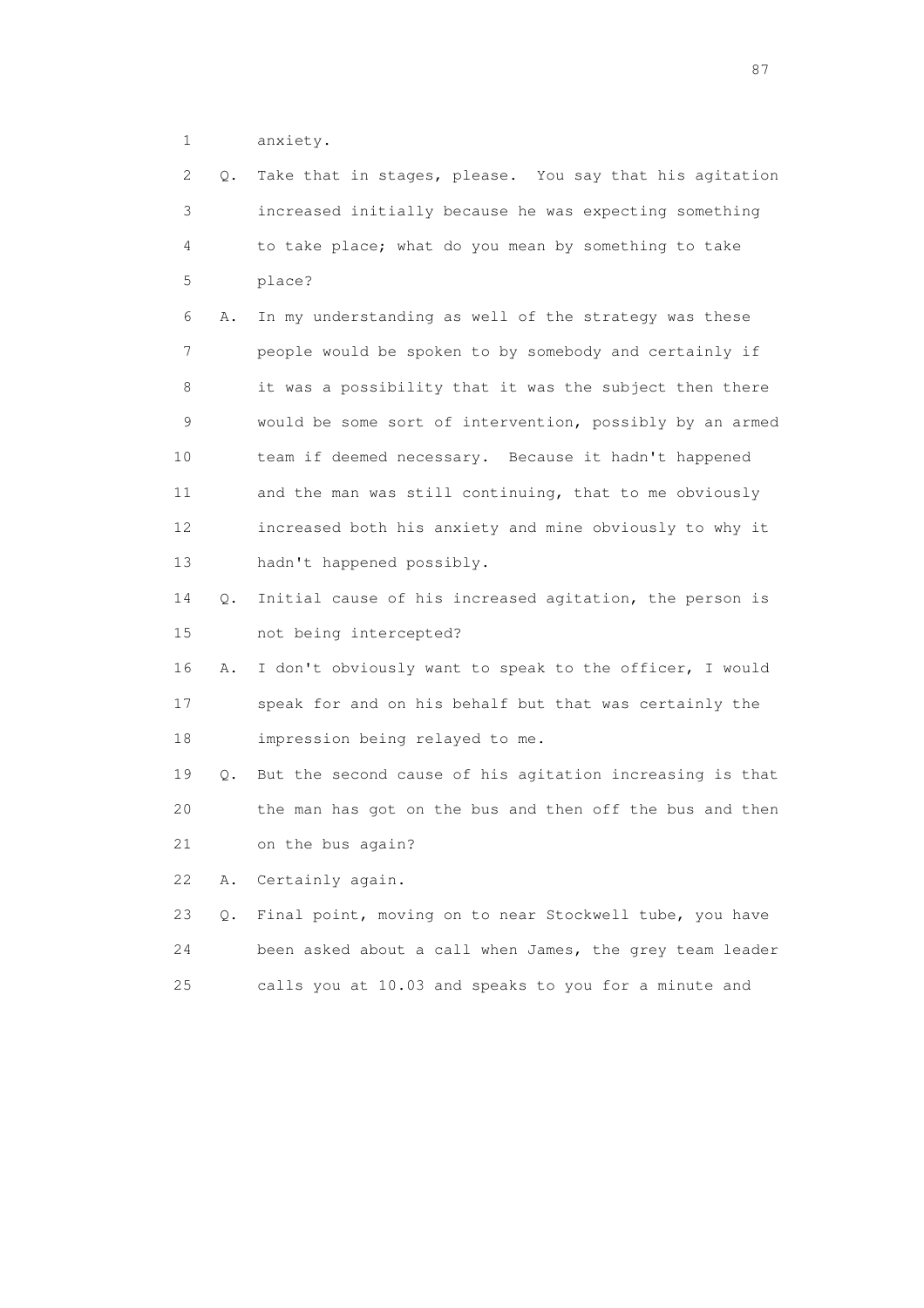1 a half. You have indicated, I think, that that was the 2 period when, in that call, James asked "should we do the 3 stop"? 4 A. As I said, it seems to be from the schedule the last 5 call there, so that would follow then that would be the 6 time that he had made that request, yes. 7 Q. Go back to your evidence about his request, he asks: 8 should we, the surveillance officers, do the stop? 9 A. I think it was more an offer, sorry. 10 Q. He offered, fine? 11 A. Yes, I do not want to mislead but that was how it seemed 12 to be put to me; he was providing it as an option, if 13 you like, certainly. 14 Q. You passed that on to the senior officers, you get their 15 answer, you attempt to pass it on but the phone goes 16 dead? 17 A. No, I did pass it on in my recollection. Then he 18 mentioned something about I believe the subject was at 19 the tube, words to that effect, and then that was the 20 last I heard from him on that occasion. 21 Q. Does the length of that call, a minute and a half, help 22 you in any way to recall how long it took for the senior 23 officers between when you passed on James's offer to 24 when they said yes, SO12 to do the stop? 25 A. In my recollection, irrespective of the call time, it

en de la construction de la construction de la construction de la construction de la construction de la constr<br>1880 : le construction de la construction de la construction de la construction de la construction de la const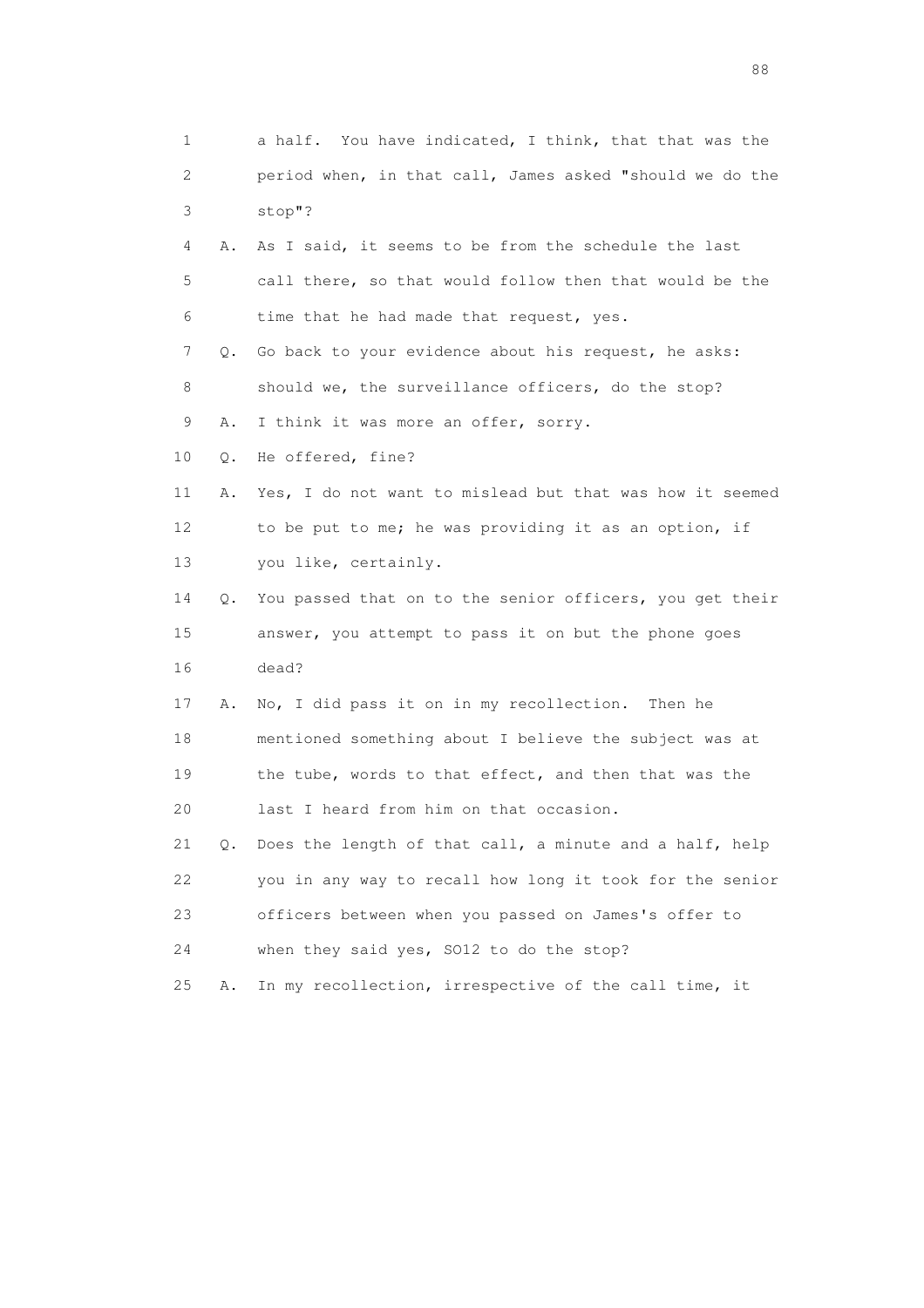1 was literally a matter of seconds, a couple of seconds. 2 MR HOUGH: Thank you very much. 3 SIR MICHAEL WRIGHT: Thank you, Mr Hough. Thank you very 4 much indeed, Pat, that's all we have for you, you are 5 free to go. 6 (The witness withdrew) 7 SIR MICHAEL WRIGHT: Mr Horwell, I gather there is a matter 8 you want me to deal with? 9 MR HORWELL: Sir, yes. 10 SIR MICHAEL WRIGHT: A matter which ought to be heard in 11 chambers? 12 MR HORWELL: I have discussed this with Mr Hilliard, if you 13 were to say to the jury quarter past, that ought to 14 cover it easily. 15 SIR MICHAEL WRIGHT: I accept the invitation from 16 Mr Horwell, quarter past. Thank you. 17 In the absence of the jury - see separate transcript 18 (2.20 pm) 19 In open court 20 (In the presence of the jury) 21 SIR MICHAEL WRIGHT: Yes, Mr Hilliard. 22 MR HILLIARD: Sir, the next witness is Mr Mellody, please. 23 DETECTIVE CHIEF INSPECTOR PATRICK MELLODY (sworn) 24 A. In July 2005, sir, I was a Detective Chief Inspector on 25 the anti-terrorist squad.

en andere de la provincia de la provincia de la provincia de la provincia de la provincia de la provincia de l<br>En 1910, en la provincia de la provincia de la provincia de la provincia de la provincia de la provincia de la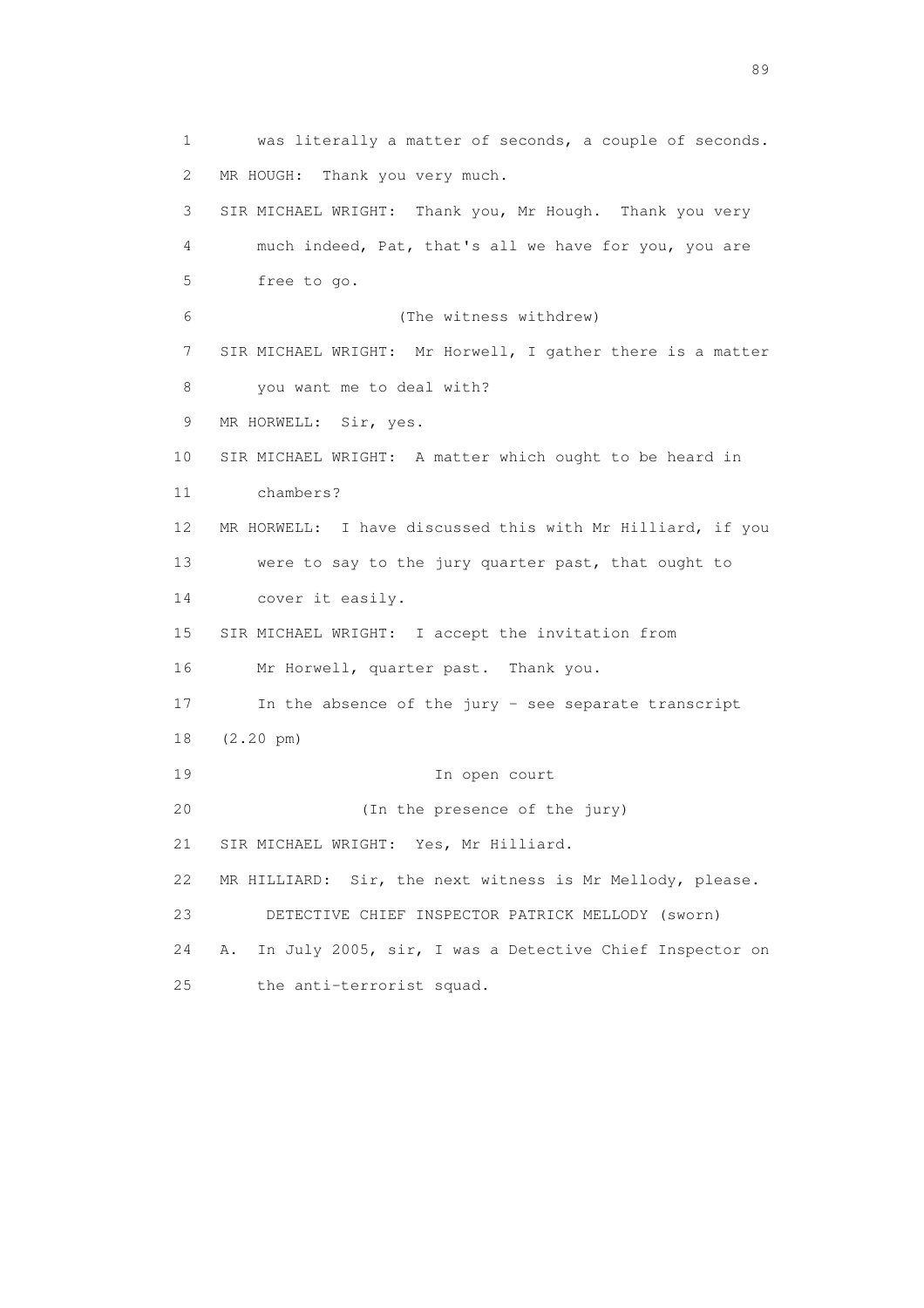1 SIR MICHAEL WRIGHT: Thank you, Mr Mellody, please sit down. 2 A. Thank you, sir. 3 Questions from MR HILLIARD 4 MR HILLIARD: Mr Mellody, I am going to ask you some 5 questions first of all on behalf of the Coroner, and 6 then you will be asked questions by others. 7 A. Of course. 8 Q. Do you have a statement you made dated 21 November 2005? 9 A. I have the document in front of me, sir. 10 Q. In addition some notes that you made, do you have those, 11 PM1, 2 and 3 exhibits? 12 A. I do, indeed, sir, yes. 13 Q. There is absolutely no difficulty about you referring to 14 those if you need to? 15 A. Thank you very much. 16 Q. In July of 2005, what was your particular job? 17 A. I was a Detective Chief Inspector, as I said, sir, in 18 charge or managing the intelligence function. I was 19 deputy to Superintendent or Detective Superintendent 20 Taylor, and my function, sir, was to run what we call 21 the bomb data centre, the financial investigation unit, 22 the computer data centre or the computer crime unit, the 23 hostile reconnaissance unit, I was involved with the 24 telephone unit, and of course the branch intelligence 25 unit who were conducting intelligence functions on our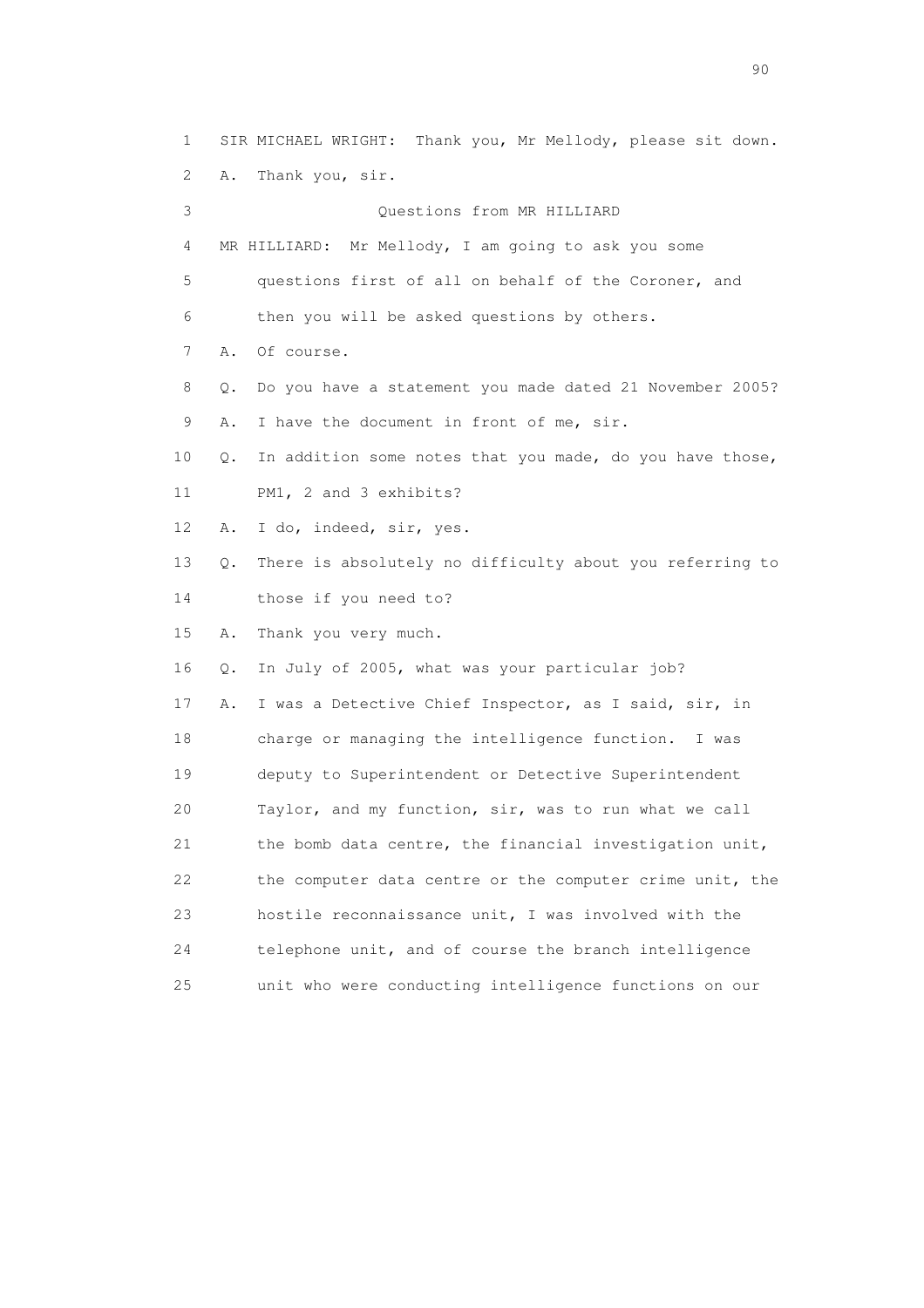- 1 behalf.
- 2 Q. So all sorts of bits of information and intelligence? 3 A. Correct. 4 Q. Managing the way that's dealt with, the way it comes in, 5 goes out, that kind of thing? 6 A. Indeed, yes, I am not an expert on those functions, 7 I employ experts or experts are employed in those roles 8 and I manage those individuals, those men and women, and 9 obviously was aware of the intelligence that was being 10 developed, and then through me and into the management 11 team, the senior management team, particularly in 12 respect of the July 7th attacks on London. 13 Q. I think you were at work on 21 July of 2005; is that 14 right? 15 A. I was, sir, yes. 16 Q. Were you engaged in the course of that day with events 17 as they developed relating to the attacks by suicide 18 bombers or the attempted attacks on the transport 19 system? 20 A. I was indeed, sir, yes. 21 Q. You come on duty, I think, on the 21st, is this right, 22 at about 8 o'clock in the morning? 23 A. About 8 o'clock, sir, yes. 24 Q. Because of what happened, did you actually carry on 25 working throughout the night?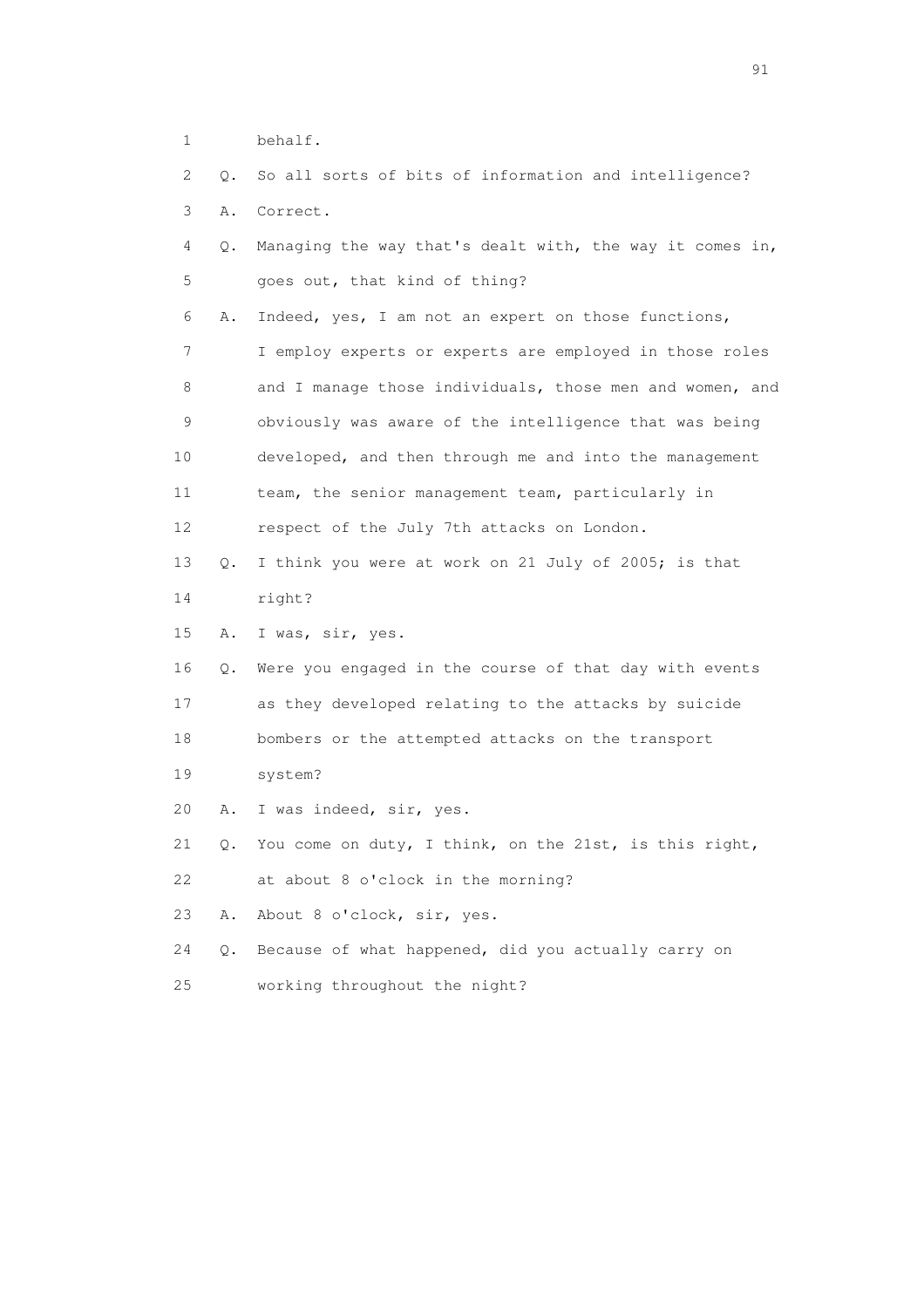- 1 A. I did, sir.
- 2 Q. The whole night?
- 3 A. Yes.
- 4 Q. In the early hours of the 22nd, did you receive
- 5 information about the membership card that we have heard
- 6 that was found in a rucksack at the scene in
- 7 Shepherd's Bush Underground station?
- 8 A. I did indeed, sir, yes.
- 9 Q. You realised that it related to a fitness club in
- 10 Wandsworth; is that right?
- 11 A. That's correct, sir.
- 12 Q. What did you do about that?
- 13 A. Well, having received that information, I believe it was 14 from my staff in the intelligence unit, clearly in my 15 view it was pertinent, it had been found in the -- in 16 what I would term the bomb bag, I directed or caused my 17 staff through me, I directed the local CID at Wandsworth 18 to attend the premises, meet with the keyholder and 19 obviously seek what information they could -- 20 Q. This is the keyholder of the actual premises? 21 A. Indeed, yes, sir.
- 22 Q. The card related to the fitness centre, the gym club or 23 whatever.
- 24 A. Yes.
- 25 Q. Go on, yes, to meet with him?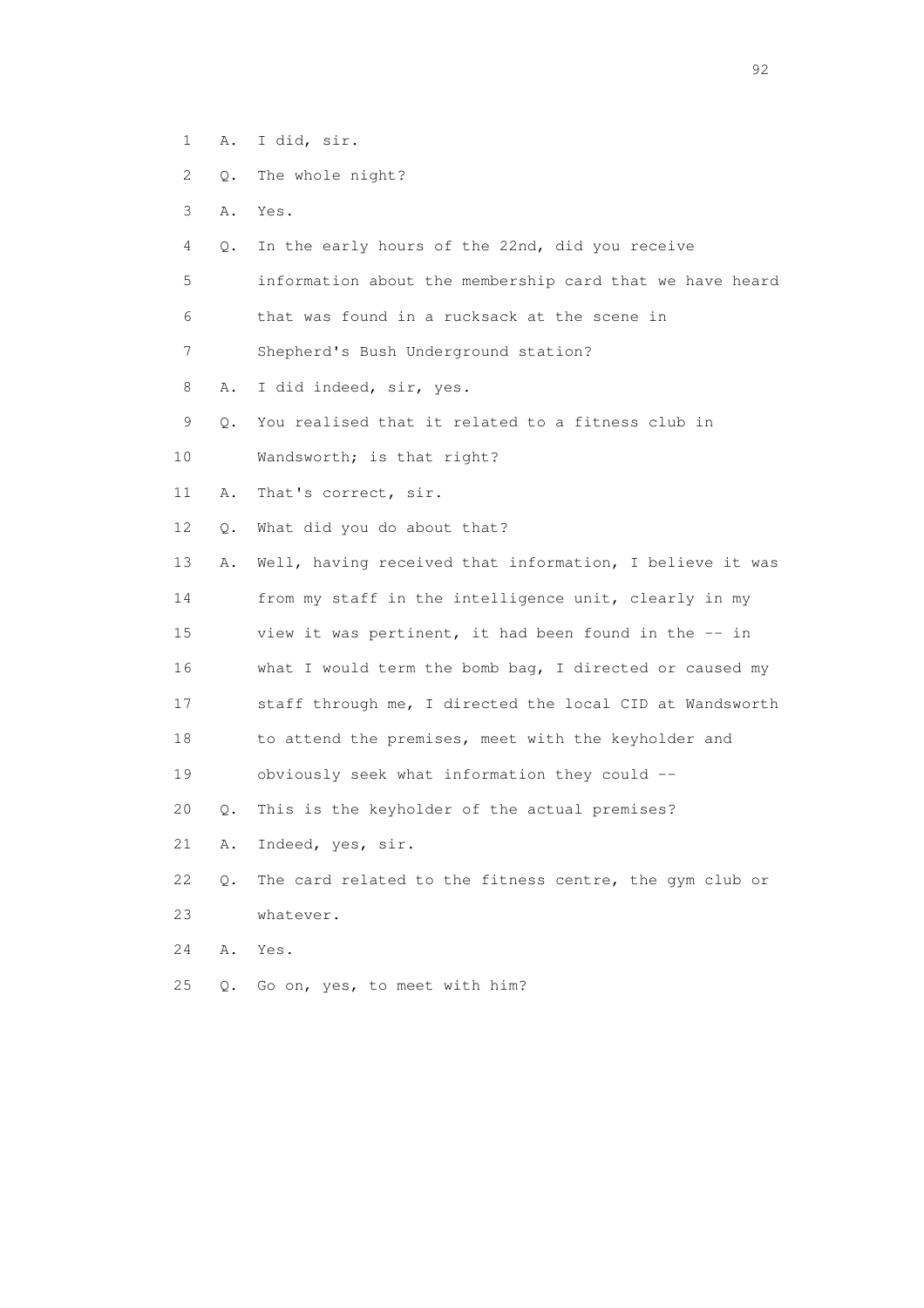1 A. To meet with him and in short, sir, to gather any 2 intelligence they could find within those premises in 3 relation to that particular gym card. They achieved 4 that, and that intelligence was then brought back 5 obviously to Scotland Yard. 6 Q. The address 21 Scotia Road was identified? 7 A. It was indeed. 8 Q. Perhaps we can deal with this in case it arises. If you 9 have the first notes that you made, you deal at the 10 beginning -- put these up on the screen, perhaps, but 11 page 1487, we may be able to -- let us see. No, we 12 won't bother, wrong page, we will just leave it. 13 In your notes, you have a reference to 14 21 Scotia Road? 15 A. Yes. 16 Q. SW2, and then above that, a mention of flat 40. Do you 17 see that? 18 A. I do, sir, yes. 19 Q. We know that there was another address of interest, 40 20 Blair House. I just want to be clear, in your note 21 where it has first of all flat 40 -- the jury can't see 22 this -- and then below that 21 Scotia Road, I want to 23 know, as you understood it, is the reference flat 40 24 a reference to 21 Scotia Road or to a different address? 25 A. It's to a different premises, sir.

experience of the contract of the contract of the contract of the contract of the contract of the contract of the contract of the contract of the contract of the contract of the contract of the contract of the contract of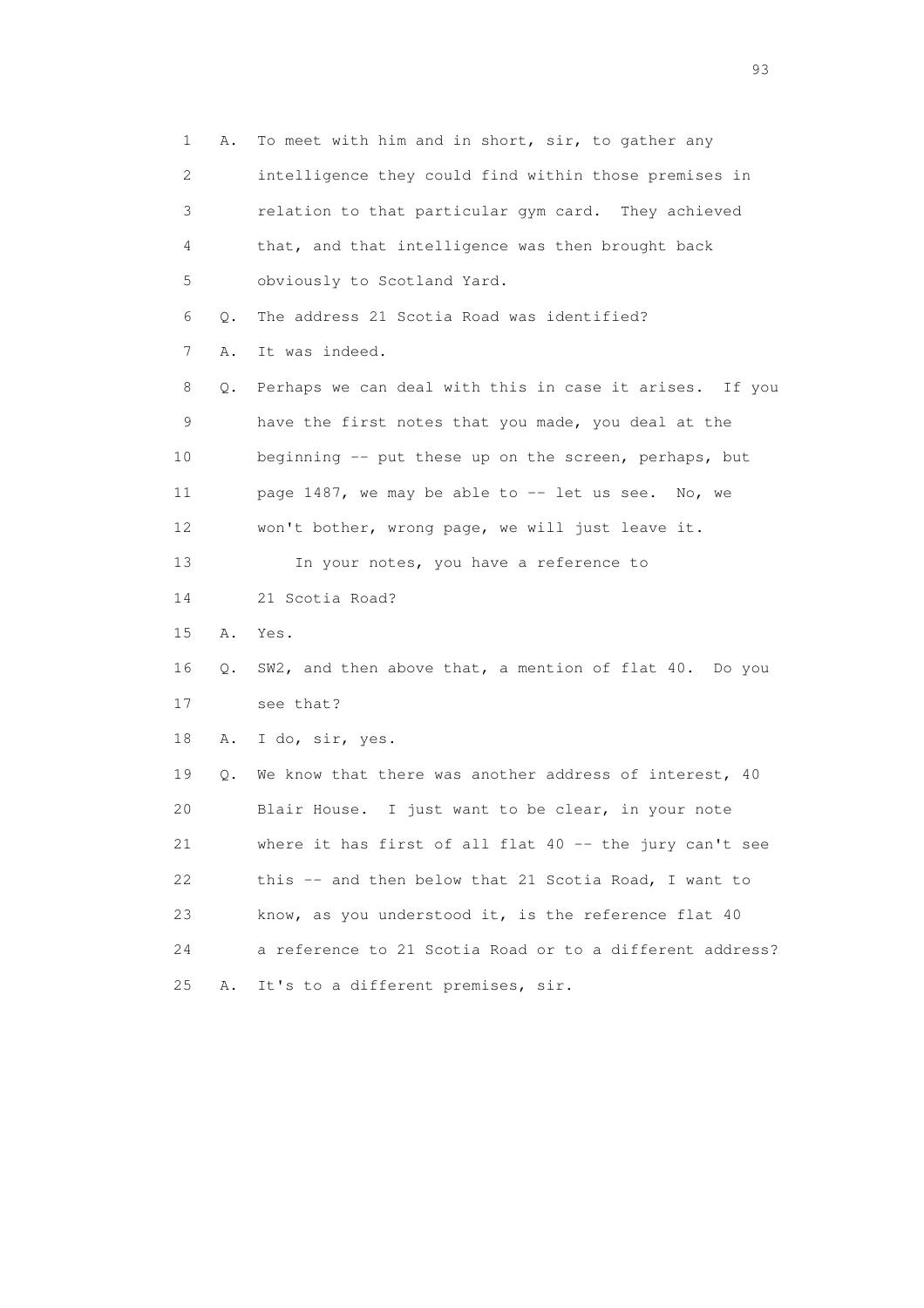| 1  | Q. | So did you appreciate or not at that time that           |
|----|----|----------------------------------------------------------|
| 2  |    | 21 Scotia Road when you first learned about it was in    |
| 3  |    | a block of flats or not?                                 |
| 4  | Α. | No, not when I first received the information, sir, that |
| 5  |    | would be developed by the team in the branch             |
| 6  |    | intelligence unit.                                       |
| 7  | Q. | All right.                                               |
| 8  | Α. | And obviously by other assets as well.                   |
| 9  | Q. | Then we have heard, and we don't need to go<br>Yes.      |
| 10 |    | through it all with you, about the Portnall Road address |
| 11 |    | being identified?                                        |
| 12 | Α. | Yes, sir.                                                |
| 13 | Q. | Did you become aware, in due course, of CCTV film that   |
| 14 |    | had been recovered from the scenes of some of the        |
| 15 |    | attacks?                                                 |
| 16 | Α. | I did, sir, yes.                                         |
| 17 | Q. | And any particular connection --                         |
| 18 | Α. | $Well1$ $--$                                             |
| 19 | Q. | -- with what you were dealing with?                      |
| 20 | Α. | Indeed there was, sir, and that's the relevance to the   |
| 21 |    | card and subsequently the intelligence found at the      |
| 22 |    | South Bank fitness centre. Clearly photographs are       |
| 23 |    | difficult and I accept that. But we felt that Osman and  |
| 24 |    | Omar, the two individuals that had been identified,      |
| 25 |    | appeared similar from the imagery that we had recovered, |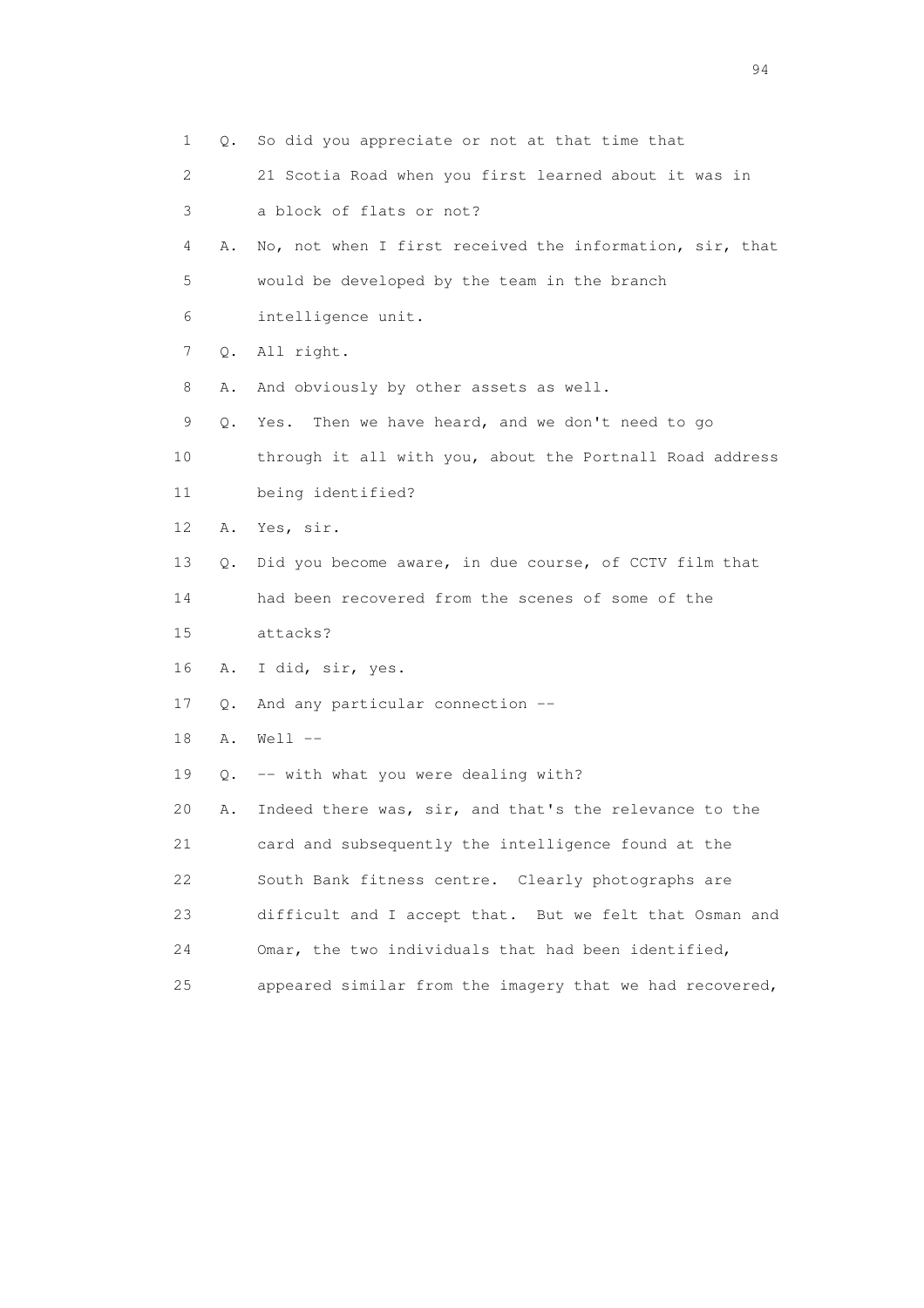1 appeared similar to the individuals involved in the 2 attacks on 21 July. 3 Q. Did you tell Commander McDowall about that? 4 A. I did, sir, yes. 5 Q. I think you went to a meeting that he chaired at 6 7 o'clock in the morning; is that right? 7 A. Yes, I did, yes. 8 Q. Had you told him about what you have just told us about 9 before that meeting at 7? 10 A. Oh, yes, I met with Mr McDowall, whilst we were 11 developing the intelligence between about -- and I am 12 not being specific on times, but roughly between about 13 3 o'clock onwards, Mr McDowall was due in at 4 o'clock, 14 obviously when we got the opportunity to meet with him, 15 which I think was shortly after 4 o'clock, myself and 16 I think Detective Superintendent Macbrayne briefed him 17 as to the intelligence that was developing as we were 18 with him and the intelligence that we had discovered. 19 Q. Right. Then as you have indicated, you are there at the 20 7 o'clock meeting; yes? 21 A. Sir. 22 Q. Did Commander McDowall brief those present about the 23 overnight developments -- 24 A. Yes, sir.

25 Q. -- in particular the examination of the rucksacks found

experience of the contract of the contract of the contract of the contract of the contract of the contract of the contract of the contract of the contract of the contract of the contract of the contract of the contract of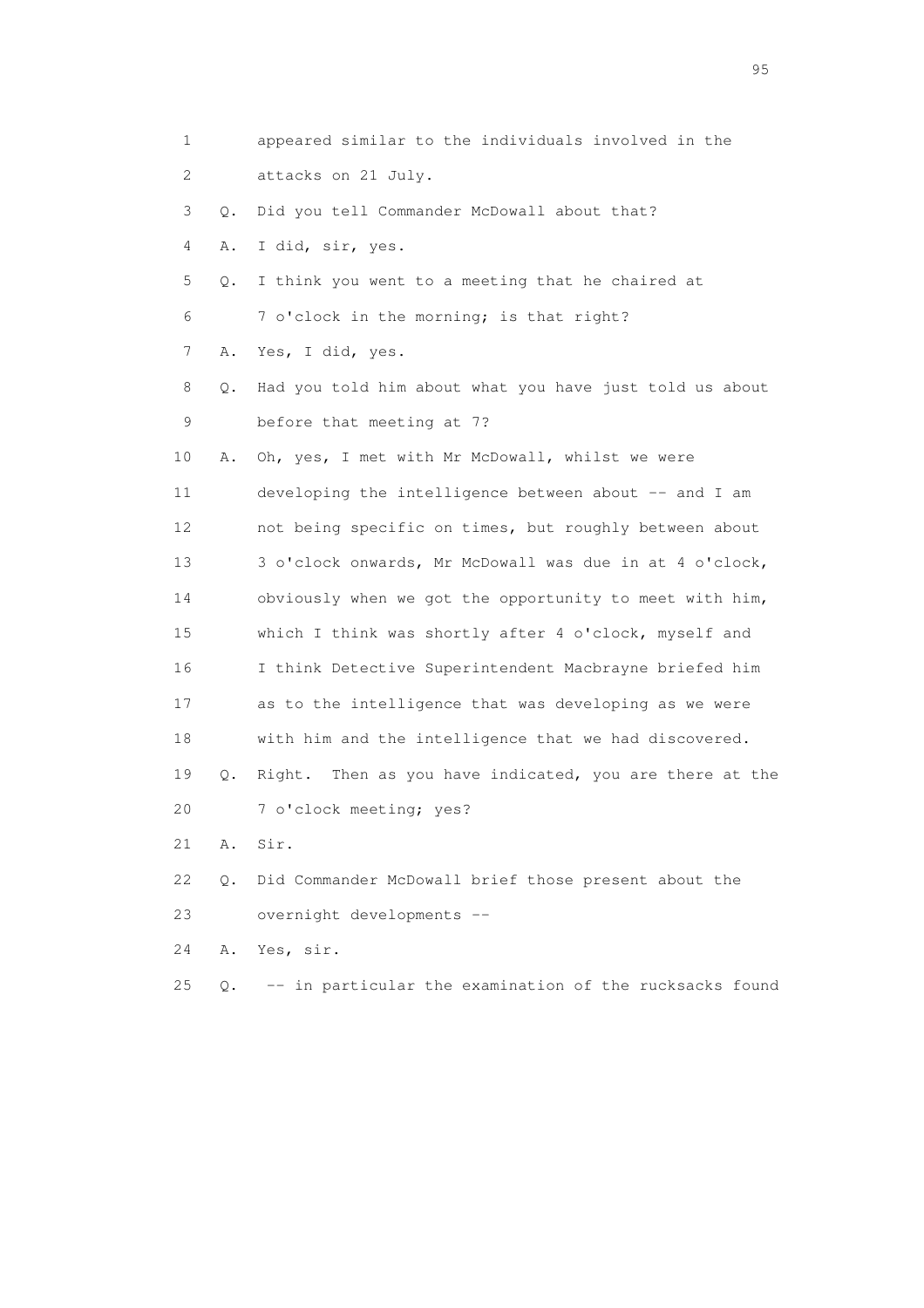| 1  |           | at the scenes and the discovery of the fitness centre  |
|----|-----------|--------------------------------------------------------|
| 2  |           | membership card?                                       |
| 3  | Α.        | Correct.                                               |
| 4  | Q.        | Did you then learn about appointments as Silver        |
| 5  |           | Commanders?                                            |
| 6  | Α.        | I did, sir, yes.                                       |
| 7  | Q.        | What did you learn, who and where?                     |
| 8  | Α.        | DI Merrick Rose was to be Silver Commander for the     |
| 9  |           | Portnall Road address, and DCI Greg Purser was to be   |
| 10 |           | Silver Command at the Scotia address, sir.             |
| 11 | $\circ$ . | When you did you learn of those appointments?          |
| 12 | Α.        | Certainly DI Merrick Rose was in shortly after         |
| 13 |           | 5 o'clock. I can't recall if he was actually nominated |
| 14 |           | from a specific address at that time. But certainly -- |
| 15 |           | in fact I think I may have caused the operations room, |
| 16 |           | the SO13 operations room, to actually call the Silver, |
| 17 |           | and I think that's how that officer was brought in.    |
| 18 |           | I can't recall how Greg Purser was notified.           |
| 19 | 0.        | So far as, as it were, assigning them to particular    |
| 20 |           | addresses, does that happen later on? I just want to   |
| 21 |           | get the sequence of events from you.                   |
| 22 | Α.        | I can't answer that, sir, because I didn't take that   |
| 23 |           | role.                                                  |
| 24 | Q.        | All right. Did you go to the meeting at 8.15 in the    |
| 25 |           | morning in the forward intelligence cell?              |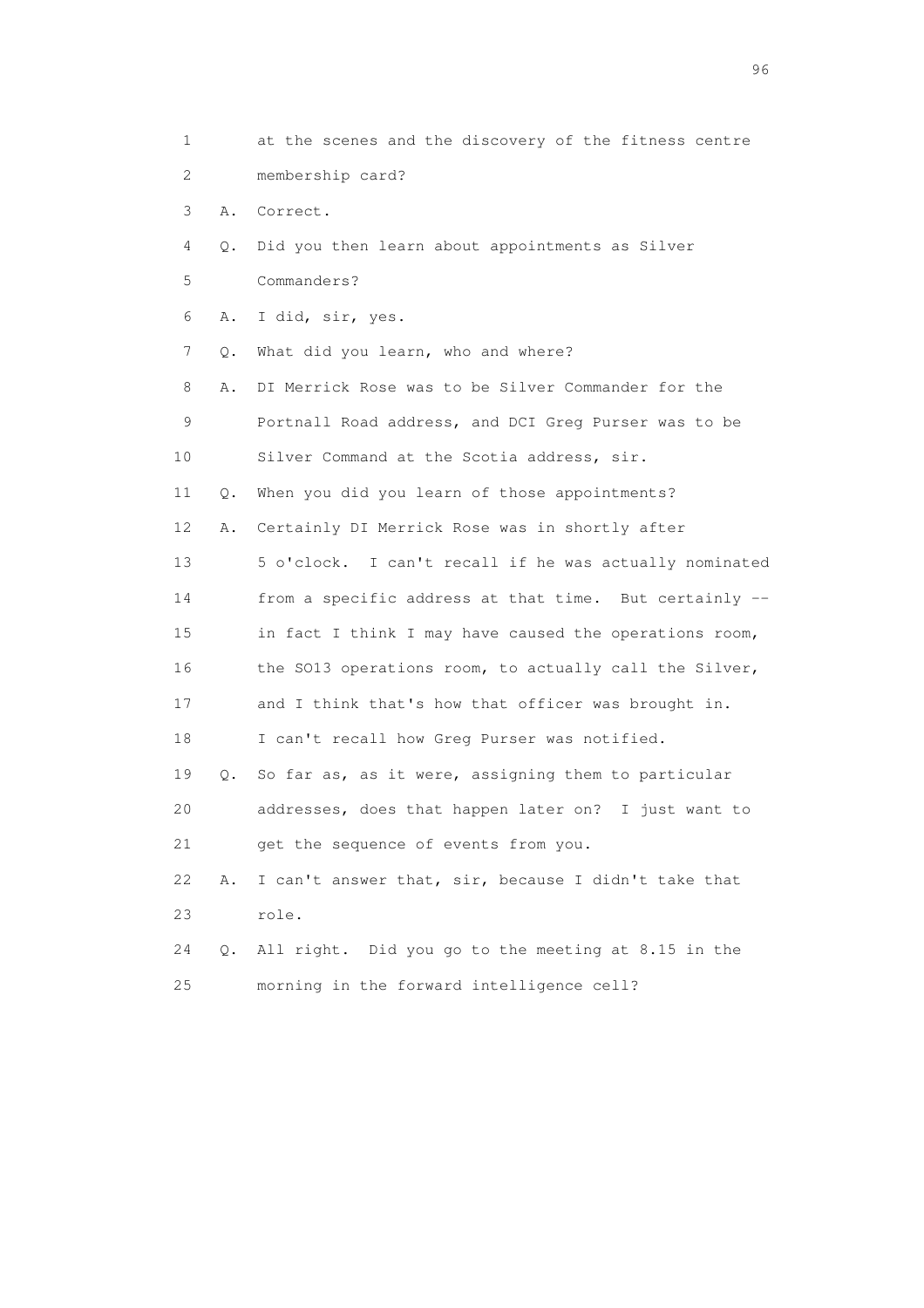1 A. I was certainly present there, yes, sir.

 2 Q. What was discussed, as you remember it, at that meeting? 3 A. Well, Commander Cressida Dick was there and she 4 basically gave out the objectives of what she intended, 5 her control, the fact that she was in charge of the 6 operation, the fact that the SIO for proactivity was 7 going to be Detective Superintendent Jon Boutcher, and 8 she gave the aims of the operation, in essence ensuring 9 public safety, controlling the premises at Scotia Road 10 and Portnall, and where possible, to control persons 11 away from those address, detain them, and arrest 12 suspects and secure and search the identified premises. 13 Q. Thereafter, what was your role? 14 A. Well, I carried on in my role as DCI intelligence, 15 basically, sir, as you can appreciate 7/7 was only 16 a matter of two weeks ago. 17 Q. Yes. 18 A. There was still an incredible amount of intelligence 19 coming in, and of course then 21/7, the attacks on that 20 day and of course the intelligence coming in from 21 members of the public, and other forms of intelligence, 22 that we were trying to intelligence. 23 Q. Now, in the course of the day, this is on the 22nd, did 24 you go into the operations room? 25 A. I did, sir, yes.

experience of the contract of the contract of the contract of the contract of the contract of the contract of the contract of the contract of the contract of the contract of the contract of the contract of the contract of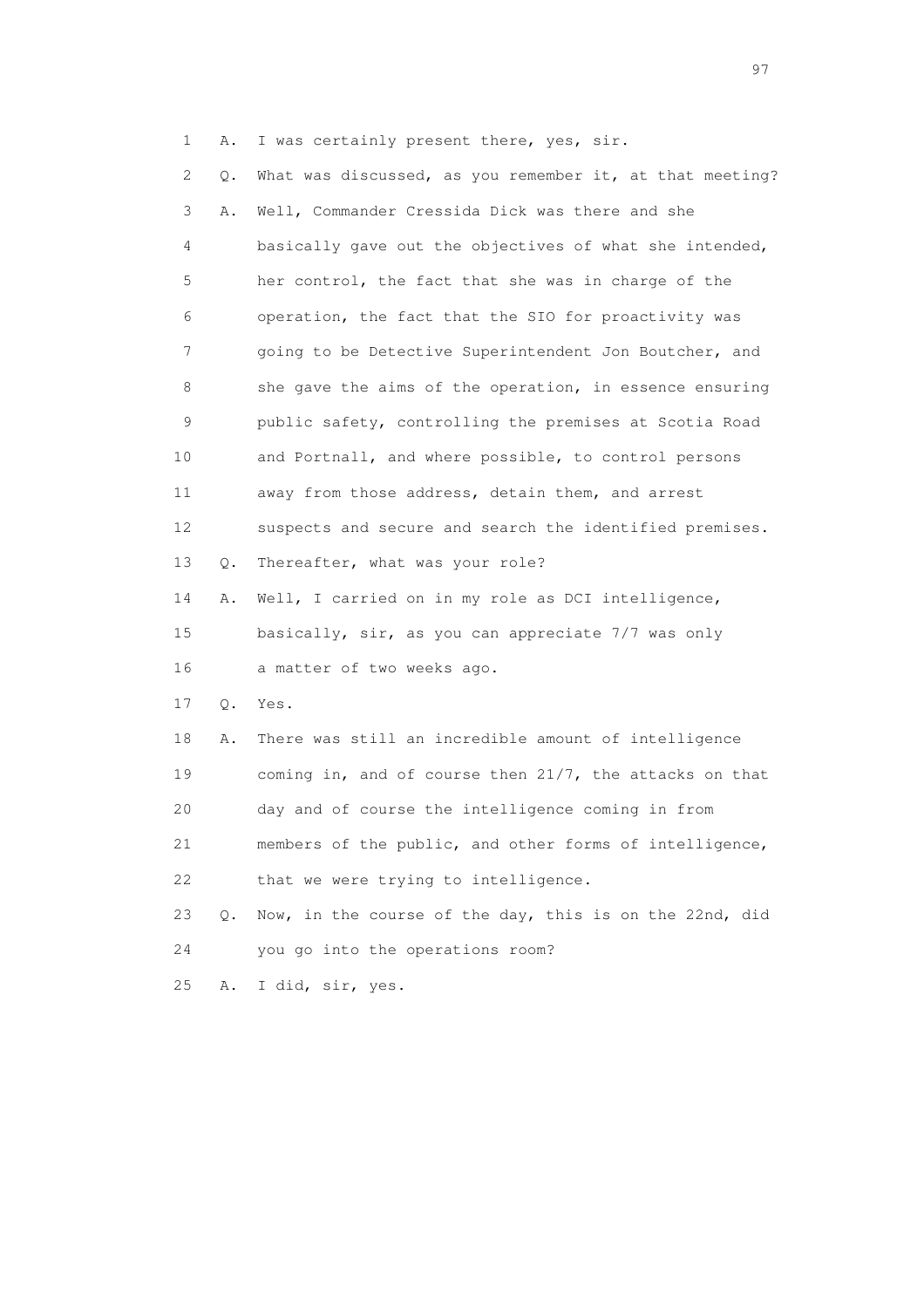- 1 Q. On the 16th floor?
- 2 A. I did.
- 3 Q. Were you there the whole time or, as it were,
- 4 intermittently from time to time?
- 5 A. Intermittently.
- 6 Q. Were you present at all during the surveillance follow
- 7 that, as it were, led after Mr de Menezes up to
- 8 Stockwell, were you there for that part?
- 9 A. I wasn't, sir, no.
- 10 Q. Had you been in before that or only after that or can
- 11 you not remember?
- 12 A. I had certainly been in there, I am sure it was before 13 it.
- 14 Q. Right. When you did go in, you were aware that
- 15 Commander Dick was in overall charge with the assistance 16 of Mr Boutcher?
- 17 A. Correct.
- 18 Q. When you were in there, were you able to see her and 19 others at work?
- 20 A. I was, sir, yes.
- 21 Q. What was the general impression, can you help us, that 22 you formed?
- 23 A. It was dynamic, it was busy, it was a working
- 24 environment. It was as I have seen many control rooms
- 25 over the years, sir.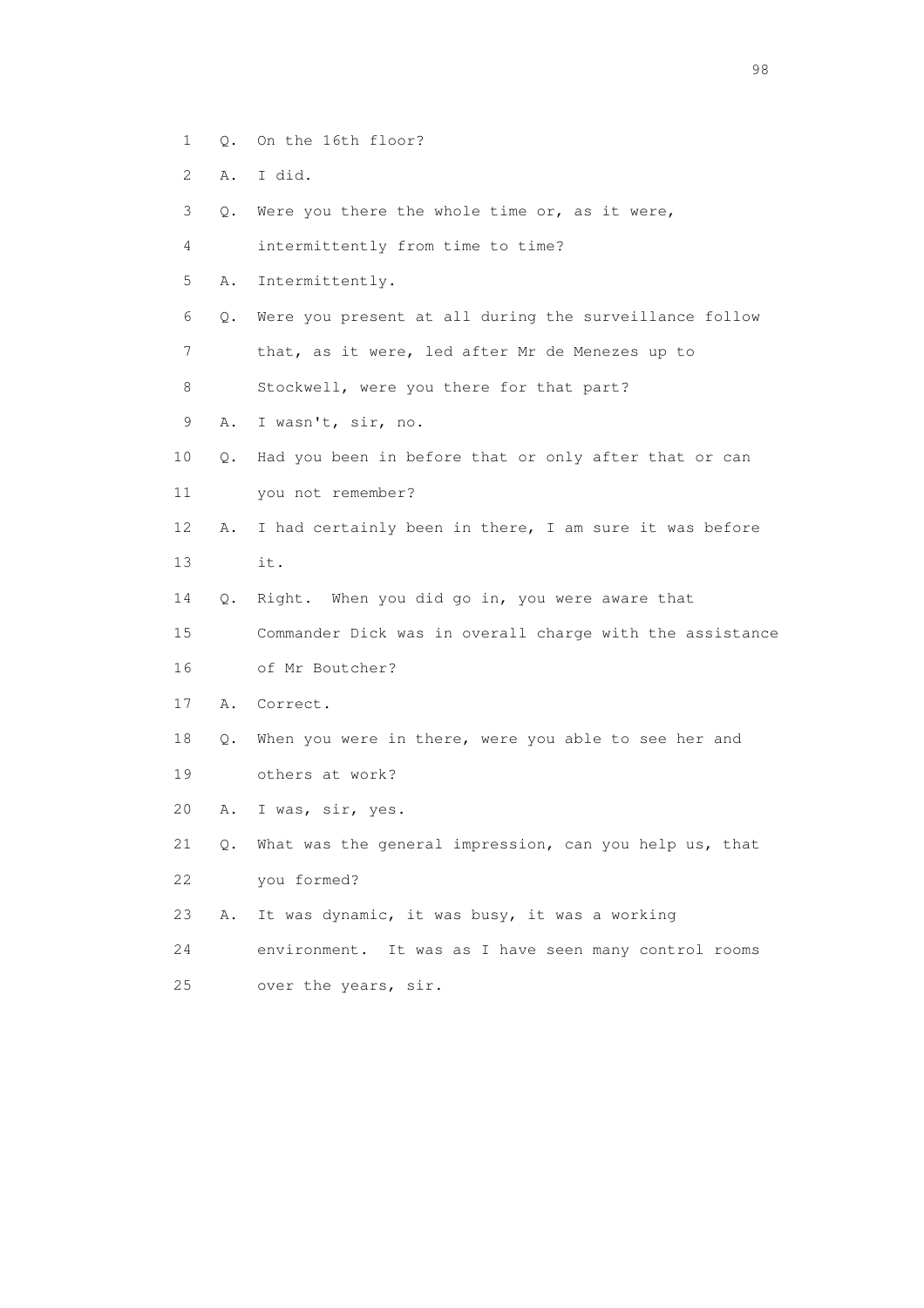| 1  | Q. | You say in your statement you formed the opinion that     |
|----|----|-----------------------------------------------------------|
| 2  |    | she, just dealing with her, was calm, professional and    |
| 3  |    | instructions when given by her were clear, controlled     |
| 4  |    | and relevant?                                             |
| 5  | Α. | That's certainly my view, sir, yes.                       |
| 6  | Q. | That was your view?                                       |
| 7  | Α. | Yes.                                                      |
| 8  | Q. | All right. Then I just want to ask you, please, about     |
| 9  |    | two documents.                                            |
| 10 | Α. | Sir.                                                      |
| 11 | Q. | You have a jury bundle there in front of you, behind      |
| 12 |    | section 43, there are two documents, and it's the second  |
| 13 |    | I think it will be the second one. The other one.<br>one. |
| 14 |    | Do you have it?                                           |
| 15 | Α. | I have the jury bundle.                                   |
| 16 | Q. | You have divider 43?                                      |
| 17 | Α. | Okay.                                                     |
| 18 | Q. | That's the one.                                           |
| 19 | Α. | I have found it, sir.                                     |
| 20 | Q. | I know you are familiar with this, you can see it is      |
| 21 |    | a message form?                                           |
| 22 | Α. | Yeah.                                                     |
| 23 | Q. | And there is a tick as appropriate section at the top,    |
| 24 |    | do you see phone in, phone out?                           |
| 25 | Α. | I do.                                                     |

en de la construction de la construction de la construction de la construction de la construction de la constr<br>1990 : la construction de la construction de la construction de la construction de la construction de la const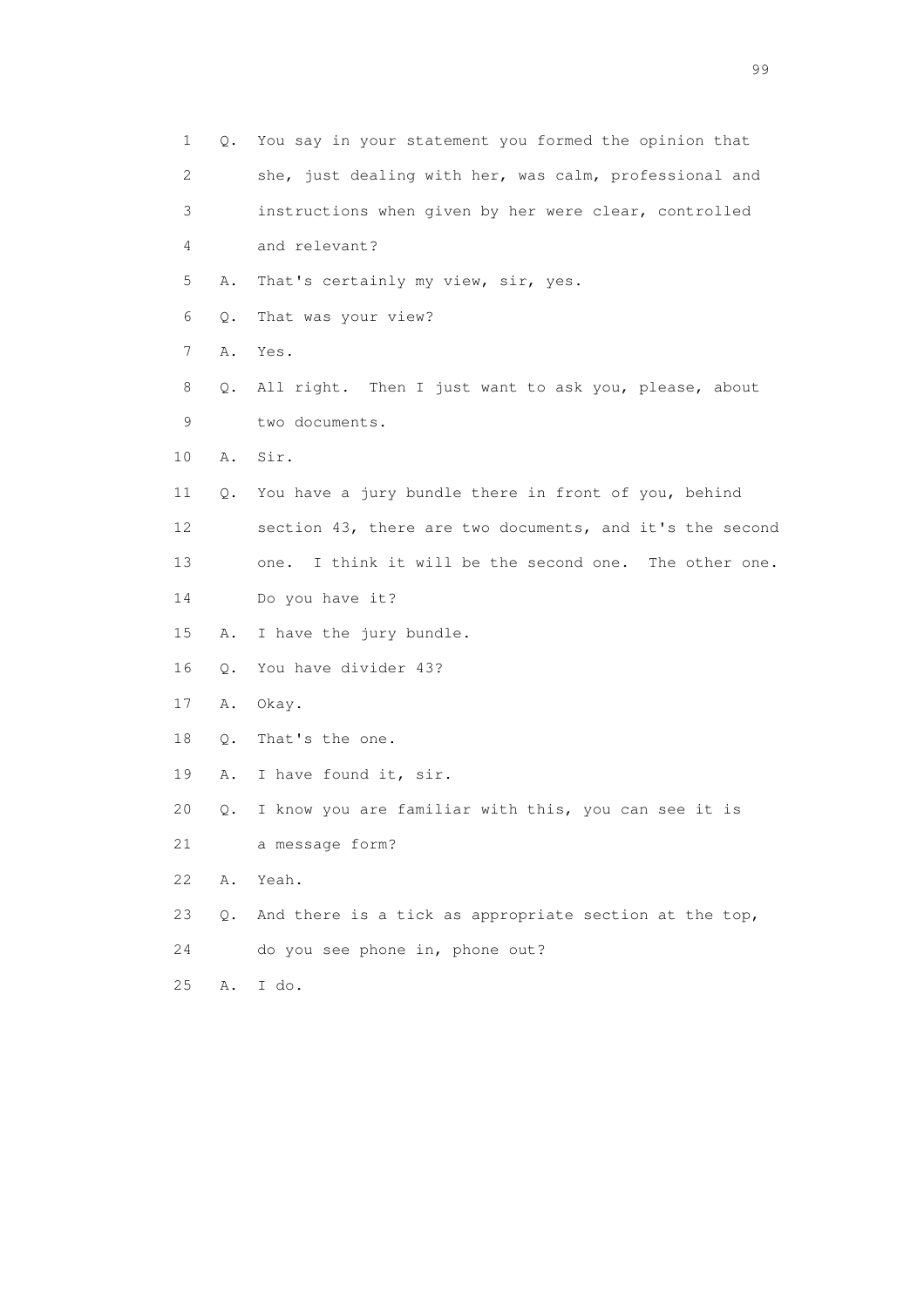| 1               | Q. | It looks as if someone -- I am not complaining --        |
|-----------------|----|----------------------------------------------------------|
| 2               |    | perhaps those haven't been ticked, but there we are.     |
| 3               |    | Then verbal report, do you see, officers                 |
| 4               |    | information?                                             |
| 5               | Α. | Yeah.                                                    |
| 6               | Q. | Does that mean it's information that's come from         |
| 7               |    | an officer or it's information that is to go to          |
| 8               |    | officers?                                                |
| 9               | Α. | It's information that's come from a police officer, sir. |
| 10              | Q. | So it means an officer, this is information from         |
| 11              |    | an officer?                                              |
| 12 <sup>°</sup> | Α. | Indeed, yes.                                             |
| 13              | Q. | From/to: you, all right?                                 |
| 14              | Α. | Yes.                                                     |
| 15              | Q. | Date we can see and then the time, and it's 0455?        |
| 16              | Α. | Yeah.                                                    |
| 17              | Q. | "Officer receiving/sending: Inspector Hall"?             |
| 18              | Α. | Yeah.                                                    |
| 19              | Q. | Then Detective Inspector IFCAT, we heard that was a sort |
| 20              |    | of firearms qualification?                               |
| 21              | Α. | It is, it's so a DI or above can perform that role as    |
| 22              |    | Silver Commander on a firearms operation.                |
| 23              | О. | DI/IFCAT required to Silver, a firearms operation as     |
| 24              |    | soon as possible?                                        |
| 25              | Α. | Yeah.                                                    |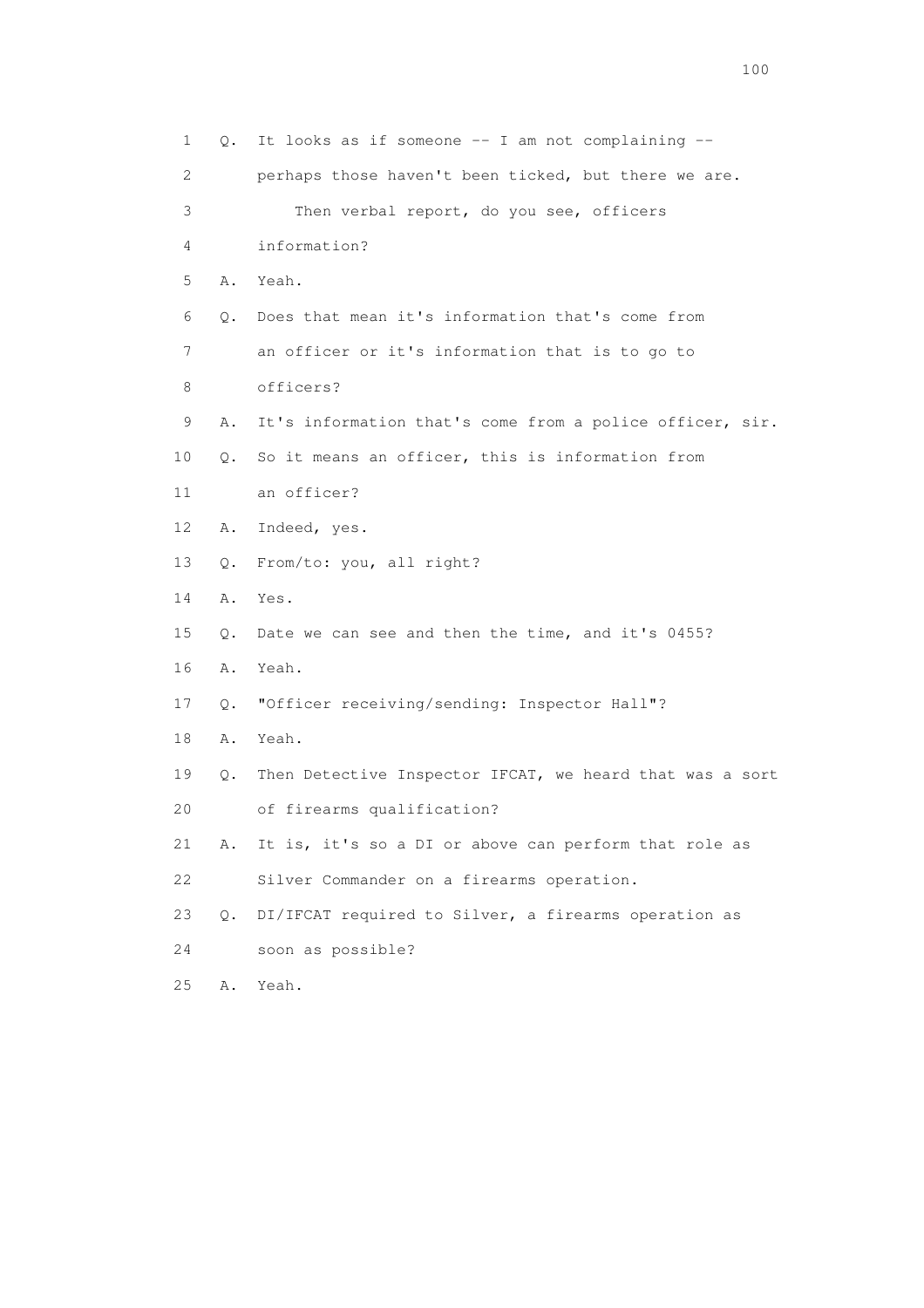1 Q. Given options requested, DI Rose warned. Then do you 2 see "0457 DI Rose informed?" 3 A. I see that, sir, that's correct. 4 Q. Then signature. Is that yours or not? 5 A. No, this would be a form completed by an officer within 6 the room that would actually deal with these messages so 7 it could easily be me ringing down and saying: can you 8 warn an officer who is trained. 9 Q. Do you remember you were telling us you thought you had 10 been aware of this at about that kind of time shortly 11 before 5 o'clock? 12 A. Absolutely, sir, yeah. 13 Q. Right. Just going to a passage in your notes, please, 14 there are a set of notes that I have marked, if this 15 helps you, as PM2 and there is a typed version PM2A. 16 A. I have that, sir. 17 Q. Just to help you, the jury don't have this, there is 18 a page on the top bit that has "UCH", the hospital at 19 the top. 20 A. Yes, sir. 21 Q. This is a passage in your notes; is that right? 22 A. Correct. 23 Q. Can you see "four scenes" then 7 to 10, what does that 24 mean? 25 A. Do you know, sir, it obviously meant something to me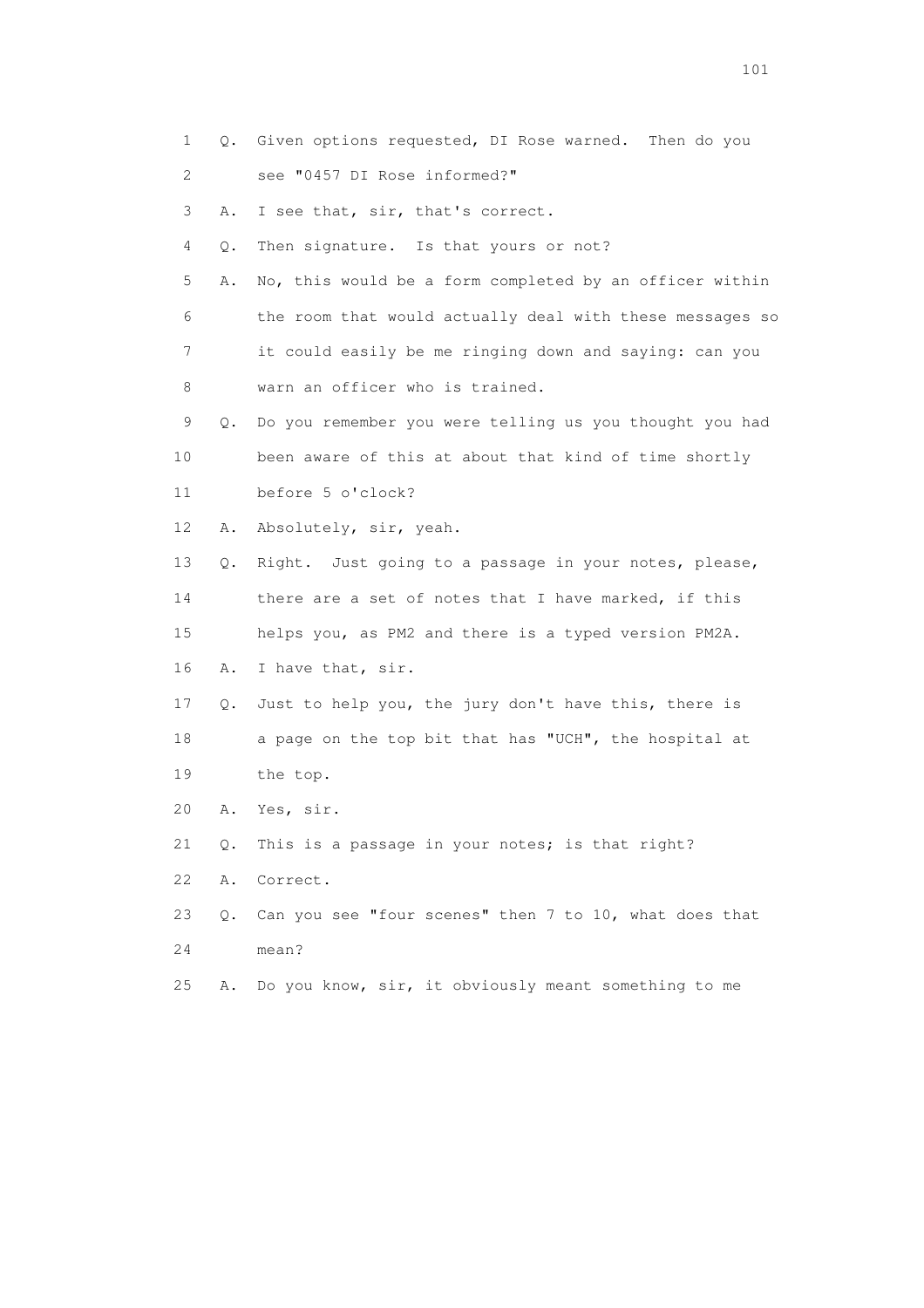1 three and a half years ago and forgive me, but I can't 2 help. 3 Q. Then "CCTV grab in hand". I want to know, is that 4 relating to CCTV film from various scenes? 5 A. Yes, sir. 6 Q. Turn over to the next page, it's on the screen, thank 7 you, it was just against that background to ask you 8 about this. Again so the jury understand, so it's 9 easier to look at, the notes you made in a book have 10 been typed up, haven't they? 11 A. They have indeed, sir, yes. 12 Q. And that's what we have here. This note you made: 13 "Start putting together montage of all photos of 14 Crevice, camping trip, thumb drive. So can be looked at 15 when CCTV covered". 16 A. Correct. 17 Q. Then as I say, talking about the CCTV film in the notes 18 on the page before; yes? 19 A. Sir. 20 Q. Can you help us about this entry, so the sort of time 21 that it was made, if you can help, and what this was all 22 about? 23 A. I haven't timed it and forgive me for that, sir, but 24 this would be evening time, I imagine, and it's a prompt 25 for me, because obviously imagery --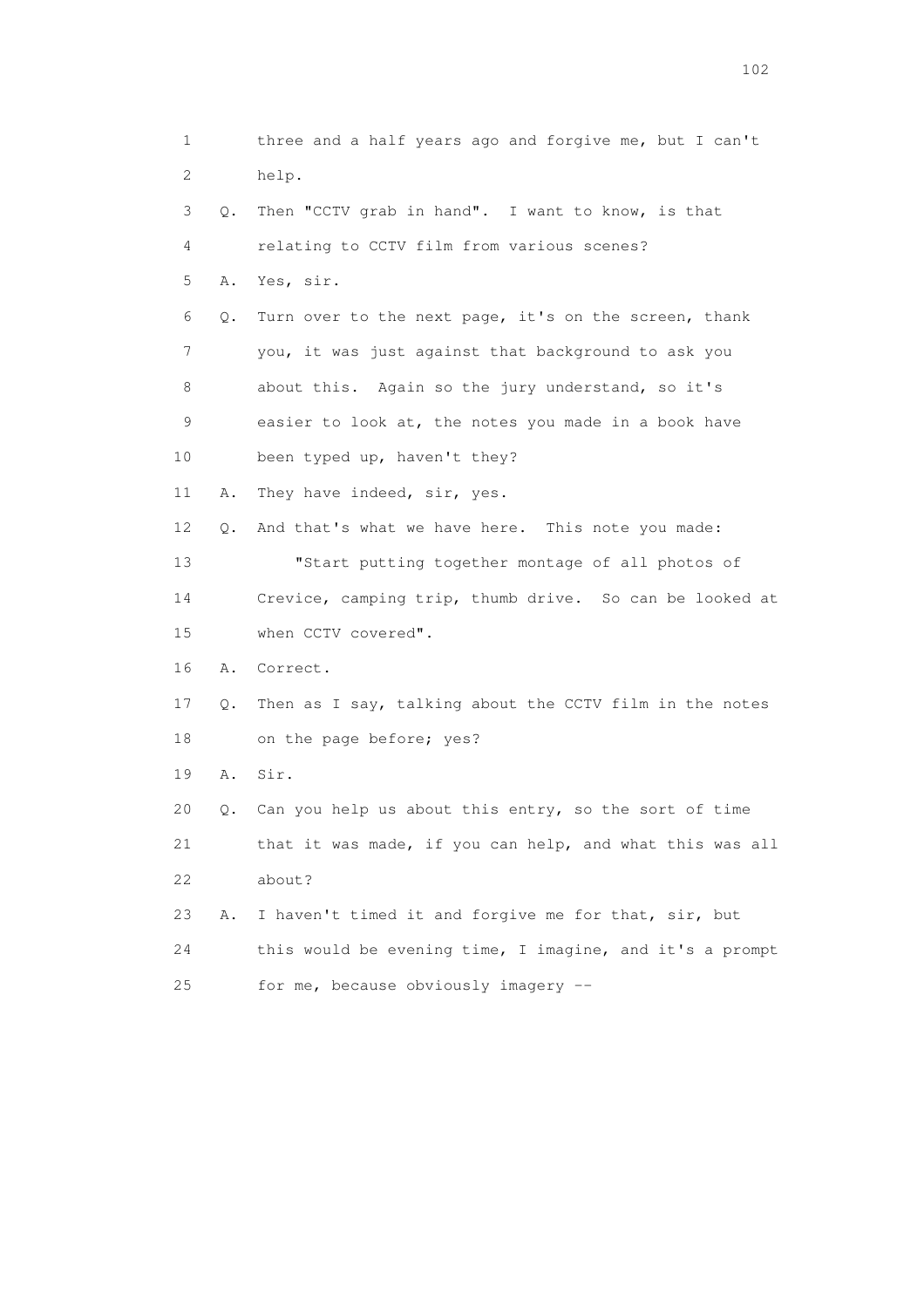1 Q. Evening time on the 21st?

 2 A. Indeed. I imagine it's obvious to everyone, but it was 3 obvious to me at the time that imagery would play 4 a vital role in this investigation, and it was really to 5 try to gather as much imagery that we had or that we 6 could get hold of at the beginning of this lengthy or 7 potentially lengthy inquiry. That was really just 8 a prompt for me to make sure that that starts to be 9 moved forward. 10 Q. So we understand, the montage of all photos of crevice, 11 can you explain what that is and why that came into this 12 exercise? 13 A. Crevice was an historical operation, I think it was 14 conducted and forgive me for the dates but probably 15 about 12, 18 months before the attacks on London in 16 July, and a number of individuals were arrested and 17 subsequently convicted of terrorism, and from memory 18 sir, I believe there were a number of photographs seized 19 as a result of that investigation. I was heavily 20 involved in the 7/7 attacks, moving on if I may, and 21 I was aware again that as a result of that 22 investigation, there had been quite a lot of imagery 23 recovered in relation to individuals engaged in camping 24 trips. 25 Q. We have heard about one of those.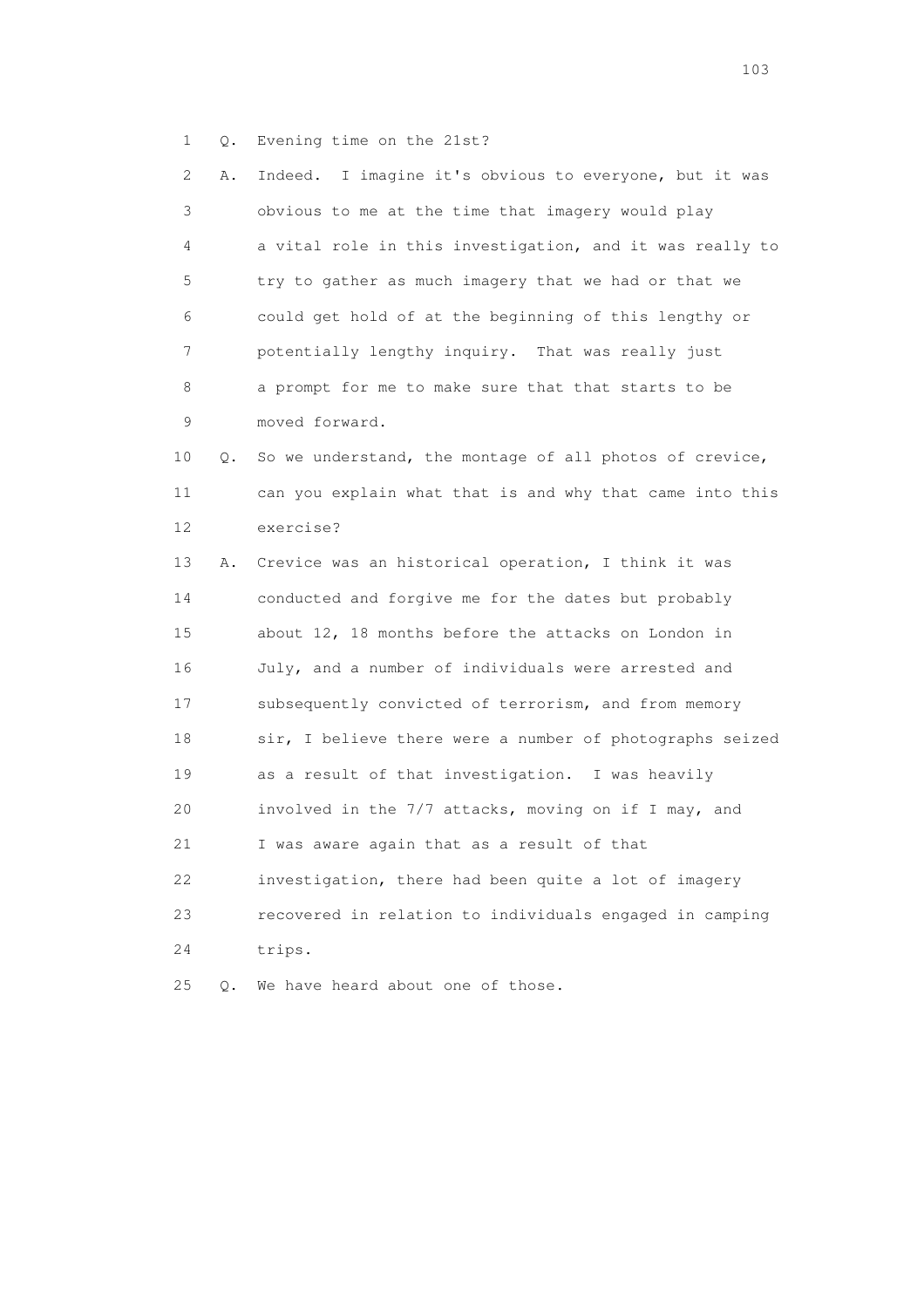- 1 A. Indeed.
- 2 Q. Yes.

 3 SIR MICHAEL WRIGHT: Would that the one we have heard of 4 called Operation Ragstone? 5 A. It didn't at that time, sir, no. 6 MR HILLIARD: This is a different camping expedition? 7 A. This was all in relation to the July 7 attacks. You may 8 recall from press coverage et cetera there was quite 9 a lot of pictures and imagery at that time of not only 10 the attackers but other individuals engaged in activity. 11 Certainly there was a lot of photographs in the press 12 during that period, and it was really to try to gather 13 that imagery. 14 In relation to the thumb drive, sir, there was 15 an individual arrested several days after the attacks, 16 and again he had a thumb drive or a memory device, and 17 that contained imagery as well. So I wanted that viewed 18 to see -- and you have to bear in mind at this stage, 19 sir, I had not actually -- not I, we, the police 20 service, hadn't actually recovered the CCTV from any of 21 these scenes. 22 Q. Right, and you did not have a name or anything of that 23 sort?

24 A. Absolutely not.

25 Q. So we understand, what you are saying is, as it were,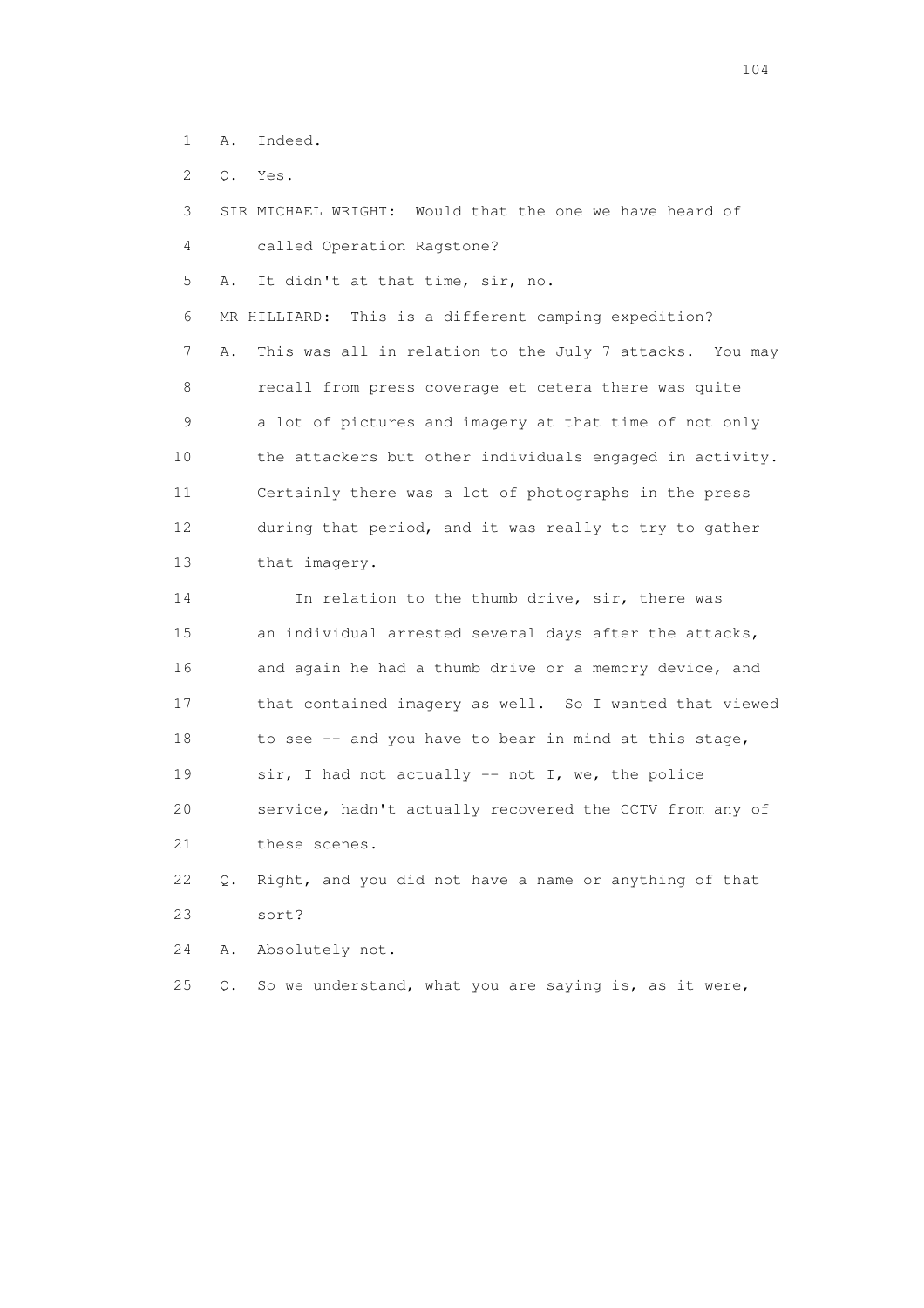1 from these particular sources where you may have police 2 pictures --

3 A. Absolutely.

 4 Q. -- as it were, start putting together those, so that 5 when you get the CCTV film you can look at those as 6 against what you have and just see if it helps you make 7 a connection or an identification; is that the thought 8 process?

 9 A. That was the thought process, so it was a reminder for 10 me that that's something that I need to start putting 11 together as and when we get the CCTV stuff throughout 12 the investigation, or throughout obviously the 13 anticipated investigation.

 14 Q. I don't know whether you can help us, did that happen, 15 this process, the montage, the sort of selection of 16 photos?

 17 A. I think it would be fair to say, sir, that when the 18 investigation went overt, tactics changed, and clearly 19 information was received in relation to the identity of 20 a number of those individuals. So they were looked at, 21 but they weren't looked at in a more time critical 22 fashion, if that's the way to put it.

23 Q. So we understand, not so rapidly, is that what that ... 24 A. Absolutely, sir, because once we went overt -- 25 Q. By overt, is this when the pictures are published?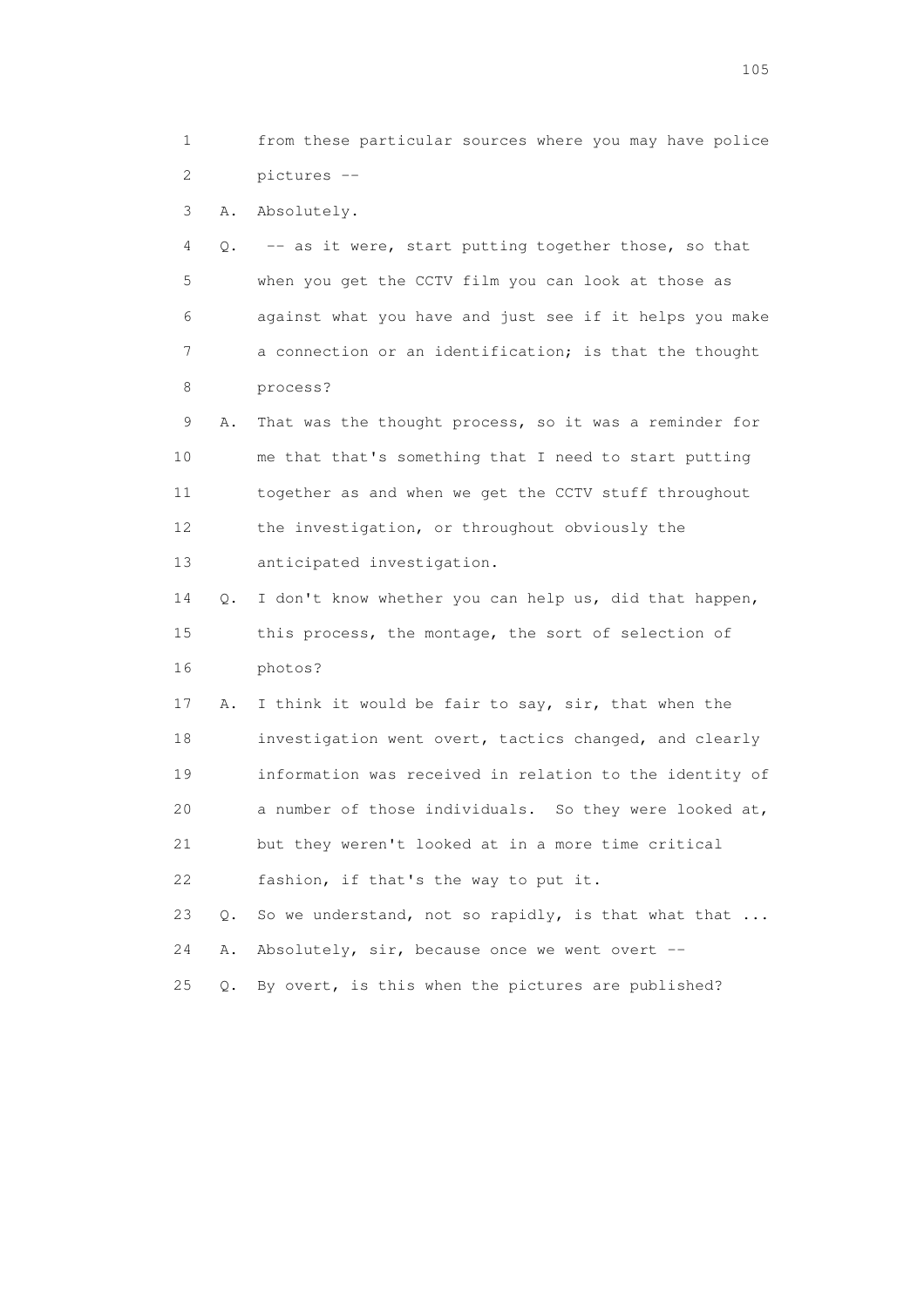1 A. Absolutely, absolutely. When they were published in the 2 press and on television, clearly that's a far more -- 3 although there is downsides, it's a very effective way 4 of identifying who these individuals are and in fact 5 that's what actually happened. 6 SIR MICHAEL WRIGHT: As I understand it, the downside is you 7 may get swamped. 8 A. Absolutely, sir, and again, during this period we had 9 vast calls from the members of the public, the vast 10 majority very well intentioned. 11 MR HILLIARD: Thank you very much indeed. 12 SIR MICHAEL WRIGHT: Yes, Mr Mansfield. 13 Ouestions from MR MANSFIELD 14 MR MANSFIELD: Good afternoon, my name is Michael Mansfield, 15 I represent the family of Jean Charles de Menezes. 16 A. Of course, sir, yes. 17 Q. I just want to start with that as it is up on the 18 screen. The jury don't have it. From what you are 19 saying, it's perfectly clear what was running through 20 your mind. Firstly, imagery is going to play 21 an important role, as you have just said? 22 A. I agree with that, sir, yes. 23 Q. As much as you can get hold of, for obvious purposes of 24 identifying if possible the perpetrators of the 25 attempted bombings of the day before?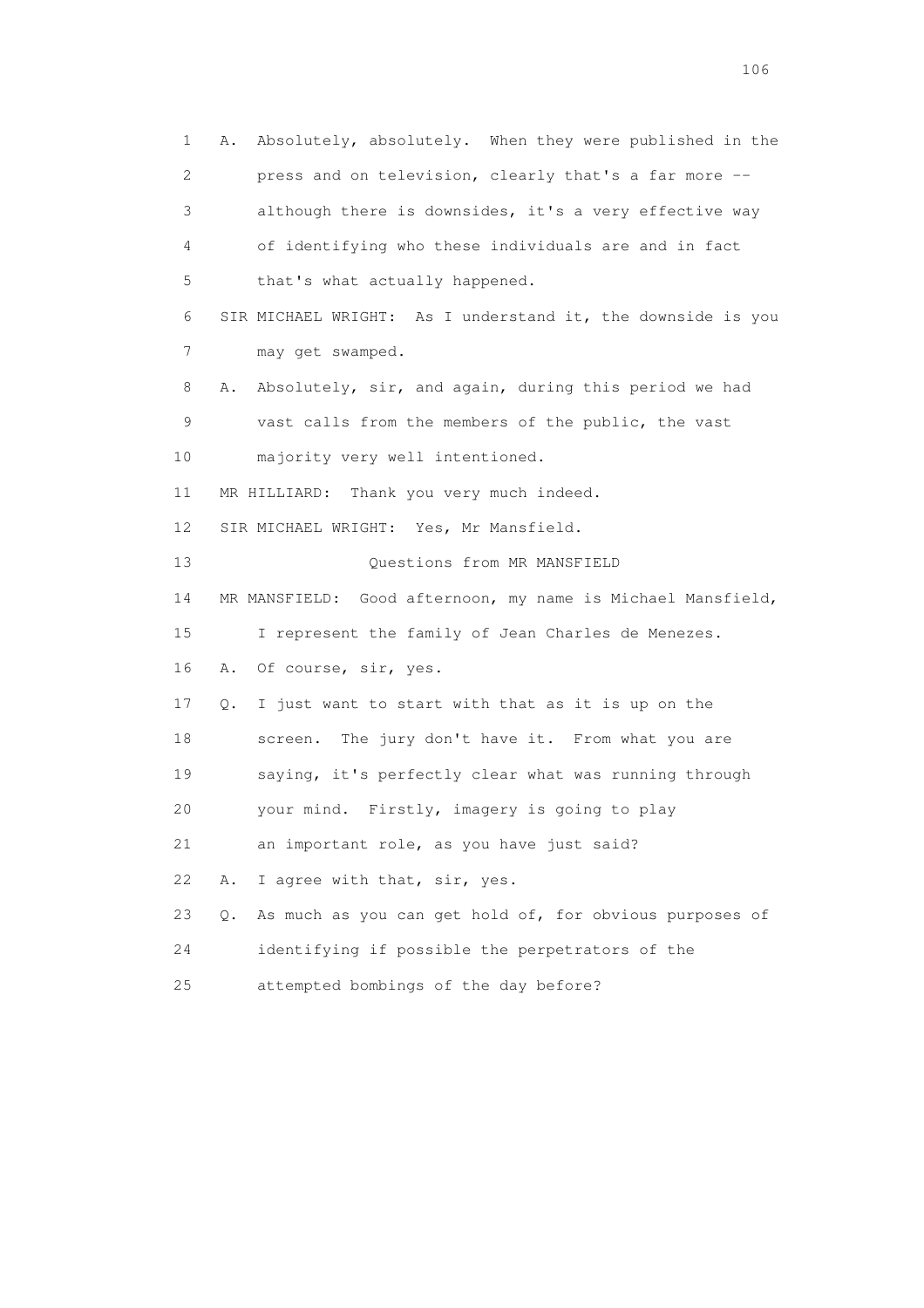1 A. Correct.

| 2  | Q. | Or the same day, as this was late on the evening of the   |
|----|----|-----------------------------------------------------------|
| 3  |    | 21st. Of course, it could have a later purpose, and       |
| 4  |    | that is, if you are able to identify from CCTV, then      |
| 5  |    | those who have to go out and do the job of finding them   |
| 6  |    | would need to have had access and copies of the images    |
| 7  |    | which you may have thought identify the perpetrators?     |
| 8  | Α. | I accept in principle what you are saying, sir, but this  |
| 9  |    | again was a very early stage, this was a prompt for me    |
| 10 |    | that I need to get this moving.                           |
| 11 | Q. | I appreciate, I am just putting the context so that it's  |
| 12 |    | understood?                                               |
| 13 | Α. | I appreciate that.                                        |
| 14 | Q. | I want to deal with this on a non-overt, in other words   |
| 15 |    | covert basis --                                           |
| 16 | Α. | Okay.                                                     |
| 17 |    | Q. -- at this stage. The question you were asked was: did |
| 18 |    | anyone do this exercise specified on this page?           |
| 19 | Α. | That evening, sir, and that morning, no, sir.             |
| 20 | Q. | Why not?                                                  |
| 21 | Α. | Because this was a quite a substantial exercise and as    |
| 22 |    | you can imagine, there is a degree of imagery and it's    |
| 23 |    | about tasking staff to do that job. I think events        |
| 24 |    | rather overtook us, as you know.                          |
| 25 | О. | We will come to that.                                     |
|    |    |                                                           |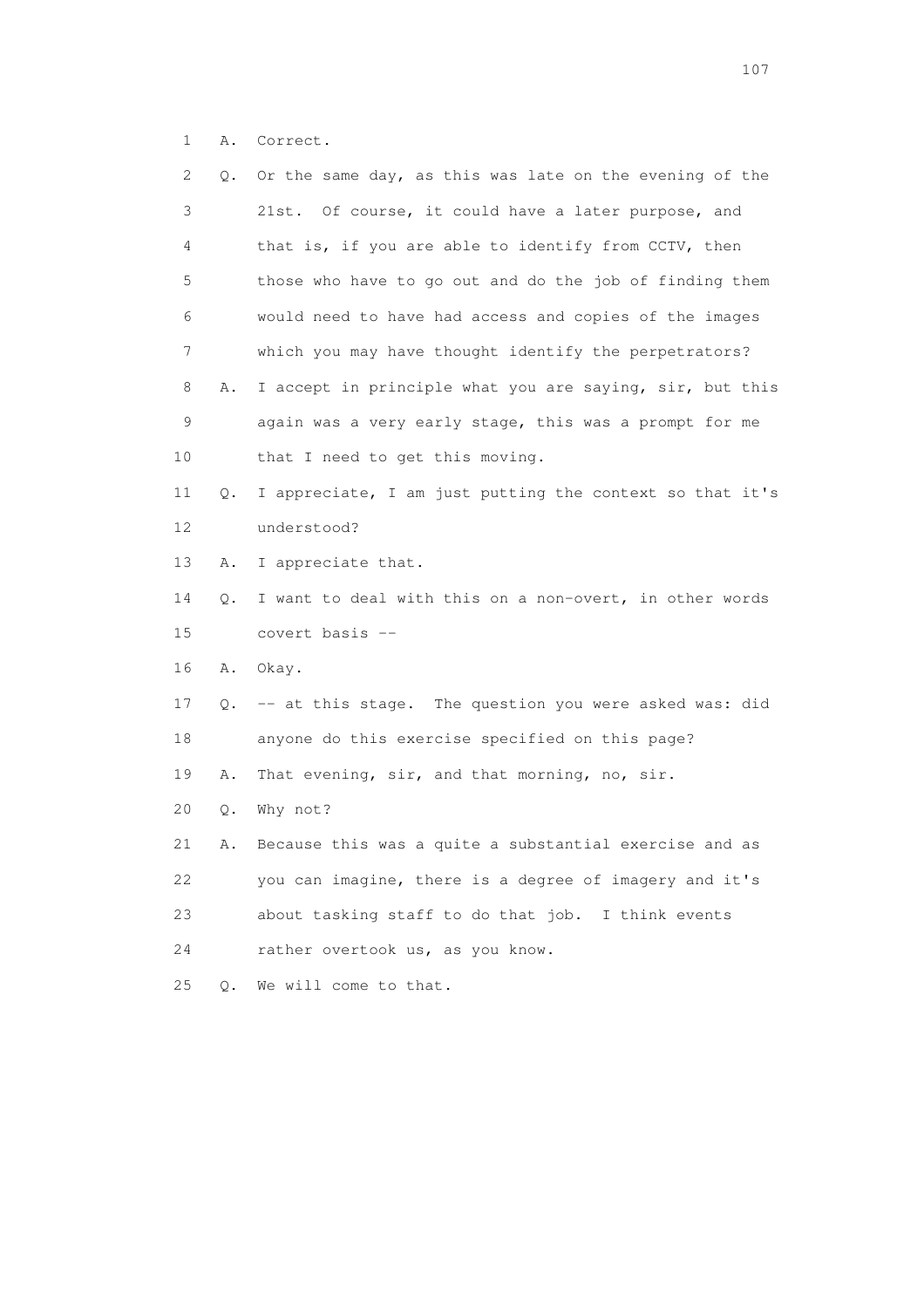1 A. Okay.

| 2  | Q. | About events that developed. I just want to be clear,    |
|----|----|----------------------------------------------------------|
| 3  |    | are you saying you didn't have enough people to do the   |
| 4  |    | job or you just didn't ask anyone to do it?              |
| 5  | Α. | No, what I am saying to you, sir, is it was a prompt for |
| 6  |    | me to make sure that I took control, or tasked officers  |
| 7  |    | to ensure that we could start to begin to gather the     |
| 8  |    | imagery so when we get the CCTV photographs, we could    |
| 9  |    | ensure that we could start looking at that. What I am    |
| 10 |    | saying to you, sir, is that events overtook us, as you   |
| 11 |    | know we had received the imagery, we had then further    |
| 12 |    | imagery recovered from the gym club. So that wasn't      |
| 13 |    | progressed quick time.                                   |
| 14 | Q. | So it's clear to you why I am asking these questions     |
| 15 |    | rather carefully, it's because I'm going to suggest to   |
| 16 |    | you that the police that night failed to find accessible |
| 17 |    | imagery that might have prevented the wrong person being |
| 18 |    | shot; do you follow?                                     |
| 19 | Α. | I follow what you are saying, sir.                       |
| 20 | Q. | Right. So do we understand, therefore, in clear terms    |
| 21 |    | that prior to the shooting of Jean Charles de Menezes,   |
| 22 |    | no-one had assembled the montage that is mentioned on    |
| 23 |    | this page?                                               |
| 24 | Α. | The montage is my word, sir, and what I am saying to you |
| 25 |    | is there is a vast number of photographs, probably the   |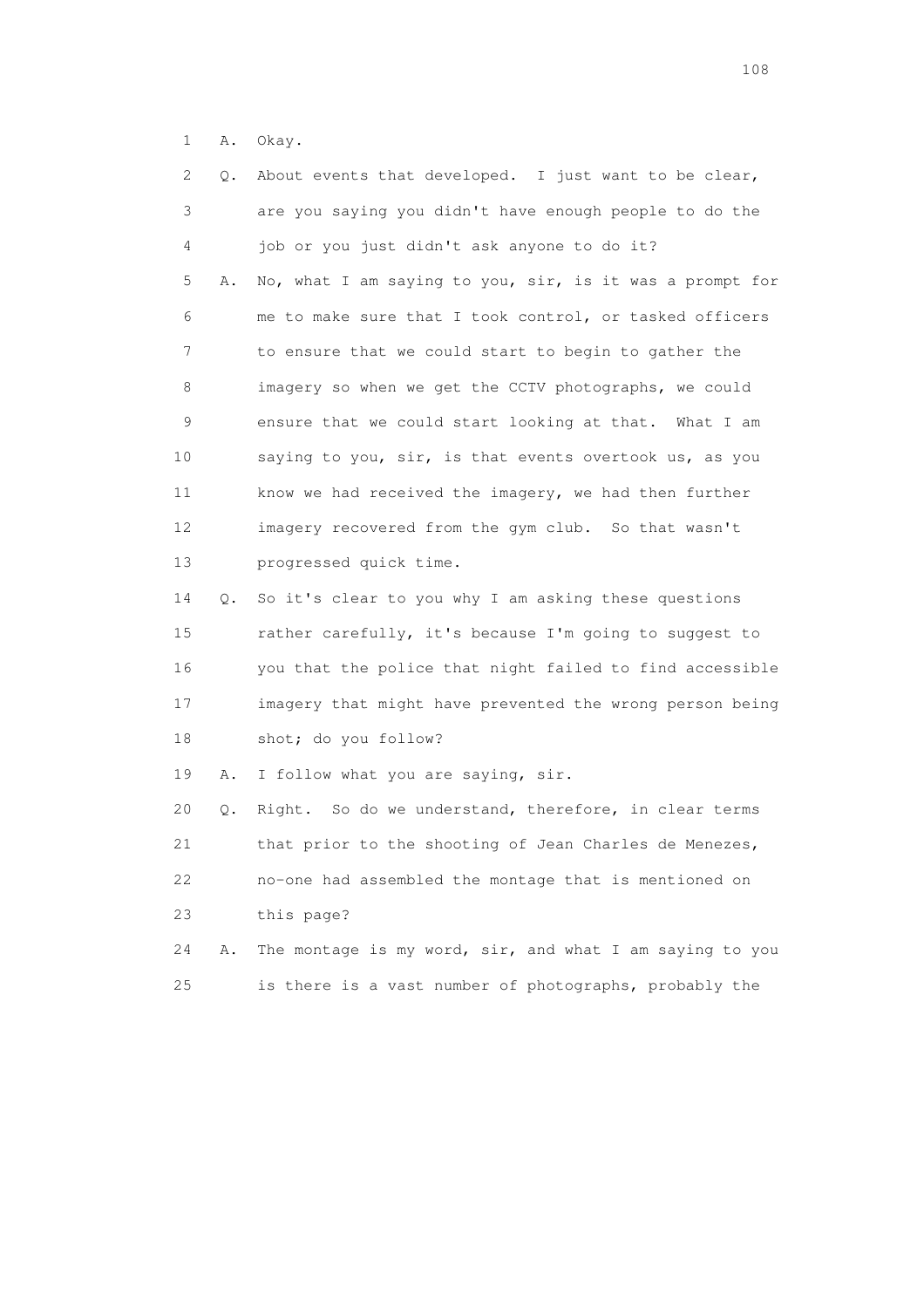1 majority of them in very poor condition. It would take 2 a considerable amount of time to actually go through 3 this imagery -- 4 Q. It's a very simple question. 5 A. Well, I am answering your question. 6 Q. Did anyone do it before he was shot, yes or no? 7 A. I'm going to finish my answer, if I may, sir. There was 8 a considerable amount of imagery and this isn't 9 something that you just go into and expect to recover 10 pictures within the hour. So the answer to your 11 question, and I agree with you, this wasn't taken up 12 that night because events overtook us and we recovered 13 further imagery which we suspected may be the 21/7 14 attackers. 15 Q. The answer is no; correct? 16 A. Well, I am not going to give it as a bland no like you 17 have done, sir, I have given my answer and I stick by 18 that answer. 19 Q. You may wish to explain why it was no, the answer is no. 20 In relation to what you had as a reminder for 21 yourself, all photos of Crevice. Now, camping trip? 22 A. Sir. 23 Q. What camping trip was that? 24 A. Well, in relation to 7/7, as I say, there were a number 25 of images captured as a result of the 7/7 subjects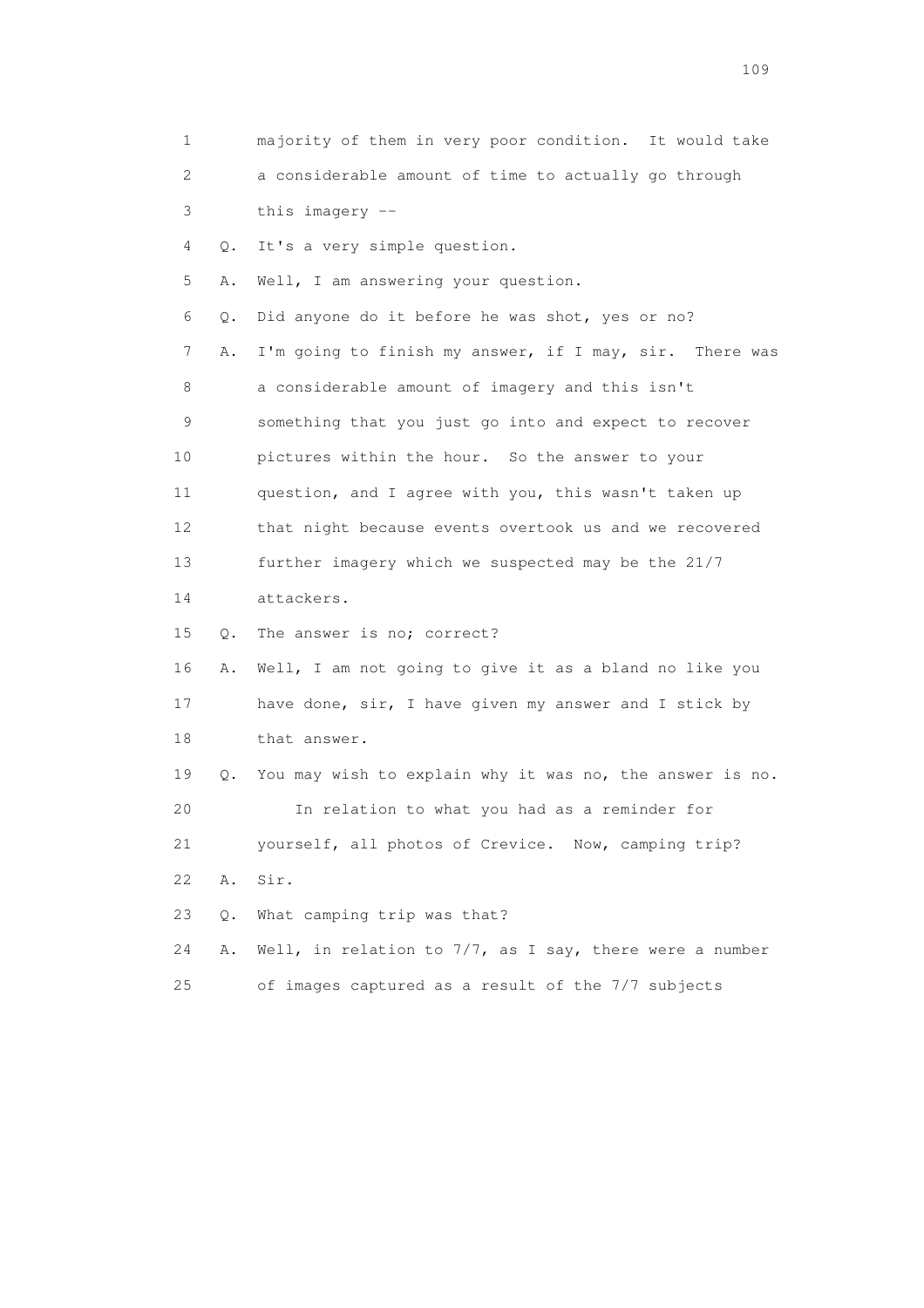2 Q. Right. And where was the whitewater rafting? 3 A. Where, sir? 4 Q. Yes, where? 5 A. I am afraid I can't help you with that now. 6 Q. Was it in the United Kingdom? 7 A. Indeed it was sir, yes. 8 Q. Was it in the north of England? 9 A. Again I can't help you with that, sir, it may have even 10 been Wales, sir, but I do not want to -- Wales seems to 11 recall. 12 Q. Right. I'm going to move from that source, which wasn't 13 accessed before the shooting. 14 A. Okay, sir. 15 SIR MICHAEL WRIGHT: That list that we have just been 16 looking at, Crevice, camping trips and so forth, thumb 17 drive. Do I have that right, related to the 7/7 18 bombers? 19 A. Indeed, sir, yes. 20 SIR MICHAEL WRIGHT: Which might or might not have had any 21 relevance to the CCTV pictures when you finally got 22 them? 23 A. That's correct, sir, yes, and I am able to say now, sir, 24 that it had no relevance at all to the 21/7 bombings. 25 MR MANSFIELD: But you didn't know that then.

1 involved in camping trips, whitewater rafting.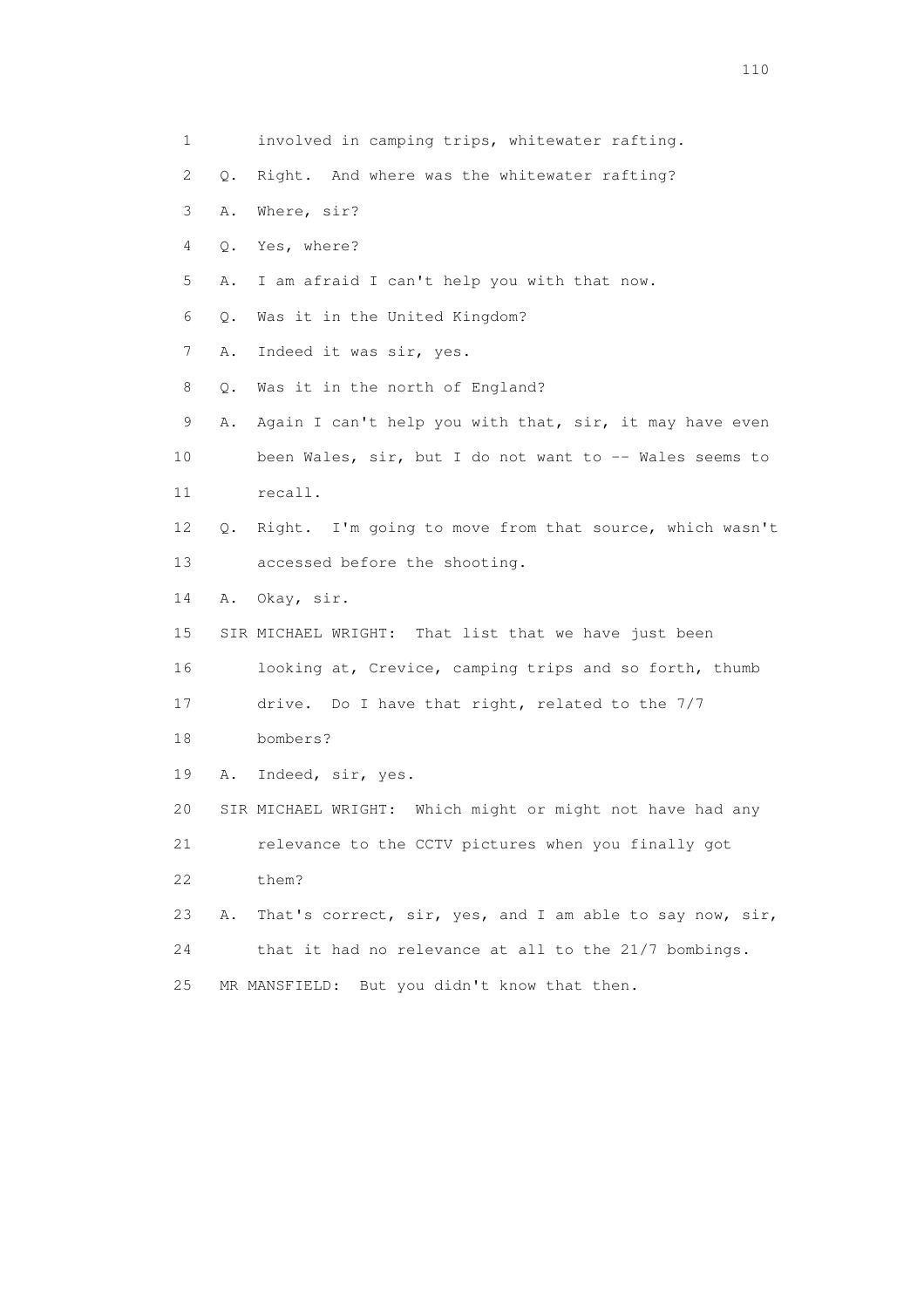| 1  | Α. | Sir, as I said to you, and I take your point, this was   |
|----|----|----------------------------------------------------------|
| 2  |    | why I had made a note to ensure that it was done when we |
| 3  |    | recovered the CCTV television pictures. I think, again   |
| 4  |    | if I may, sir, I don't think the television pictures     |
| 5  |    | were recovered until the early hours of the morning.     |
| 6  | Q. | Don't worry, it will all come into focus in a moment.    |
| 7  | Α. | Thank you very much, sir.                                |
| 8  | Q. | The thinking of the officers that night, quite           |
| 9  |    | naturally, was that there might very well be a link      |
| 10 |    | forensically between 21/7 and 7/7 because of the nature  |
| 11 |    | of the attacks and so on?                                |
| 12 | Α. | That would be correct, yes, sir.                         |
| 13 | Q. | And the rucksacks in particular?                         |
| 14 | Α. | I accept that.                                           |
| 15 | Q. | I am coming to rucksacks, obviously. Moving on, that     |
| 16 |    | was pre CCTV being recovered?                            |
| 17 | Α. | It was, sir, yes.                                        |
| 18 | Q. | I want to ask you this question, it doesn't appear in    |
| 19 |    | your notes but it may be that I have missed it: when was |
| 20 |    | it that you first discovered the name Hussain Osman as   |
| 21 |    | being linked to one of these incidents on the 21st?      |
| 22 | Α. | I would imagine, sir, roughly about three in the         |
| 23 |    | morning, I may be out, but roughly between half 2,       |
| 24 |    | 3 o'clock in the morning, sir.                           |
| 25 | Q. | Because am I right, there doesn't appear to be any       |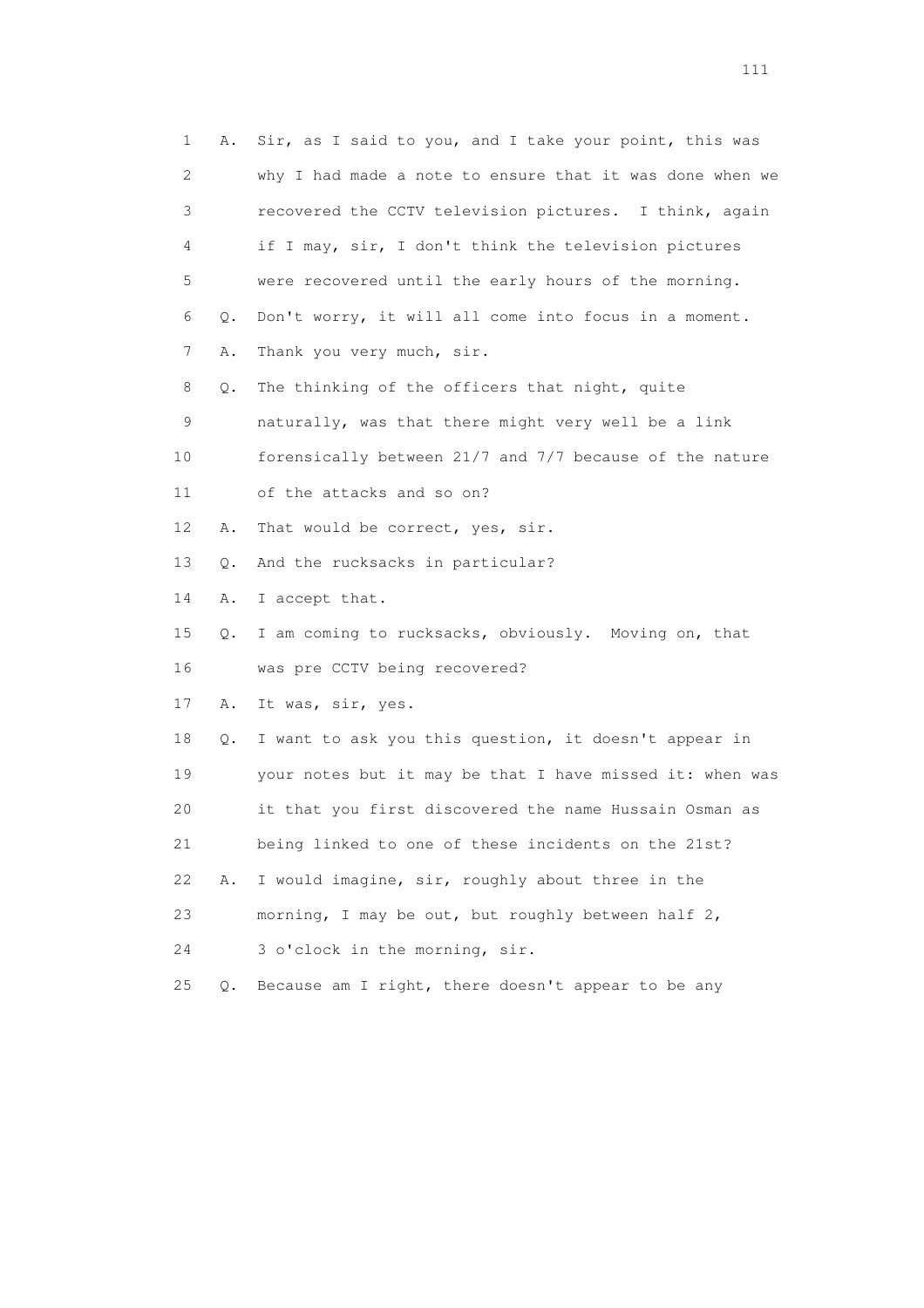1 record in any of the notes we have of when you got the 2 name? 3 A. Well hopefully sir, I have been able to help you, it was 4 roughly that time, sir. 5 Q. I know when they got to the gym, I also know when 6 certain officers say they already had it at New Scotland 7 Yard. I am wanting from you, you see, because one of 8 the questions here is: who is on the job and who is not? 9 Just let me finish, I am going to put to you a piece of 10 information that this jury know about. Don't be 11 overanxious. 2.15, Mr Forteath was the loggist? 12 A. Okay. 13 Q. Do you know him? 14 A. I do know Mr Forteath, yes, sir. 15 Q. He was informed about the name Osman. Did you know 16 that? 17 A. I didn't know if Mick Forteath was informed, no, sir. 18 Q. Did you know as early as that? 19 A. Can you repeat the time, sir? 20 Q. 2.15 am. 21 A. Again, it could easily have been 2.15, sir, I don't 22 dispute the time. I remember it was sometime, as I say, 23 around that time, as I think I said, between 2.30 and 3, 24 it may have been 15 minutes before. 25 Q. Right. We know that officers went to the squash club in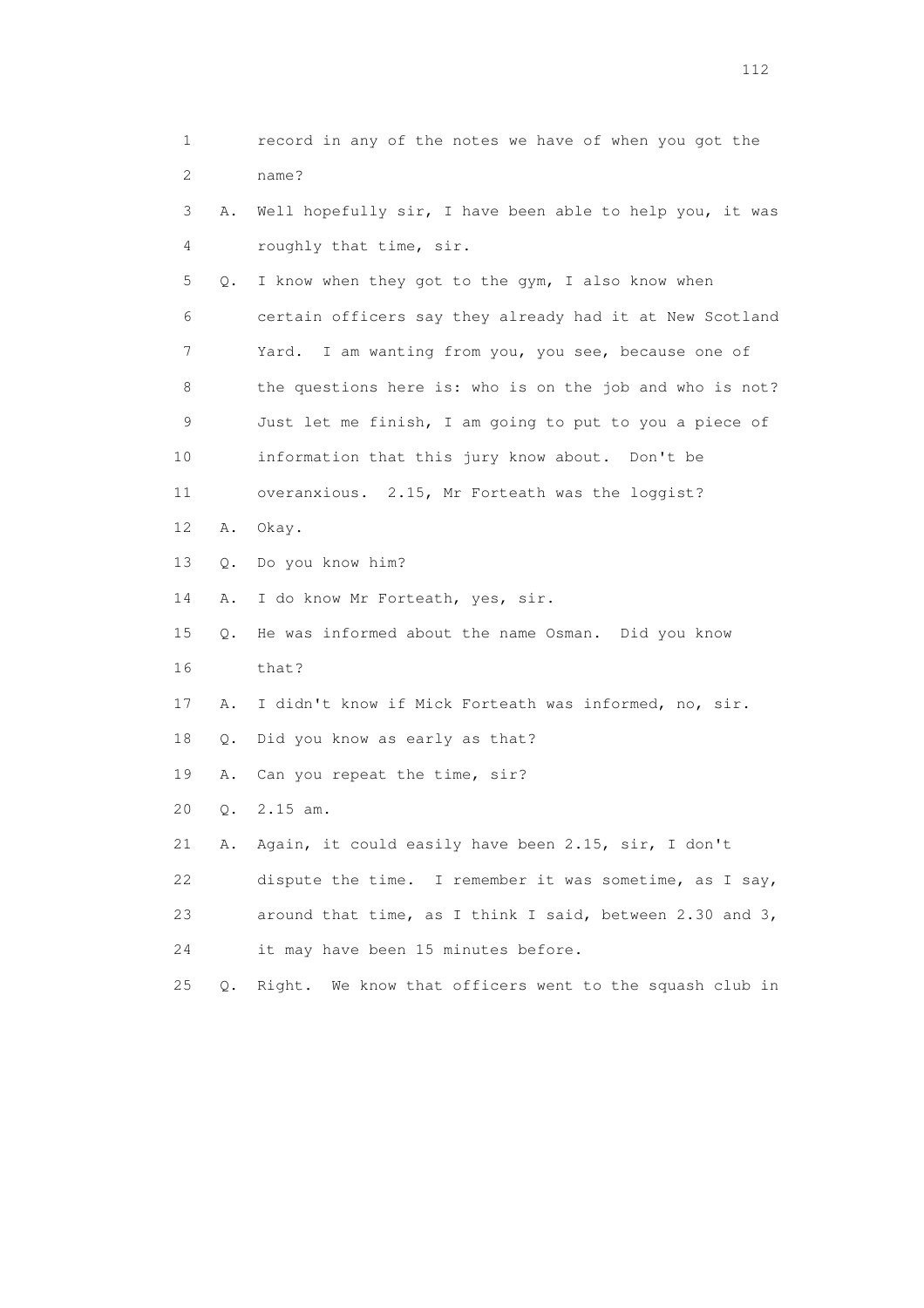1 the early hours of the morning?

2 A. Yes, sir.

 3 Q. And made certain enquiries, and the upshot of that, and 4 you can certainly look at your notes, PM1, for this? 5 A. Thank you, sir. 6 Q. I'm also going to need or require looking at other 7 documents at the same time. So if you look at PM1 for 8 your own purposes, I don't ask for it to be on screen -- 9 A. Thank you. 10 Q. -- but the notes relating to Mr McDowall which the jury 11 do have, hopefully at tab 38. Can I just check the 12 McDowall notes are in tab 38 of the exhibits bundle. 13 SIR MICHAEL WRIGHT: That is right. 14 MR MANSFIELD: Tab 38. What I want to come to is what 15 happened in his office at about 4.20. 16 A. Sir. 17 Q. I don't need your notes on screen, you just have those 18 in front of you, if you wish. What I would like, both 19 on screen and if the jury care to turn it up, it is the 20 4.20 meeting in Mr McDowall's note, tab 38, which I have 21 paged at 1857. 22 A. I have that with me, sir, yes. 23 Q. You have that? 24 A. I do.

25 Q. Do you remember being, therefore, the name has already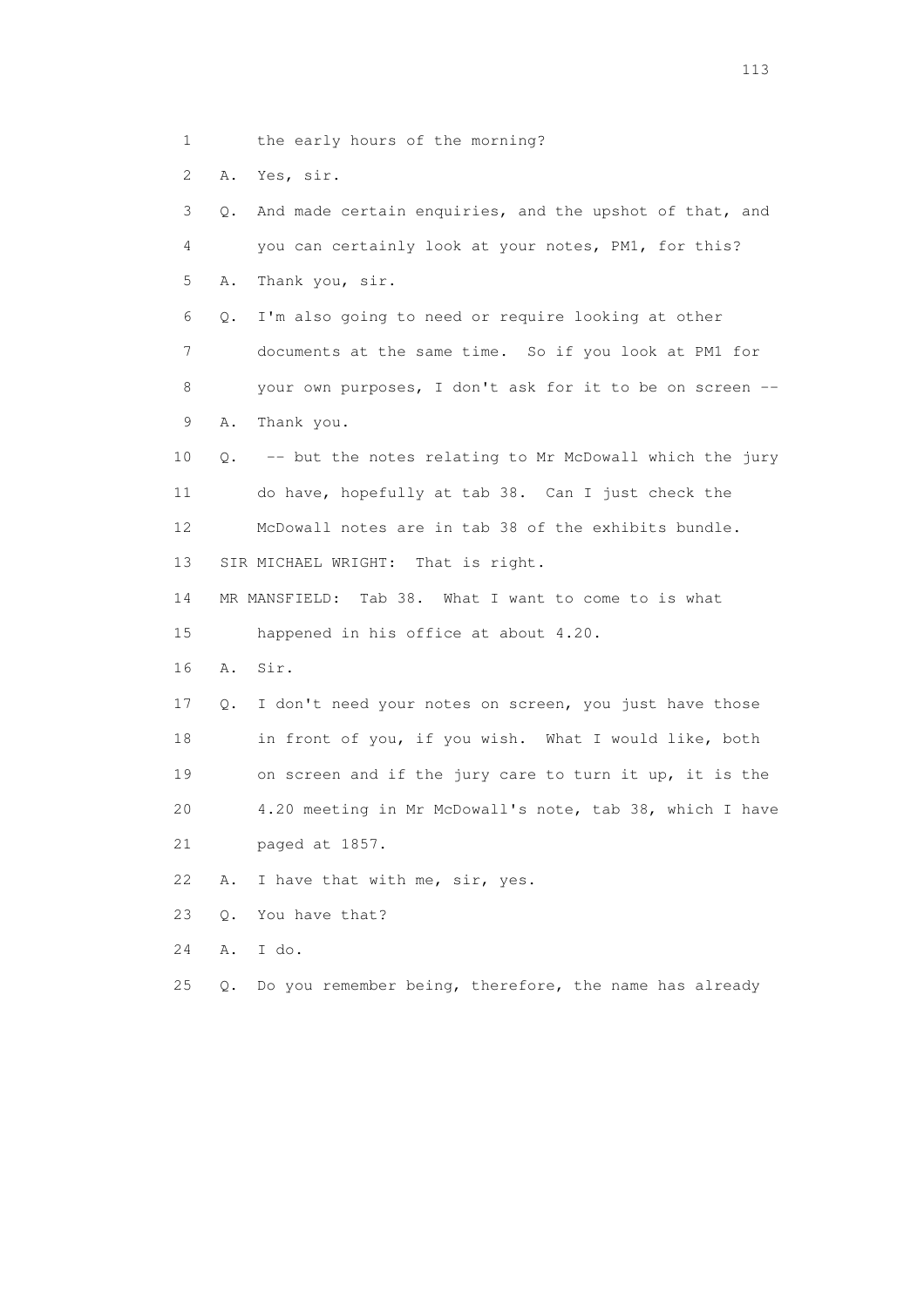| 1                         |    | come in at 2.15, you may or may not have got it by then,   |
|---------------------------|----|------------------------------------------------------------|
| $\mathbf{2}^{\mathsf{I}}$ |    | officers have been to the squash club by 4.20 because      |
| 3                         |    | you are present with Mr McDowall, all right?               |
| 4                         | Α. | I am, sir, yes.                                            |
| 5                         | Q. | And Mr Macbrayne?                                          |
| 6                         | Α. | Yes.                                                       |
| 7                         | Q. | Right. Anyone else?                                        |
| 8                         | Α. | Well, this was $-$ if I can term it a rolling meeting,     |
| 9                         |    | I was certainly joined or we were certainly joined<br>sir. |
| 10                        |    | by a number of people during the hour or so that those     |
| 11                        |    | meetings went on.                                          |
| 12                        | Q. | Right. By this time, so in other words relatively          |
| 13                        |    | quickly, someone -- and I don't know whether it's you,     |
| 14                        |    | it perhaps doesn't matter who particularly -- but you      |
| 15                        |    | have acquired information to pass to Mr McDowall about,    |
| 16                        |    | as we will see, 21 Scotia Road and then Mr McDowall has    |
| 17                        |    | written "training camp" next to it?                        |
| 18                        | Α. | Sir.                                                       |
| 19                        | Q. | I'm not suggesting he was meaning that Scotia Road was?    |
| 20                        | Α. | No, no.                                                    |
| 21                        | О. | But plainly the information about the possibility of       |
| 22                        |    | a training camp, did that come from you?                   |
| 23                        | Α. | It was briefed into me, whether it was briefed into the    |
| 24                        |    | meeting or me as an individual, sir, I can't recall, but   |
| 25                        |    | it was briefed in, there was an operation called           |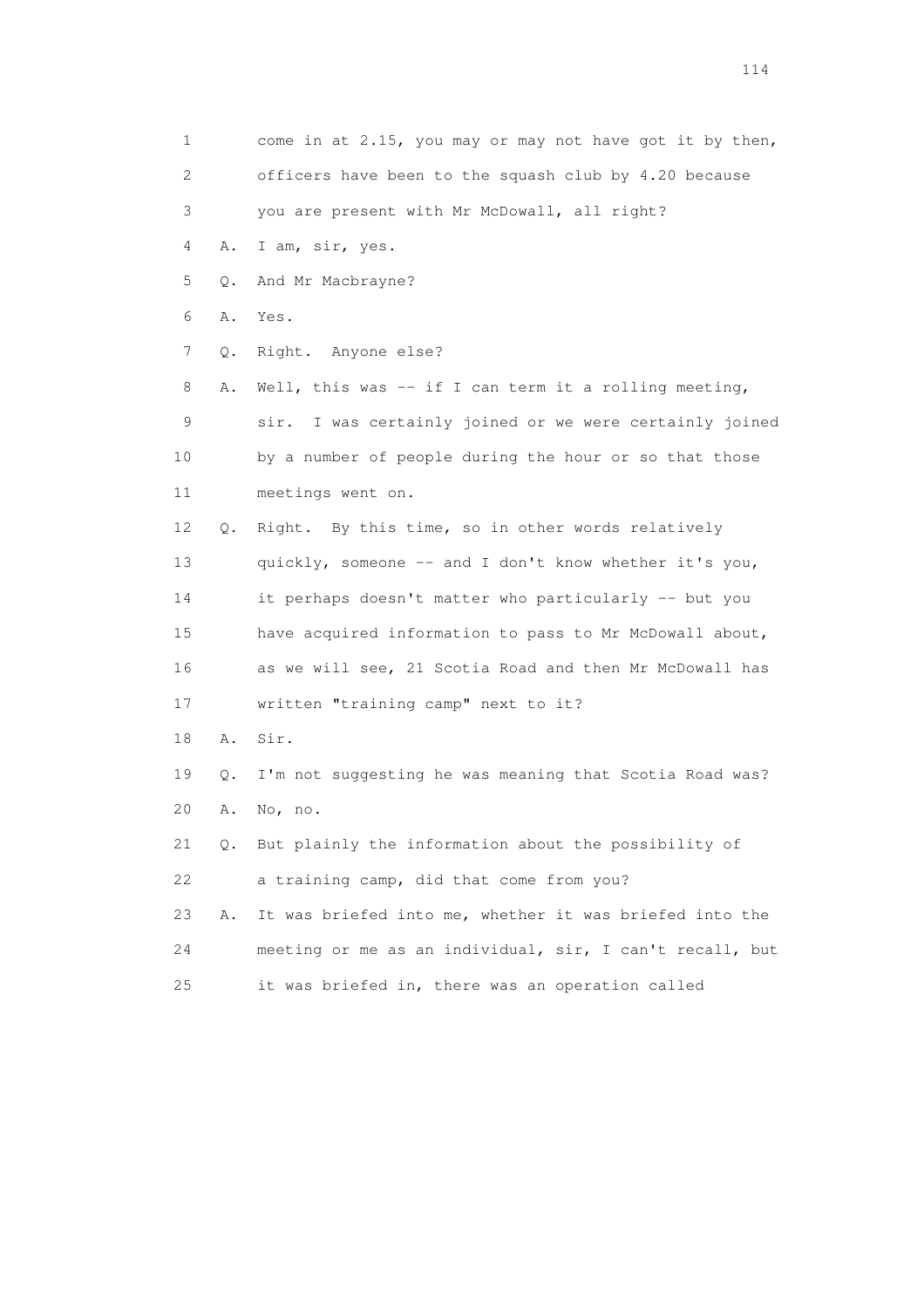1 Ragstone, sir --

2 Q. It's there on that page.

| 3  | Α. | Indeed. It was an operation called Ragstone which was    |
|----|----|----------------------------------------------------------|
| 4  |    | a Special Branch operation, and that was briefed, as     |
| 5  |    | I say, I can't recall if it was briefed into Mr McDowall |
| 6  |    | and the persons present or into me, and then I briefed   |
| 7  |    | Mr McDowall.                                             |
| 8  | Q. | I would like to be as clear as possible about this for   |
| 9  |    | the points that I am coming on to. Were you relaying     |
| 10 |    | this information or was someone else?                    |
| 11 | Α. | Well, somebody had relayed it to me, sir, because I had  |
| 12 |    | made notes to that effect.                               |
| 13 | Q. | How would this come about, we really want to follow, you |
| 14 |    | have not by this stage, that's why I asked you about the |
| 15 |    | earlier training camp and so on, tasked anyone before    |
| 16 |    | the shooting to follow up any of that so how does        |
| 17 |    | Ragstone come into this?                                 |
| 18 | Α. | Ragstone, this was the first that I had heard of         |
| 19 |    | Ragstone, sir, and I was briefed clearly by my staff     |
| 20 |    | into Ragstone and I don't know what you are aware of,    |
| 21 |    | sir, so forgive me, but the information that I had, it   |
| 22 |    | was a camping expedition, and there were a number of     |
| 23 |    | individuals involved in that, and in particular there    |
| 24 |    | was a car.                                               |
| 25 | О. | Yes, there was.<br>More than one.                        |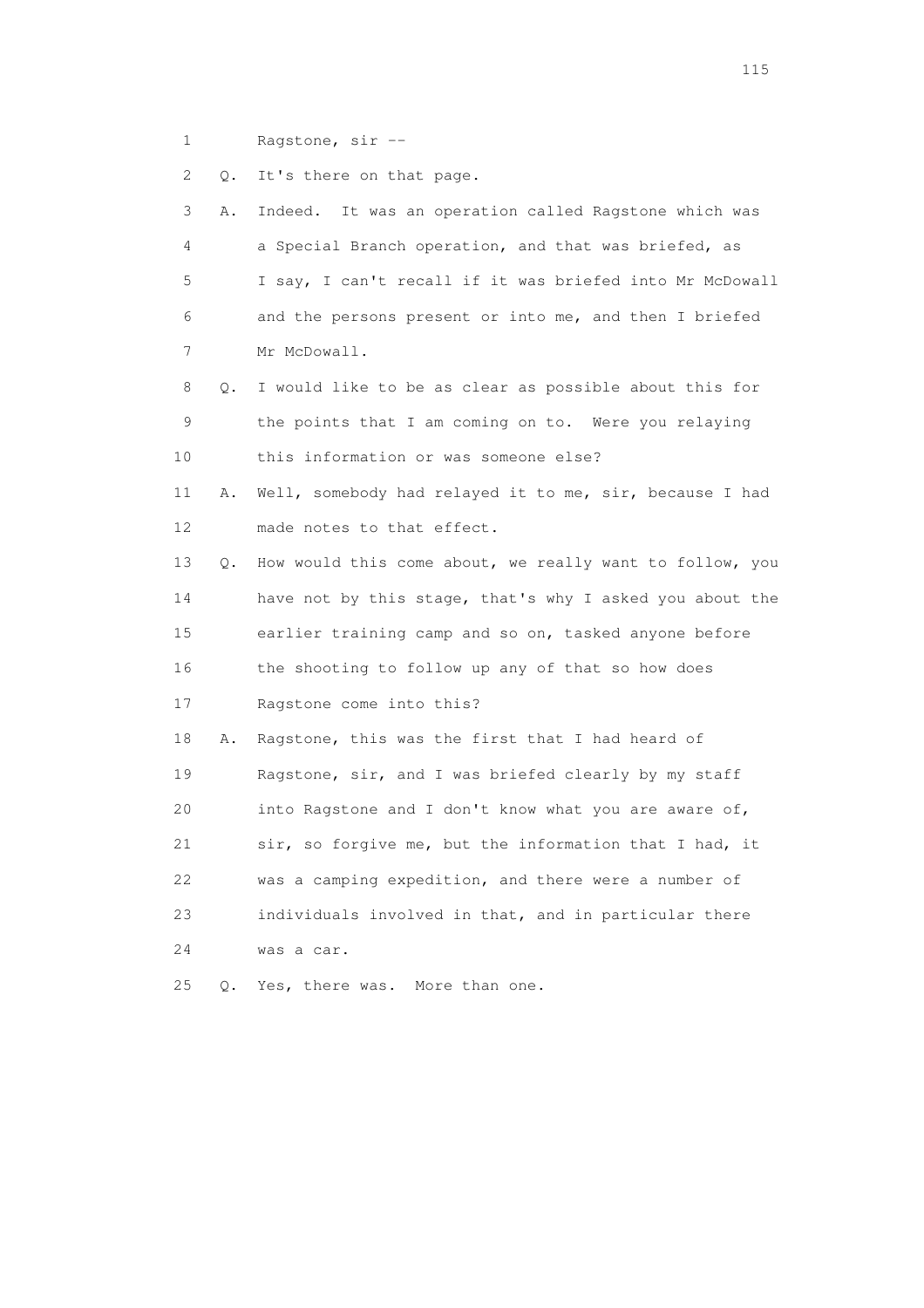1 A. There was, sir; yes.

|    | 2<br>Q. | The reason I'm asking you carefully is because were you  |
|----|---------|----------------------------------------------------------|
|    | 3       | aware, either because you had been briefed into it by    |
|    | 4       | Special Branch -- well, this must have been the route,   |
| 5  |         | either you have been briefed into it by Special Branch   |
| 6  |         | or somebody from Special Branch or the security services |
|    | 7       | were briefing Mr McDowall at 4.20, it's one of those     |
|    | 8       | routes, isn't it?                                        |
| 9  | Α.      | Right, well, there is actually an additional route, if   |
| 10 |         | I may, sir and that would be through my own branch       |
| 11 |         | intelligence unit who would do and obtain the basic      |
| 12 |         | information, the basic information that I had at that    |
| 13 |         | time. And then briefed into obviously Mr McDowall.       |
| 14 |         | I can't recall, and forgive me for this, if              |
| 15 |         | Special Branch officers then came down and briefed us,   |
| 16 |         | but I don't think they did at that stage, sir.           |
| 17 | Q.      | All right. Were you aware that this Operation -- I will  |
| 18 |         | come to individuals in a moment -- Ragstone had taken    |
| 19 |         | place the year before in 2004?                           |
| 20 | Α.      | I have certainly become aware of that, sir.              |
| 21 | Q.      | All right, I will not take time over when you became     |
| 22 |         | aware of that. Were you aware on the night, at this      |
| 23 |         | time, 4.20 in the morning, that that exercise in fact in |
| 24 |         | the Lake District called Ragstone had taken a large      |
| 25 |         | quantity of imagery?                                     |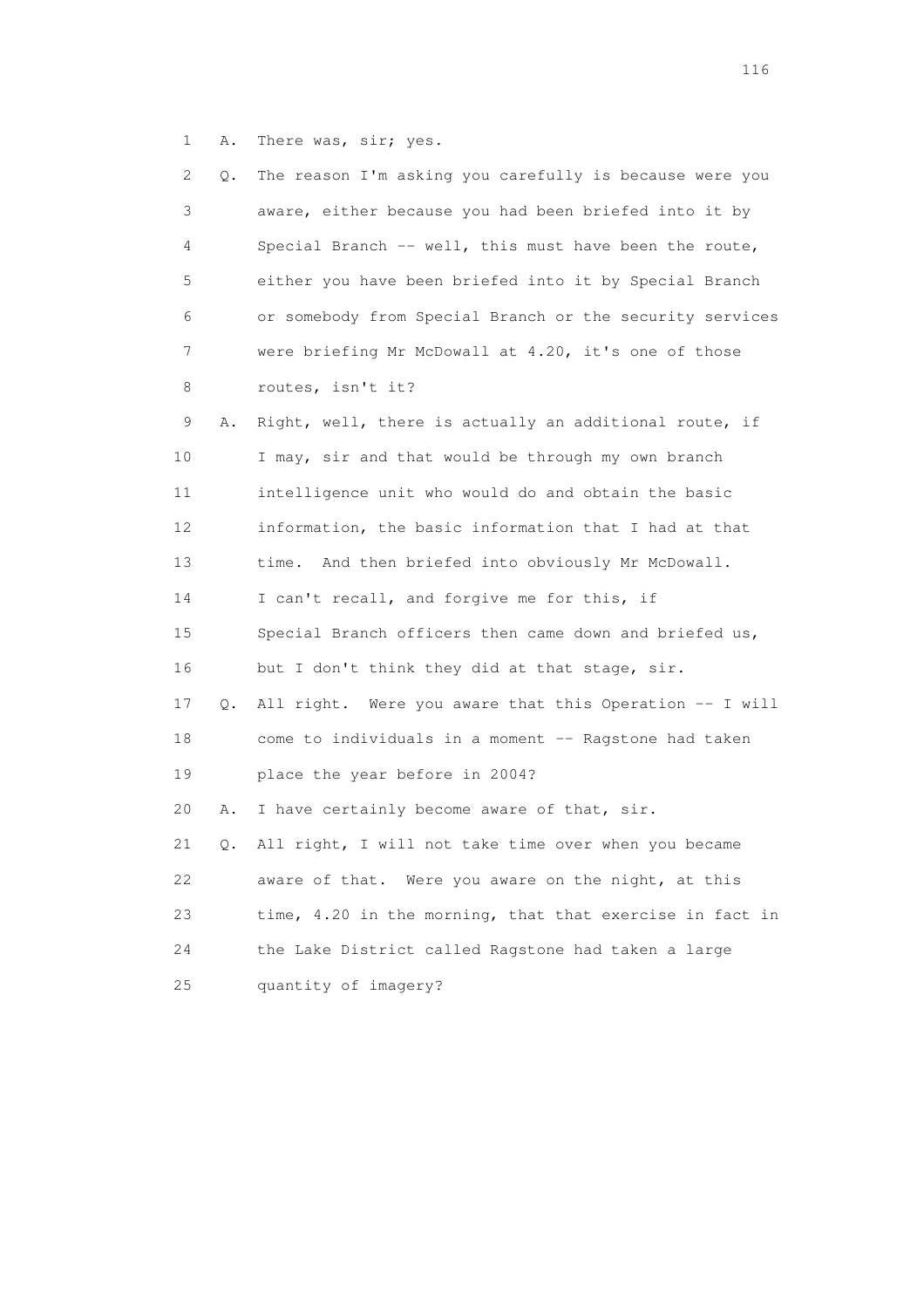1 A. At 4.20 in the morning, sir, no.

2 Q. When did you discover --

 3 A. I certainly became aware, sir, that imagery was 4 obtained. To be specific, I can't be but I had become 5 subsequently aware that images were -- 6 Q. I am not interested in subsequently. 7 A. I can only tell you subsequently, sir, I don't believe 8 I was aware of imagery obtained on that night from 9 Ragstone. 10 Q. Mr McDowall was? 11 A. Well, I can't answer for Mr McDowall, sir, you are 12 asking me a question. I can't recall that we had 13 imagery that night. I know there is imagery and I know 14 imagery was obtained but I don't recall seeing it that 15 night from memory. 16 SIR MICHAEL WRIGHT: That's a slightly different thing. 17 Whether you saw it or not, I think what Mr Mansfield 18 wants to know is whether you knew it existed. 19 A. Again from memory, sir, I don't believe so. I certainly 20 became aware but I don't believe so at that time. 21 MR MANSFIELD: It's an obvious -- even if -- I appreciate 22 you are not in Special Branch, but you had already 23 thought about the camping trip in relation to 7/7 which 24 you knew as far as 7/7 was concerned might give rise to 25 imagery. Are you really saying that this extensive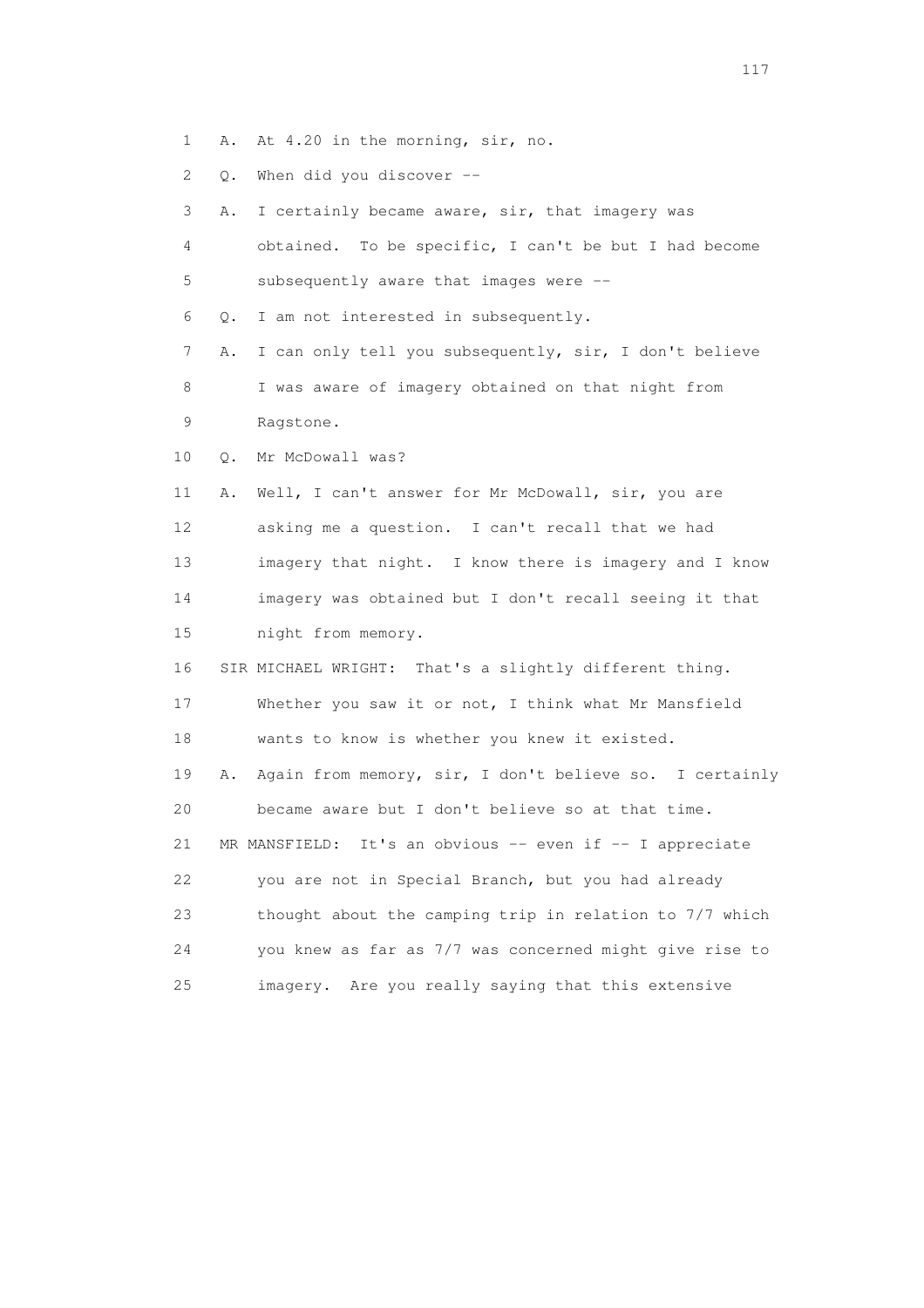1 surveillance a year before would not have included 2 imagery? 3 A. I am not denying that at all, sir, and I am certainly 4 not denying that the questions may well have been asked. 5 You are asking my memory. I am saying I don't recall. 6 I don't recall seeing imagery that night. I do 7 remember, as I say to you, becoming aware that there was 8 Ragstone imagery. I just can't recall at that time if 9 I was aware. 10 Q. You can look at your own notes but in fact they may not 11 help on these next questions. 12 Imagery is question number 1. 13 Question 2 is of course it's perfectly clear from 14 the notes that Mr McDowall took that a number of 15 vehicles were concerned. On the page we have on screen, 16 you can see the Primera, we have heard a lot about that. 17 A. Yes, sir. 18 Q. If you run down the page, you will see there is 19 reference to a Ford transit white minibus and then 20 a grey Leyland DAF with a registration I would like you 21 to just bear in mind and highlight, FSP. Do you see 22 that? 23 A. I do see that, sir, yes. 24 Q. Some of this is in your notes; some of it isn't. 25 Then if we turn over Mr McDowall's notes, please, to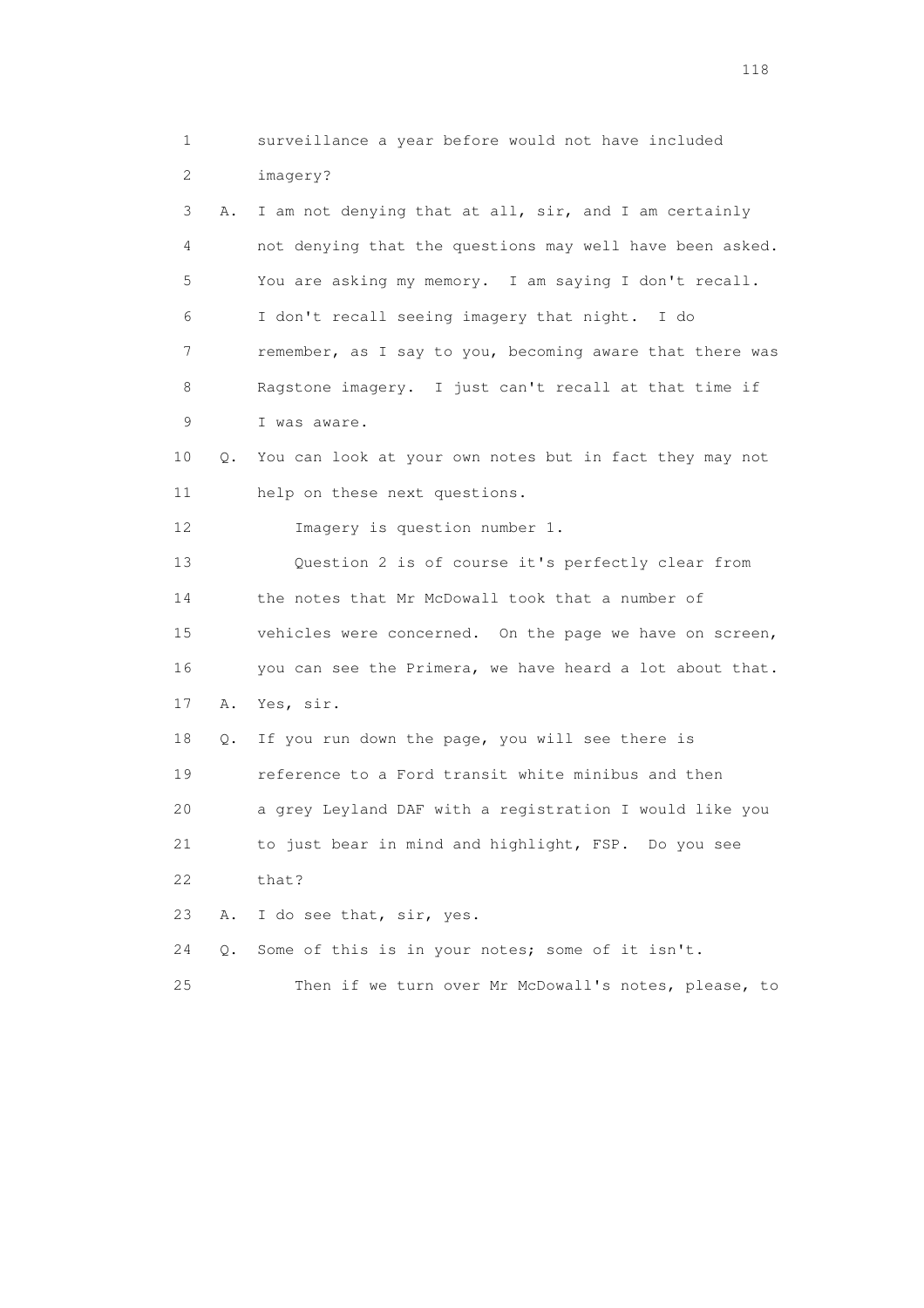| 1  |           | the next page, 1858, you see at the top L199 FPA blue    |
|----|-----------|----------------------------------------------------------|
| 2  |           | Golf. Do you see that?                                   |
| 3  | Α.        | I do, sir, yes.                                          |
| 4  | Q.        | I'm not sure whether that's in your notes?               |
| 5  | Α.        | It's not, sir, no.                                       |
| 6  | Q.        | Is there any reason why it isn't?                        |
| 7  | Α.        | I have got no explanation, sir, other than it may well   |
| 8  |           | be that we were being briefed in at the time by          |
| 9  |           | Special Branch but I can't recall that, sir.             |
| 10 | Q.        | This is why I want to ask: who was doing the briefing    |
| 11 |           | who had prime knowledge that night of photographs?<br>Ιf |
| 12 |           | it wasn't you, who was it at this meeting who may have   |
| 13 |           | been redacted from this meeting?                         |
| 14 | Α.        | I don't think -- there is no redactions from the         |
| 15 |           | meeting, sir. You are talking about imagery again and    |
| 16 |           | was I aware of it. I have given my answer to that.       |
| 17 |           | I believe I was briefed in relation to Ragstone by       |
| 18 |           | my branch intelligence unit who gave me the barest       |
| 19 |           | details. Clearly I can see here that Mr McDowall has     |
| 20 |           | an additional vehicle number, so it may well be --       |
| 21 | $\circ$ . | How about the name underneath?                           |
| 22 | Α.        | I can see that, sir, yes.                                |
| 23 | О.        | Do you have that in your notes?                          |
| 24 | Α.        | I haven't, sir, no.                                      |
| 25 | $\circ$ . | And an address underneath, Blair House. Do you have      |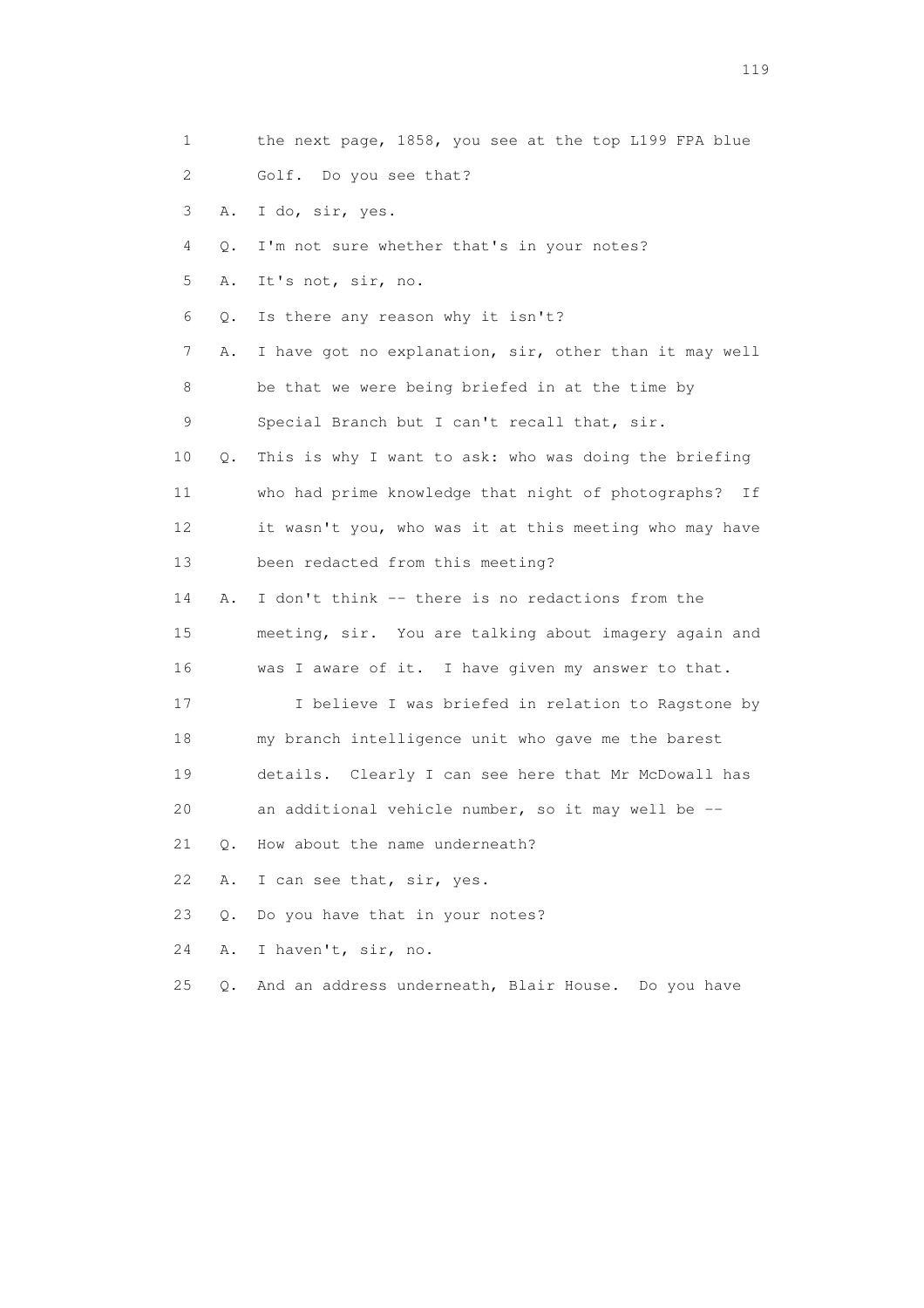| 1  |       | that in your notes?                                      |
|----|-------|----------------------------------------------------------|
| 2  | Α.    | I haven't, sir, but if you would allow me to finish.     |
| 3  | $Q$ . | Yes.                                                     |
| 4  | Α.    | As I was saying to you, sir, in a briefing you would     |
| 5  |       | want the best people to give you the briefing and it may |
| 6  |       | well be, and forgive me, as I said I can't remember, but |
| 7  |       | I would imagine that a Special Branch officer would be   |
| 8  |       | in a position to brief on Ragstone.                      |
| 9  | Q.    | Could that be identified now or is it too long gone?     |
| 10 | Α.    | I am afraid I can't help, sir.                           |
| 11 | Q.    | I assume the Special Branch officer concerned could now  |
| 12 |       | be identified as being responsible for doing briefing    |
| 13 |       | that night?                                              |
| 14 | Α.    | I would presume so, sir. I would imagine so.             |
| 15 | Q.    | I would ask if you or someone would be kind enough,      |
| 16 |       | please, to identify the person who gave the briefing.    |
| 17 |       | Then can we pass on?                                     |
| 18 | Α.    | Sir.                                                     |
| 19 | Q.    | If you bear in mind that so far there are two            |
| 20 |       | registration numbers, one of a DAF van and one of a blue |
| 21 |       | Golf and the name Girma. I'm going to pause. That can    |
| 22 |       | be taken off the screen. Now can we have on screen and   |
| 23 |       | may you have, it is in fact now called the Stockwell     |
| 24 |       | inquest maps brochure, the jury have it in this form.    |
| 25 |       | Is there a spare for the witness, please?<br>Would you   |
|    |       |                                                          |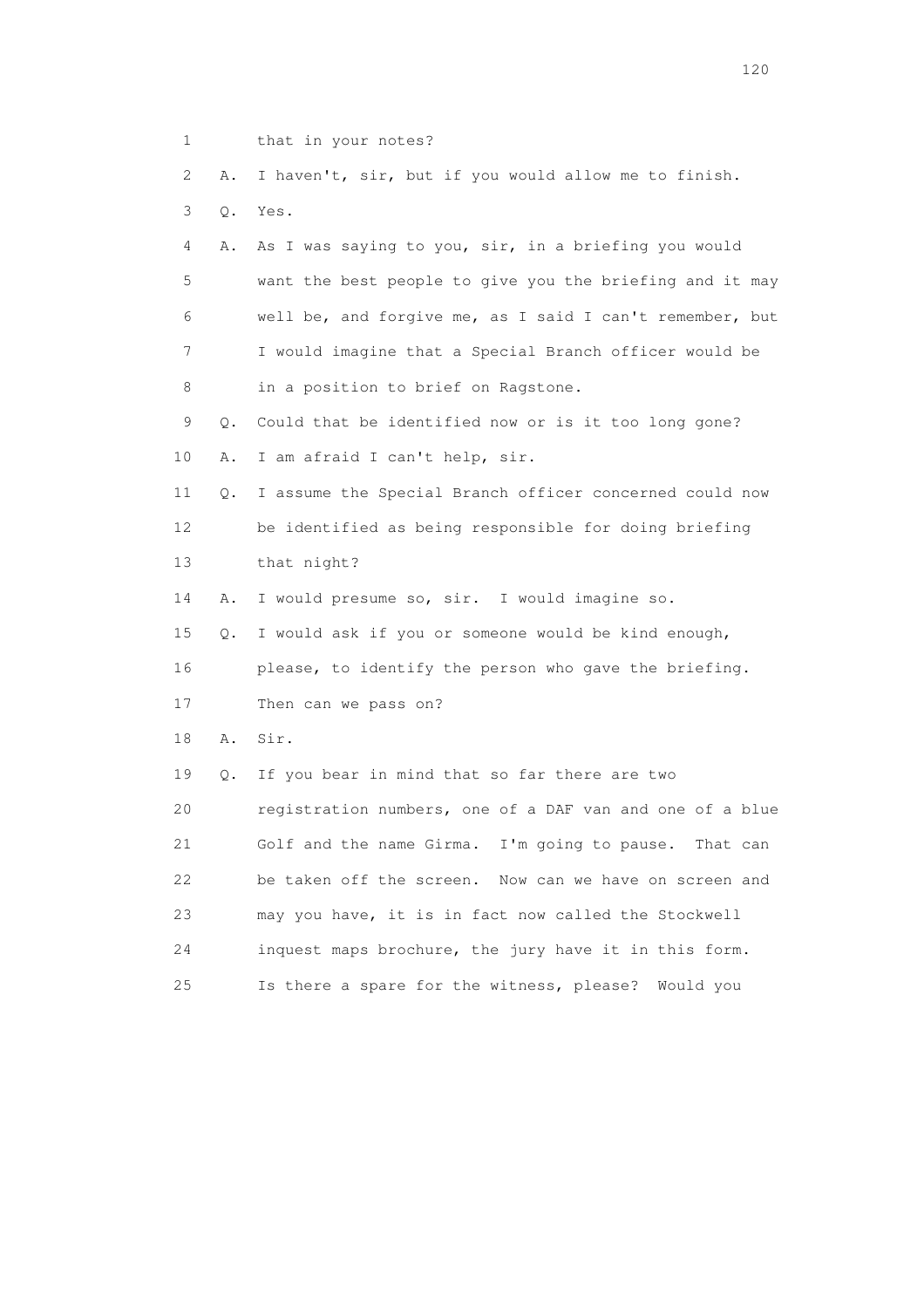- 1 turn to page 4?
- 2 A. Sir.
- 3 Q. Right, if you just fold that back, page 4. Have you
- 4 seen this before?
- 5 A. This document, sir? (indicated)
- 6 Q. Yes?
- 7 A. Yes.
- 8 Q. You have?
- 9 A. I think so, sir.
- 10 Q. When did you see it?
- 11 A. Recently, sir. In truth I have seen so many of these 12 documents I may be mistaken.
- 13 Q. I'll not take time on that, it is just if you have seen 14 it, I needn't trouble you too long. You will see the 15 heading is "Principal intelligence known prior to the 16 22nd". So it's clear, this is not a document produced 17 by me, but produced by the Metropolitan Police as you 18 can see at the bottom?
- 19 A. Of course, sir, yes.
- 20 Q. It's before 9.34; in other words the moment that

 21 Jean Charles leaves the premises, this is what is known 22 to the police.

- 23 A. Yes, sir.
- 24 Q. You will see on the left-hand side at the top the 25 address we have just referred to, 40 Blair House?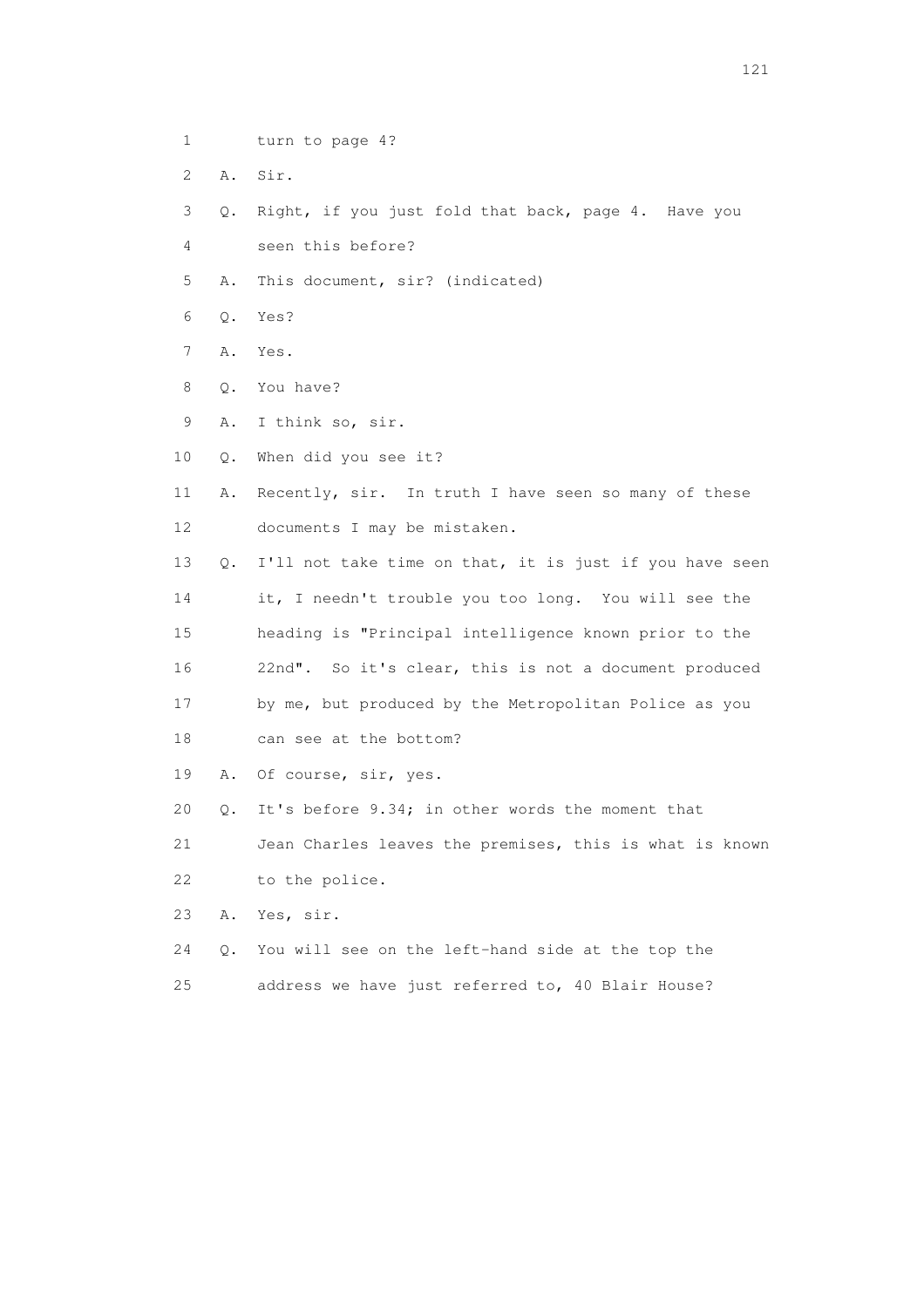1 A. Yes. 2 Q. And underneath the name we have just referred to? 3 A. Yes, sir. 4 Q. And underneath that the car we have just referred to? 5 A. Yeah. 6 Q. Then we go across to Ragstone and then down to the black 7 Nissan Primera. So you see it's a kind of flowchart in 8 that sense, isn't it? 9 A. It is, sir, yes. 10 Q. Were you aware -- plainly you weren't at this time or 11 before 9.34 -- that had somebody produced the 12 photographs taken in the Lake District a year before, it 13 would have in fact shown photographs of the blue Golf 14 that's mentioned there? Did you know that then? 15 A. No, I don't think I did, sir. 16 Q. Before I mentioned it now, did you know that before this 17 minute on this day? 18 A. I don't believe so, sir, no. 19 Q. Had somebody done what you had noted for yourself in 20 relation to 7/7, a montage of photographs that relate in 21 particular to that vehicle already linked to someone 22 else, that there are people standing by that vehicle 23 including Hussain Osman; did you know that? 24 A. You are telling me things I don't know, sir. 25 Q. Right. I'm going to, so that it's perfectly clear --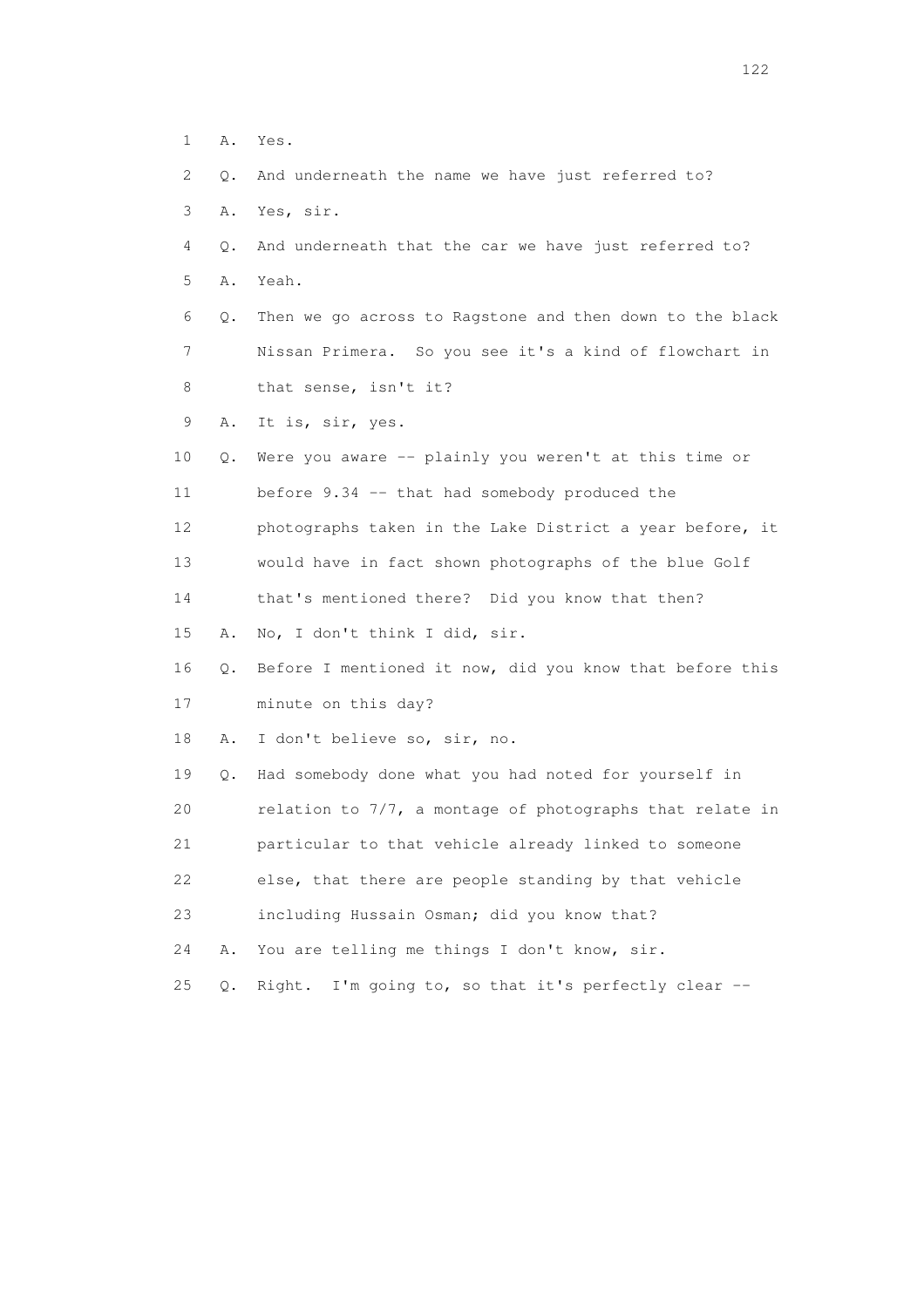1 could we have copies, please -- ask for these to be, 2 well, one for the witness and one, sir, for you. I hope 3 others have had them, if they have not, I'll hand them 4 out, and for the jury to have them in divider 54. 5 (Handed). I don't need to keep one. (Pause). 6 SIR MICHAEL WRIGHT: This is all Ragstone, is it? 7 MR MANSFIELD: Yes. 8 SIR MICHAEL WRIGHT: Can you remind me of the date? 9 MR MANSFIELD: It's April 2004. In fact it's done over 10 a number of days. I am so sorry, it's May 2004 is the 11 training camp but I think it's three days in May. 12 What I am going to do, and I am sorry about this, we 13 have been trying to correlate it and get it together in 14 time but we have not managed it. There are more 15 photographs in the bundle you have there. If you would 16 turn to S22 on the bottom -- 17 A. I have that, sir. 18 Q. If it could come up on the screen, PKM1, it shows 19 Hussain Osman carrying a bag and a stick? 20 A. You are telling me that, sir, I certainly couldn't 21 recognise that in that photograph. 22 Q. No, no, the whole point about imagery is the more you 23 have the better it may get, you appreciate? 24 A. I am aware of imagery, sir, yes.

25 Q. Of course.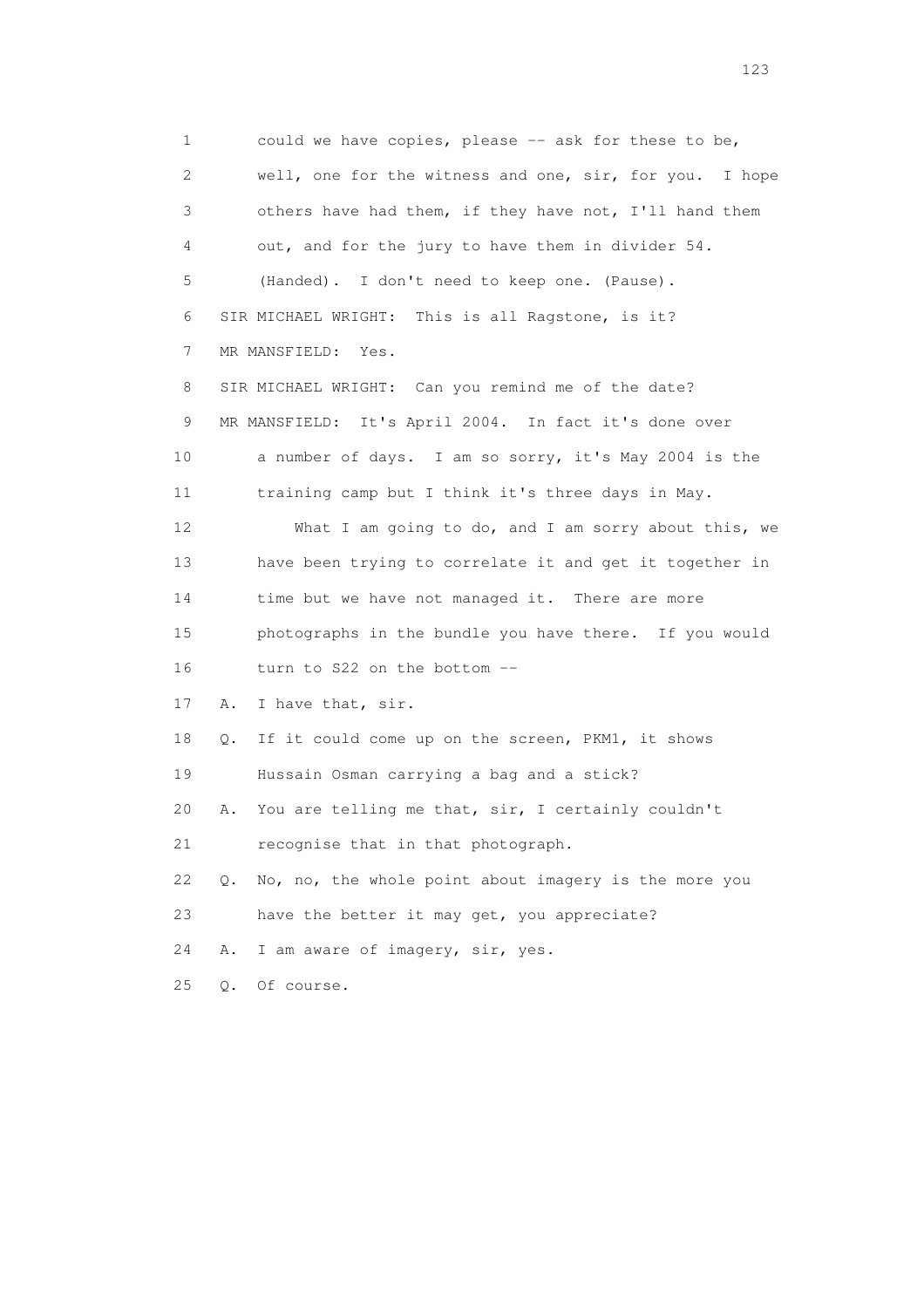1 A. Hence the reason for my note earlier in the day.

 2 Q. Exactly. So just be patient if you wouldn't mind. 3 That's S22 at the top.

 4 If that can be taken off screen but everybody keeps 5 that image for the moment, we have been provided with 6 other photographs which I want to go through on screen, 7 copies will be provided. I can only do it on screen for 8 the moment.

 9 We start in fact with the one we are just looking at 10 at the top of S22, Osman with a pole. Could we have 11 scanned on to the screen 1510, please. I'll take them 12 in order.

13 A. Is that in this bundle, sir?

 14 Q. It's the same one but it comes from a different source, 15 but in the sense that someone has reproduced it there. 16 Then I want to turn on, on the screen, to photographs 17 that are not in your bundle, 1511, please, and copies of 18 this will come. There is Osman again. 1512, Osman 19 again. There you will see he is behind the DAF van FSP; 20 do you see that?

 21 A. I can see FSP, sir, I wouldn't know who the individual 22 was.

23 Q. It's all right, don't worry.

 24 Then 1513. As we will see in a minute, that's 25 Osman -- I know you don't know his name, that's not the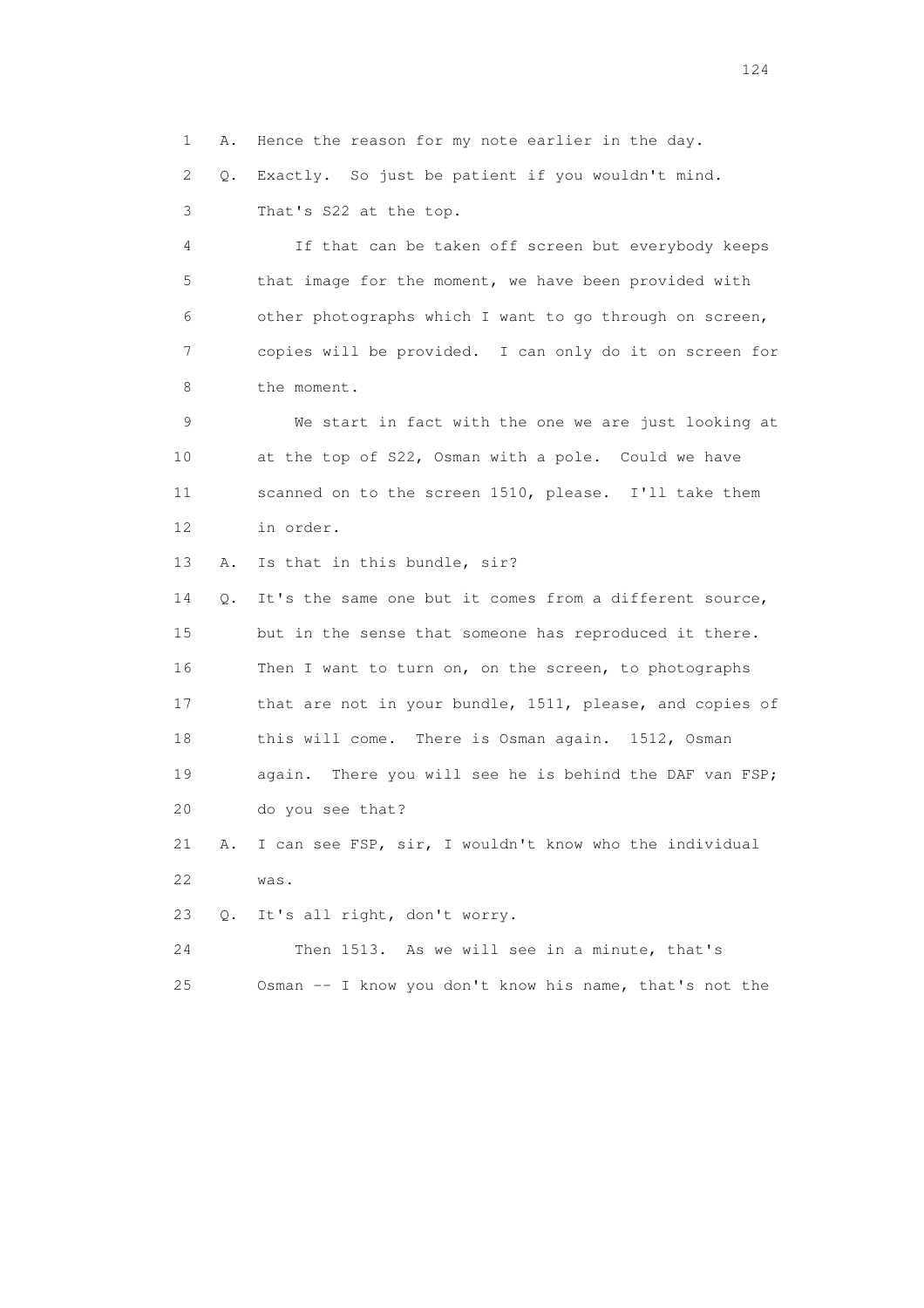1 point of what I am asking you -- he is standing next to 2 in fact a part of the blue Volkswagen car which we will 3 come to in other photographs that tie into the bundle we 4 now have. Can we go back to the bundle that you have 5 and the jury now have and start, I don't mind if they 6 are put on screen so everybody else can see, S21, 7 please. There is a copy so it can be scanned (Handed). 8 Could we have the top photograph first. Osman is in 9 fact the right-hand figure there with his hand on the 10 door, and you will see that is the blue Volkswagen with 11 the registration number; do you see that? 12 A. I see the vehicle, sir. 13 Q. There is a photograph below and again there he is with 14 the dark top with the white stripes leaning slightly 15 forward near the boy in red. 16 Now can we turn over to S22, part of which we have 17 already seen, the top one we have already seen. The 18 bottom one is another shot of him again with the pole, 19 the dark top with the white stripes, walking towards 20 that DAF van which you can now see in more detail. Do 21 you see that? 22 A. I can see that, sir, yes. 23 Q. Then we have the final photograph here, we should have

 24 S23, again with the Volkswagen on the right and there he 25 is with the white top on.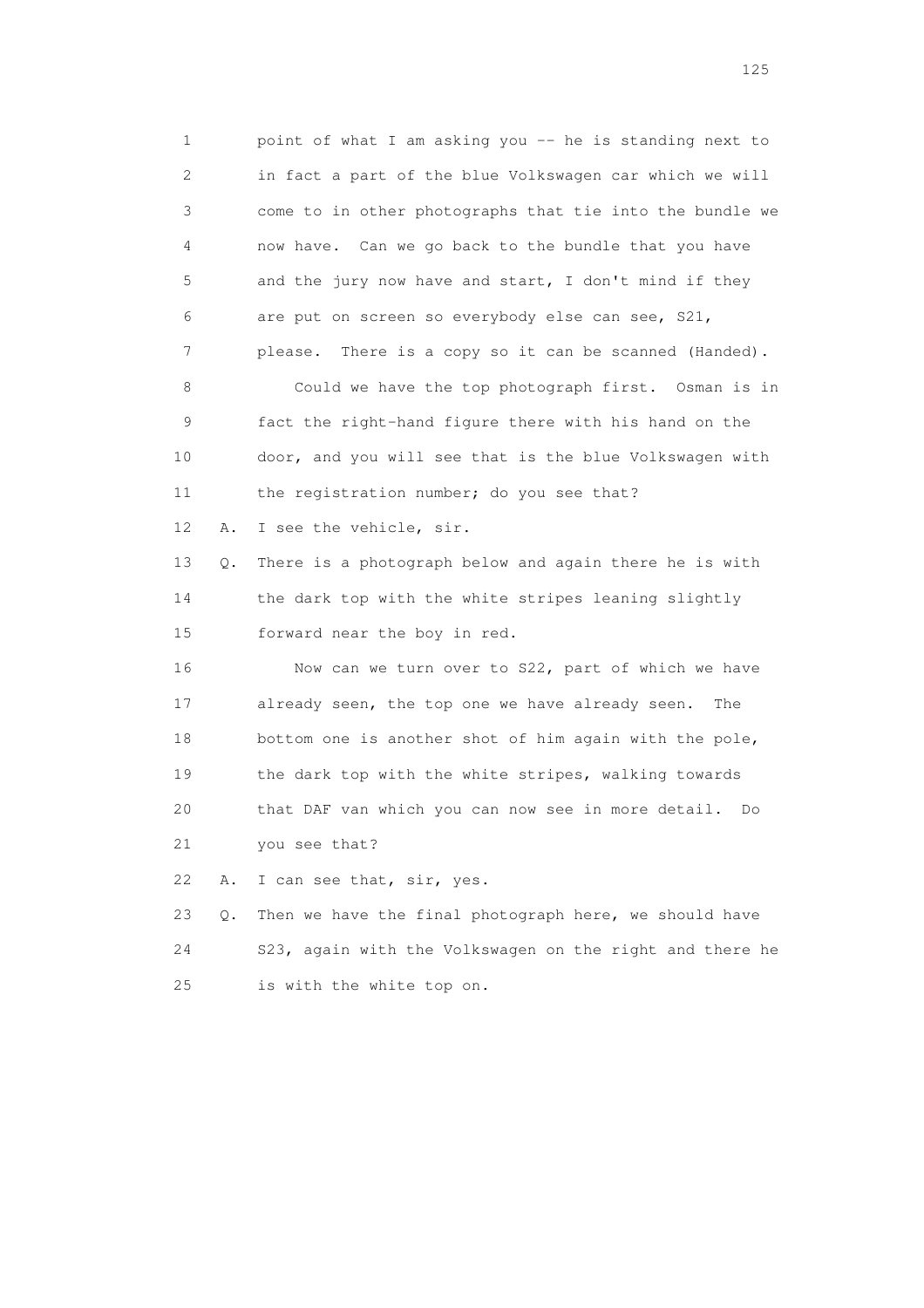1 A. I see that, yes.

| 2  | Q. | Thank you very much. I take it that before today, had      |
|----|----|------------------------------------------------------------|
| 3  |    | you seen any of those photographs?                         |
| 4  | Α. | I certainly can't be specific about photographs, sir.      |
| 5  |    | I obviously became aware there was imagery.<br>The         |
| 6  |    | individual shots themselves I'm afraid I couldn't help     |
| 7  |    | you, sir. And I am aware that it was examined during       |
| 8  |    | the course of the investigation.                           |
| 9  | Q. | Yes. Does it come to this again: no-one on the night       |
| 10 |    | was tasked with the job of a montage -- because of         |
| 11 |    | course there are hundreds of photographs -- of             |
| 12 |    | photographs of people linked at least to the vehicles in   |
| 13 |    | their parked positions in order to see whether any of      |
| 14 |    | the images from the Lake District could be tied up with    |
| 15 |    | either the gym card that was found and then a further      |
| 16 |    | one from the squash club itself, or the CCTV? No-one       |
| 17 |    | did that on the night?                                     |
| 18 | Α. | As I said, sir, I don't recall imagery that evening,       |
| 19 |    | Operation Ragstone, as I know you are aware, is            |
| 20 |    | a Special Branch investigation. I am aware of the black    |
| 21 |    | Primera and the links clearly to these individuals.<br>The |
| 22 |    | actual viewing of these particular photographs I'm aware   |
| 23 |    | Your question was: were they examined<br>then carried on.  |
| 24 |    | that night? No, they weren't, sir, but if I can just       |
| 25 |    | finish, they weren't examined that night, sir, because     |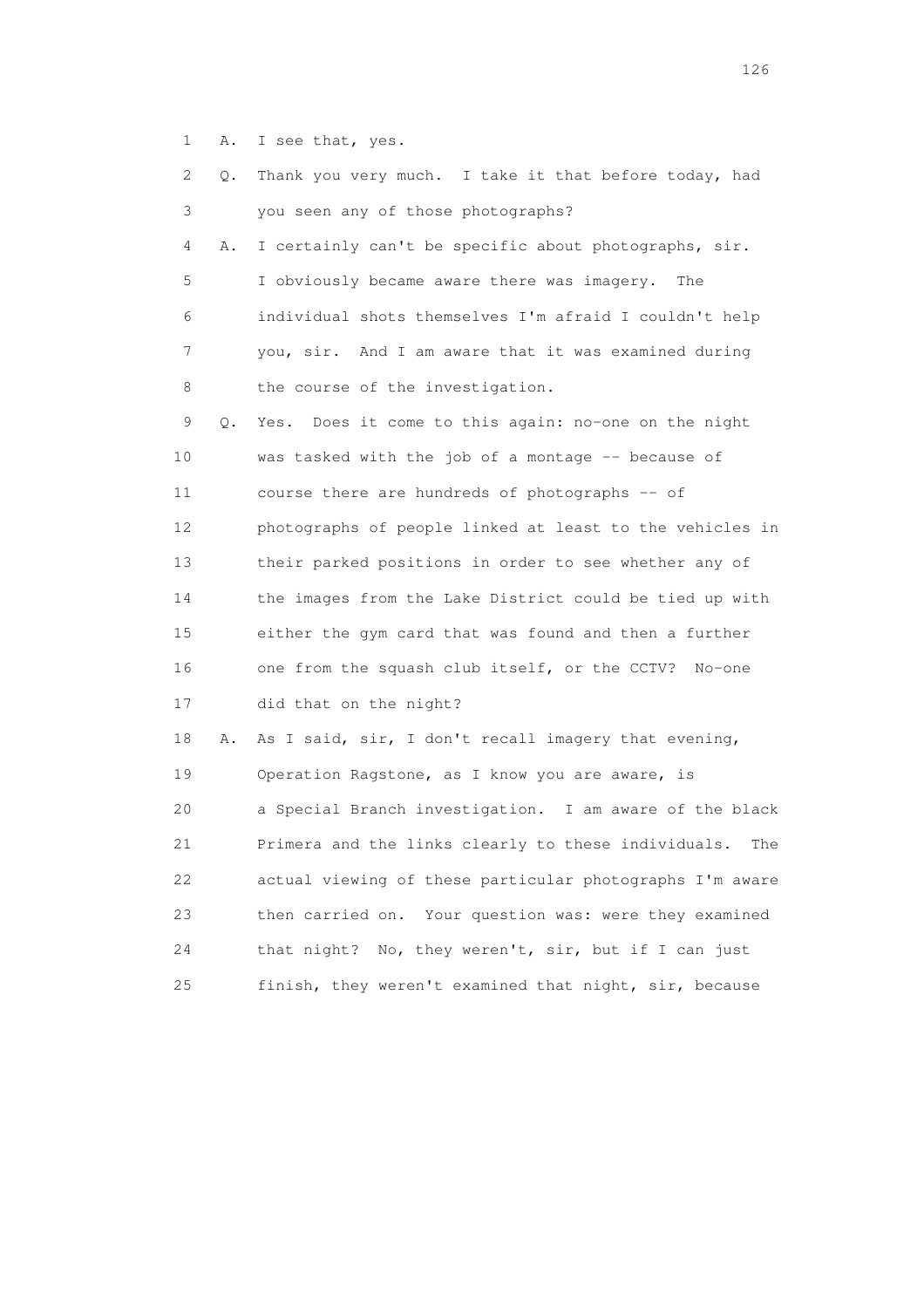1 as you know we had photographs of two suspects and we 2 had photographs of two scenes and the investigation was 3 running to try to contain the situation that we believed 4 was developing.

 5 Q. Yes, I do understand that, we all understand that was 6 the object. But of course as Mr McDowall told this 7 jury, if anything's gone wrong with this exercise, this 8 whole operation, because I asked him that question, I am 9 not going to ask you that question, he said it was 10 identification. Do you follow?

11 A. I follow, sir.

 12 Q. Mistaken identification, which means that if you are 13 going to send people out into the street to detain 14 possible suicide bombers, you do have to have the best 15 available range of imagery for the people who are going 16 to do that work, don't you?

 17 A. And if I can answer it this way, sir: yes, you do, and 18 yes, we did. Because in my view we had photographs, as 19 you know, from the gym membership which showed the two 20 suspects and we had photographs of the bomb scenes. 21 Q. But you know that one photograph photocopied -- perhaps

22 I can take it in stages. Do you know whether all

23 members of the surveillance and firearms teams had

24 photocopies of the gym membership?

25 A. I can't answer that, sir.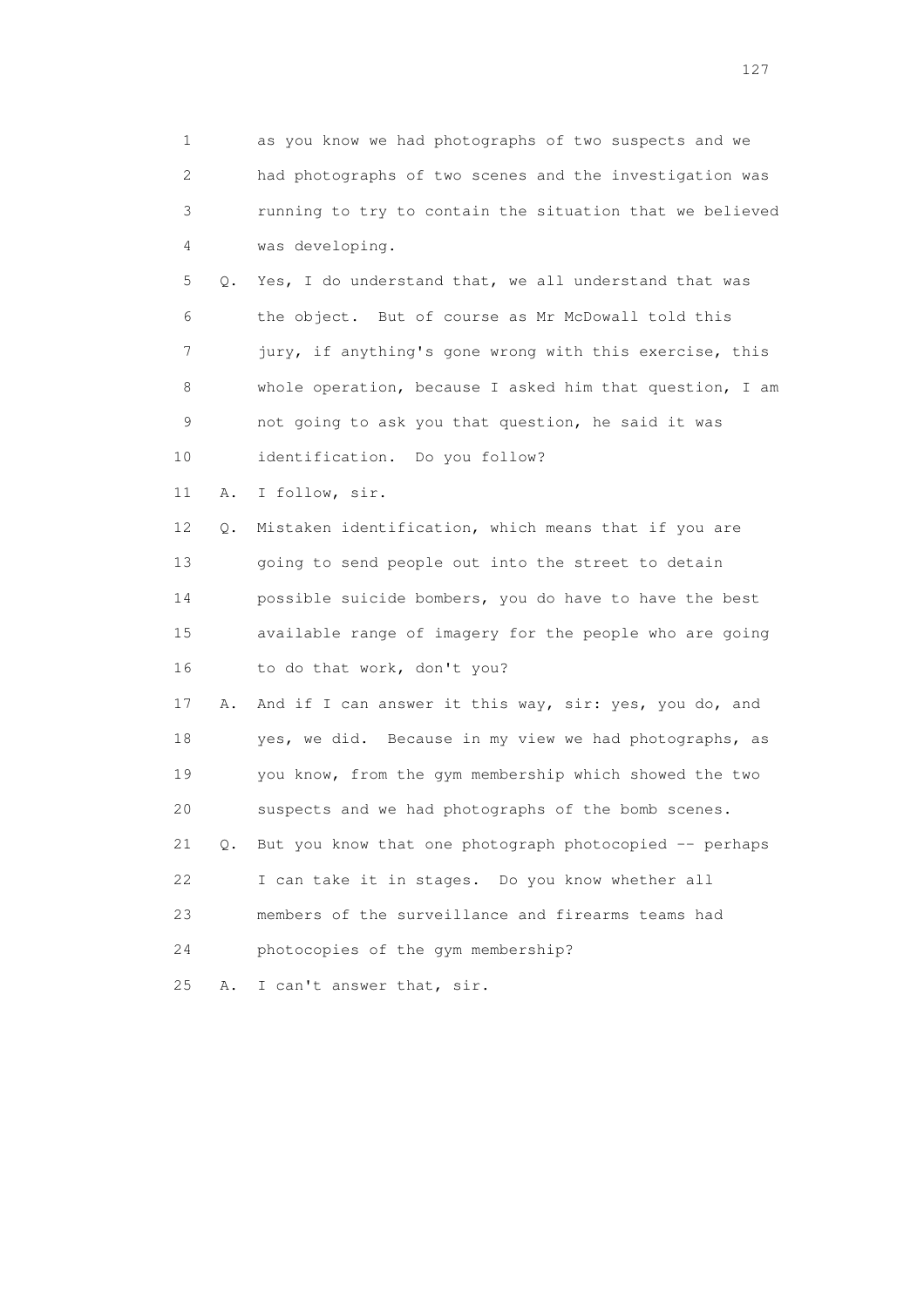| 1  | Q. | No. Well, if I tell you that they didn't all have it     |
|----|----|----------------------------------------------------------|
| 2  |    | with them, would that surprise you?                      |
| 3  | Α. | As I say, sir, I can't answer who had what.              |
| 4  | Q. | I didn't ask you that. Would that surprise you?          |
| 5  | Α. | Well, the $-$ I'm not going to say it surprised me, sir, |
| 6  |    | because clearly the firearms teams and the surveillance  |
| 7  |    | teams manage their briefings and they manage their own   |
| 8  |    | material. So I am not going to say I'm surprised.        |
| 9  |    | Clearly they managed it, they viewed the material and    |
| 10 |    | then they were deployed from there, sir.                 |
| 11 | Q. | And then they made a mistake?                            |
| 12 | Α. | Of course I can't deny that, sir, it was a tragic        |
| 13 |    | mistake and we all accept that.                          |
| 14 | Q. | It's really for the future, as well, isn't it, to make   |
| 15 |    | sure in future the best available resources of imagery   |
| 16 |    | are made available to the people on the front line.      |
| 17 |    | That's a basic provision, isn't it?                      |
| 18 | Α. | Sir, I would never deny that lessons can always be       |
| 19 |    | learnt.                                                  |
| 20 | Q. | Thank you. Now, in relation to these photographs that    |
| 21 |    | you didn't see, the only point I want to make is besides |
| 22 |    | comparing with CCTV and gym cards, of course the one     |
| 23 |    | advantage these photographs have over a gym card is you  |
| 24 |    | get to see a little bit about the build and demeanour of |
| 25 |    | the person which you don't get from head and shoulders.  |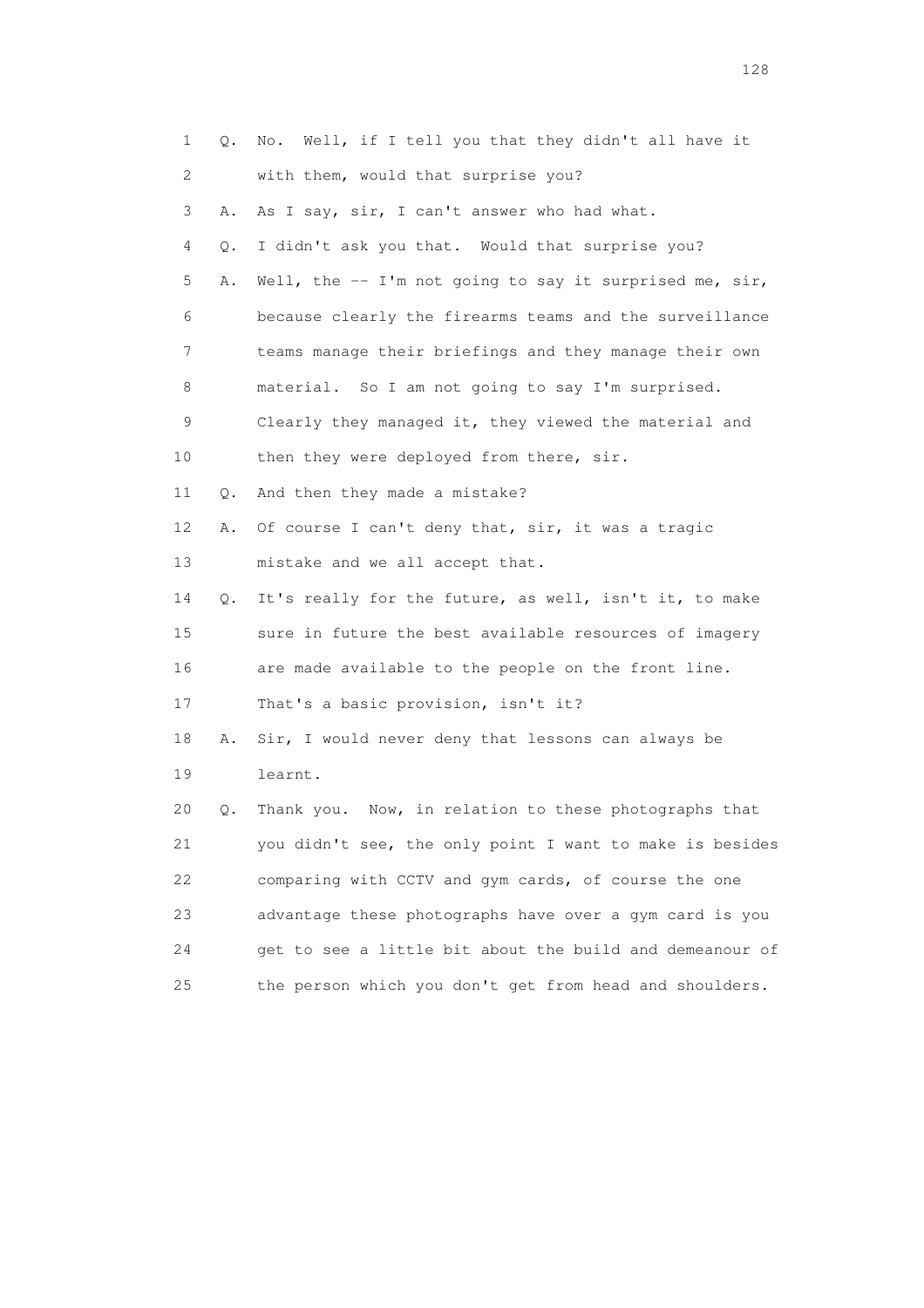- 1 You do follow that, do you?
- 2 A. I follow it, sir.

 3 Q. Yes, because you don't get that from a gym card, do you? 4 A. I accept that, sir.

- 5 Q. Right. I want to move on from that. The Ragstone 6 information is happening in terms of Mr McDowall at 7 4.20. Now, Mr Macbrayne was there, you remember that?
- 8 A. I do sir, yes.
- 9 Q. You know him obviously well.

 10 Were you aware that on the 7 July, the people who 11 perpetrated that atrocity left rucksacks with their

- 12 identity in?
- 13 A. I was, sir, yes.
- 14 Q. So you knew on the 21st that this could be a rich source 15 of identification; could be?
- 16 A. I certainly was aware that on 7 July, sir, that
- 17 documentation was left, yes.
- 18 Q. And therefore you realised potentially the leaving of
- 19 rucksacks on the 21st was, could be, a source of
- 20 identification?
- 21 A. I don't dispute, sir, I don't think they intended to 22 leave them in the manner that you describe, but
- 23 certainly I agree that there would be good forensic
- 24 opportunities.
- 25 Q. Right, and you knew by this stage, 4.20 in the morning,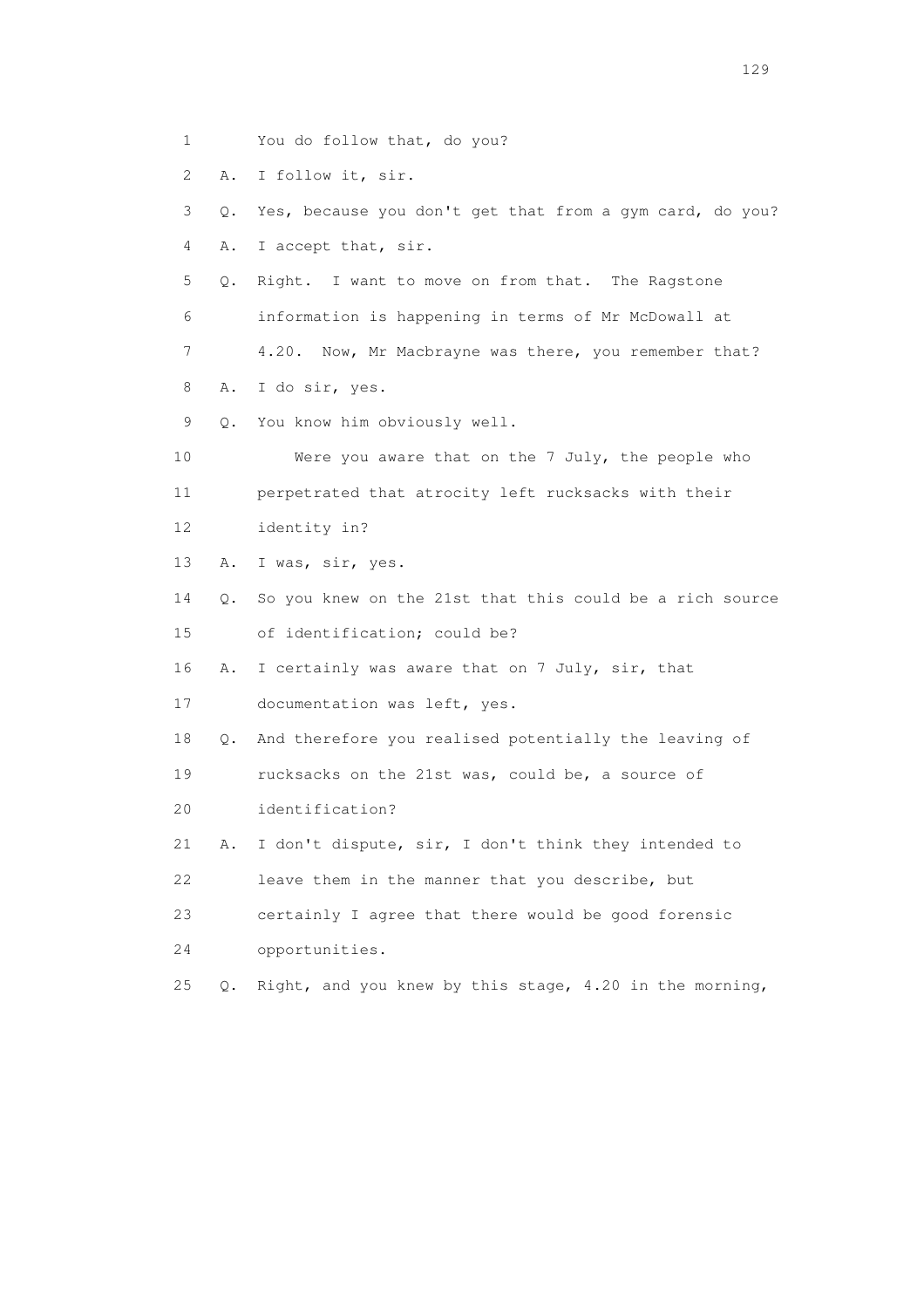1 that there was torn up correspondence in relation to the 2 rucksack which gave rise to the name Osman; you knew 3 that, did you? 4 A. Sorry, are you talking about the Girma correspondence? 5 Q. Did you know there was torn up correspondence in the 6 rucksack? 7 A. I did not, sir, no. Hold on, let me be absolutely 8 clear. If you are talking about the ripped up 9 correspondence relating to Elias Girma Eyassu, yes, 10 I was, aware, sir. 11 Q. The further question is this: were you also aware at 12 4.20 in the morning that in the same envelope in the 13 same part of the rucksack there were more photographs of 14 Mr Osman? 15 A. I wasn't aware of that, sir, no. 16 Q. Does it come to this: Mr Macbrayne in this period of 17 time never told you that in fact he was aware, and so 18 you can be clear what I am talking about, the jury have 19 it now, it's in a much earlier tab, and that's tab 39, 20 you have it in there? 21 A. Thank you, sir. 22 Q. Tab 39. 23 A. I have it on the screen, sir. 24 SIR MICHAEL WRIGHT: Could you pause a minute, Mr Mansfield. 25 Mr Hilliard, I leave it entirely to you, but I would not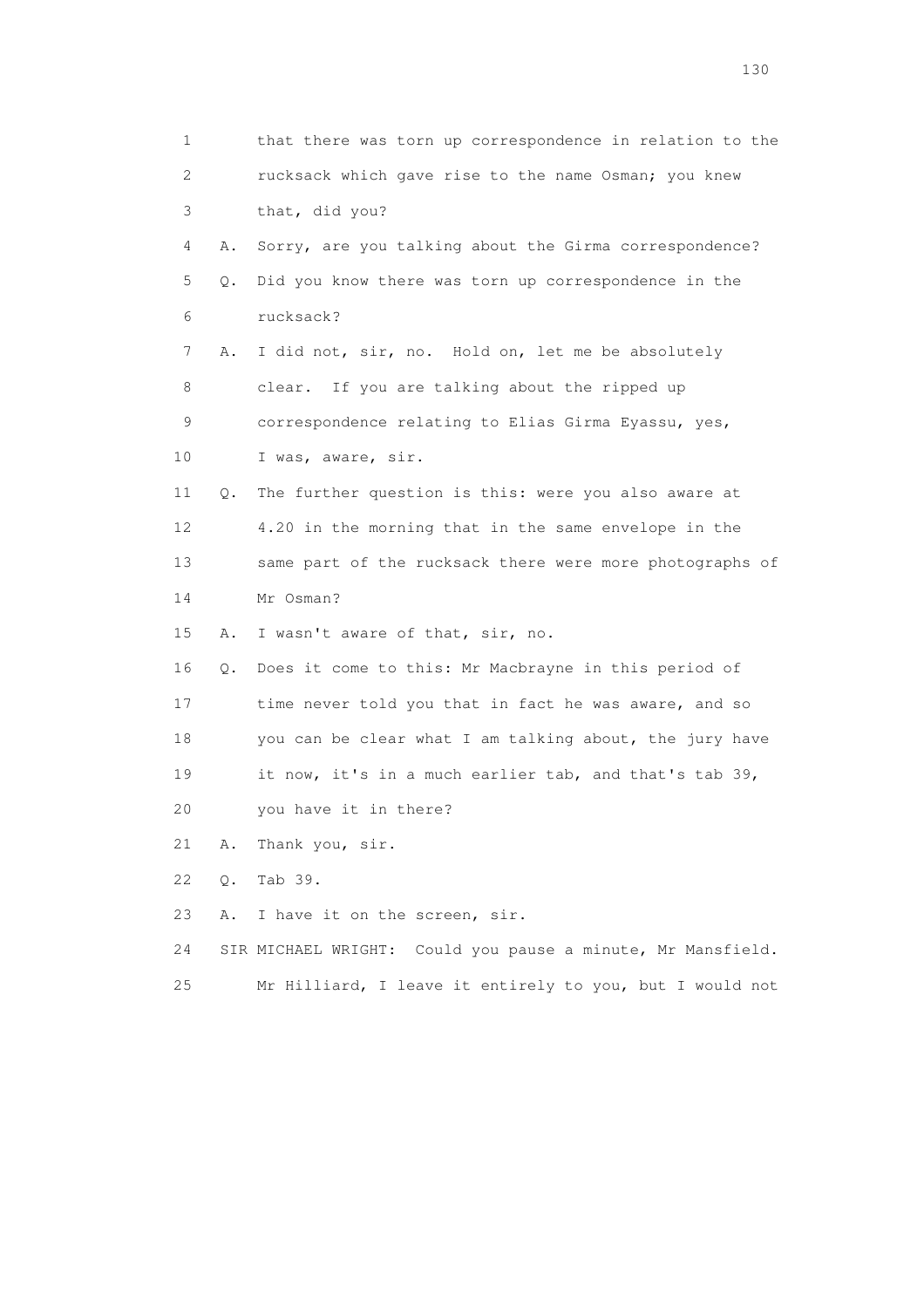1 complain at this stage if Mr Rose was allowed to go 2 back. 3 MR HILLIARD: Certainly.

4 SIR MICHAEL WRIGHT: Yes. What's 39?

5 MR MANSFIELD: 39 is the wedding photograph.

6 SIR MICHAEL WRIGHT: Yes.

 7 MR MANSFIELD: The jury have them all there and I am not 8 going through them because you were unaware of this, but 9 does it follow that you were unaware that the woman in 10 the photograph is the woman on the chart we have just 11 looked at, Girma, related to the blue Golf? 12 A. Again, sir, the first time that I saw these photographs 13 was actually in the press at the beginning of this

 14 procedure. So I can't really tell you other than what 15 I have learnt from the press.

16 SIR MICHAEL WRIGHT: Do you mean within the last month?

17 A. I do, sir.

 18 MR MANSFIELD: So what it means is, do you work closely with 19 Mr Macbrayne?

20 A. I don't work closely with Mr Macbrayne, no, sir.

 21 Q. Perhaps it follows. Did Mr Macbrayne never, the next 22 day, say: look, we did have some other photographs but 23 I didn't bother you with them?

 24 A. I certainly didn't know about them, sir, but if I can 25 just explain, within two or three days of this inquiry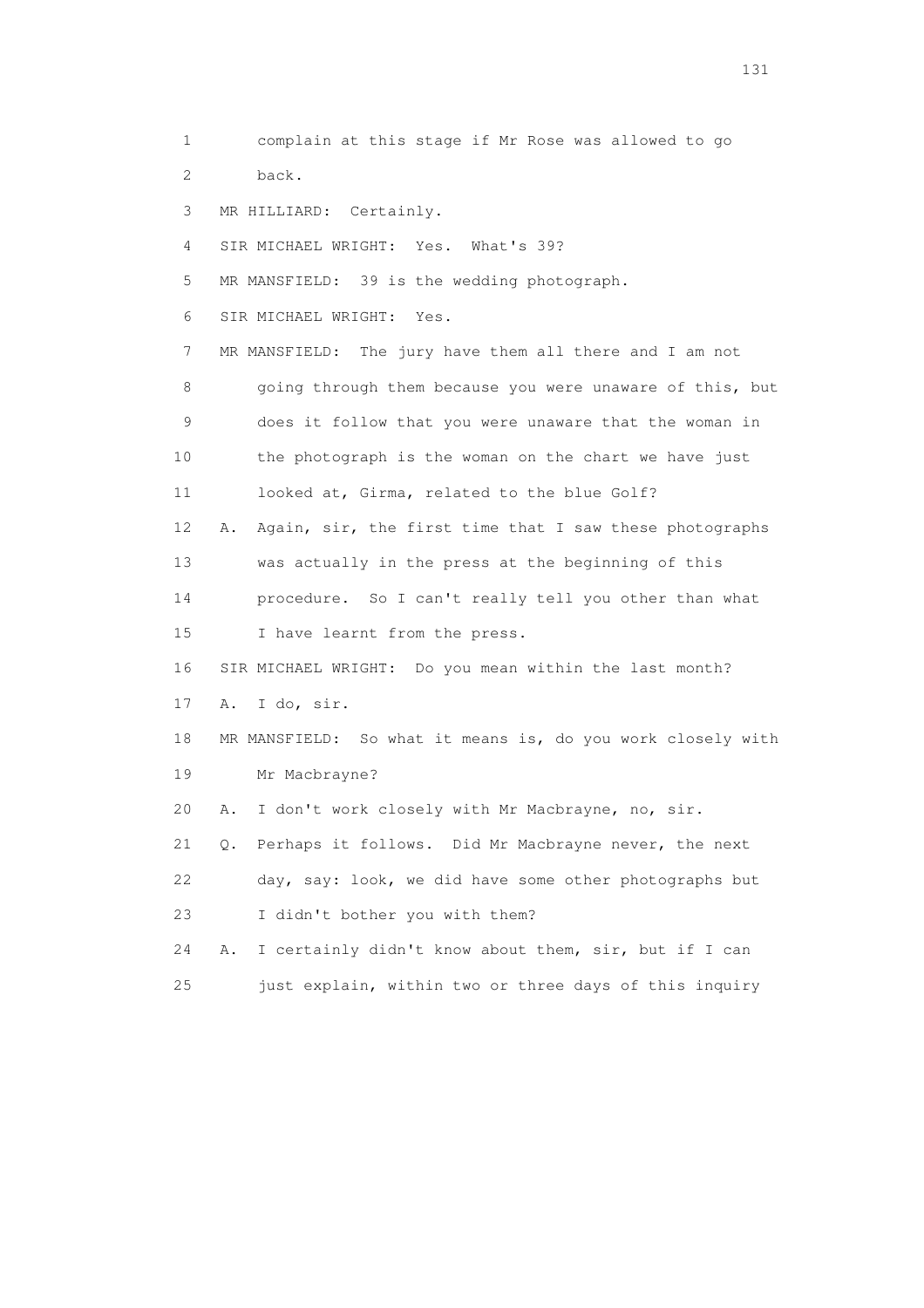| 1                         |           | beginning, I actually left the inquiry and went          |
|---------------------------|-----------|----------------------------------------------------------|
| $\mathbf{2}^{\mathsf{I}}$ |           | elsewhere, so I don't know when these photographs became |
| 3                         |           | pertinent or when they were -- I simply --               |
| 4                         | $\circ$ . | They became pertinent when I produced them to the first  |
| 5                         |           | witness in the inquest and then it was broadcast.        |
| 6                         | Α.        | I think in fairness what I am saying is it would be      |
| 7                         |           | difficult for me to answer questions about them because  |
| 8                         |           | I don't know about them.                                 |
| 9                         | Q.        | Then I will not ask you any more questions about that.   |
| 10                        |           | If you wouldn't mind, you can have your notes still      |
| 11                        |           | there if they will help. Were you present at 4.55 when   |
| 12                        |           | Mr McDowall set his strategy?                            |
| 13                        | Α.        | I was certainly present throughout that period, and      |
| 14                        |           | I was aware of what Mr McDowall wished, yes.             |
| 15                        | $\circ$ . | Right. I'm going to suggest you were because he          |
| 16                        |           | suggests you were --                                     |
| 17                        | Α.        | I have absolutely no doubt I was there, sir, I was there |
| 18                        |           | throughout that period.                                  |
| 19                        | Q.        | Because within two minutes of him setting it, and I am   |
| 20                        |           | not asking for it on the screen, you are telephoning     |
| 21                        |           | Mr Rose; do you follow?                                  |
| 22                        | Α.        | I am not telephoning Mr Rose, sir, I am asking somebody  |
| 23                        |           | I fully accept, sir, that I was there.<br>else.<br>I was |
| 24                        |           | there throughout much of the morning with Mr McDowall,   |
| 25                        |           | yes.                                                     |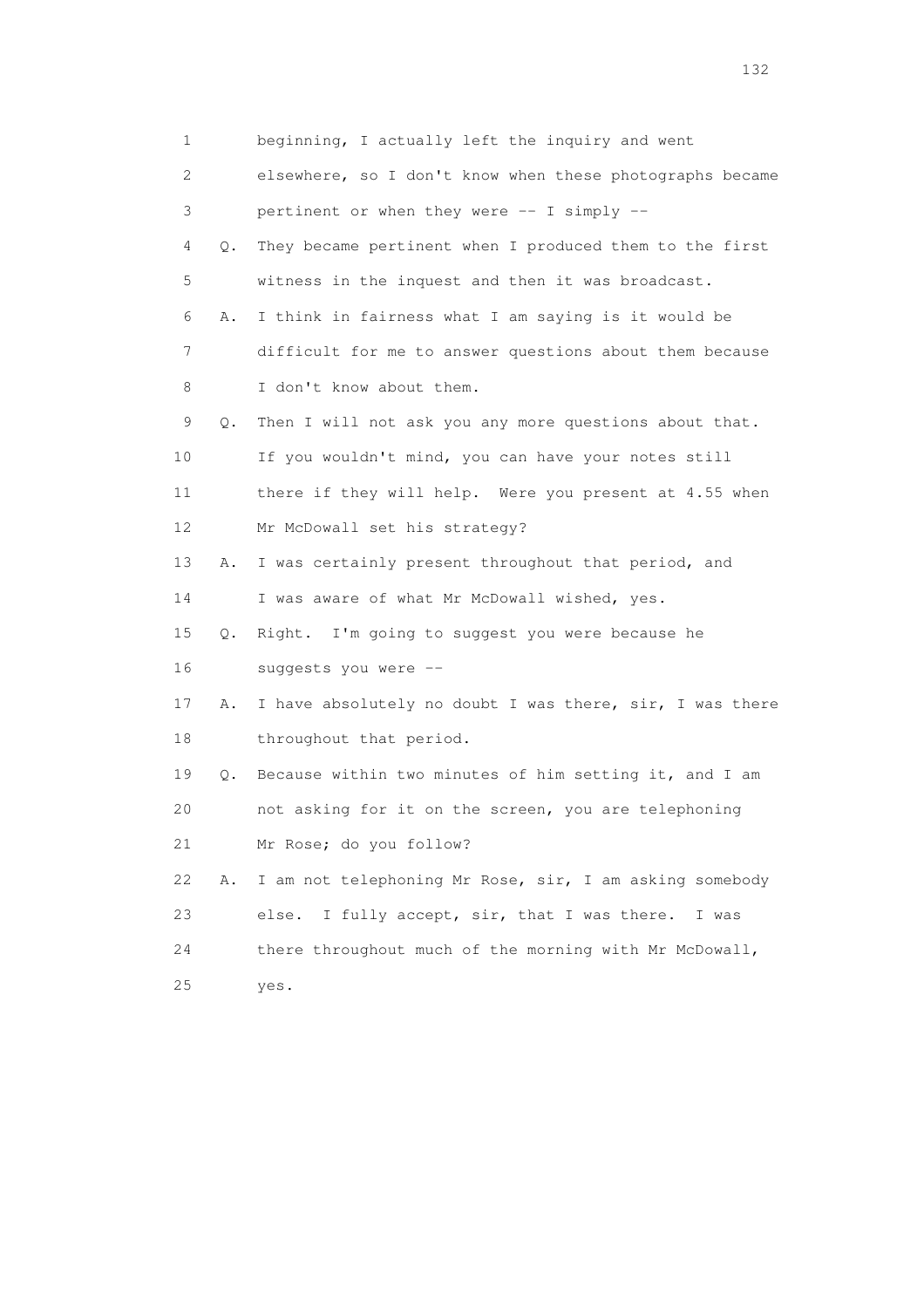1 Q. What was your understanding of the strategy he set at 2 4.55, two minutes before this tasking on the memo sheet? 3 A. My understanding, sir, is that he wanted premises 4 controlled and if people were coming out of premises 5 they were to be challenged and stopped. 6 Q. Yes, by who? 7 A. Well, one would presume, sir, by SO19 armed surveillance 8 or armed police officers. 9 SIR MICHAEL WRIGHT: Specialist firearms officers. 10 A. Indeed, sir, yes. 11 MR MANSFIELD: He wanted a recce done, a reconnaissance, 12 didn't he? 13 A. Forgive me, I am reading notes here, sir. 14 Q. Your notes? 15 A. No, I have Mr McDowall's and my notes. But I am aware, 16 sir, clearly as a result of this that surveillance teams 17 did go down to the premises. 18 Q. I'm really going to concentrate -- I know they did, they 19 were there by 6 o'clock. I am asking you questions 20 because you turn up at the 7 o'clock meeting. 21 A. I do sir, yes. 22 Q. So you are still there? 23 A. Yeah. 24 Q. The understanding at 4.55 was that in fact a team should 25 go to Scotia Road as soon as practicable, as soon as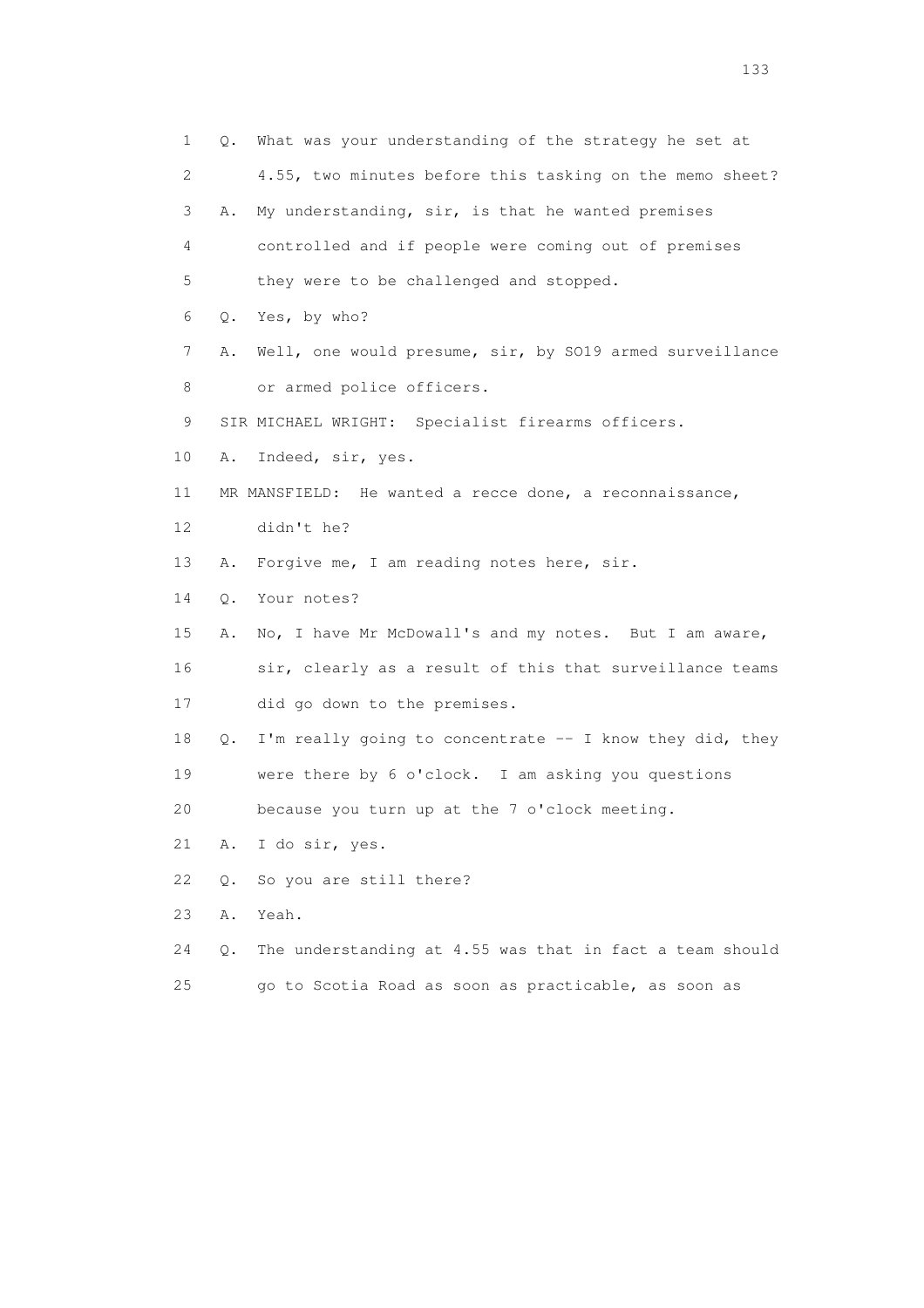1 possible, first surveillance and then firearms to back 2 them up? 3 A. I think you have hit the nail on the head, sir, as soon 4 as practicable. 5 Q. Oh yes. Now, you are able to act as a Silver, are you? 6 A. I have been trained to be a Silver, yes, sir. 7 Q. Who was the Silver on duty that night, can you help us, 8 to implement this policy? 9 A. Well, the -- well, as you know, sir, we are calling out 10 Silvers to come to -- 11 Q. You don't set a strategy without having a Silver to 12 implement it. Who was the Silver in New Scotland Yard 13 in a position to implement this? Was it you? 14 A. I was not Silver, sir, no. 15 Q. Did Angela Scott ever come and tell you: look, I am 16 going home now, it is 2 o'clock, I need some rest, or 17 going back to the hotel -- well, she went home first to 18 collect clothes and back to the hotel. 19 Did she ever come to you and say: look, I am tipping 20 you off, we might need you to go out with a firearms 21 team a bit later, we don't know at this moment, you 22 know, are you happy about that? 23 A. I think the truth of the matter is, sir, that I think 24 Angie Scott, as you rightly say, went home at 2 o'clock 25 in the morning. All these individuals, Jon Boutcher,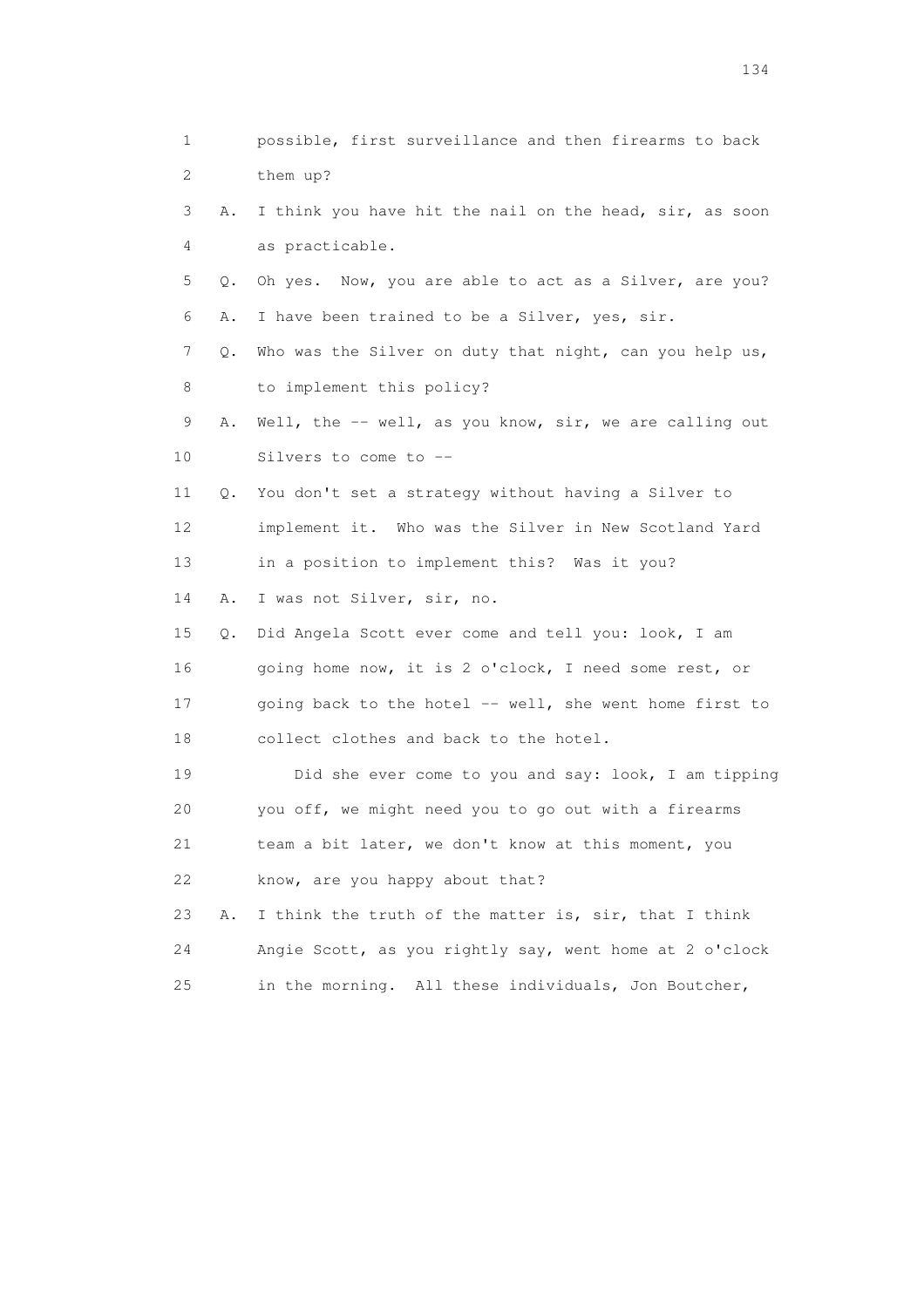1 Angie Scott, and other officers involved in this 2 investigation, were all residing very locally at hotels 3 very near Scotland Yard, so it's not as though people 4 were not contactable. 5 Q. I quite agree. All I am trying to isolate is who is the 6 Silver at New Scotland Yard who could have sorted out 7 what I am going to put to you became a bit of a mess 8 between 4.55 and 7 o'clock, who was the Silver there not 9 having to be called to make sure Mr McDowall's strategy 10 actually happened, red get to Scotia Road and firearms 11 get there to back them up? 12 A. Well, I can answer your question in two ways, sir, one 13 I wasn't Silver, two the officers had been warned as you 14 know, because I have obviously made a phone call to get 15 a Silver in, and three, as I have just said, the 16 officers that you have referred to were all very near 17 anyway. 18 So as in any inquiry, you don't have somebody on 19 24/7 and I think we are talking about a two/three hour 20 break, sir, at most.

 21 Q. Yes, but of course I think you know the problem is 22 probably, or at least I'll put it to you if you don't 23 realise, the problem that arose that morning was that 24 the red team got to Scotia Road at 6 and no firearms 25 team got anywhere near it for another minimum three

n 135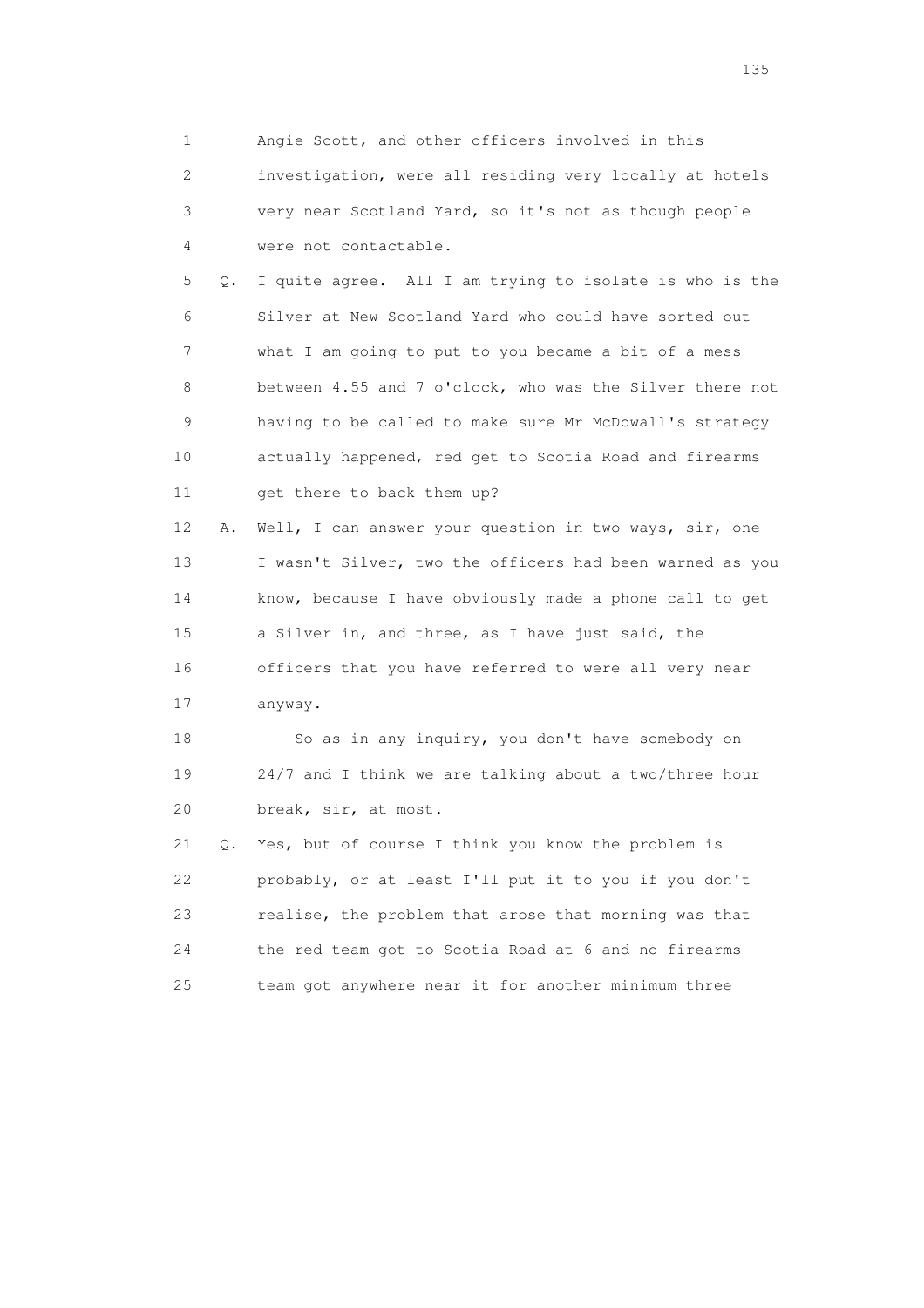1 hours; you know that, don't you?

2 A. I understand that now, sir, yes.

| 3  | О.        | Now, if in fact Mr Purser's coming in, what do you ask   |
|----|-----------|----------------------------------------------------------|
| 4  |           | someone to tell him, that he is a Silver for a location  |
| 5  |           | or Silver in New Scotland Yard?                          |
| 6  | Α.        | Well, you have seen the note, sir, I have only managed   |
| 7  |           | or caused to be contacted DI Merrick Rose. I don't       |
| 8  |           | recall contacting Greg Purser and I think the only time  |
| 9  |           | I saw Greg Purser was after the 7 o'clock meeting.       |
| 10 | Q.        | I am going to just move it on, so that's the strategy    |
| 11 |           | set with firearms as soon as practicable to back up red. |
| 12 | Α.        | If I can just carry on, if I may, sir, at this time and  |
| 13 |           | in these meetings you had present officers from the      |
| 14 |           | operations room, surveillance officers, and you had      |
| 15 |           | firearms officers.                                       |
| 16 | Q.        | Yes.                                                     |
| 17 | Α.        | If that helps, sir.                                      |
| 18 | $\circ$ . | I am afraid it doesn't. Were you there when, at 5.15,    |
| 19 |           | it is said that Mr McDowall met tac advisers in the      |
| 20 |           | plural?                                                  |
| 21 | Α.        | I am certainly aware that tac advisers were present,     |
| 22 |           | yes.                                                     |
| 23 | 0.        | Who were they?                                           |
| 24 | Α.        | I believe you refer to one of them as Andrew.            |
| 25 | $\circ$ . | Yes.                                                     |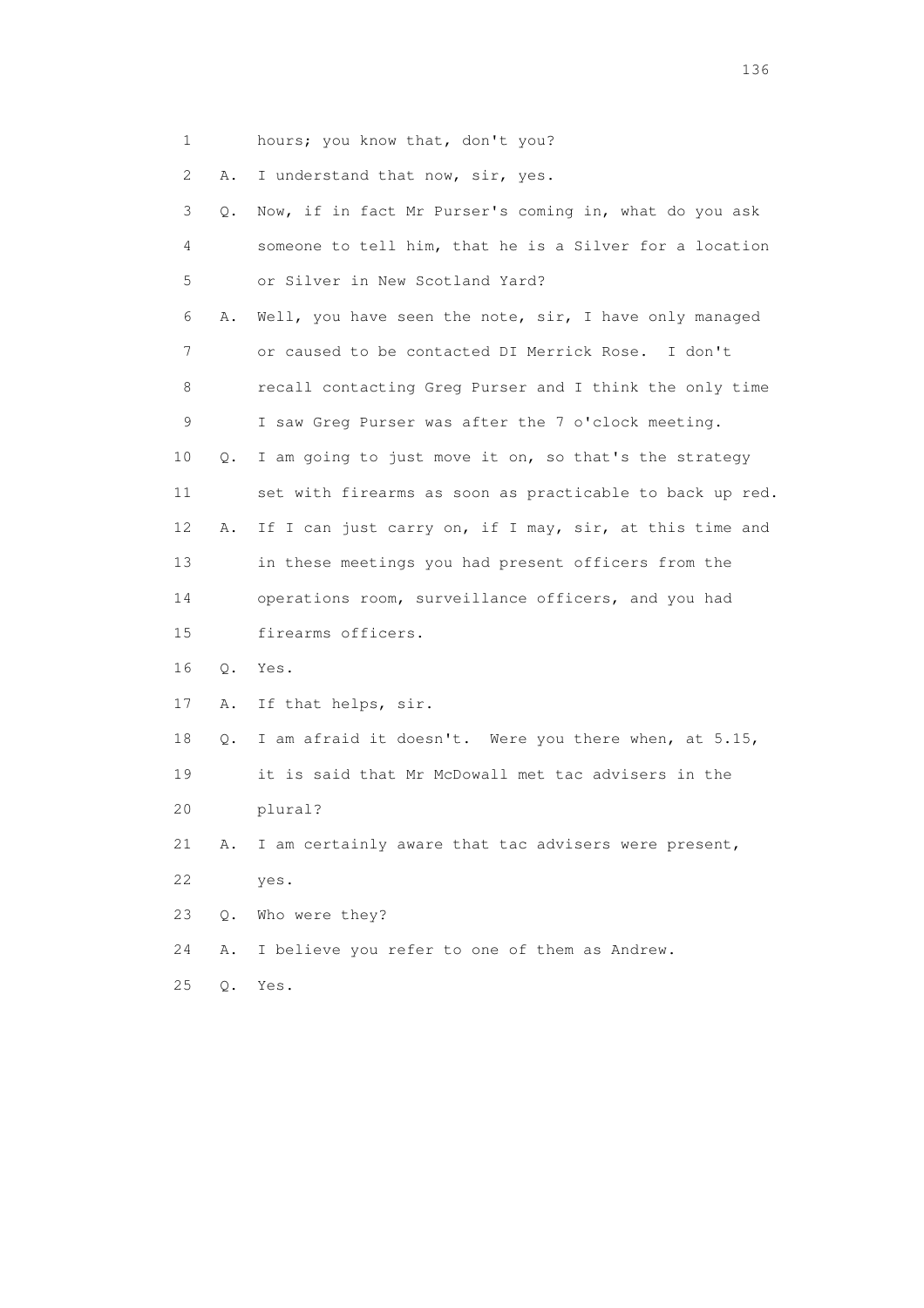2 Q. Right. So you remember Andrew? 3 A. I do, sir, yes. 4 Q. Do you remember what was said by them about getting 5 a firearms team down to Scotia Road? 6 A. I don't, sir, no. 7 Q. About the fact there was an orange team on standby ready 8 to go? 9 A. I don't recall that, sir, no. 10 Q. That they could be brought to New Scotland Yard or sent 11 anywhere in London? 12 A. No, I wasn't engaged with the firearms strategy, sir, 13 no. 14 Q. So we come to the 7 o'clock meeting. 15 A. Sir. 16 SIR MICHAEL WRIGHT: Twenty to. 17 (3.30 pm) 18 (A short break) 19 (3.40 pm) 20 (In the presence of the jury) 21 SIR MICHAEL WRIGHT: I will say now that we will not go 22 beyond this witness tonight, so it's the last lap for 23 this week anyway. I do intend to finish this witness 24 tonight, so anybody who wants to maintain his popularity 25 should bear it in mind.

137

1 A. I don't know the identity of the other one.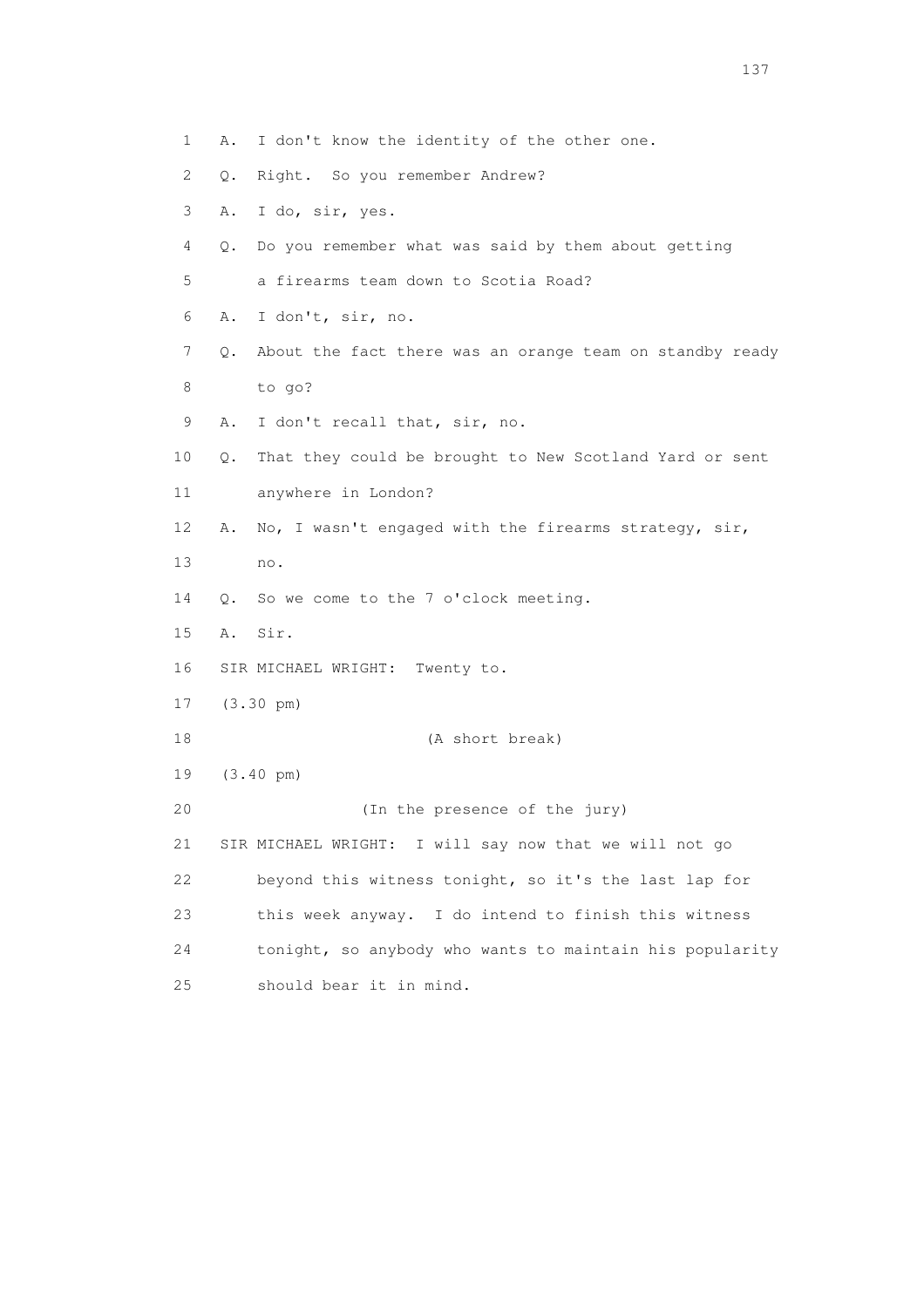1 Yes, Mr Mansfield.

 2 MR MANSFIELD: I have only two more matters, so perhaps mine 3 will rise in the stakes!

 4 I was just coming to the 7 o'clock meeting, look at 5 your notes by all means, one question only: during that 6 7 o'clock meeting when everybody gathered together or 7 most gathered together, do you recall or have you any 8 note of any discussion about the fact that actually the 9 red team were already down there, that is at 10 Scotia Road, and there weren't any firearms on hand at 11 Scotia Road? Was there any discussion? 12 A. I have made no note of that, sir, and I can't recall if 13 there was any discussion. 14 Q. Then the last topic is this: in your statement and 15 today, you have indicated your role as an intelligence 16 DCI was to ensure intelligence flows? 17 A. Sir. 18 Q. Now, the flows can come from many sources and you have 19 given some of them. Did you know Scotia Road and that 20 area in particular? 21 A. I didn't, sir, no. 22 Q. So if somebody wanted to know intelligence about 23 Scotia Road, that address in particular, where would 24 they go to find it out? 25 A. Well, hopefully -- not hopefully, sir, we would actually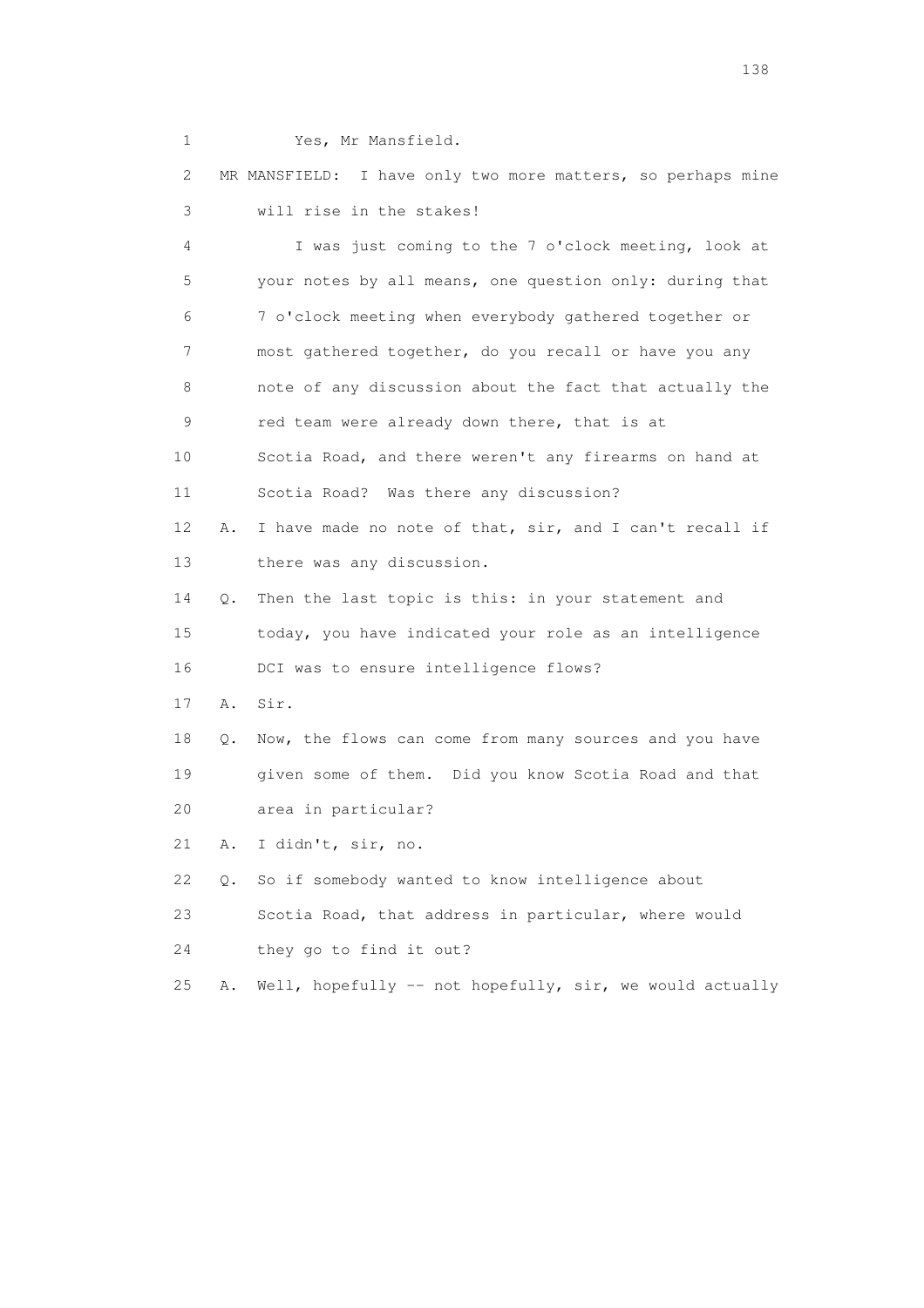| 1  | use the intelligence systems that we have within               |
|----|----------------------------------------------------------------|
| 2  | Special Branch, within the branch intelligence unit,           |
| 3  | SO13 as it then was.                                           |
| 4  | Does that link in, and the question I am coming to is<br>Q.    |
| 5  | one of the sources for intelligence about a locality is        |
| 6  | in fact from the locality itself?                              |
| 7  | Of course, yes, sir.<br>Α.                                     |
| 8  | You agree that?<br>Q.                                          |
| 9  | I do agree.<br>Α.                                              |
| 10 | Did anybody set up an intelligence flow with the borough<br>Q. |
| 11 | commander or his deputy in Lambeth or Brixton?                 |
| 12 | I am afraid I can't answer that, sir, I don't know.<br>Α.      |
| 13 | The reason for the question I am going to put in a short<br>Q. |
| 14 | sentence: were you aware that in fact the police in the        |
| 15 | form of a borough commander, had been told about               |
| 16 | Hussain Osman two years before 2005?                           |
| 17 | Α.<br>I wasn't aware of that, sir, no.                         |
| 18 | MR MANSFIELD:<br>Thank you.                                    |
| 19 | SIR MICHAEL WRIGHT: Thank you. Mr Gibbs?                       |
| 20 | MR GIBBS: Nothing from me, thank you.                          |
| 21 | SIR MICHAEL WRIGHT: Mr Singh?                                  |
| 22 | MR SINGH: No questions, sir.                                   |
| 23 | SIR MICHAEL WRIGHT: Ms Leek?                                   |
| 24 | MS LEEK: No, thank you, sir.                                   |
| 25 | SIR MICHAEL WRIGHT:<br>Mr Perry.                               |
|    |                                                                |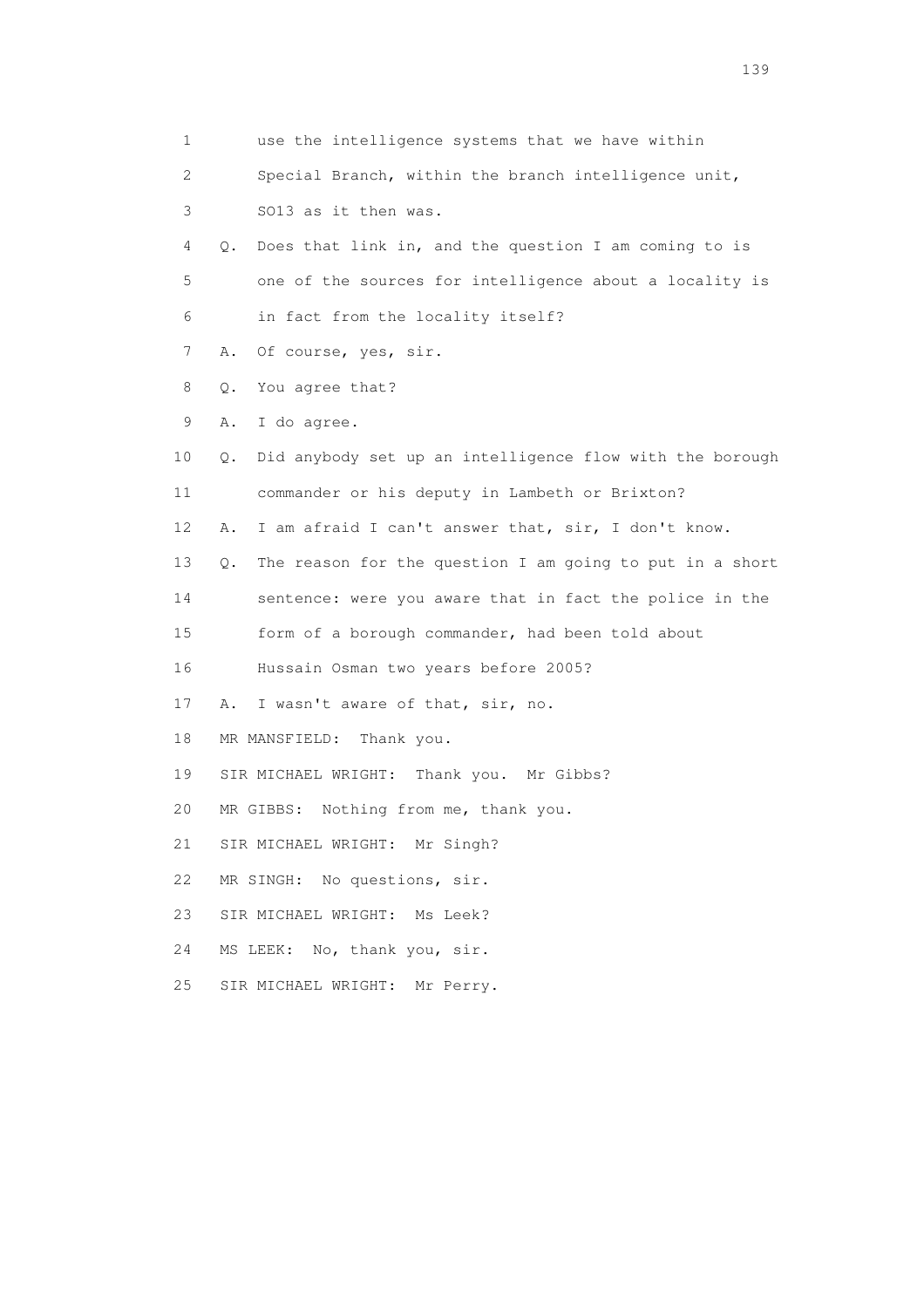1 Questions from MR PERRY 2 MR PERRY: Mr Mellody, I can tell you we will be finished by 3 8 o'clock tonight, but I hope a lot before. 4 Just three very brief topics, please. The first is 5 your notes. May we have on the screen, please, the 6 extract from your notes about starting putting together 7 the montage of all the photos of Crevice, camping trip, 8 thumb drive, to assist in locating it, it's in the typed 9 copy of your notes -- 10 A. I have it, sir. 11 Q. You have it, I am trying to ensure it's on the screen. 12 It's the page after the UCH page, it's about PM2A and 13 it's a few pages in. (Pause). Thank you very much. 14 I just want to clarify this, so just we know. Crevice 15 was the name given to an investigation into terrorism. 16 The terrorism in question was a conspiracy to explode 17 fertiliser bombs; was that right? 18 A. Correct. 19 Q. Was that at the Bluewater shopping centre or was it 20 around there or connected with that? 21 A. I can answer your first question, sir, I am afraid 22 I can't answer the second. 23 Q. What was my first question? Was it to do with 24 Bluewater? 25 A. In answer to that question, sir, I can't recall.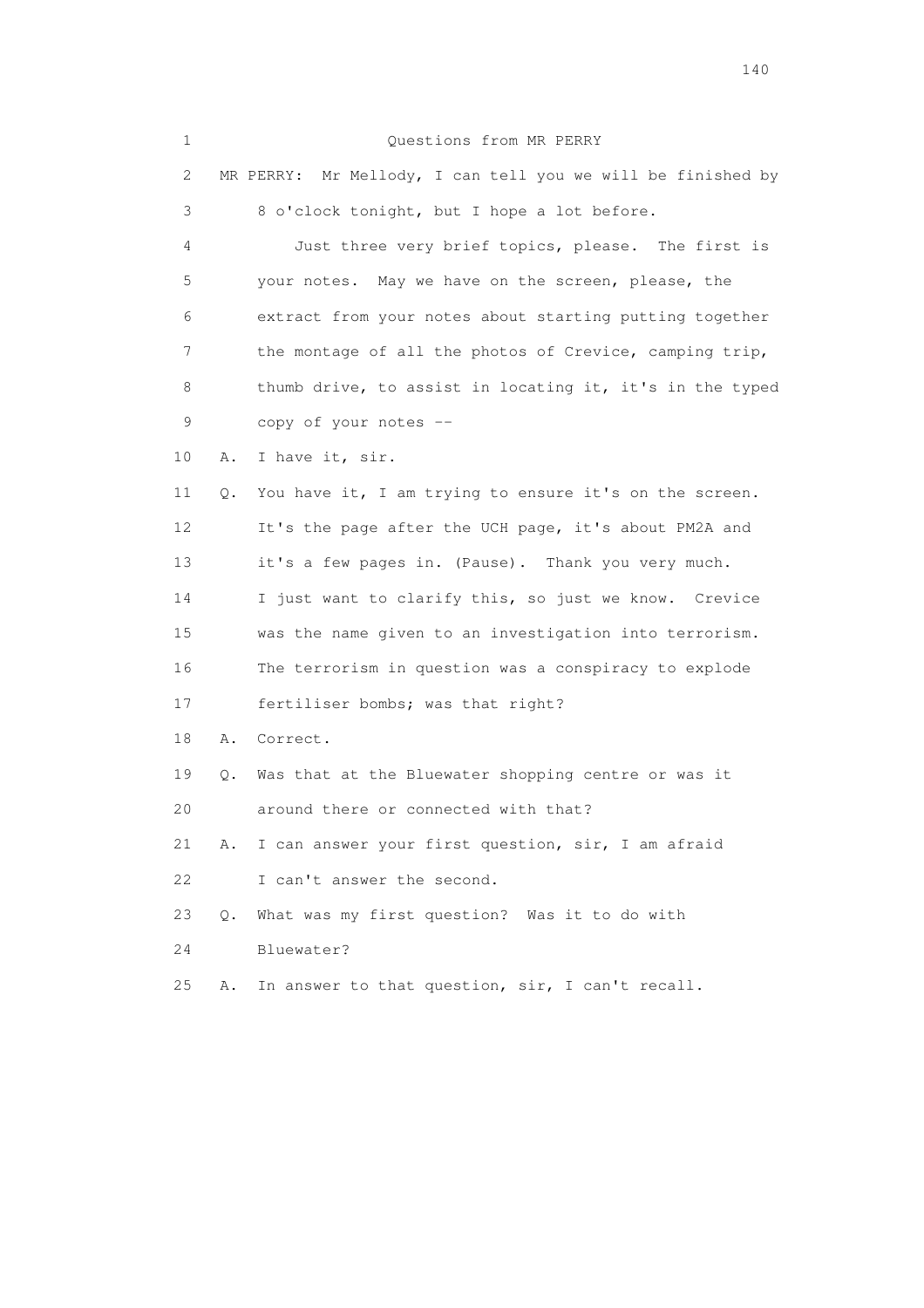1 Q. The fertiliser bombs, okay. Then that actually led to 2 a prosecution and people were convicted? 3 A. Correct. 4 Q. As far as you are aware, no connection whatsoever with 5 Mr Osman? 6 A. Correct. 7 Q. Then the camping trip to which you make reference on 8 this page, you have already explained I am going to see 9 if I can jog your memory, that was connected you think 10 with the 7 July attacks? 11 A. Yes, sir. 12 Q. Can you remember, that was actually a camping trip 13 organised by Mohammed Sidique Khan, one of the people 14 who was responsible for one of the attacks on 7 July. 15 It was in North Wales and it was attended by young men 16 from Leeds because of course there was part of the 17 investigation led back up to West Yorkshire? 18 A. That's correct, sir. 19 Q. Does that assist you? 20 A. It does, yes. 21 Q. Thank you very much. That's the first topic over and 22 done with and the second one is quite short too. The 23 second topic is the strategy set at 4.55 am on the 24 morning of the 22nd, please. 25 A. Yes.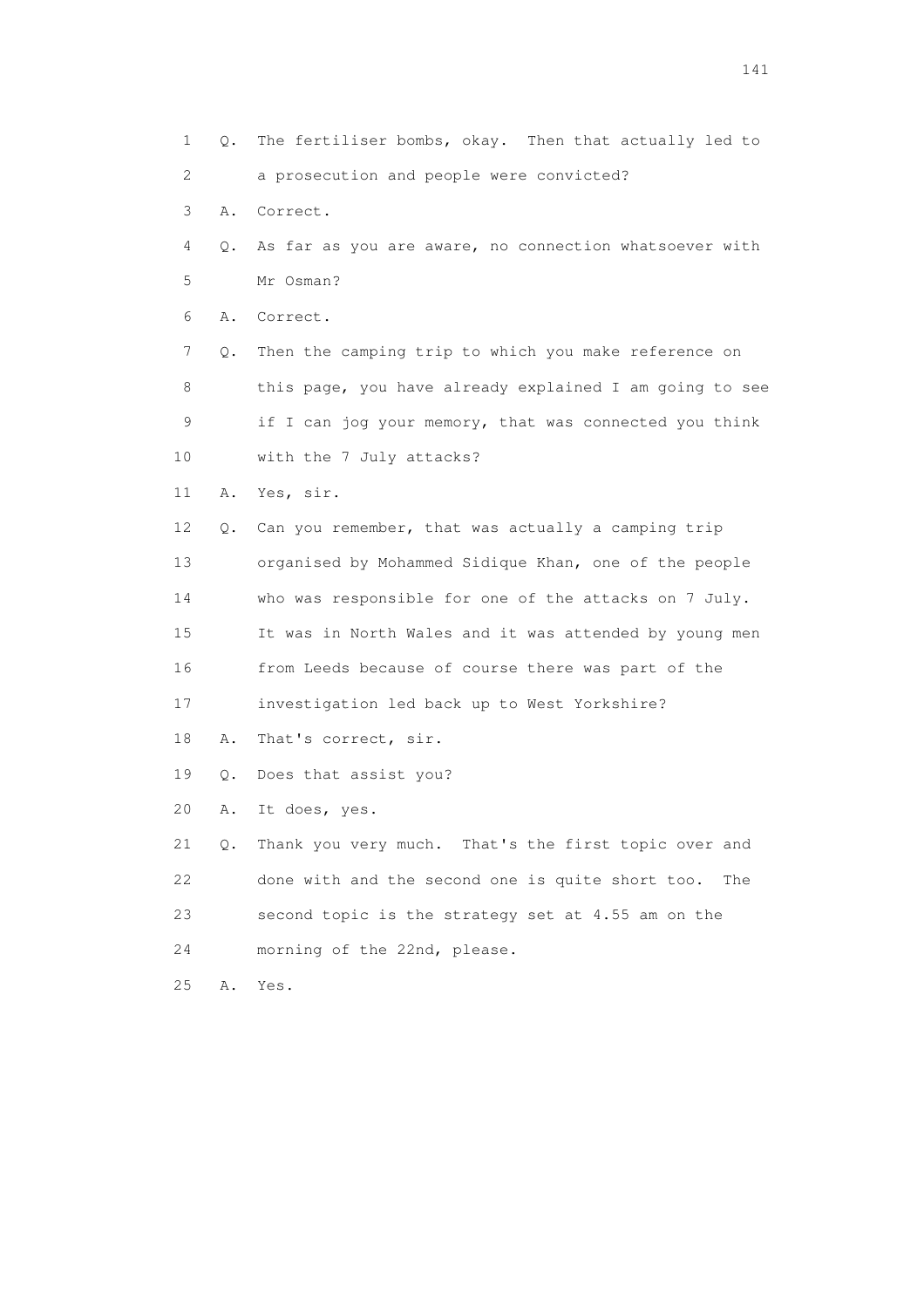1 Q. I will not ask to look at any documents, we have seen 2 Mr McDowall's note, his loggist was not available at 3 this time, that's why he is taking a note. 4 There were at least two premises of interest at this 5 stage; is that right? 6 A. That's correct, sir, yes. 7 Q. It looks as though the Portnall Road address came on 8 stream as a definite sometime a little later; is that 9 right? 10 A. That's right. 11 Q. That's how you recall it? 12 A. It is. 13 Q. When you said, in answer to questions a moment ago, "As 14 soon as practicable, you have hit the nail on the head", 15 I just want to understand what you mean by that. Does 16 it really come to this: there was Mr McDowall setting 17 a strategy which involved the deployment of resources? 18 A. That's correct, yes. 19 Q. That's the first thing. Of course, the deployment of 20 resources and in particular specialist firearms officers 21 would depend upon the resources available? 22 A. Yes. 23 Q. That's the first stage, and also the number of addresses 24 to be covered? 25 A. Yes.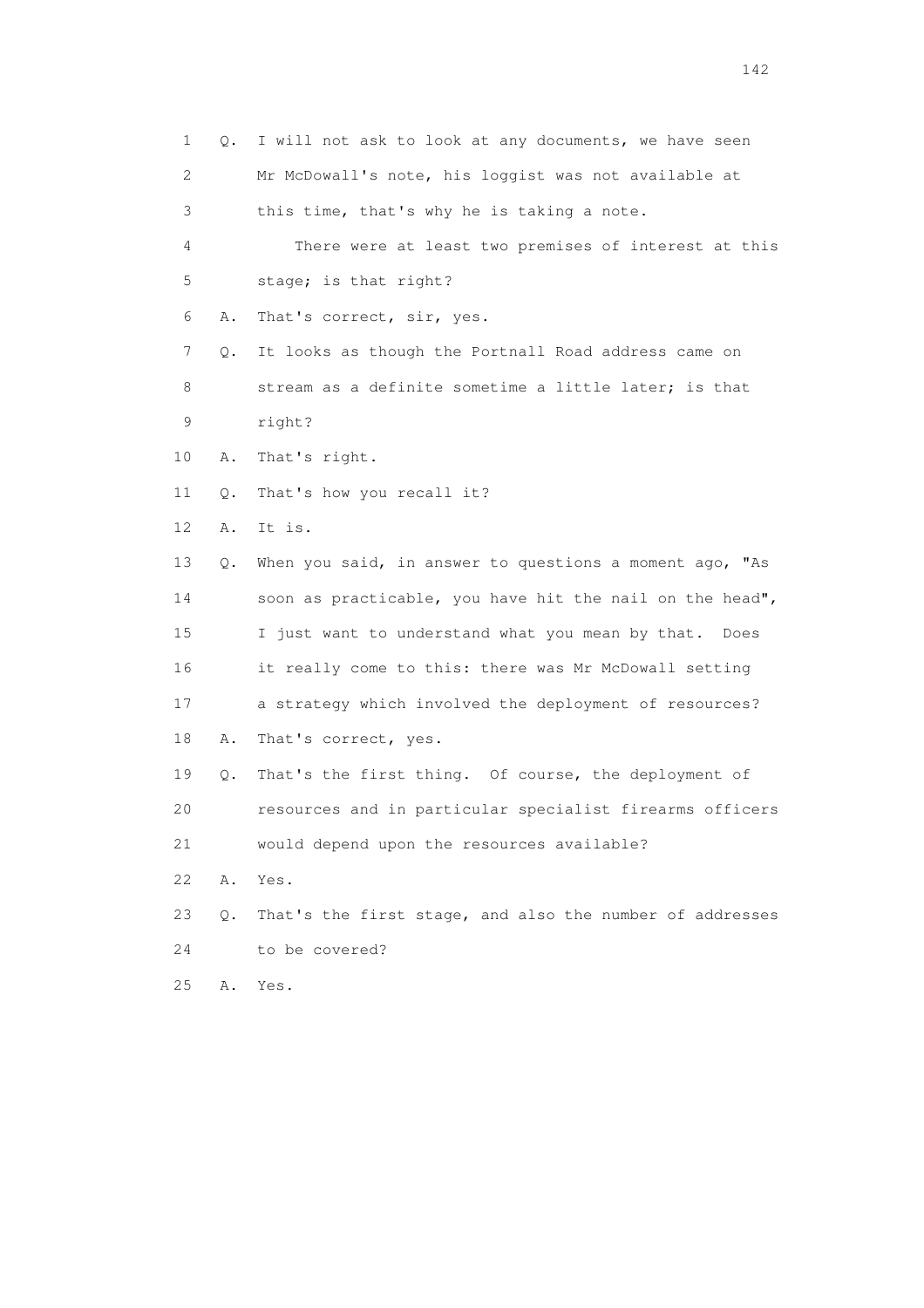| 1                         | Q.        | If you have two addresses and one team, you have         |
|---------------------------|-----------|----------------------------------------------------------|
| $\mathbf{2}^{\mathsf{I}}$ |           | a problem, haven't you?                                  |
| 3                         | Α.        | You have indeed, sir, yes.                               |
| 4                         | Q.        | That brings me on to the third and final topic, the 7 am |
| 5                         |           | meeting chaired by Commander McDowall?                   |
| 6                         | Α.        | Yes, it was.                                             |
| 7                         | Q.        | Commander McDowall is in the chair, people are around    |
| 8                         |           | him and it's at this meeting that Mr Rose, the person    |
| 9                         |           | that you had arranged to be called in early in the       |
| 10                        |           | $morning$ --                                             |
| 11                        | Α.        | Yes, sir.                                                |
| 12                        | Q.        | -- was assigned as Silver with the orange team; is that  |
| 13                        |           | right?                                                   |
| 14                        | Α.        | It sounds right, sir, yes.                               |
| 15                        | Q.        | I am going to see whether we can take it a little        |
| 16                        |           | further because this may assist you. Mr Purser was       |
| 17                        |           | assigned as the Silver for the green and blacks?         |
| 18                        | Α.        | You are giving me colours, sir, forgive me, I don't know |
| 19                        |           | the colours but I know they were assigned.               |
| 20                        | $\circ$ . | If the Silvers were at this meeting, the firearms teams  |
| 21                        |           | of course can't deploy without the Silvers, can they?    |
| 22                        | Α.        | That's absolutely right, sir.                            |
| 23                        | $Q$ .     | So Mr McDowall would have known that the firearms teams  |
| 24                        |           | had not yet been deployed?                               |
| 25                        | Α.        | Yes.                                                     |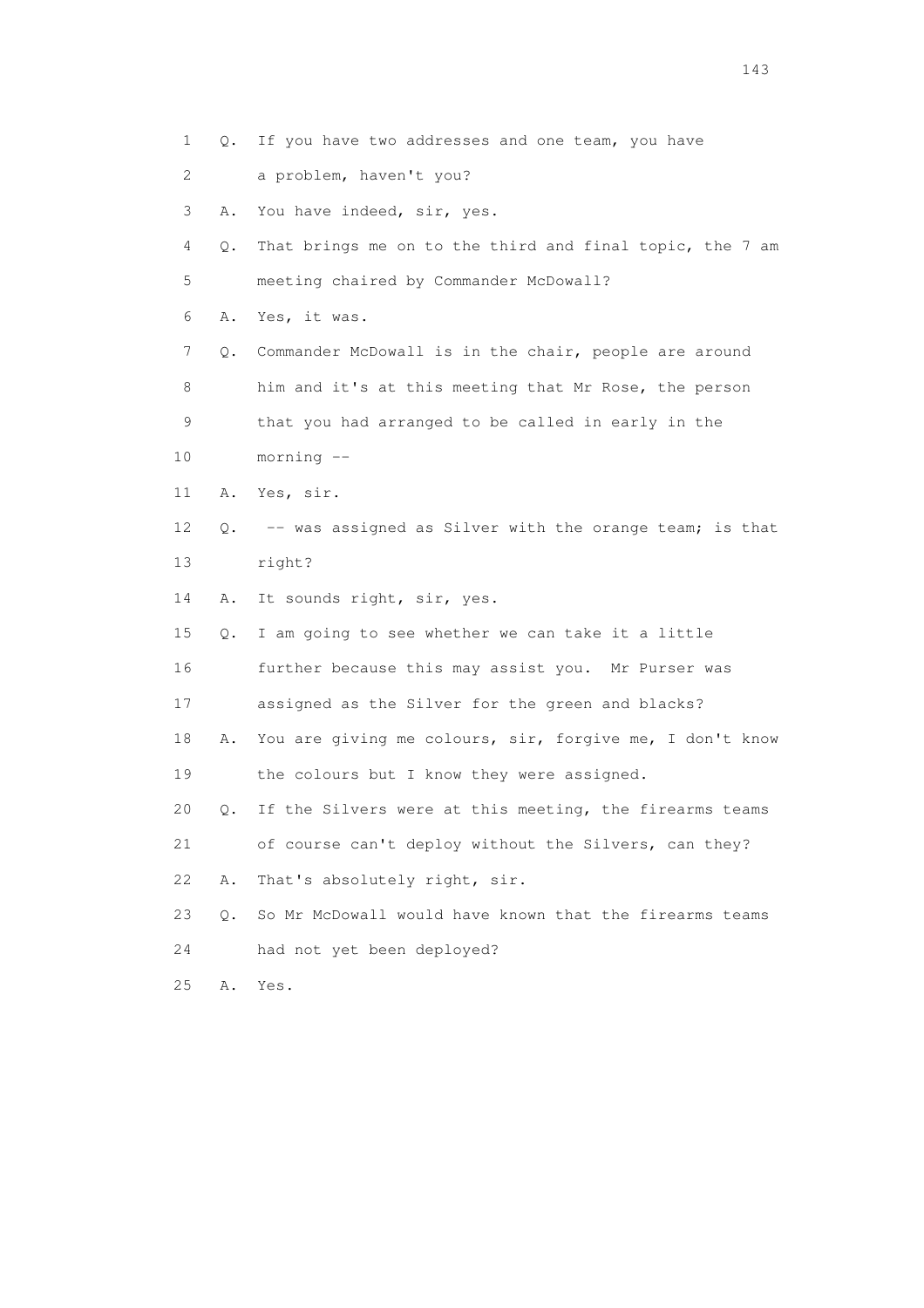| 1  | Q.        | The thing I want to ask you about following on from this   |
|----|-----------|------------------------------------------------------------|
| 2  |           | meeting is: can you recall that you, Mr Rose and           |
| 3  |           | Mr Purser actually went to Mr Purser's office on the       |
| 4  |           | 15th floor at New Scotland Yard leaving the conference     |
| 5  |           | room where this meeting had taken place, because           |
| 6  |           | Mr Purser was asking for a full intelligence briefing?     |
| 7  | Α.        | That's absolutely right, sir, and I went to Greg's         |
| 8  |           | office, Greg Purser's office, and briefed him as to the    |
| 9  |           | facts as I was aware of them.                              |
| 10 | Q.        | I should have mentioned I represent Mr Purser.             |
| 11 | Α.        | I am aware of that, sir.                                   |
| 12 | О.        | Right. Mr Purser asked for a full intelligence pack.       |
| 13 | Α.        | Yes.                                                       |
| 14 | Q.        | What Mr Purser was saying, I want as much information as   |
| 15 |           | possible because if I'm going to be Silver on the ground   |
| 16 |           | I want as many information and this briefing with you      |
| 17 |           | there and him gaining the intelligence together, that      |
| 18 |           | went on for about 30 minutes, and Mr Rose was also         |
| 19 |           | present?                                                   |
| 20 | Α.        | He was, sir, yes.                                          |
| 21 | $\circ$ . | And it was only after that that they went off to their     |
| 22 |           | respective deployments?                                    |
| 23 | Α.        | Absolutely right, sir, they wanted a full briefing,        |
| 24 |           | absolutely right.                                          |
| 25 |           | It's not even 8 o'clock. Thank you very much.<br>MR PERRY: |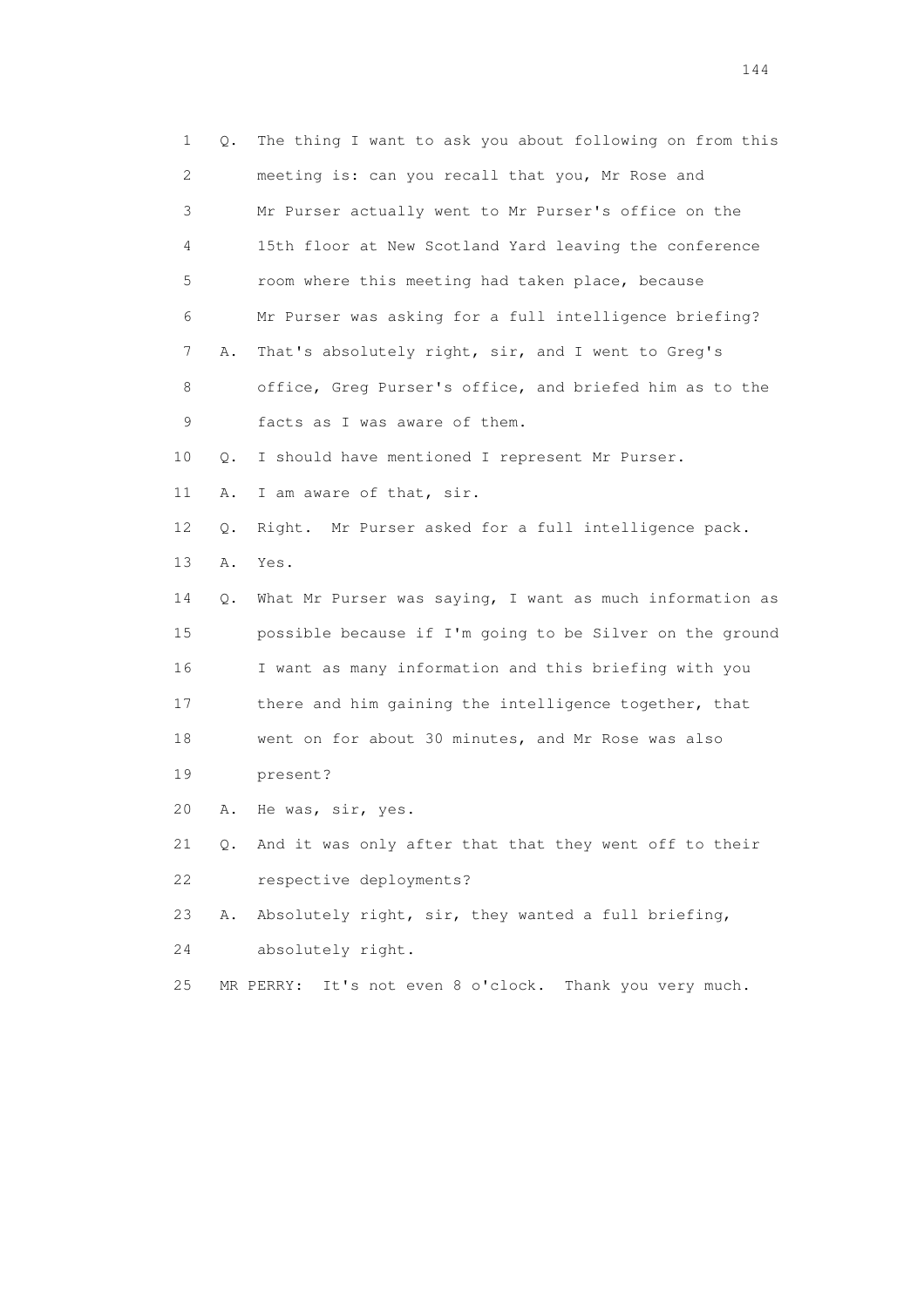1 SIR MICHAEL WRIGHT: Thank you Mr Perry. Mr King? 2 MR KING: No, thank you, sir. 3 SIR MICHAEL WRIGHT: Mr Horwell. 4 MR HORWELL: Sir, like Mr Perry, I can take a hint. 5 SIR MICHAEL WRIGHT: Some hint! 6 MR HORWELL: I'm going to be short. 7 Questions from MR HORWELL 8 MR HORWELL: Can we just look at page 4 of the -- 9 A. I am afraid I do not have that, sir. 10 Q. Could it be returned to you, it's the maps brochure set 11 of graphics, please, page 4. (Handed). It's the 12 flowchart that you have already looked at, Mr Mellody. 13 I am not suggesting you knew this at the time, 14 Mr Mellody, but this is what you have discovered 15 subsequently, and it's important that we are not misled 16 by this chart. 17 We can see towards the bottom of the page 18 Abdi Samad Omar? 19 A. Yes, sir. 20 Q. We can see that he is marked as being linked to 21 Operation Ragstone? 22 A. I can see that, sir, yes. 23 Q. By 22 July, he hadn't been identified as one of the 24 persons present at Ragstone; he is linked to it by

25 virtue of the fact, if we go to the right of the page,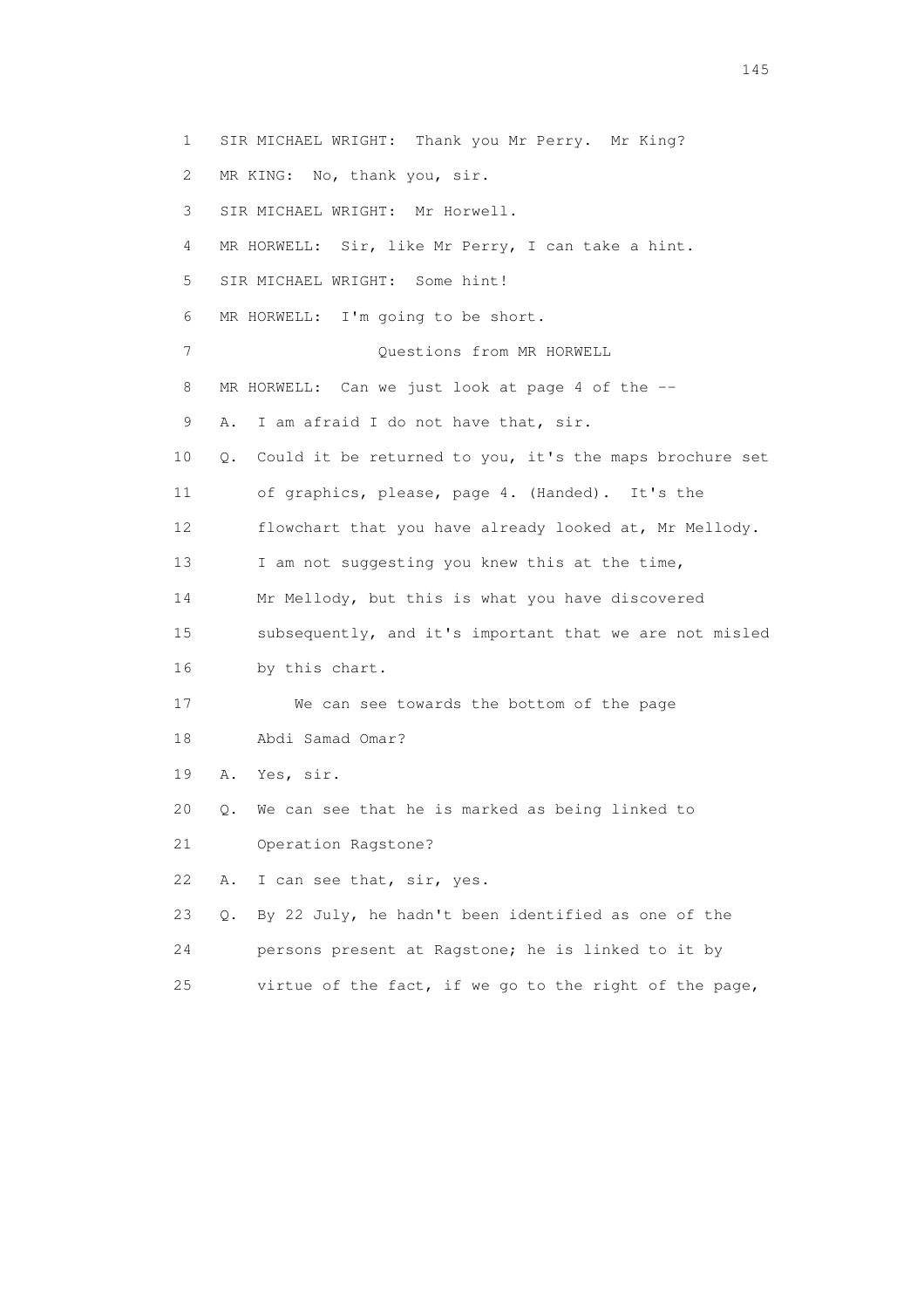| 1  |    | the black Nissan Primera --                              |
|----|----|----------------------------------------------------------|
| 2  | Α. | That's absolutely right, sir.                            |
| 3  | Q. | -- is registered to him?                                 |
| 4  | Α. | Yes, sir.                                                |
| 5  | Q. | During the time of Ragstone?                             |
| 6  | Α. | Yes.                                                     |
| 7  | Q. | So that's the link?                                      |
| 8  | Α. | It is.                                                   |
| 9  | Q. | We have seen on the screen a number of photographs with  |
| 10 |    | names, I think in particular Osman, and again so that we |
| 11 |    | are not misled, Osman had not been identified as being   |
| 12 |    | one of those present during Operation Ragstone by the    |
| 13 |    | 22 July.                                                 |
| 14 | Α. | That's absolutely correct, sir.                          |
| 15 | Q. | That photograph with his name on it has obviously been   |
| 16 |    | put together subsequently?                               |
| 17 | Α. | That's absolutely correct, sir.                          |
| 18 |    | SIR MICHAEL WRIGHT: While you are on that, of course you |
| 19 |    | mustn't forget that Abdi Samad Omar was not in fact      |
| 20 |    | a bomber at all.                                         |
| 21 |    | MR HORWELL: Absolutely not.                              |
| 22 |    | SIR MICHAEL WRIGHT:<br>It was another Omar.              |
| 23 |    | That's right.<br>MR HORWELL:                             |
| 24 |    | You have been asked about the inquiries that you         |
| 25 |    | would have made on the morning of 22 July.<br>Would you  |
|    |    |                                                          |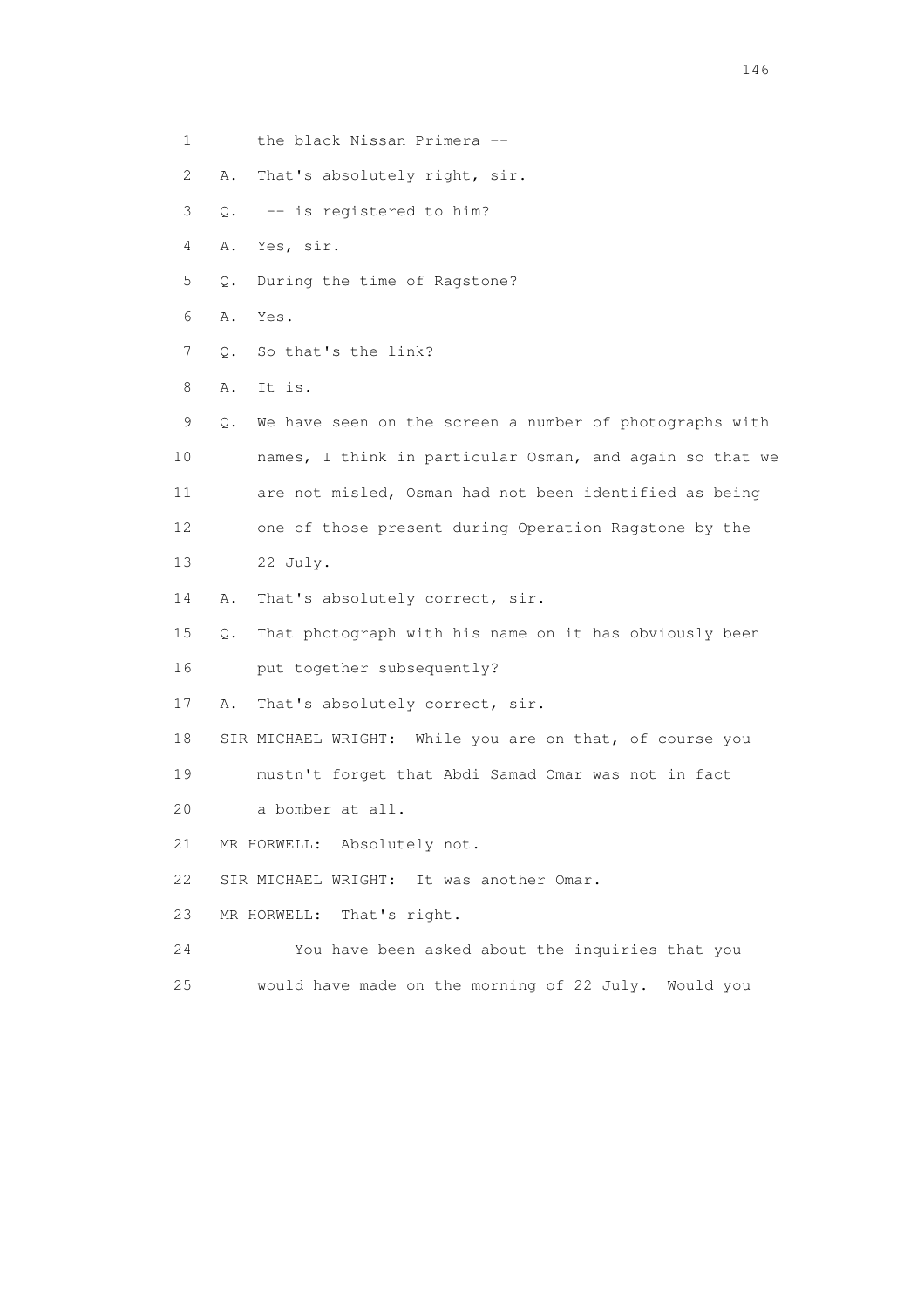1 have gone to the borough commander?

2 A. I wouldn't have done, sir, no.

 3 Q. Bearing in mind this particular investigation into 4 terrorism?

5 A. No.

 6 Q. You have been asked about the photographs, some of which 7 we have seen. Now, whether or not you would have been 8 able to have identified the person we now know as Osman 9 as the 21 July bomber, matter of speculation, 10 Mr Mellody, I am not going to ask you that, we have seen 11 the quality of the photographs and the task that that 12 would have required.

13 A. Yes.

 14 Q. But you have been accused in particular of being at 15 fault in not asking for the Ragstone photographs at 16 4 o'clock or so that morning. Now, we can all look back 17 in time and decide what would have been the perfect 18 course to have taken. But from your experience and your 19 knowledge of this investigation that morning, do you 20 accept that criticism or not?

 21 A. I don't, sir. And I go back to the answer that I gave 22 Mr Mansfield. I believe at that time at that morning 23 when the teams were deployed, they had a good imagery, 24 the imagery being the gym cards and the scenes where the 25 individuals who tried to conduct the attacks on London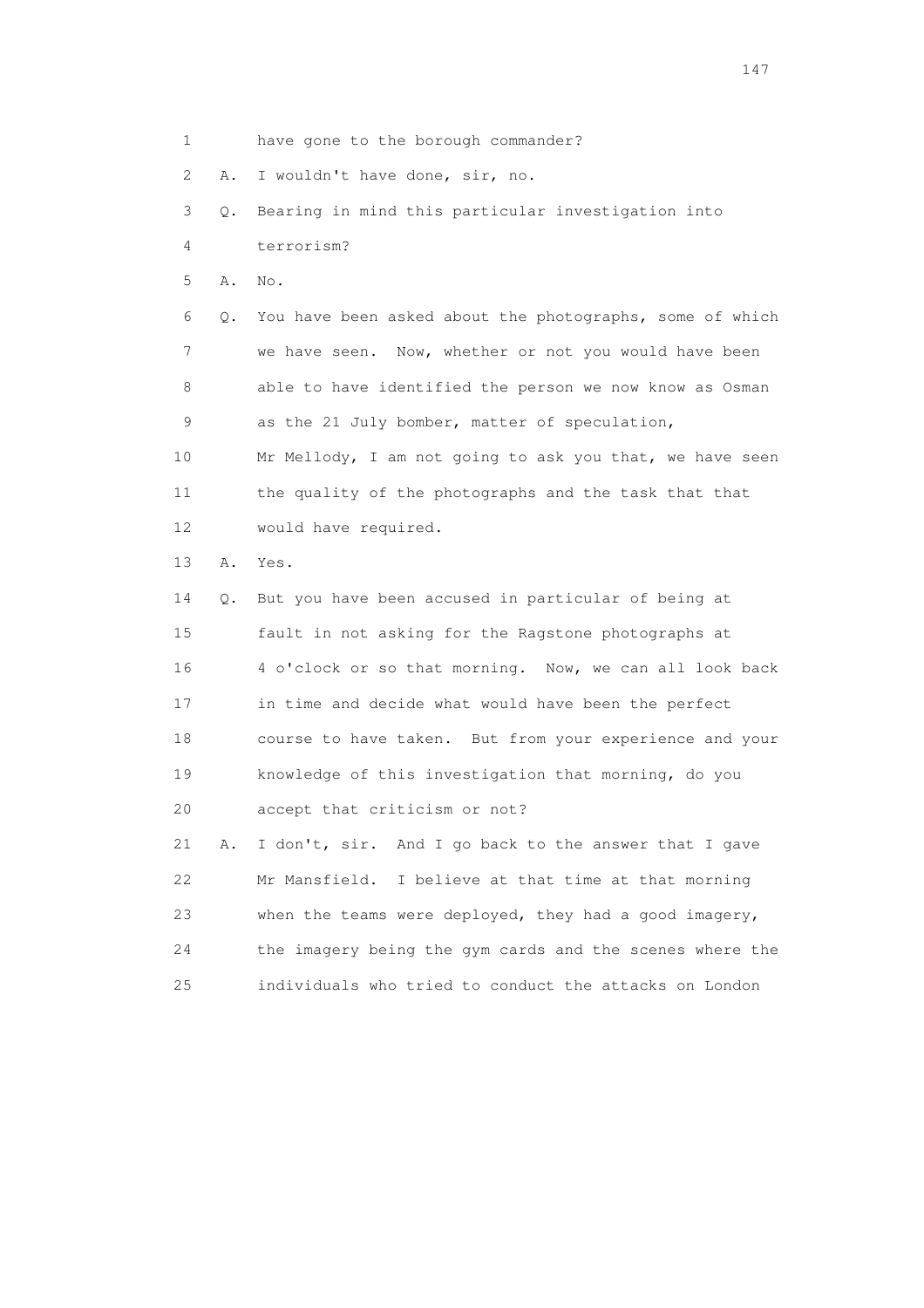1 were actually filmed.

 2 Q. And you had many other things to do? 3 A. There was a lot of things happening, as you can imagine, 4 at that time, sir, yes. 5 MR HORWELL: Mr Mellody, thank you, that's all I ask. 6 SIR MICHAEL WRIGHT: Thank you very much. No? 7 MR HILLIARD: No, thank you very much. 8 Ouestions from THE CORONER 9 SIR MICHAEL WRIGHT: One thing that you are asked to deal 10 with, this is tab 38, page 863, I am trying to remember 11 at the moment the context of the meeting at 9.40. 12 Sorry, 9.20. It's not even a meeting. 13 This is Mr Forteath's log that he was at that time 14 keeping on behalf of Mr McDowall? 15 A. Yes, sir. 16 SIR MICHAEL WRIGHT: You are aware of that. 17 A. I am. 18 SIR MICHAEL WRIGHT: You see the entry 9.20 am, which 19 actually relates to you? 20 A. It does, sir, yes. 21 Q. "Issues raised about intelligence officer, spoke to 22 DCI Mellody who is dealing with this issue." 23 Do you know what it means? 24 A. I believe it means, sir, from memory, about having one 25 of my members of staff in the control room I think known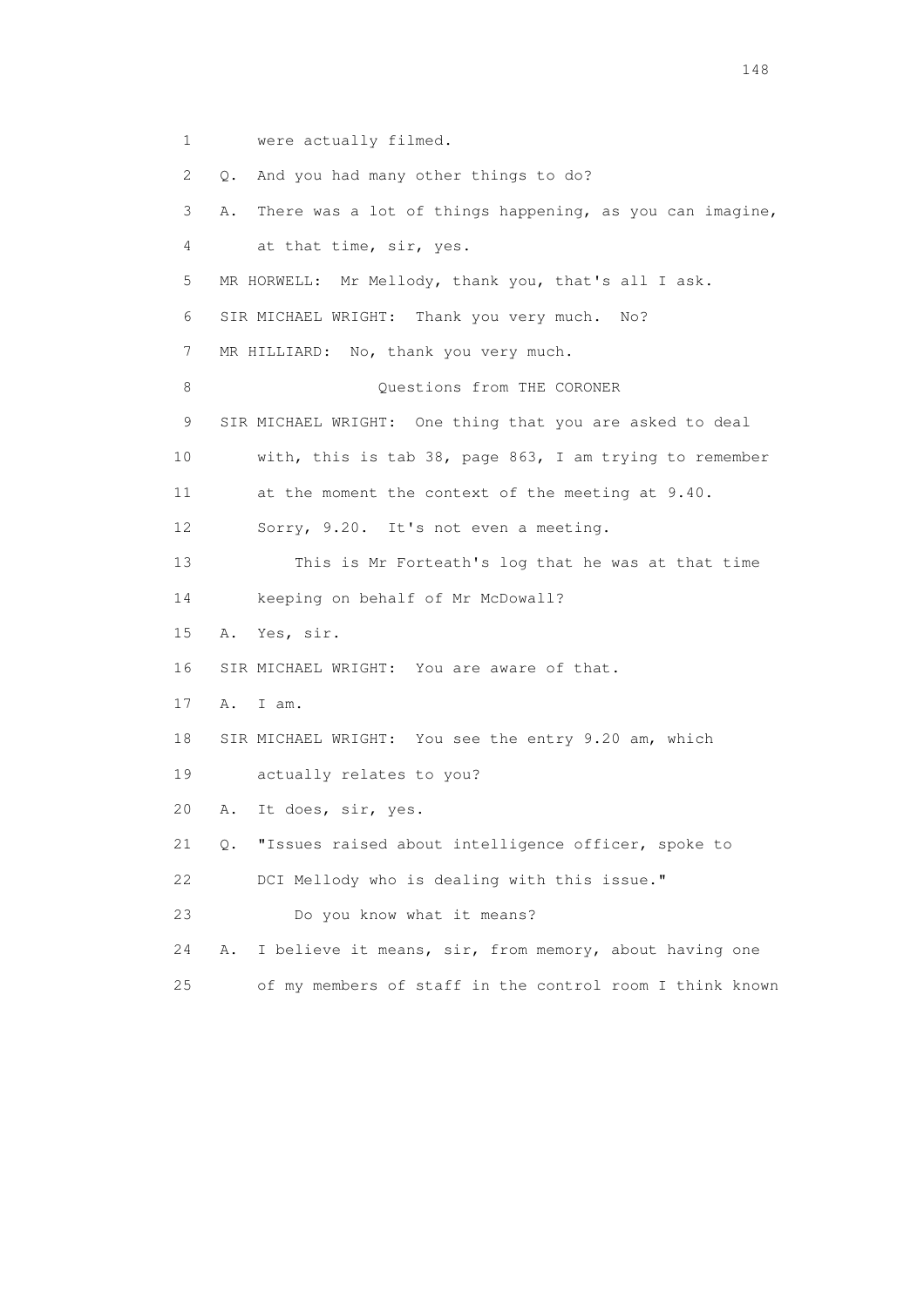1 as 1600 for these purposes.

 2 I want and had a SO13 officer deployed within there 3 to ensure the intelligence flows are working. 4 SIR MICHAEL WRIGHT: Which is something that would have to 5 be asked for because this wasn't an SO13 control room. 6 A. It was not an SO13 control room, sir. 7 SIR MICHAEL WRIGHT: No, it was an SO12 control room? 8 A. It was sir, yes. 9 SIR MICHAEL WRIGHT: So that was something that had to be 10 arranged. 11 A. It's something that had to be arranged. 12 SIR MICHAEL WRIGHT: Thank you very much. 13 Thank you very much, Mr Mellody, that's it as far as 14 you are concerned, you are free to go. 15 A. Thank you very much, sir. 16 (The witness withdrew) 17 SIR MICHAEL WRIGHT: Very well. Thank you all very much 18 indeed. I hope you all have a very enjoyable weekend. 19 (4.00 pm) 20 (The court adjourned until 10.00 am on 21 Monday, 13 October 2008)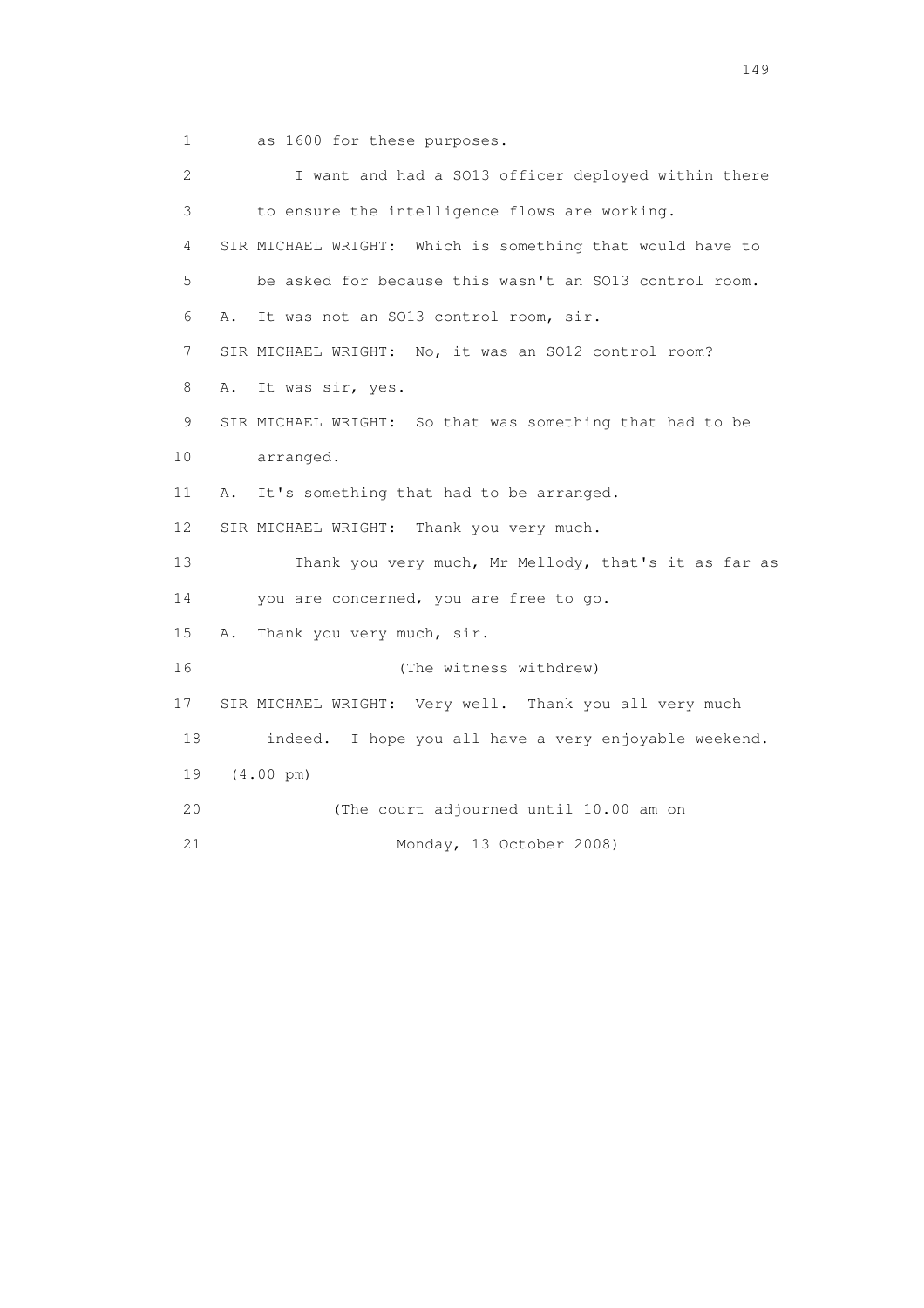1 INDEX 2 PAGE 2 3 In the absence of the jury - see ................. 1 4 separate transcript 5 6 In open court .................................... 1 7 8 CODENAME "PAT" (continued) ....................... 2 9 10 Questions from MR MANSFIELD ................... 2 11 12 Questions from MR GIBBS ..................... 19 13 14 Questions from MR PERRY ..................... 27 15 16 Questions from MR STERN ..................... 74 17 18 Questions from MR HORWELL ................... 79 19 20 Further questions from MR HOUGH ........... 80  $21$ 22 In the absence of the jury - see .................... 89 23 separate transcript 24 25 In open court .................................... 89